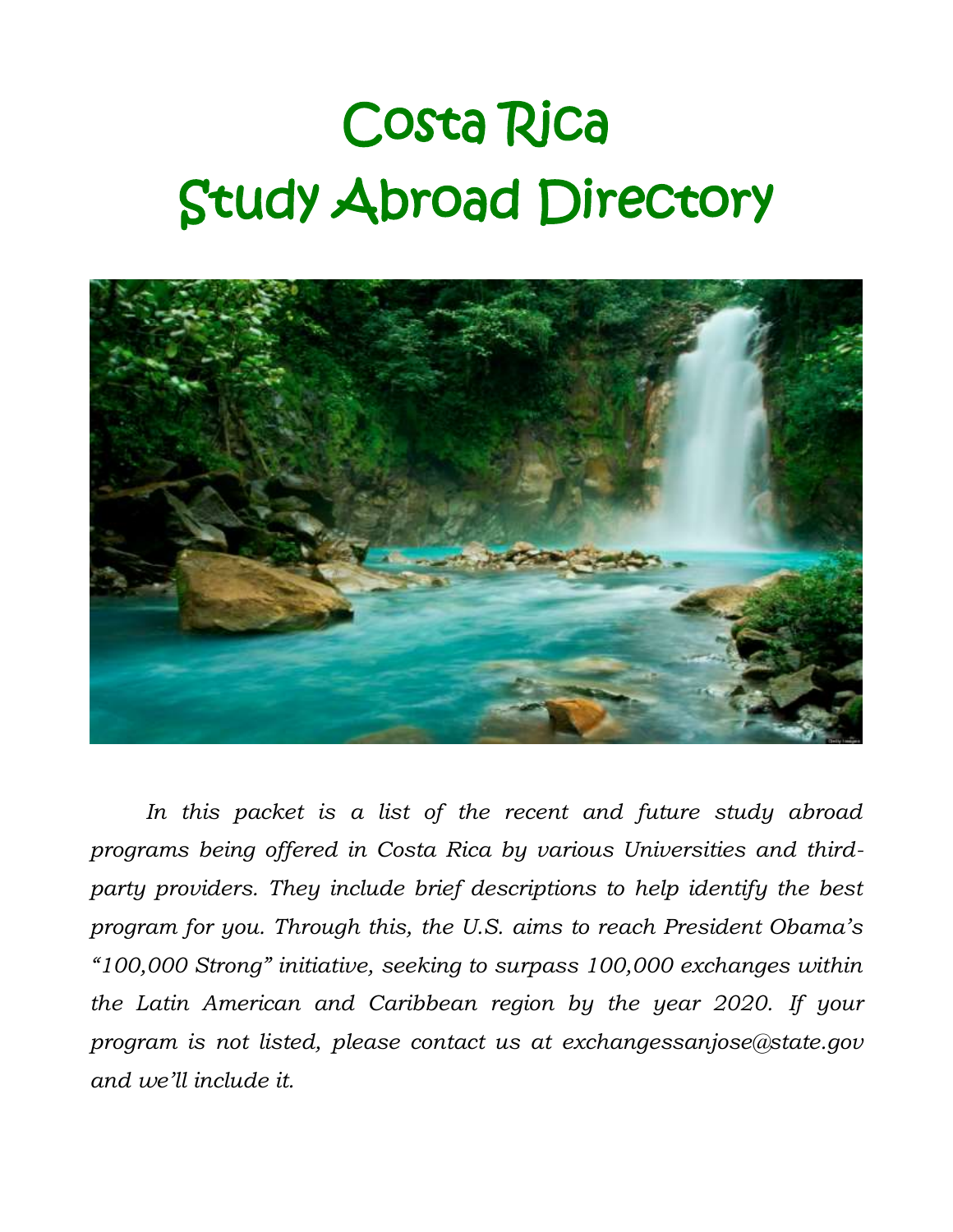### Alabama

#### Auburn University System

- > Topic of Study: General Entomology
- Average Duration: Summer, 3 Weeks
- Average Cost: \$3,000
- Location: Puntarenas, UGA Ecolodge
- 
- > Average Program Size: 10 Participants

### Auburn University System

- Foreign Language Curriculum → Topic of Study:<br>
→ Average Duration: Summer, 2 Weeks
- 
- → Average Cost: Not Specified<br>→ Location: Heredia, Univ
- 
- Heredia, Universidad Nacional Costa Rica
- Average Program Size: 5 Participants

### Auburn University System

- Forestry and Wildlife Sciences → Topic of Study:<br>
→ Average Duration: Fall, 1 Week
- 
- Average Cost: Not Specified
- Location: Not Specified
- > Average Program Size: Not Specified

### Auburn University System

- > Topic of Study: Intensive Language Study
- Average Duration: Summer, 1 Month
- Average Cost: \$3,900
- Location: San Jose, Universidad de Costa Rica
- Average Program Size: Not Specified

### Troy University

- 
- Average Duration: Spring, 1 Week
- > Topic of Study: Health Promotion in the Global Community
	-
- Average Cost: Not Specified
- Location: Not Specified
- Average Program Size: Not Specified

### Troy University

- 
- Average Duration: Spring, 1 Week
- Average Cost: Not Specified
- 
- Average Program Size: Not Specified
- > Topic of Study: Sport and Tourism Management
	-
	-
- Location: Not Specified
	-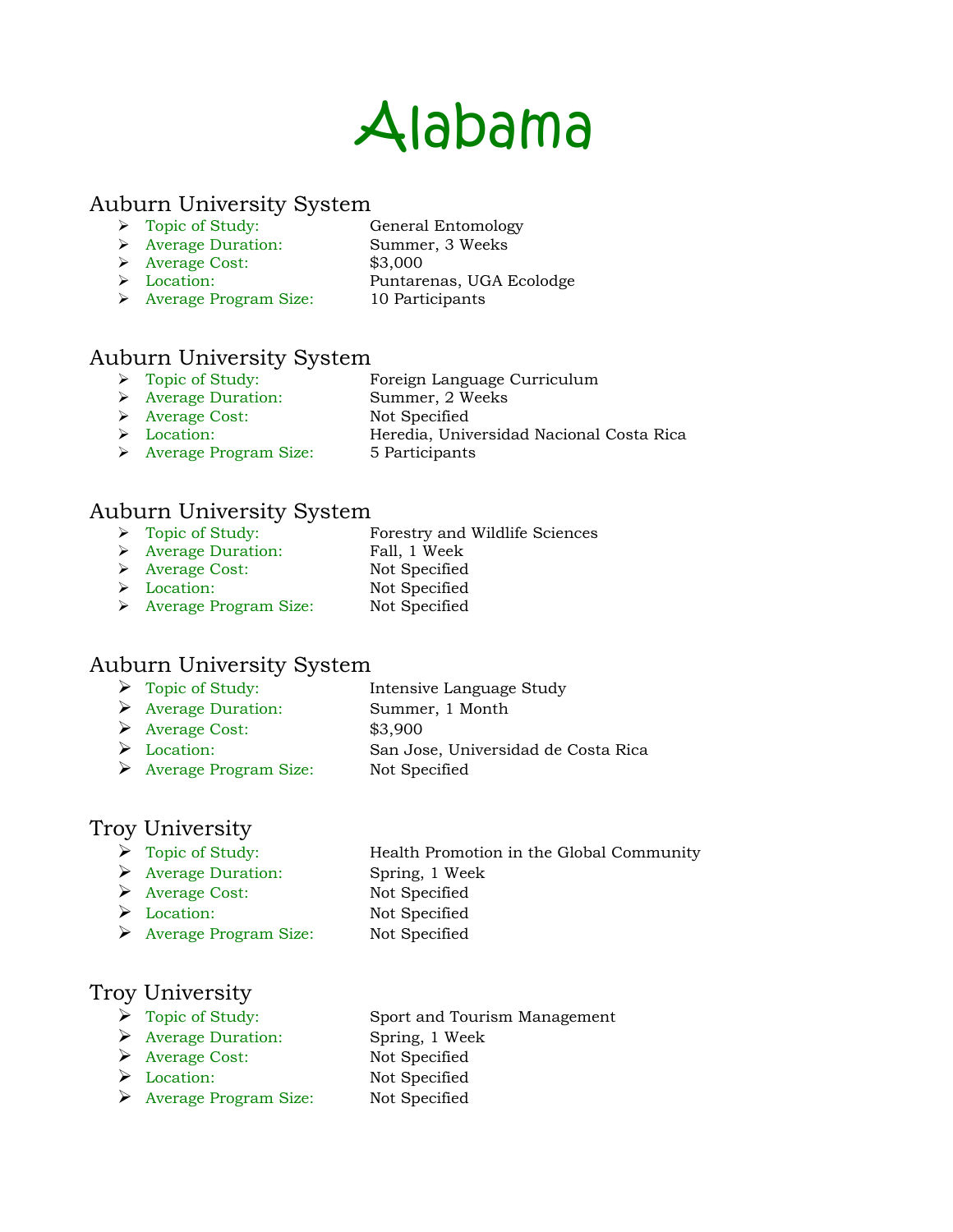### University of Alabama System

- Topic of Study: Tropical Ecology, Conservation, and Development
- Average Duration: Summer, 2 Weeks
- Average Cost: Not Specified
- Location: San Jose
- Average Program Size: Not Specified

### University of Alabama System

- Topic of Study: Service Learning Abroad
- Average Duration: Summer, 10 Days
- Average Cost: Not Specified
- Location: Not Specified
- Average Program Size: Not Specified

### University of South Alabama

- > Topic of Study: Immersion Experience Average Duration: Summer, 2 Weeks Average Cost: \$3,500 - \$4,300
- Location: Monteverde
- Average Program Size: Not Specified

### Alabama Universities with Partner Programs:

- $\triangleright$  Alabama Agricultural and Mechanical University
- $\triangleright$  Birmingham Southern College
- $\triangleright$  Jacksonville State University
- $\triangleright$  Samford University
- $\triangleright$  University of Montevallo
- $\triangleright$  University of West Alabama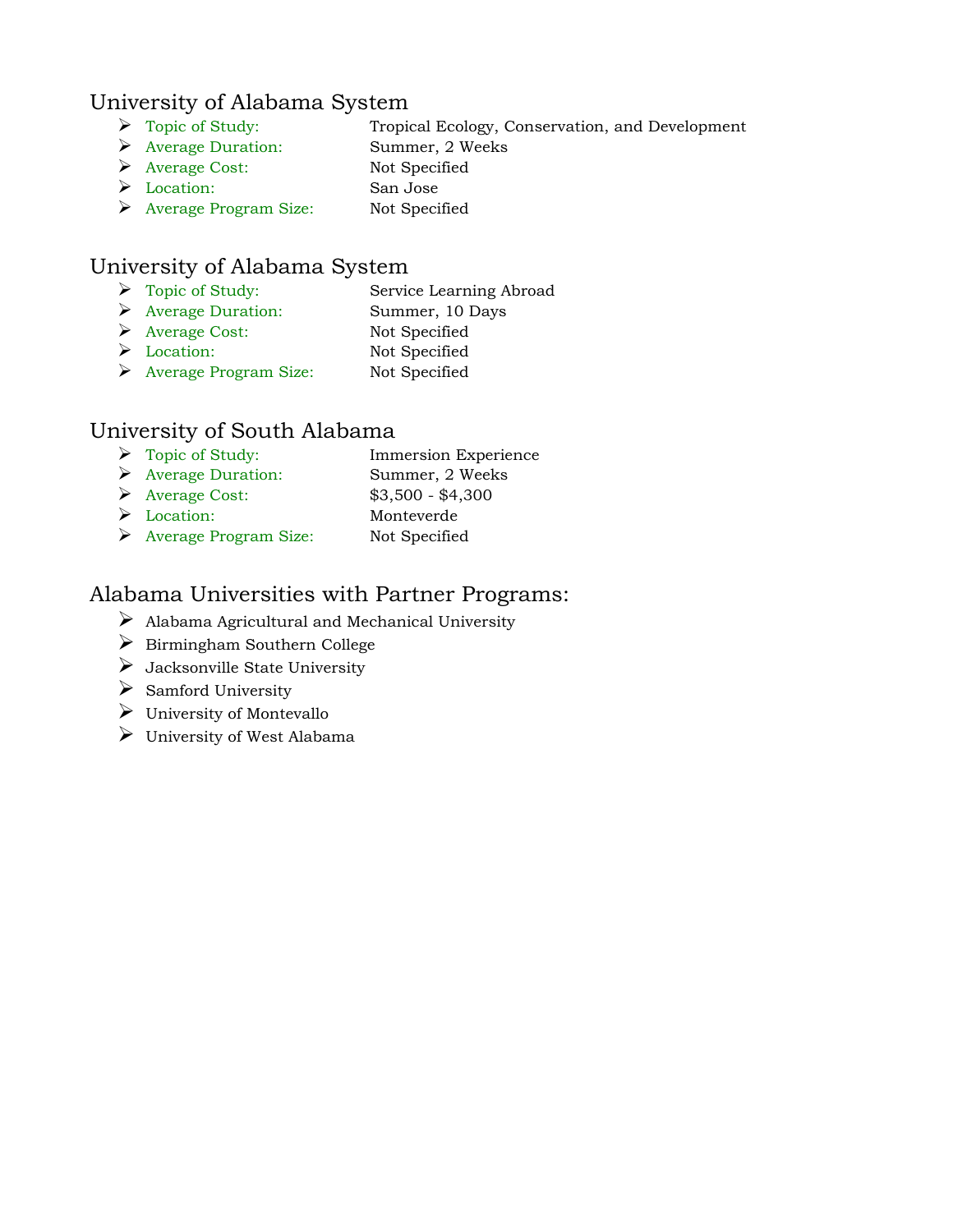

### University of Alaska, Fairbanks

- Topic of Study: Youth Exchange
	-
- Average Duration: Summer, 1 Month
- Average Cost: \$1,350 \$1,990
- Location: Not Specified
- 
- Average Program Size: Individual

### Alaska Universities with Partner Programs:

- University of Alaska at Southwest
- University of Alaska at Southeast Ketchikan
- University of Southeast Sitka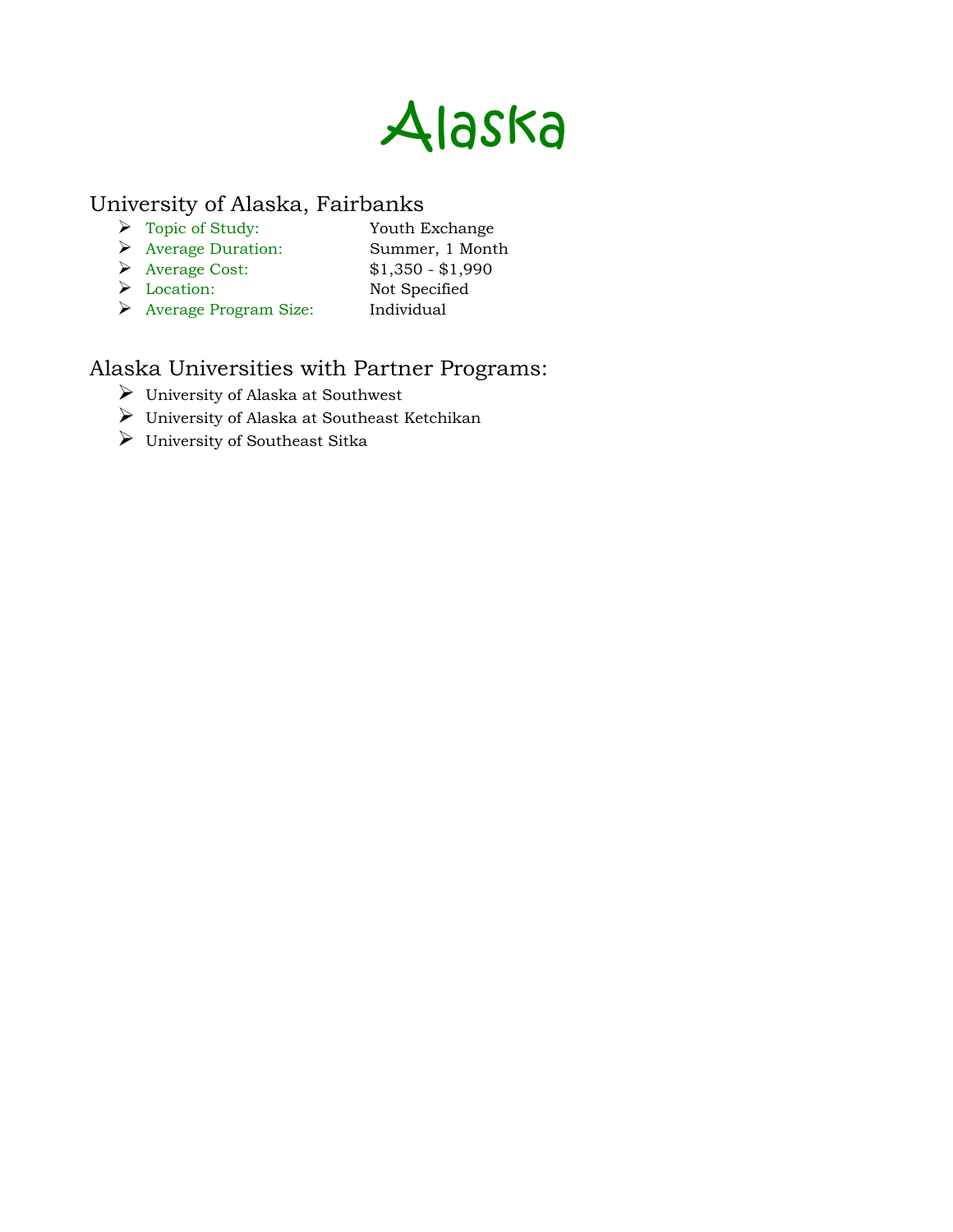

### Arizona State University System (includes ASU West & Polytechnic)\*

- > Topic of Study: Service Learning
	-
- Average Duration: Summer, 3 Weeks Average Cost: \$4,240
- 
- 
- Location: Montserrat > Average Program Size: Not Specified

### Arizona State University System

- > Topic of Study: Tropical Ecosystems
- Average Duration: Summer, 2 Weeks
- Average Cost: \$4,065
- Location: Montserrat
- > Average Program Size: Not Specified

### Mesa Community College

 Topic of Study: General/Non-Specific Average Duration: Not Specified Average Cost: Varies Location: La Selva Average Program Size: Not Specified

### Northern Arizona University

- Topic of Study: Spanish, Modern Languages
- Average Duration: Fall, Spring, and Summer Semesters
- Average Cost: Varies
- Location: San Pedro, Universidad Fidelitas
- Average Program Size: Varies

### Northland Pioneer College

 Topic of Study: Spanish Studies Average Duration: Summer, 1 Month Average Cost: \$1,985 > Location: Not Specified Average Program Size: Not Specified

### Thunderbird School of Global Management

- > Topic of Study: Sustainable Business Development
- Average Duration: Not Specified
- Average Cost: Not Specified
- Location: Alajuela, INCAE School
- Average Program Size: Not Specified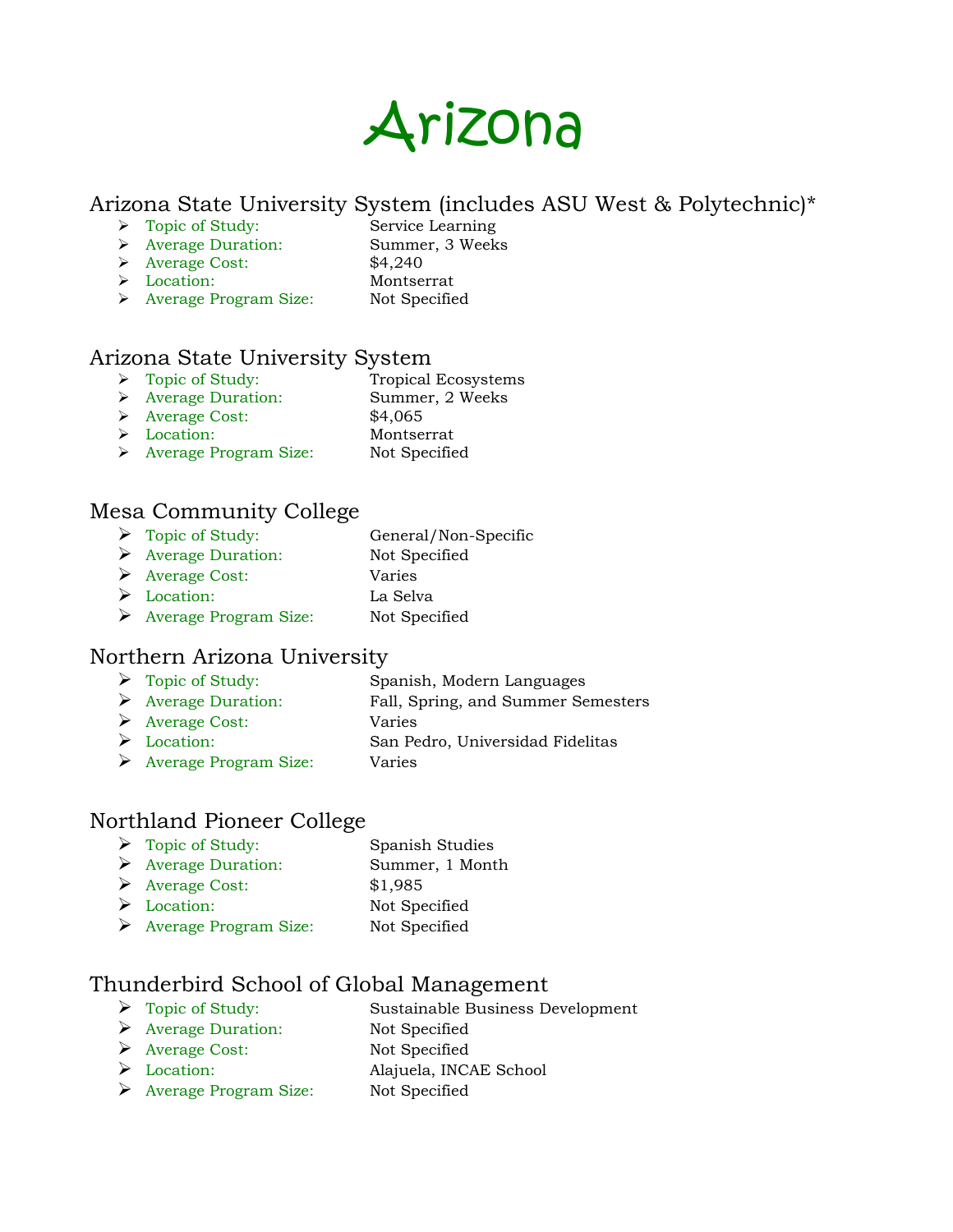### University of Arizona

- Topic of Study: Global "MedCats" Pre-Health
- Average Duration: Summer, 3 4 Weeks
- Average Cost: \$4,115
- Location: San Pedro de Montes de Oca, San Jose
- Average Program Size: Not Specified

### Arizona Universities with Partner Programs:

- $\triangleright$  Arizona Christian University
- $\triangleright$  Benedictine University
- $\triangleright$  Central Arizona College
- $\triangleright$  Cochise College
- $\triangleright$  Grand Canyon University
- $\triangleright$  Northcentral University
- $\triangleright$  Pima Community College
- $\triangleright$  South Mountain Community College
- Yavapai College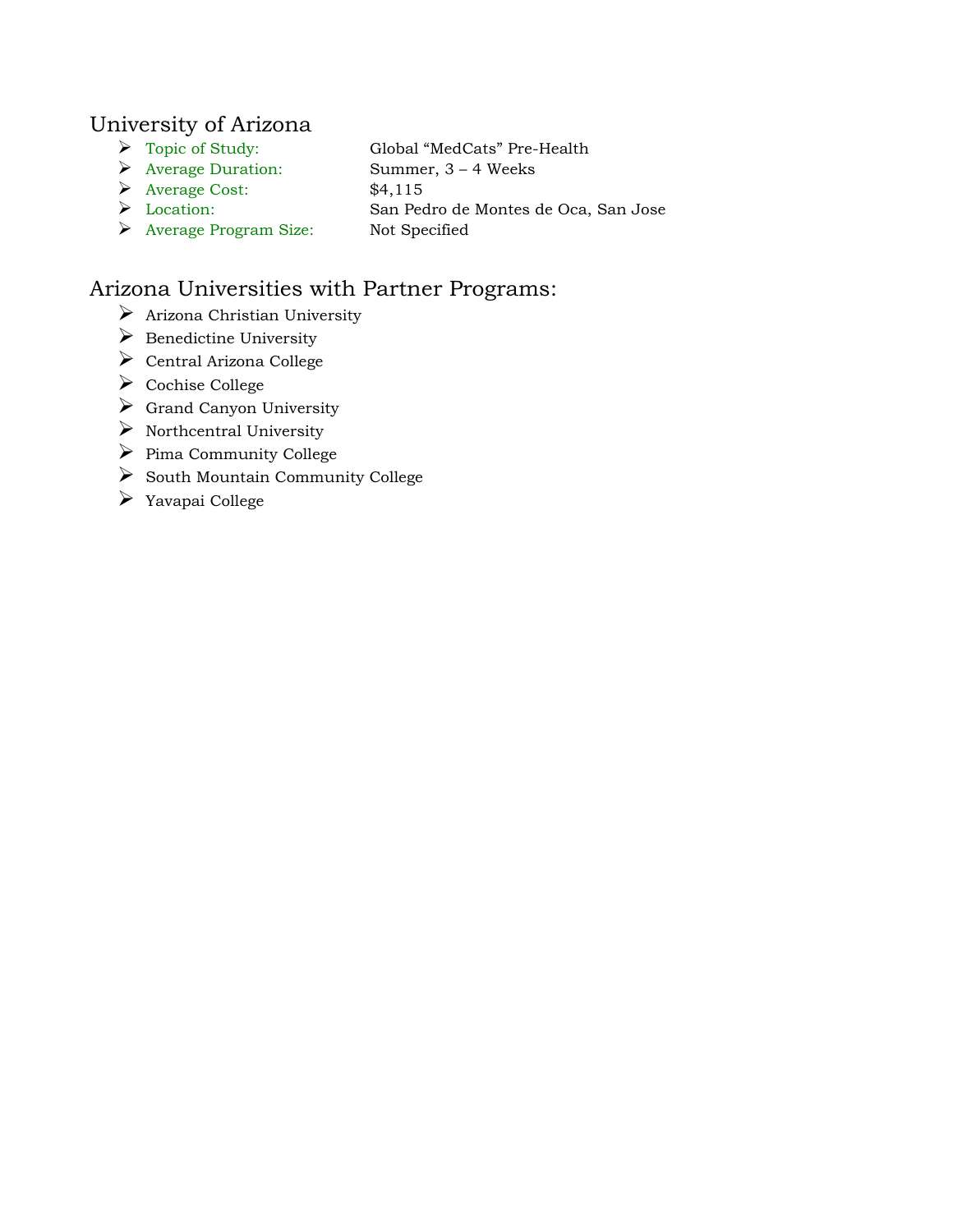

#### Arkansas State University System

- > Topic of Study: Spanish Language
- Average Duration: Summer, 4 Weeks
- $\blacktriangleright$  Average Cost: \$4,100
- Location: Various
- 
- > Average Program Size: Not Specified

### Arkansas State University System

- > Topic of Study: Tropical Environment
- Average Duration: Summer, 4 Weeks
- > Average Cost: Not Specified
- Location: Various
- > Average Program Size: Not Specified

### Hendrix College

- > Topic of Study: General/Non-Specific
- Average Duration: Summer, 6 Weeks
- Average Cost: \$6,000
- Location: San Luis, UGA Ecolodge Average Program Size: Not Specified
- 

### Ouachita Baptist University

- > Topic of Study: Spanish Language
- Average Duration: Summer, 4 Weeks
- Average Cost: \$1,985
- Location: San Pedro, Universidad de Costa Rica
- Average Program Size: Not Specified

### University of Central Arkansas

- > Topic of Study: Spanish Language Immersion Average Duration: Summer, 4 Weeks Average Cost: \$1,745
- Location: San Jose
- Average Program Size: Not Specified

### Arkansas Universities with Partner Programs:

 $\triangleright$  John Brown University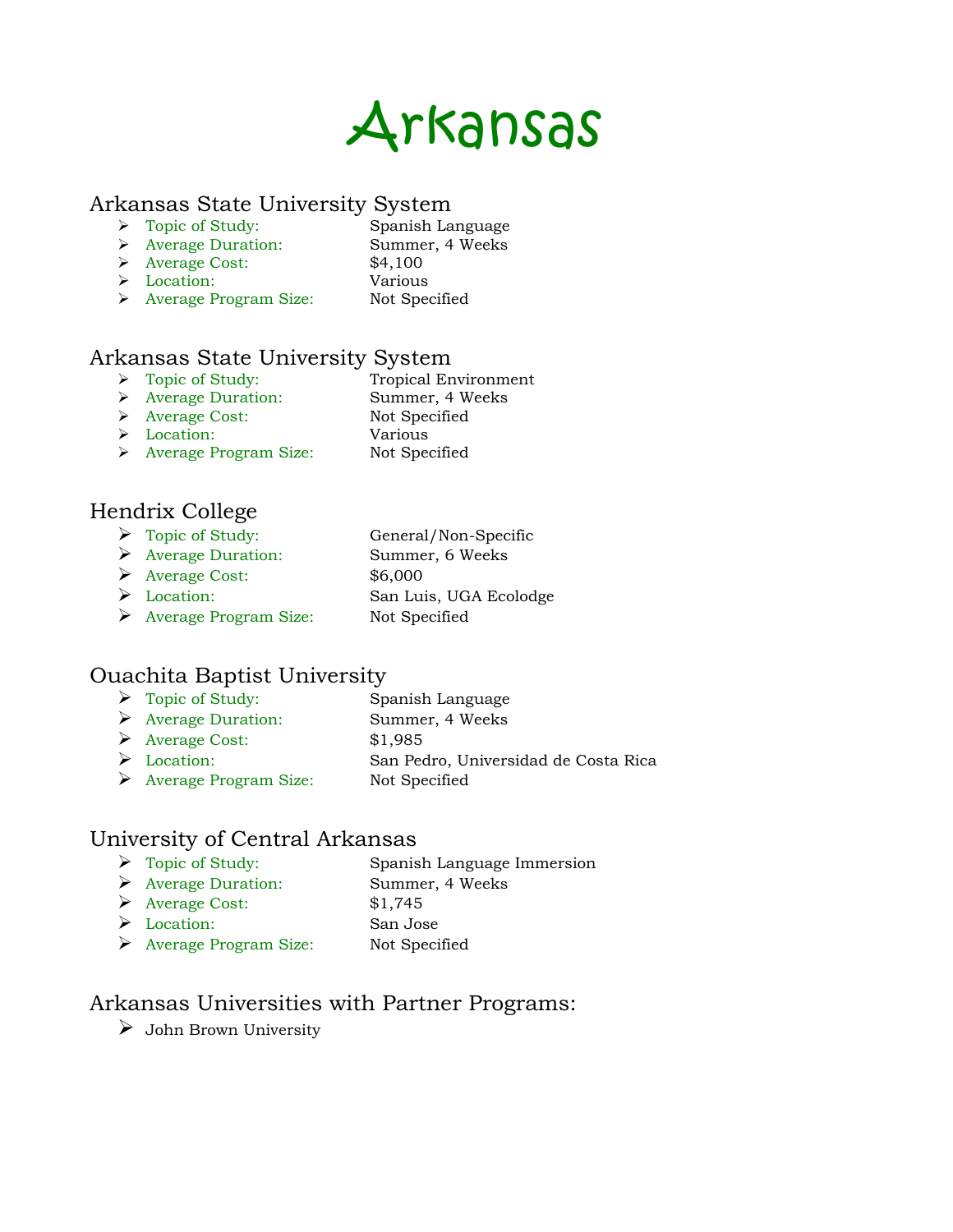## California

#### Humboldt State University

- Topic of Study: International Environmental Issues and Global Education
- Average Duration: Summer, 2 Weeks
- Average Cost: Not Specified
- Location: San Ramon
- 
- > Average Program Size: Not Specified

### Humboldt State University

- > Topic of Study: Primate Field Program
- Average Duration: Summer, 3 Weeks
- > Average Cost: Not Specified
	-
- Location: La Selva
- > Average Program Size: Not Specified

### Point Loma Nazarene State University

- Spanish Language Immersion → Topic of Study: Spanish Language Im<br>
→ Average Duration: Summer, 4 – 8 Weeks
- 
- Average Cost: \$3,800 \$6,800
- Location: San Jose
- > Average Program Size: Not Specified

### San Diego State University

- > Topic of Study: Primate Field Program
- Average Duration: Summer, 3 Weeks
- Average Cost: Not Specified
- Location: Huacas
- Average Program Size: Not Specified

### San Diego State University

- Topic of Study: Spanish Language Immersion
- Average Duration: Winter, 2 Weeks
- Average Cost: \$3,486 \$3,783
- Location: San Jose
- Average Program Size: Not Specified

### San Diego State University

- > Topic of Study: Spanish Language Immersion
- Average Duration: Summer, 4 Weeks
- Average Cost: \$4,486 \$5,016
- Location: San Jose
- Average Program Size: Not Specified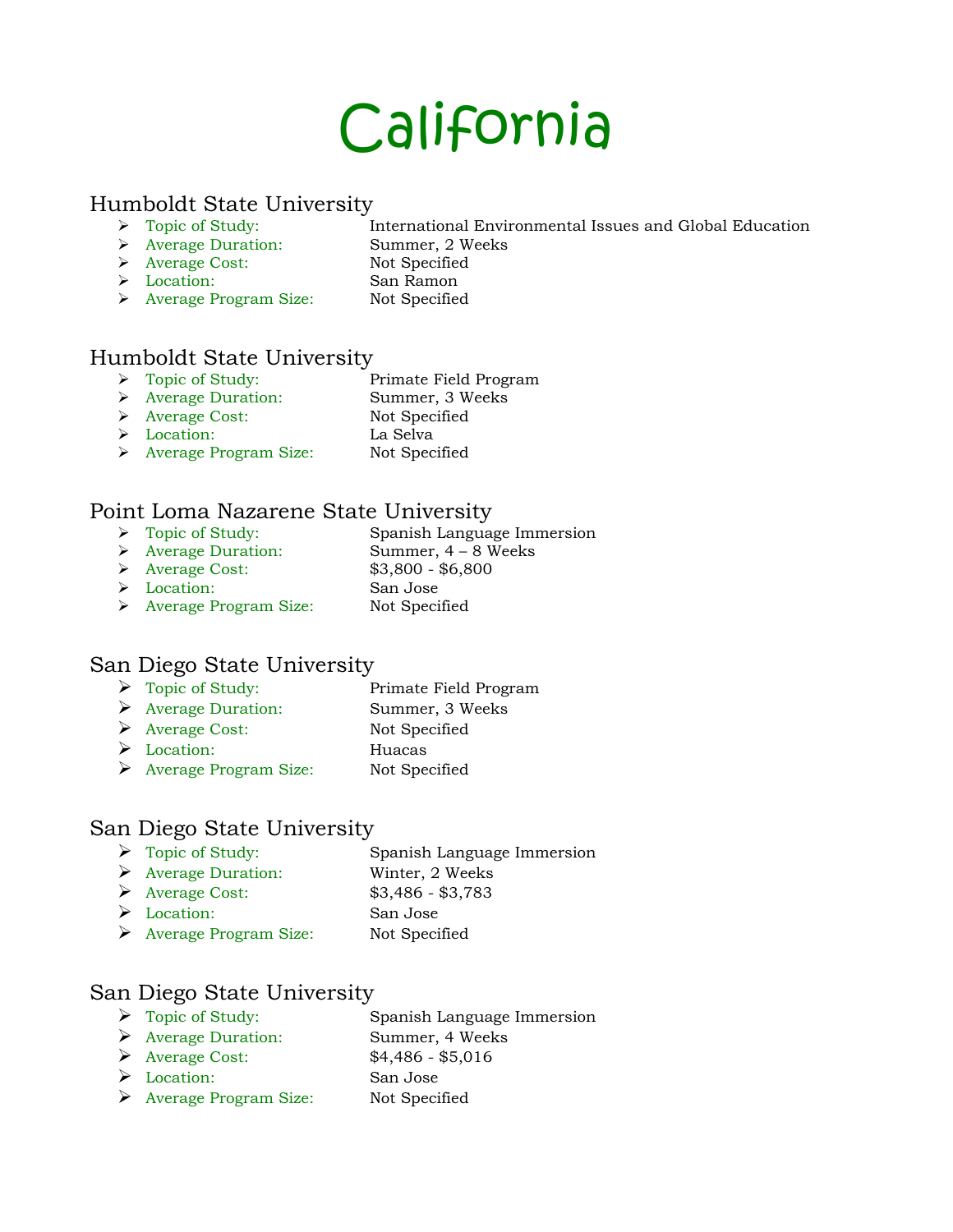### San Jose State University

- Topic of Study: Reciprocal Exchange with Universidad Veritas
- Average Duration: Fall and/or Spring Semester
- Average Cost: \$11,835
- Location: San Jose, Universidad Veritas
- Average Program Size: Individual

### University of California System

- > Topic of Study: Spanish Language Study
- Average Duration: Fall or Spring, 3 Months
- Average Cost: Varies
- Location: Monteverde
- Average Program Size: Not Specified

### University of California System

- Topic of Study: Tropical Biology and Conservation
- Average Duration: Fall or Spring, 3 Months
- Average Cost: Varies
- Location: Monteverde
- Average Program Size: Not Specified

### California Universities with Partner Programs:

- $\triangleright$  Azusa Pacific University
- $\triangleright$  Biola University
- $\triangleright$  California Lutheran University
- $\blacktriangleright$  California State University System
- Claremont McKenna College
- $\triangleright$  Fresno Pacific University
- $\triangleright$  Mills College
- $\triangleright$  Mount St. Mary's College
- $\triangleright$  Occidental College
- $\triangleright$  Sonoma State University
- $\triangleright$  St. Mary's College of California
- $\triangleright$  University of Redlands
- $\triangleright$  University of San Francisco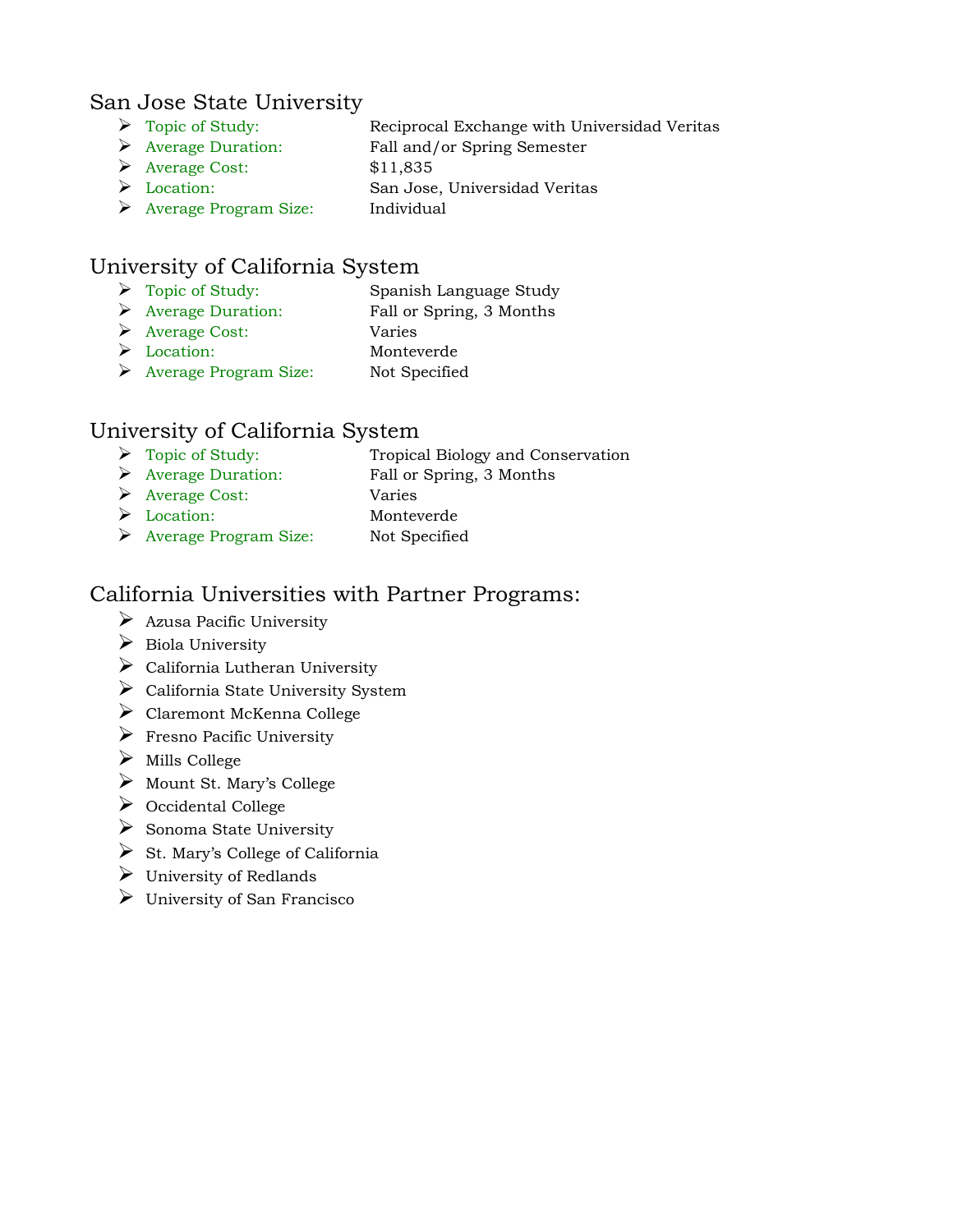### Colorado

#### Colorado Mountain College

- Topic of Study: Environmental Issues and Economy
	- Average Duration: Summer, 1 Month
		-
	- Average Cost: \$4,329 Location: Not Specified
- Average Program Size: 10 Participants

### Colorado State University System<br> $\triangleright$  Topic of Study: Sustainable

- Sustainable Design and Construction
- Average Duration: Winter, 10 Days
	-
- Average Cost: \$3,205
- Location: El Guacimo
- > Average Program Size: 5 Participants

### Colorado State University System

- Sustainability and Development → Topic of Study:<br>
→ Average Duration: Summer, 6 – 8 Weeks
- 
- Average Cost: \$4,775
- 
- Location: El Guacimo
- > Average Program Size: Not Specified

### Johnson and Wales University

- Topic of Study: Sustainability and Nature-Based Tourism
- Average Duration: Summer, 3 Weeks
- Average Cost: \$7,950
- Location: Various
- Average Program Size: 24 Participants

### Colorado Universities with Partner Programs:

- $\triangleright$  Adams State University
- $\triangleright$  Colorado Christian University
- Colorado College
- $\triangleright$  Colorado Mesa University
- $\triangleright$  Fort Lewis College
- $\triangleright$  Metropolitan State College of Denver
- $\triangleright$  Regis University
- $\triangleright$  University of Denver
- University of Northern Colorado
- Western Colorado State University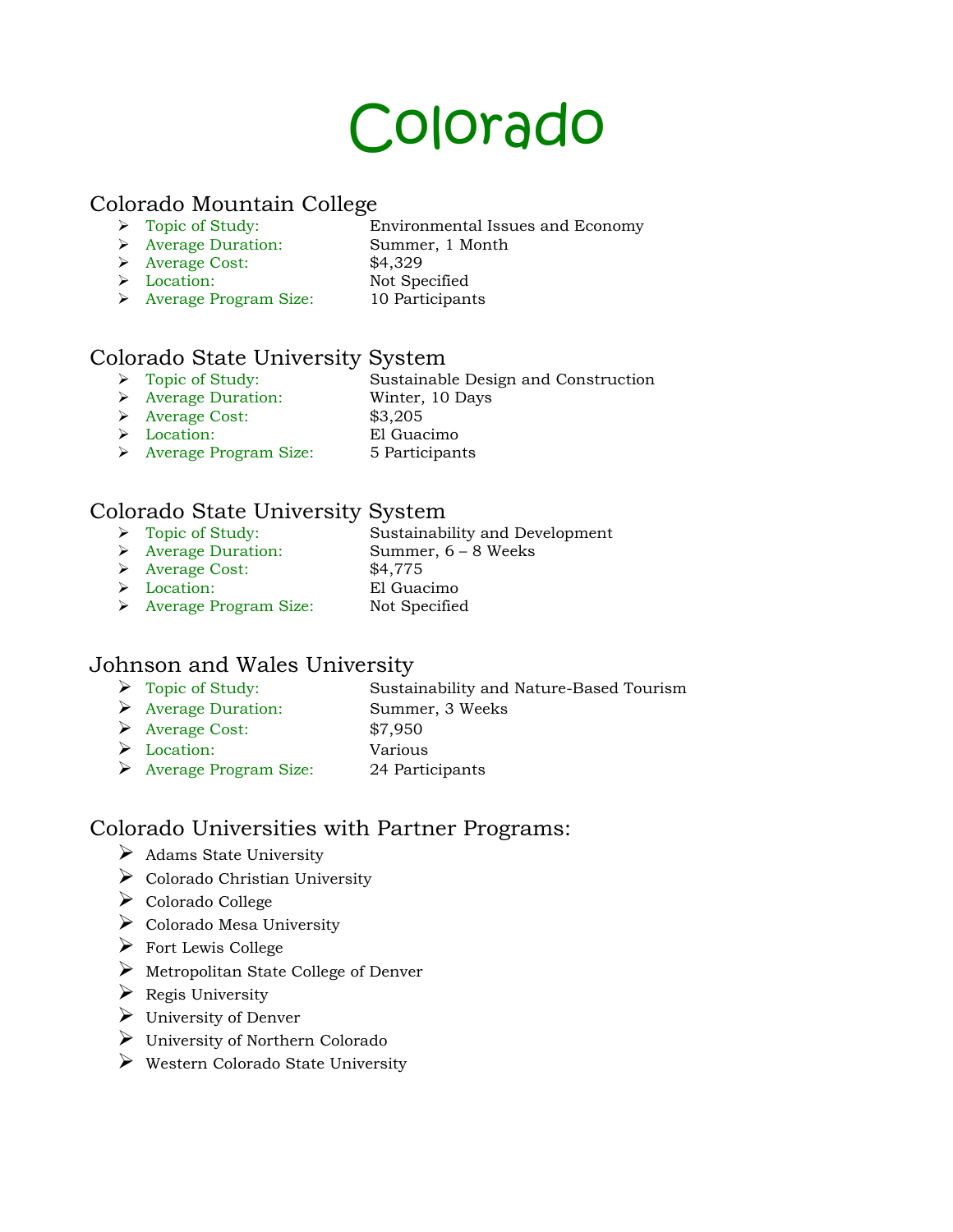### Connecticut

### Central Connecticut State University<br>  $\rightarrow$  Topic of Study: GeoEcology. Eq

- 
- GeoEcology, Eco-Tourism, and Sustainability Average Duration: Winter, 10 Days
- Average Cost: \$3,295
	-
- Location: Various
- Average Program Size: Not Specified

### University of Connecticut System

- National Identity, Human Rights, and Migration → Topic of Study: National Identity<br>
→ Average Duration: Winter, 3 Weeks
	-
- Average Cost: \$4,153
- Location: Not Specified
- 
- > Average Program Size: Not Specified

### Connecticut Universities with Partner Programs:

- Eastern Connecticut State University
- $\triangleright$  Fairfield University
- $\triangleright$  Naugatuck Valley Community College
- $\triangleright$  Quinebaug Valley Community College
- $\triangleright$  Quinnipiac University
- $\triangleright$  Sacred Heart University
- Three Rivers Community College
- $\triangleright$  Trinity College
- $\triangleright$  University of Bridgeport
- University of Hartford
- $\triangleright$  University of New Haven
- $\triangleright$  University of St. Joseph
- $\triangleright$  Wesleyan University
- Western Connecticut State University
- $\triangleright$  Yale University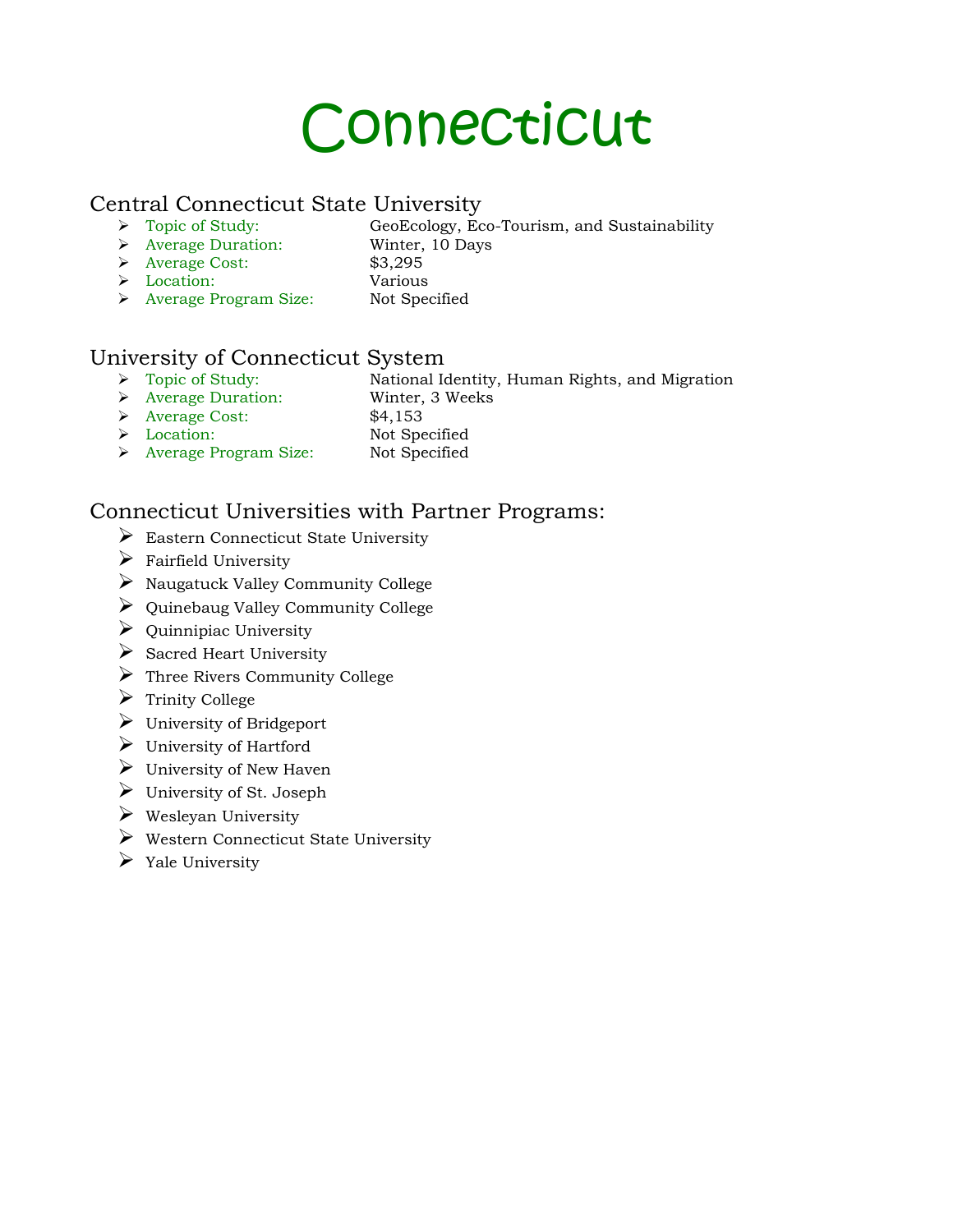### Delaware

### University of Delaware<br> $\rightarrow$  Topic of Study:

- 
- Average Duration: Winter, 3 Weeks
- Average Cost: \$2,950
- > Location: Not Specified
- Average Program Size: Not Specified
- Business, Economical, and Societal Development

### University of Delaware

- > Topic of Study: Tropical Biodiversity
- Average Duration: Winter, 3 Weeks
- Average Cost: \$3,800
- Location: Various
- > Average Program Size: Not Specified
- 

### University of Delaware

- > Topic of Study: General
- Average Duration: Winter, 4 Weeks
- Average Cost: \$2,425
- Location: Heredia
- > Average Program Size: Not Specified

### Widener University

- Topic of Study: Sustainable Development
- Average Duration: Winter, 11 Days
- Average Cost: Not Specified
- Location: Alajuela
- 
- Average Program Size: 10 Participants

### Delaware Universities with Partner Programs:

Eastern Connecticut State University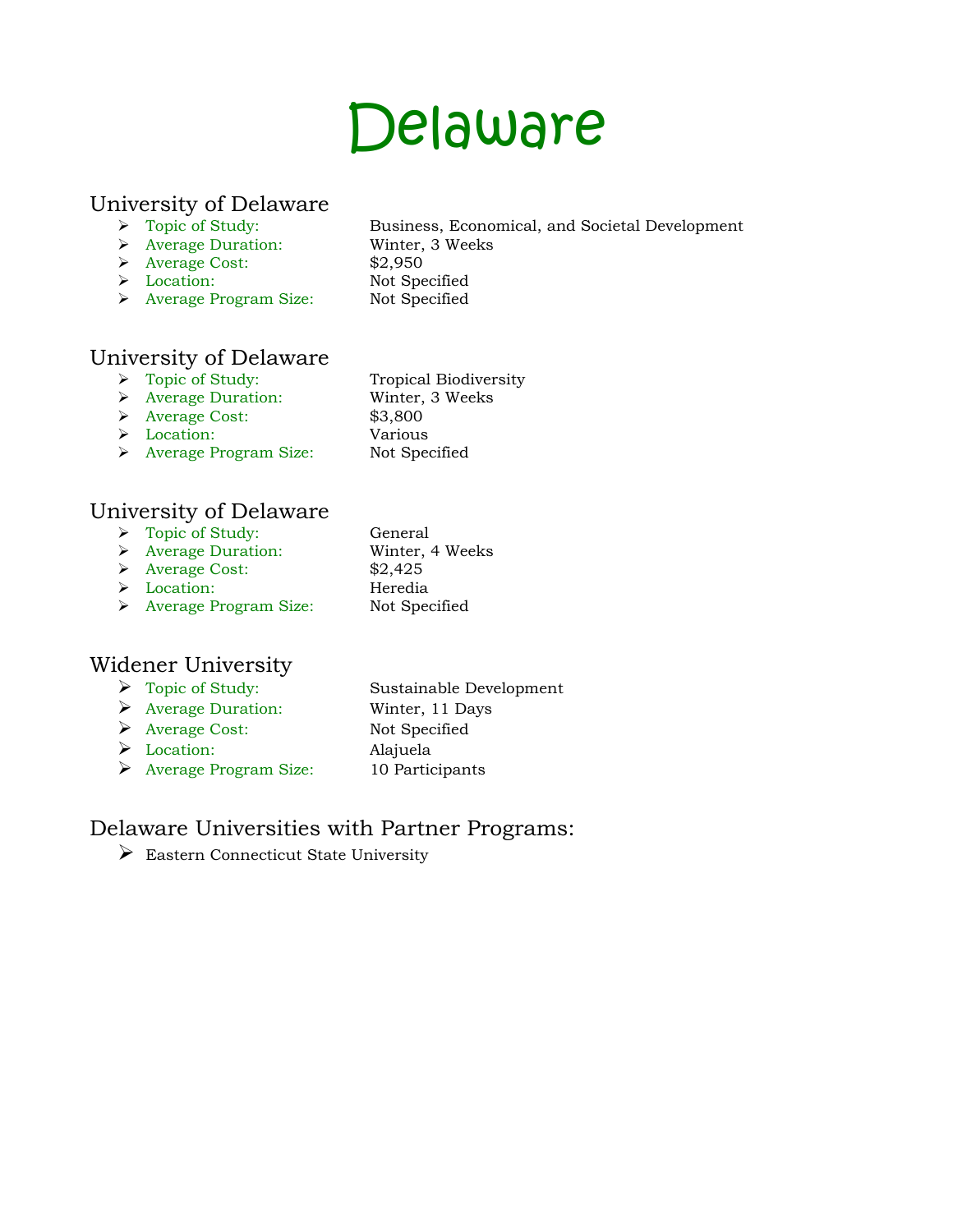## Florida

#### Florida Atlantic University

- Topic of Study: Field Study in International Economics
	- Average Duration: Summer, 1 Week
		-
	- Average Cost: \$2,065 Location: Various
- > Average Program Size: Not Specified

### Florida Gulf Coast University<br> $\triangleright$  Topic of Study: Food

- Food, Ecology, and Sustainability
- Average Duration: Summer, 10 Days
- > Average Cost: Not Specified
- Location: Various
- Average Program Size: Not Specified

### Florida International University

- Environment and Sustainability → Topic of Study: Environment and<br>
→ Average Duration: Winter, 4 Weeks
- 
- Average Cost: \$1,800
- Location: Coopesilencio
- > Average Program Size: Not Specified

### Florida Southern College

- > Topic of Study: Education
- Average Duration: Fall, 1 Week
- Average Cost: Not Specified
- Location: Various
- Average Program Size: Not Specified

### Florida State University

- Topic of Study: Social Workers and Helping Professionals
- Average Duration: Summer, 4 Weeks

 Average Cost: \$5,775 Location: San Jose

Average Program Size: Not Specified

### Florida State University

- > Topic of Study: Spanish Immersion
- Average Duration: Summer, 4 Weeks
- Average Cost: \$5,175 \$5,775
- Location: Santa Ana
- Average Program Size: Not Specified
-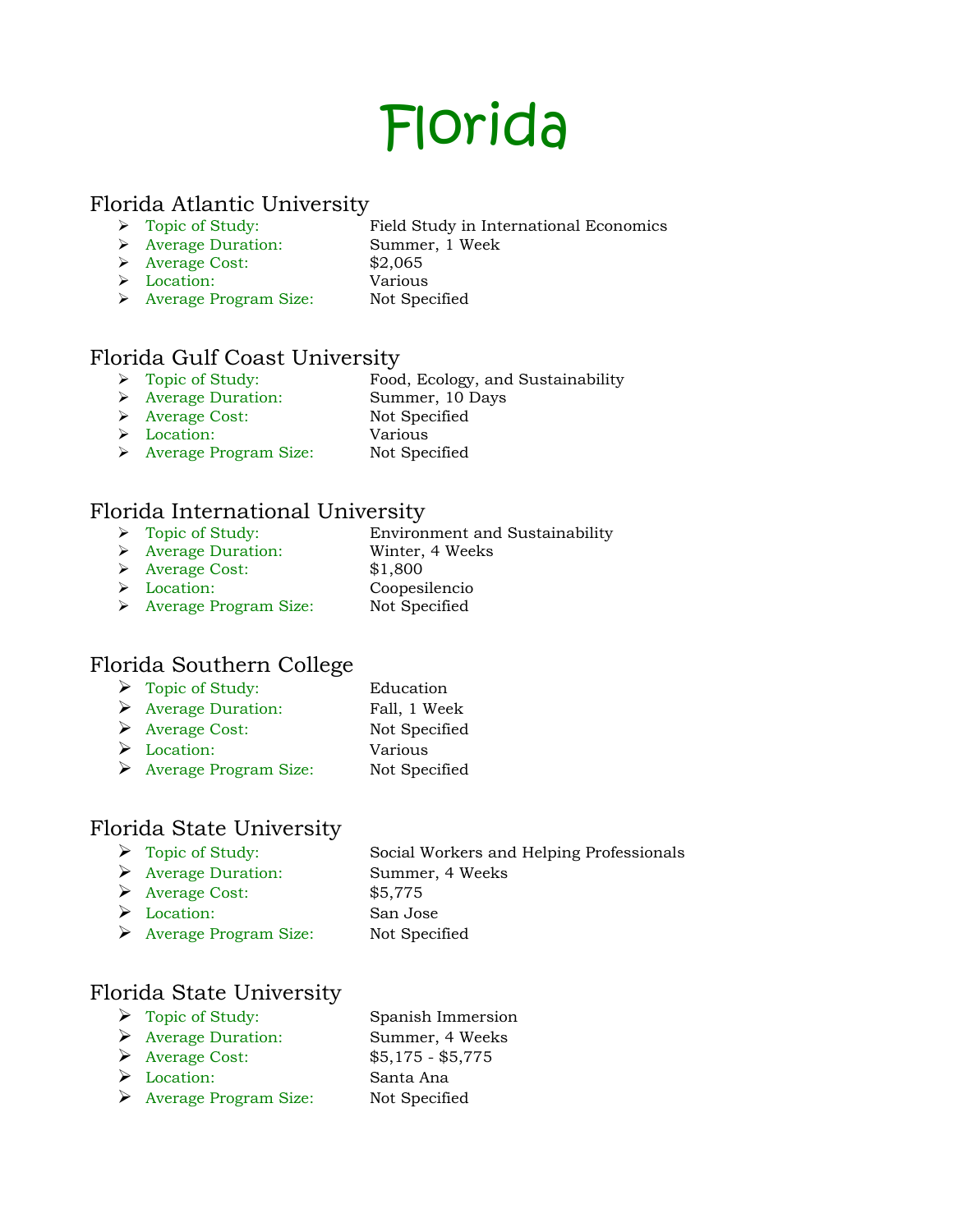#### Indian River State College

- Topic of Study: Service Learning and Spanish Language
- Average Duration: Summer, 2 Weeks
- Average Cost: \$2,500
- 
- Location: Heredia
- Average Program Size: Not Specified

### Palm Beach State College

- > Topic of Study: Spanish Language
- Average Duration: Summer, 1 Week
- Average Cost: \$2,000
- Location: Not Specified
- Average Program Size: Not Specified

### Palm Beach State College

> Topic of Study: Tropical Ecology Average Duration: Summer, 5 Weeks  $\triangleright$  Average Cost: \$2,100 Location: Tortuguero Average Program Size: 10 Participants

### Palm Beach State College

- > Topic of Study: Human Services Average Duration: Summer, 1 Week Average Cost: \$2,200 Location: Various
- Average Program Size: 15 Participants

### Rollins College

- > Topic of Study: National Parks
- Average Duration: Summer, 2 Weeks
- Average Cost: \$2,450
- Location: Various
- > Average Program Size: 12 Participants

### St. Petersburg College

- > Topic of Study: Vet Tech Practicum
- Average Duration: Summer, 10 Days
- > Average Cost: \$2,869
- 
- > Average Program Size: Not Specified
- Location: Playa Blanca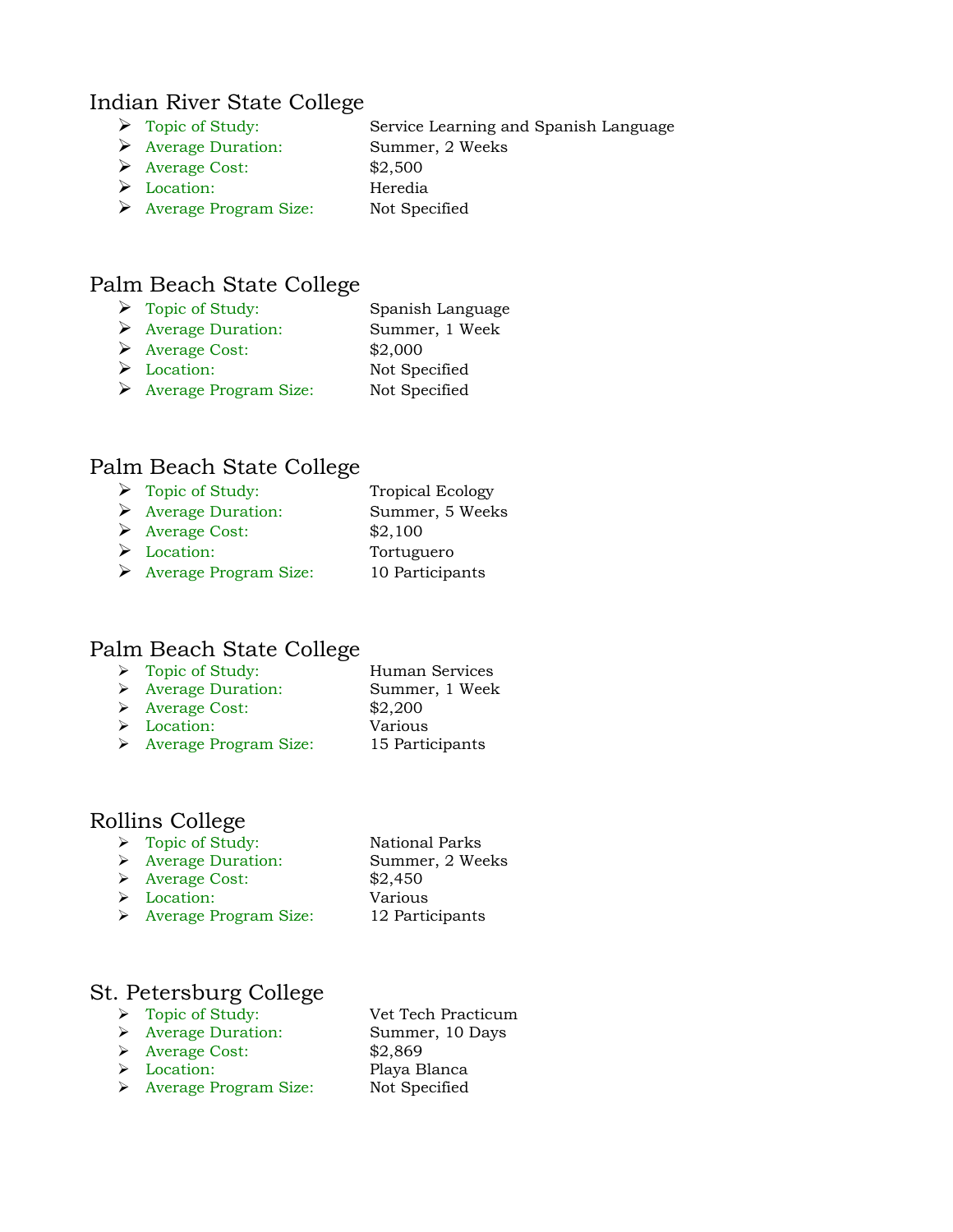### University of Central Florida

- Topic of Study: Cross-Cultural Psychology
- Average Duration: Summer, 4 Weeks
- Average Cost: \$3,175
- 
- Location: San Jose Average Program Size: Not Specified
- University of Florida
	-
	-

> Topic of Study: Sustainable Agriculture and Development Average Duration: Summer, 4 – 8 Weeks Average Cost: \$5,151 - \$9,876 > Location: La Flor, EARTH University

Average Program Size: Not Specified

### University of Florida

- Topic of Study: Law
- Average Duration: Summer, 4 Weeks
- Average Cost: Not Specified
- Location: San Jose
- Average Program Size: Not Specified

### University of Florida

- > Topic of Study: Tropical Ecosystems
- Average Duration: Spring, 1 Week
- Average Cost: \$1,990 \$2,236
- Location: San Jose
- Average Program Size: Not Specified

### University of South Florida

- > Topic of Study: Globalization and Community Health
- Average Duration: Summer, 8 Weeks
- Average Cost: \$6,755
- Location: Monteverde
- Average Program Size: Not Specified

### University of Tampa

- Topic of Study: Tropical Biology and Conservation
- 
- Average Cost: \$4,425
- 
- Average Duration: Summer, 2 Weeks Location: Monteverde Average Program Size: Not Specified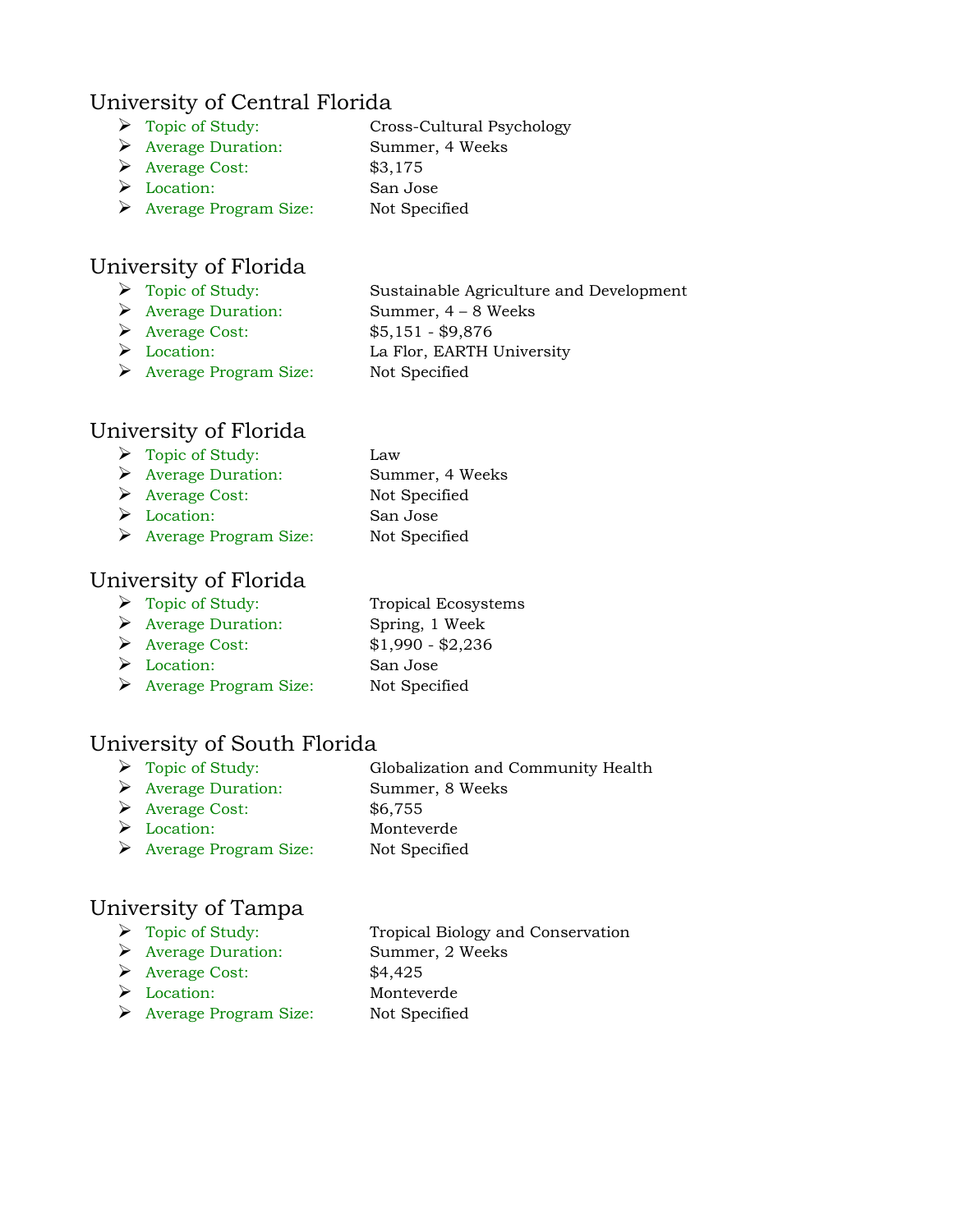### University of Tampa

- $\begin{tabular}{ll} $\triangleright$ & Topic of Study: & Transcultural Head \\ $\triangleright$ & Average Duration: & Summer, 2 Weeks \end{tabular}$
- 
- 

Transcultural Healthcare in Latin America

- Average Cost: \$2,545
- Location: Monteverde
	-
- > Average Program Size: Not Specified

### Florida Universities with Partner Programs:

- Broward College
- Eckerd College
- Hillsborough Community College
- $\triangleright$  Jacksonville University
- $\triangleright$  Johnson and Wales University
- $\triangleright$  New College of Florida
- $\triangleright$  Nova Southeastern University
- $\triangleright$  Palm Beach Atlantic University
- $\triangleright$  St. Leo University
- $\triangleright$  St. Thomas University
- $\triangleright$  Stetson University
- $\triangleright$  University of Miami
- University of North Florida
- $\triangleright$  University of West Florida
- Wofford College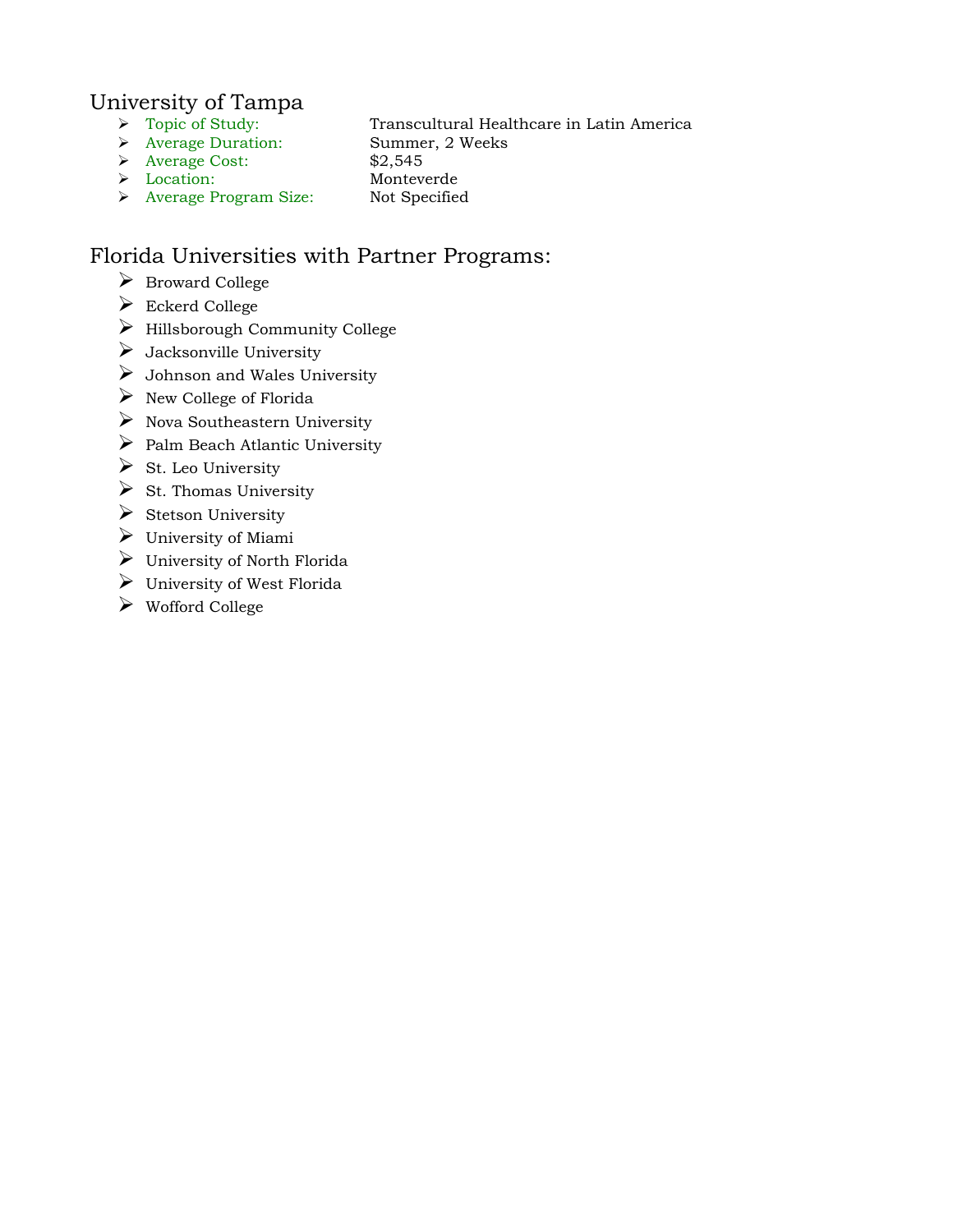### Georgia

#### Armstrong State University

- > Topic of Study: Spanish Language
- Average Duration: Summer, 4 Weeks
- Average Cost: \$3,400
- Location: San Jose
- 
- Average Program Size: Not Specified

### Clayton State University<br>  $\rightarrow$  Topic of Study:

- Tropical Ecology and Sustainability
- Average Duration: Summer, 1 Week
	-
- Average Cost: \$2,250
- Location: Not Specified
- > Average Program Size: Not Specified

### College of Coastal Georgia

- > Topic of Study: General Excursions Average Duration: Summer, 10 Days > Average Cost: Not Specified Location: Various
- > Average Program Size: Not Specified

### East Georgia State College

- $\triangleright$  Topic of Study: Spanish Literature and Photography
- Average Duration: Not Specified
- Average Cost: \$1,500
- Location: San Luis
- Average Program Size: Not Specified

### Georgia Highlands College

- > Topic of Study: Sustainability Average Duration: Spring, 1 Week Average Cost: \$1,395 Location: Monteverde
- Average Program Size: Not Specified

### Georgia Highlands College

 Topic of Study: Health Sciences Average Duration: Summer, 10 Days Average Cost: \$1,550 Location: San Luis Average Program Size: Not Specified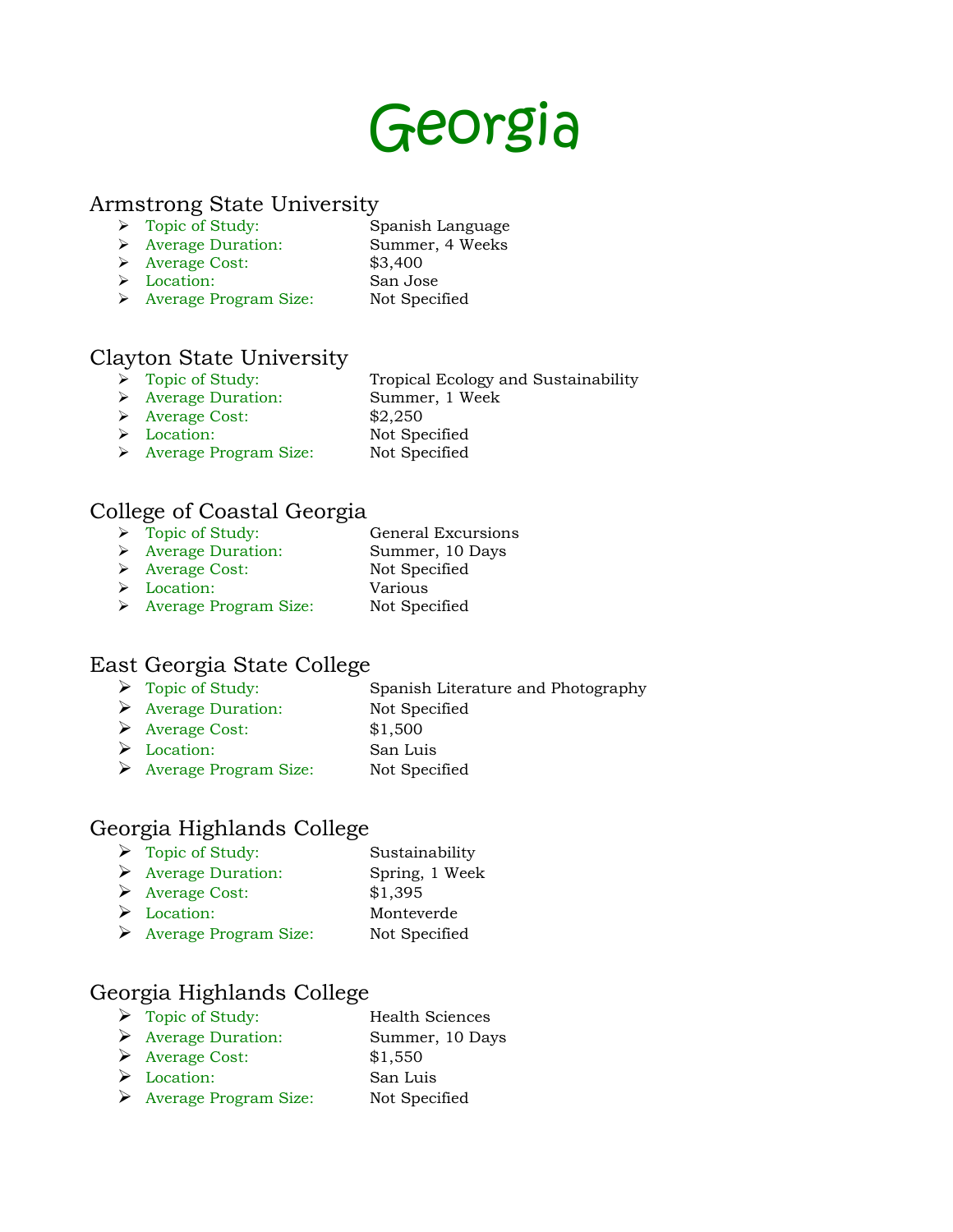#### Georgia Regents University

- > Topic of Study: Sociology Average Duration: Spring, 1 Week Average Cost: \$1,950
- Location: San Luis
- Average Program Size: Not Specified

### Georgia Southern University

- Topic of Study: Nursing and Cultural Immersion
- Average Duration: Summer, 2 Weeks
- $\triangleright$  Average Cost: \$3,200
- Location: Not Specified
- Average Program Size: Not Specified

### Georgia State University

 Topic of Study: Spanish Studies Average Duration: Summer, 6 Weeks Average Cost: \$2,995 Location: San Jose Average Program Size: Not Specified

### Georgia State University

- 
- Average Duration: Summer, 2 Weeks
- Average Cost: \$2,360
- Location: Atenas
- Cross Cultural Perspectives on Health and Health Policy > Average Program Size: Not Specified

### Morehouse College

| $\triangleright$ Topic of Study:       | Spanish Language |
|----------------------------------------|------------------|
| $\triangleright$ Average Duration:     | Summer, 4 Weeks  |
| $\triangleright$ Average Cost:         | \$3,150          |
| $\triangleright$ Location:             | San Jose         |
| $\triangleright$ Average Program Size: | Not Specified    |

### Savannah State University

- Topic of Study: Latin American History and Culture
- Average Duration: Summer, 4 Weeks
- Average Cost: \$3,000
- 
- Location: Not Specified
- Average Program Size: Not Specified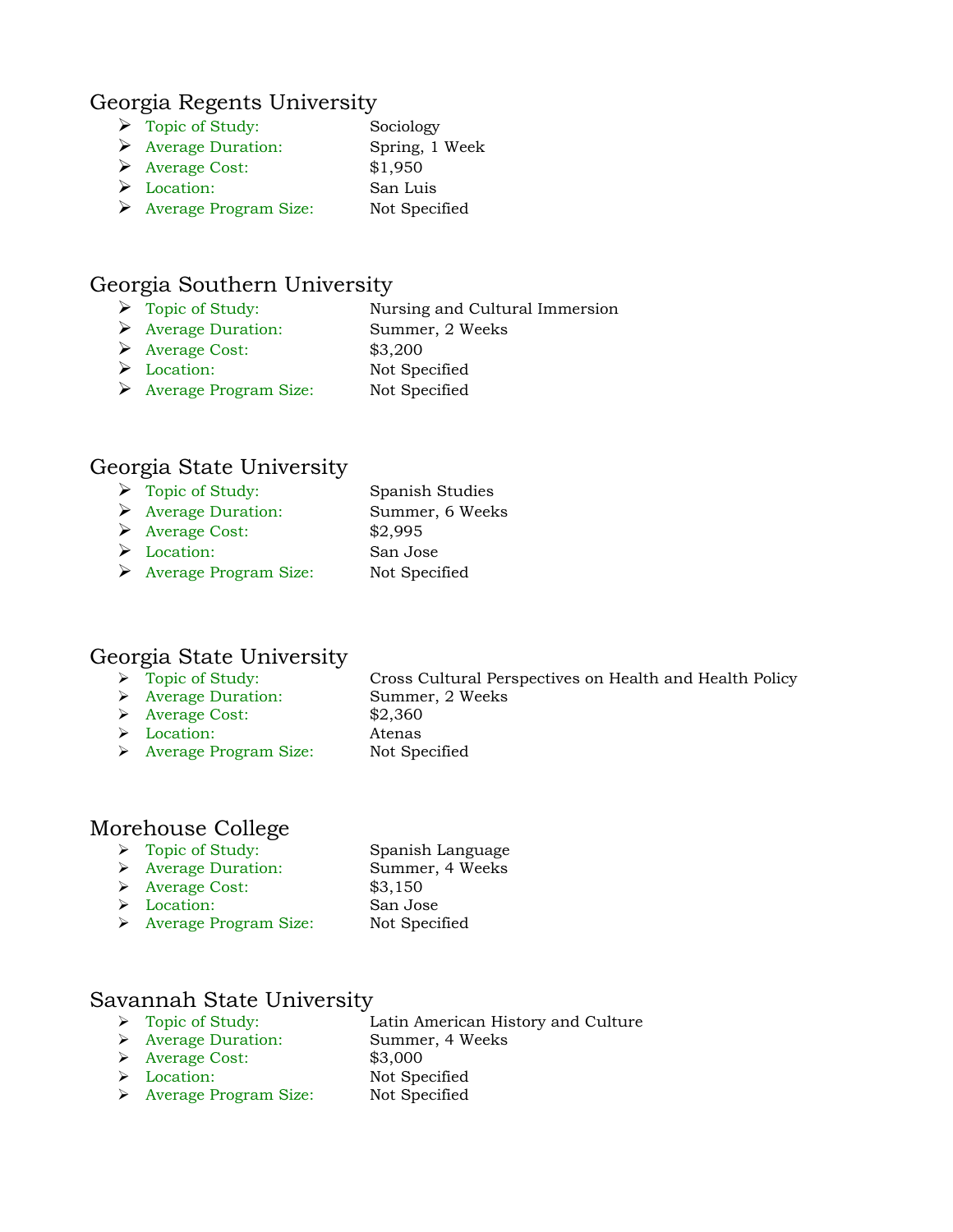### University of Georgia

- > Topic of Study: Comparative Environmental Health
- Average Duration: Summer, 2 Weeks
- Average Cost: \$1,350
- 
- Location: Various Average Program Size: Not Specified
- University of North Georgia
	- > Topic of Study: Tropical Cloud Forest Ecology
	- Average Duration: Summer, 10 Days
	- Average Cost: \$2,285
	- Location: Monteverde
	- Average Program Size: Not Specified

### University of West Georgia

- Topic of Study: Spanish Language, Culture, and Literature
- Average Duration: Summer, 4 Weeks
- Average Cost: \$3,600
- Location: Heredia
- Average Program Size: Not Specified

### Valdosta State University

- Topic of Study: Spanish Language and Culture
- Average Duration: Summer, 4 Weeks
- Average Cost: \$3,980
- Location: San Jose
- 
- Average Program Size: Not Specified

### Georgia Universities with Partner Programs:

- $\triangleright$  Albany State University
- $\triangleright$  Bainbridge College
- $\triangleright$  Berry College
- $\triangleright$  Columbus State University
- Emory College
- $\triangleright$  Georgia College
- Georgia Perimeter College
- Gordon College
- $\triangleright$  Kennesaw State University
- $\triangleright$  South Georgia State College
- $\triangleright$  Spelman College
- Toccoa Falls College
- $\triangleright$  Troy University
- $\triangleright$  Wesleyan College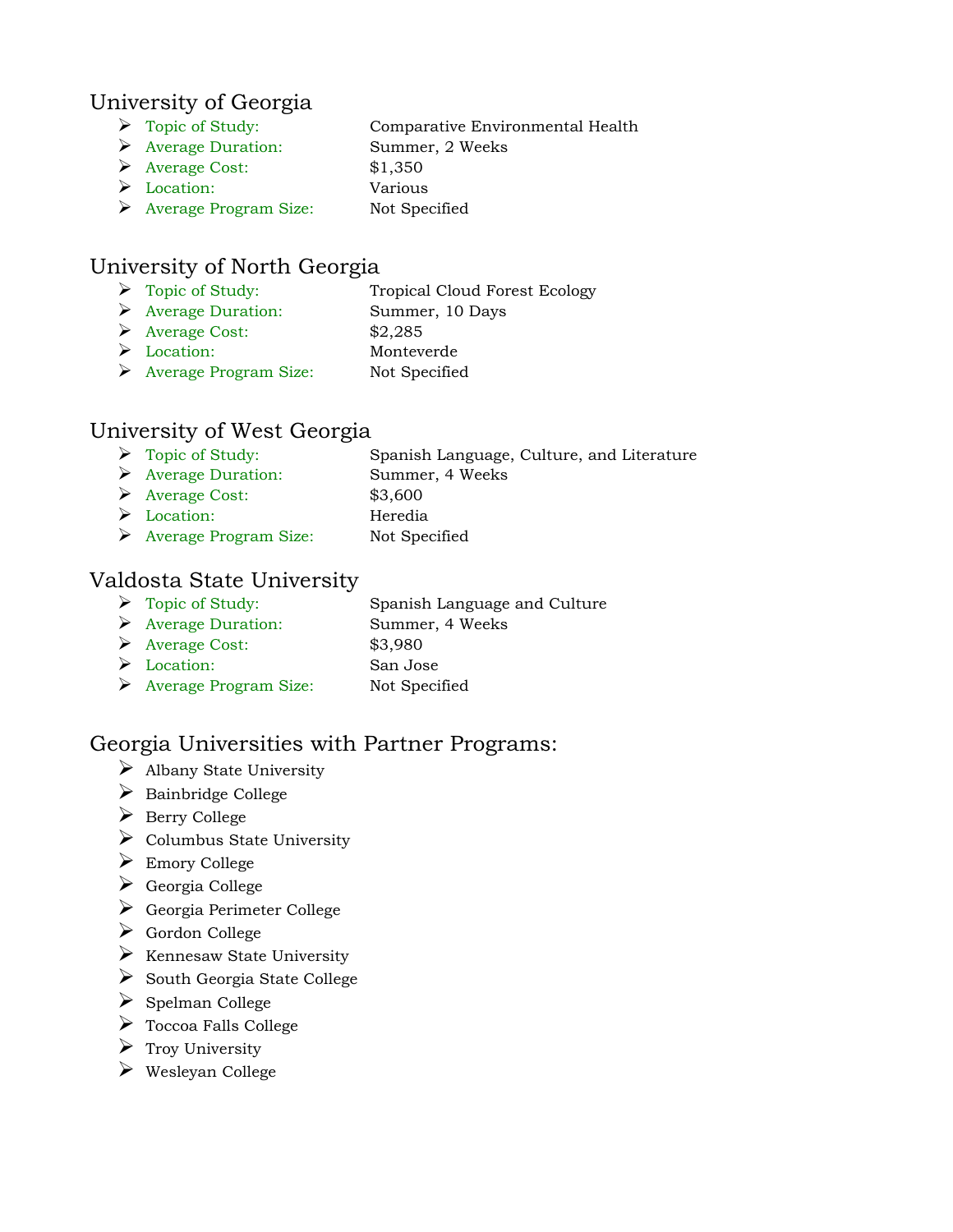# Hawaii

### Brigham Young University

- $\triangleright$  Topic of Study: Tropical Biology
- Average Duration: Spring, 1 Week
- Average Cost: \$2,000 \$2,500
- Location: Not Specified
- Average Program Size: Not Specified

### Hawaii Universities with Partner Programs:

- Leeward Community College
- University of Hawaii at Hilo
- $\triangleright$  Wayland Baptist University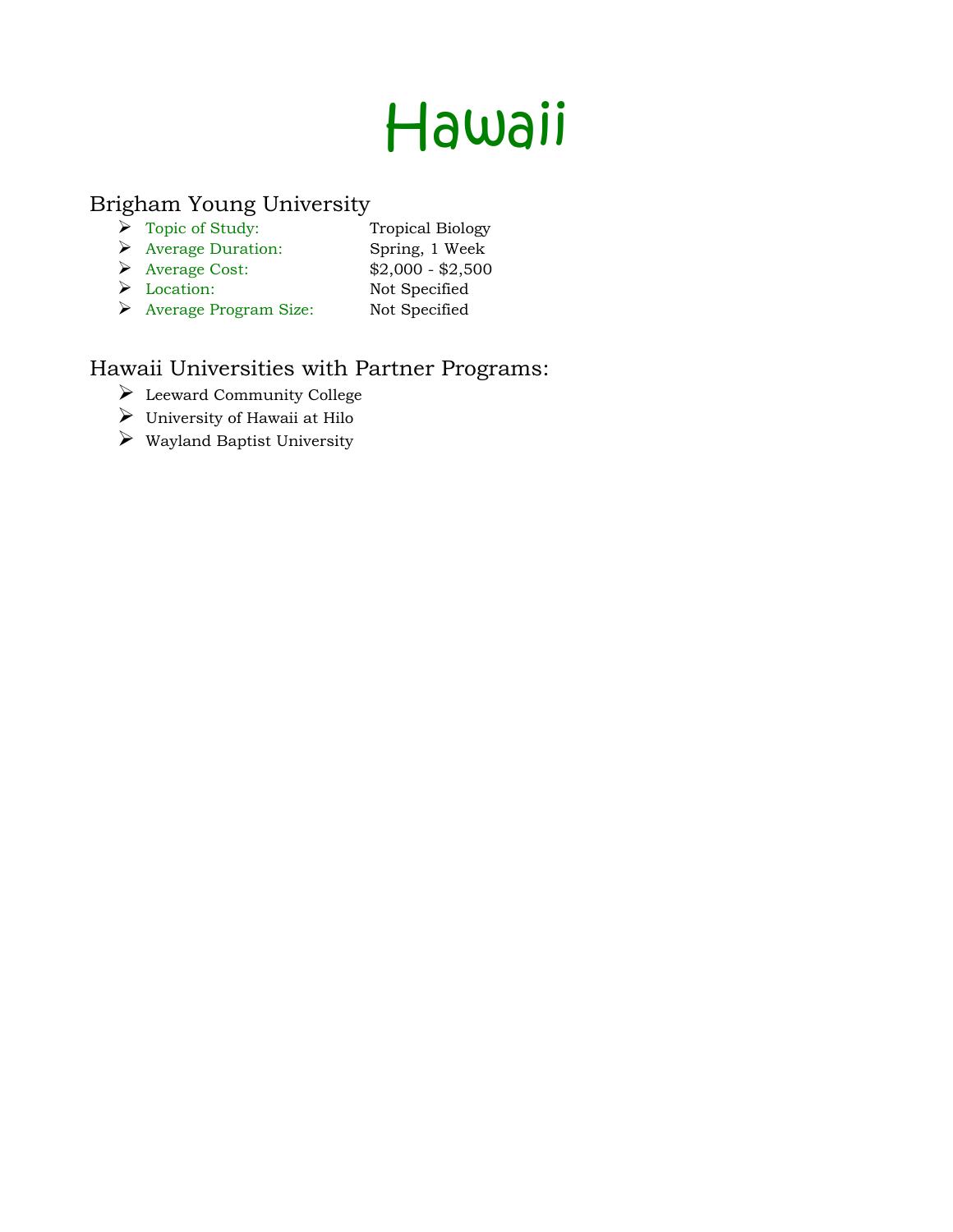## Idaho

### Brigham Young University

- $\triangleright$  Topic of Study: Biology
- Average Duration: Spring, 10 Days
- Average Cost: \$2,000 \$2,500
- Location: Various
- Average Program Size: Not Specified

### Idaho Universities with Partner Programs:

- $\triangleright$  Boise State University
- $\triangleright$  College of Idaho
- $\triangleright$  Idaho State University
- Lewis-Clarke State College
- $\triangleright$  Northwest Nazarene University
- University of Idaho System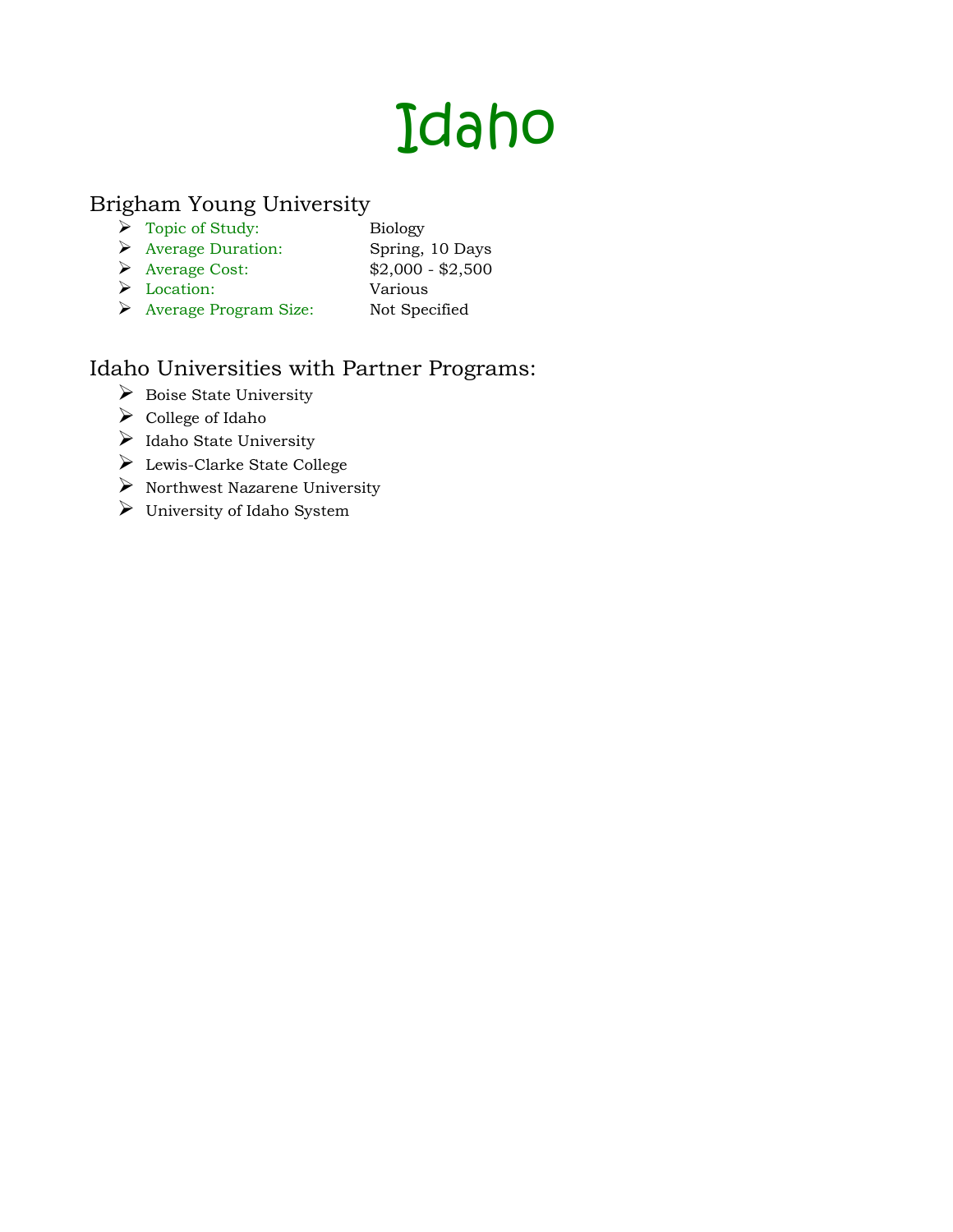# Illinois

### Bradley University

- > Topic of Study: General
- Average Duration: Not Specified
- Average Cost: \$3,700
- Location: San Jose
- > Average Program Size: Not Specified

### College of DuPage

- > Topic of Study: Language Immersison
- Average Duration: Summer, 4 Weeks
- Average Cost: \$2,999
- Location: Various
- > Average Program Size: Not Specified
- 

### College of Lake County

- > Topic of Study: Field Biology Average Duration: Summer, 3 Weeks Average Cost: \$2,300 - \$2,750 Location: Various
- > Average Program Size: Not Specified

### Concordia College of Chicago

- > Topic of Study: International Business Average Duration: Summer, 10 Days Average Cost: Not Specified Location: Various
- Average Program Size: Not Specified

### Harper College

- Topic of Study: Field Biology Research
- Average Duration: Winter, 10 Days
- Average Cost: Not Specified
- Location: Not Specified
- Average Program Size: Not Specified

### Lewis University

- Topic of Study: Arts and Sciences
- Average Duration: Summer, 10 Days
- $\triangleright$  Average Cost: \$3,300
- Location: Various
- Average Program Size: Not Specified
-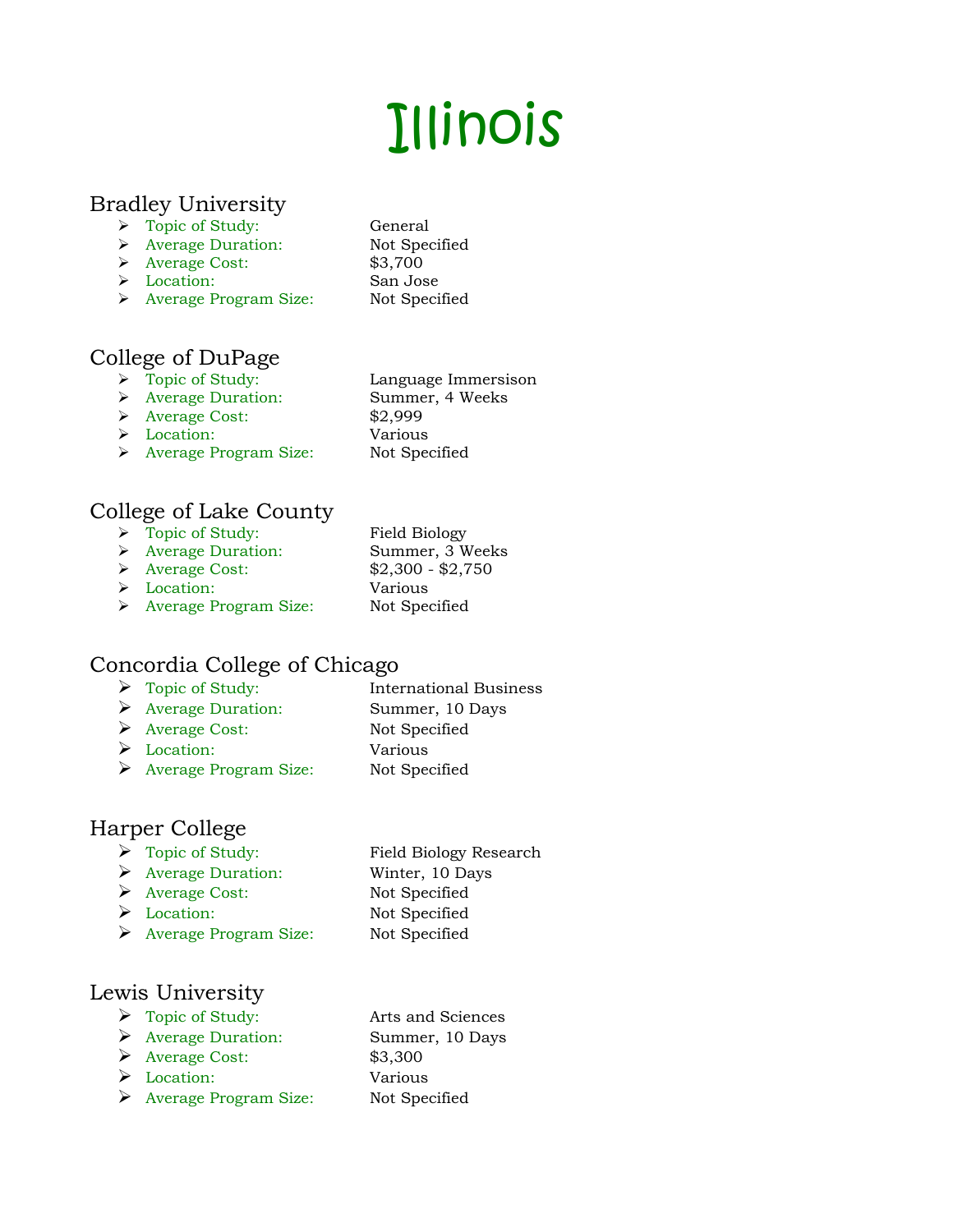### Northeastern Illinois University

- Topic of Study: Costa Rican Culture
- Average Duration: Summer, 3 Weeks
- Average Cost: Not Specified
- Location: Various
- Average Program Size: Not Specified

### Southern Illinois University

- > Topic of Study: Agricultural Systems, Plant, and Soil Science
- Average Duration: Spring, 10 Days
- $\blacktriangleright$  Average Cost: \$2,250
- Location: Various
- Average Program Size: Not Specified

### University of Illinois System

| $\triangleright$ Topic of Study:       | Anthropology, Primate Behavior, Ecology, Ecosystem, v |
|----------------------------------------|-------------------------------------------------------|
|                                        | Sustainability, and Conservation                      |
| $\triangleright$ Average Duration:     | Winter, 3 Weeks                                       |
| $\triangleright$ Average Cost:         | $$2,700 - $2,850$                                     |
| $\triangleright$ Location:             | San Jose                                              |
| $\triangleright$ Average Program Size: | Not Specified                                         |

### University of Illinois System

- Topic of Study: Sustainability through Business Average Duration: Summer, 1 Week
- Average Cost: \$2,500 Location: San Jose
- Average Program Size: Not Specified

### University of St. Francis

| $\triangleright$ Topic of Study:   | International Business |
|------------------------------------|------------------------|
| $\triangleright$ Average Duration: | Summer, 10 Days        |
| $\triangleright$ Average Cost:     | \$2,300                |
| $\triangleright$ Location:         | Various                |
|                                    |                        |

Average Program Size: Not Specified

### Illinois Universities with Partner Programs:

- $\triangleright$  Aurora University
- $\triangleright$  Carl Sandburg College
- $\triangleright$  Eastern Illinois University
- $\triangleright$  Elgin Community College
- Governor's State University
- $\triangleright$  Greenville College
- $\triangleright$  Heartland Community College
- $\triangleright$  Illinois Central College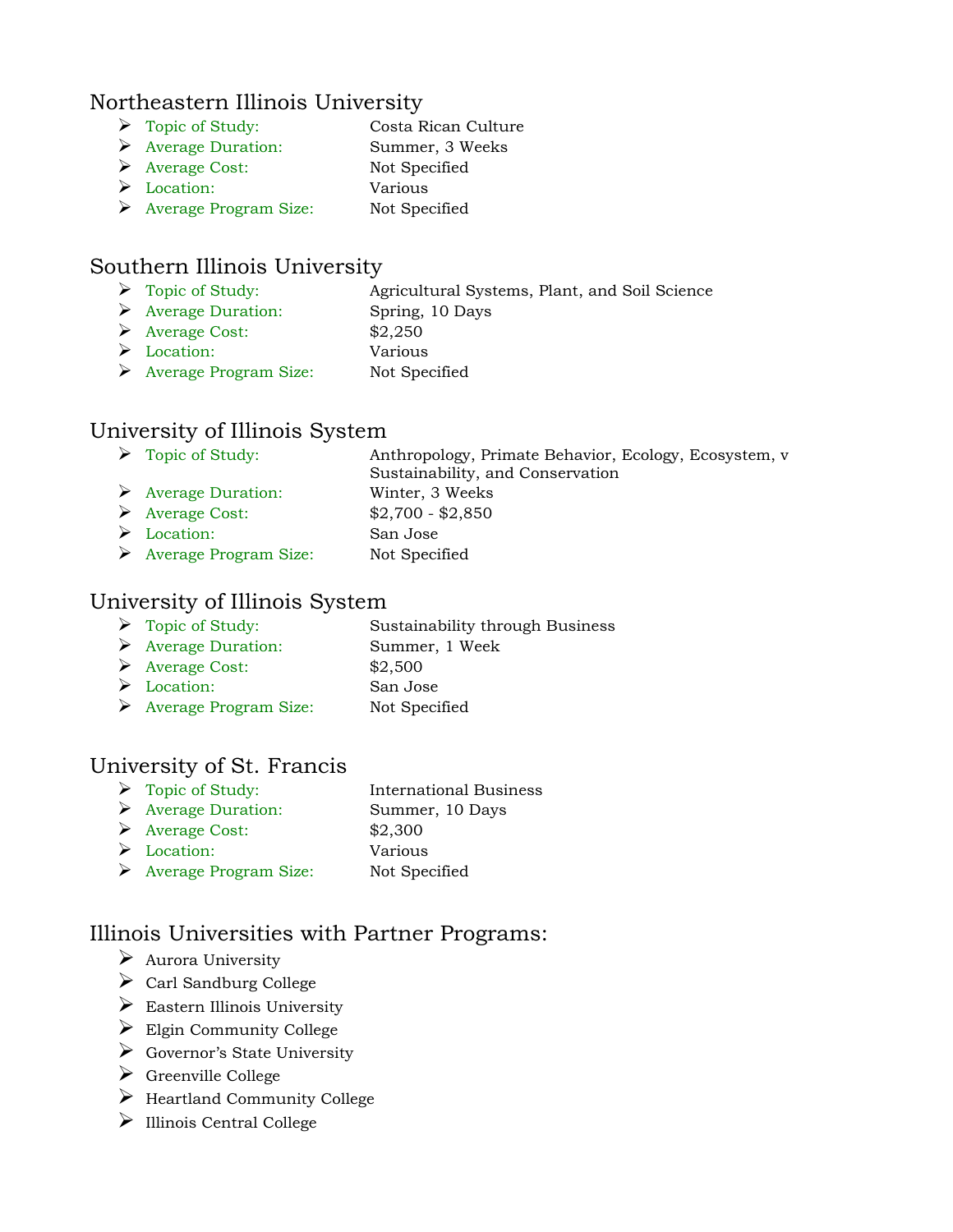- $\triangleright$  Illinois College
- $\triangleright$  Illinois Institute of Technology
- $\blacktriangleright$ Illinois State University
- $\triangleright$  Illinois Wesleyan University
- John A. Logan College
- $\triangleright$  Joliet Junior College
- $\triangleright$  Kanakakee Community College
- $\triangleright$  Kishwaukee College
- $\triangleright$  Knox College
- Lake Forest College
- $\blacktriangleright$  Lake Land College
- $\triangleright$  Loyola University of Chicago
- $\triangleright$  McHenry County College
- $\triangleright$  Moody Bible Institute
- $\triangleright$  Monmouth University
- $\triangleright$  Moraine Valley Community College
- $\triangleright$  North Central College
- $\triangleright$  North Park University
- $\triangleright$  Northern Illinois University
- $\triangleright$  Northwestern University
- $\triangleright$  Oakton Community College
- $\triangleright$  Parkland College
- $\triangleright$  Prairie State College
- $\triangleright$  Quincy University
- $\triangleright$  Rend Lake College
- $\triangleright$  Roosevelt University
- $\triangleright$  Springfield College in Illinois
- $\triangleright$  St. John's College
- $\triangleright$  Waubonsee Community College
- $\triangleright$  Western Illinois University System
- $\triangleright$  Wheaton College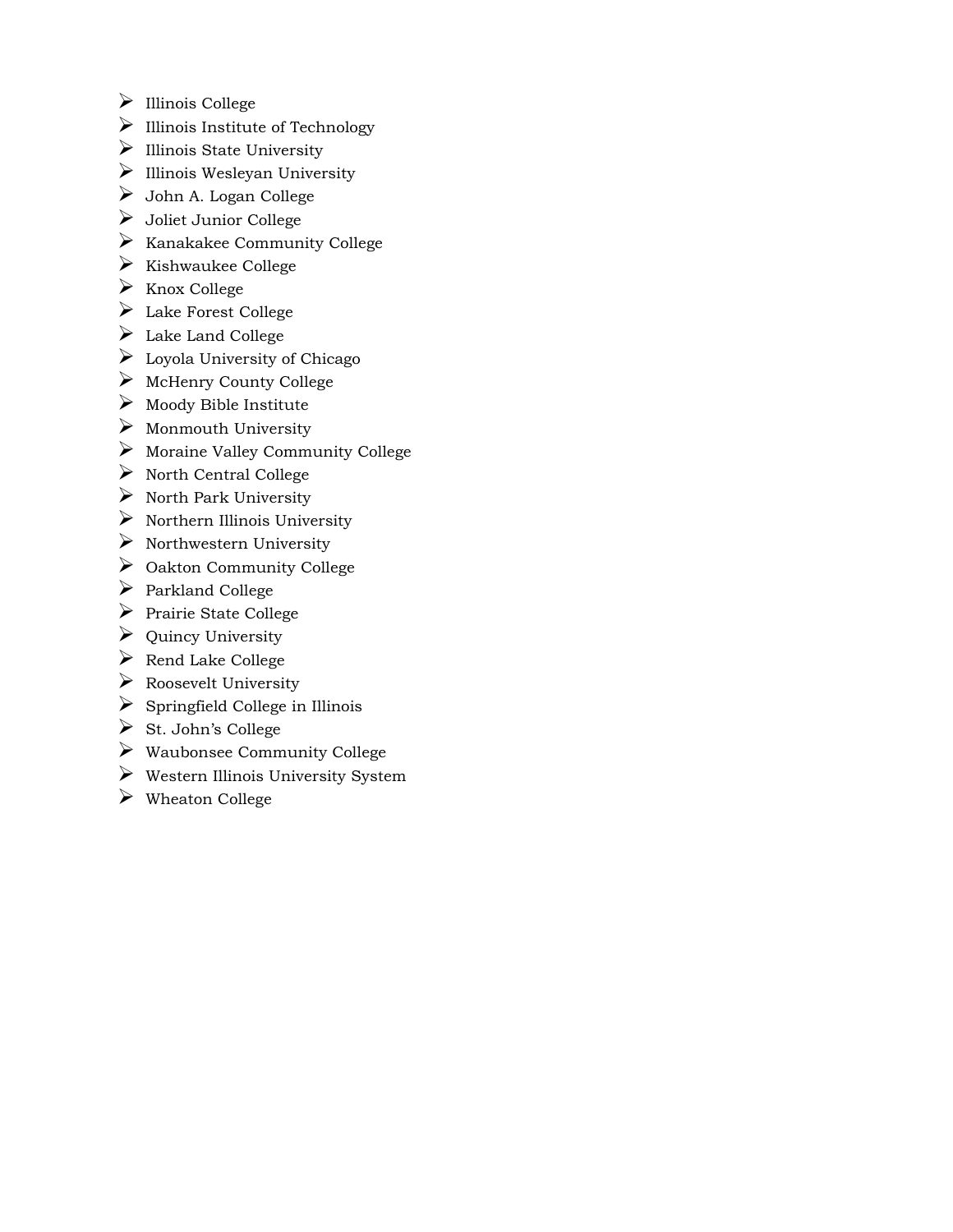## Indiana

### Purdue University System<br>
> Topic of Study:

- Agriculture, Environment, and Community Stability
- Average Duration: Spring, 1 Week
	-
- Average Cost: \$2,800 Location: Various
- Average Program Size: Not Specified

### Purdue University System

- > Topic of Study: Global Leadership for Freshmen
- Average Duration: Fall, 10 Days
- Average Cost: \$2,482.29
- Location: San Jose
- 
- > Average Program Size: Not Specified

### University of Evansville

> Topic of Study: Tropical Ecology Average Duration: Summer, 2 Weeks Average Cost: \$3,700 Location: Not Specified Average Program Size: Not Specified

### University of Indianapolis

- > Topic of Study: Tropical Ecology and Biodiversity
- Average Duration: Summer, 10 Days
- Average Cost: Not Specified
- ▶ Location: Not Specified
- Average Program Size: Not Specified

### Valparaiso University

| $\triangleright$ Topic of Study:       | Various               |
|----------------------------------------|-----------------------|
| $\triangleright$ Average Duration:     | Fall, Spring, or Year |
| $\triangleright$ Average Cost:         | \$18,907              |
| $\triangleright$ Location:             | San Jose              |
| $\triangleright$ Average Program Size: | Not Specified         |

### Indiana Universities with Partner Programs:

- $\triangleright$  Ball State University
- $\triangleright$  Bethel College
- $\triangleright$  Butler University
- $\triangleright$  Franklin College
- $\triangleright$  Grace College and Seminary
- Holy Cross College
- $\triangleright$  Huntington University
- $\triangleright$  Indiana University System
- $\triangleright$  Trine University
- $\triangleright$  University of Southern Indiana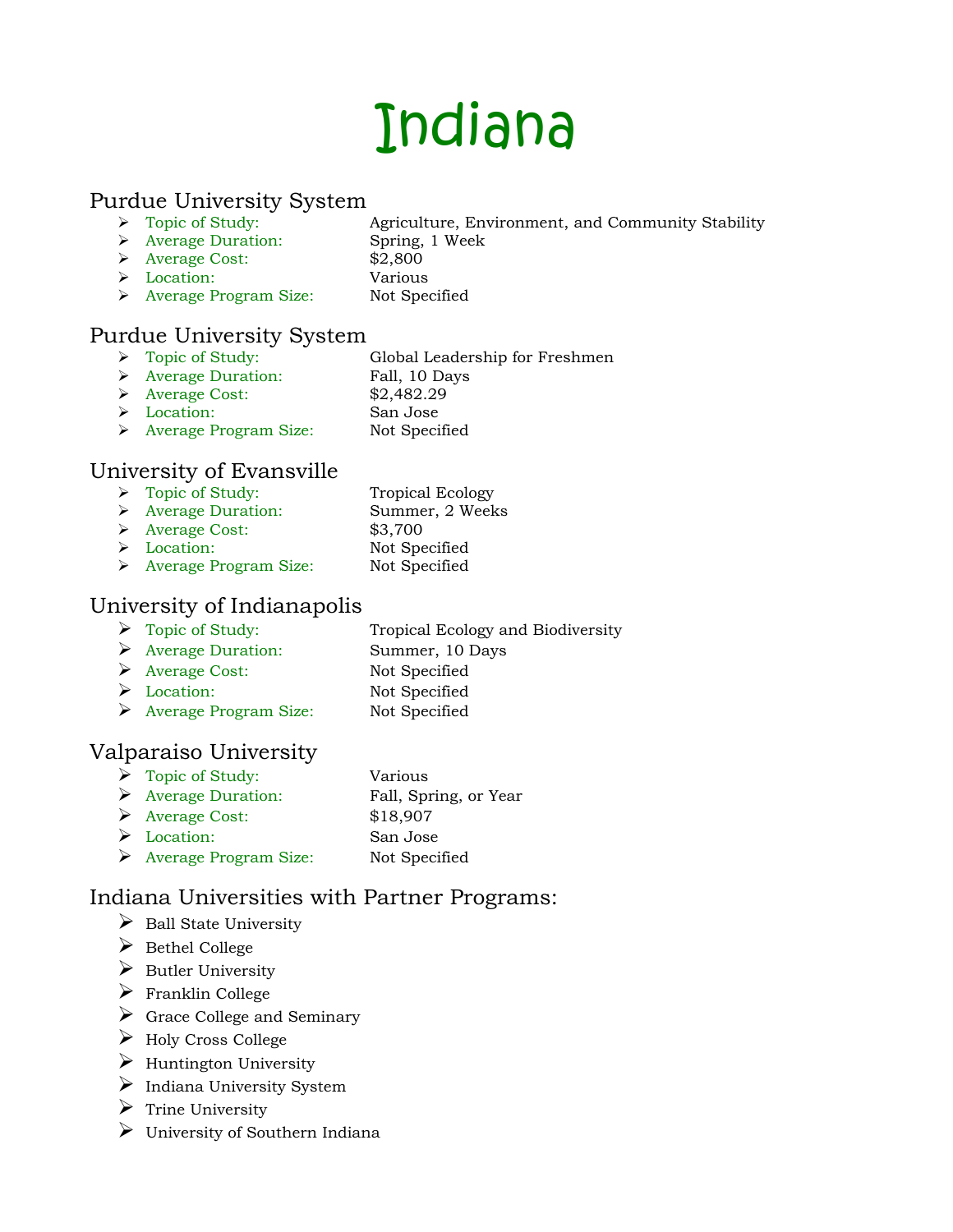### Iowa

Biological Field Study

### Iowa State University

- Topic of Study: Biological Anthropology
- Average Duration: Summer, 3 Weeks
- Average Cost: Not Specified
- Location: Limon
- > Average Program Size: Not Specified

- Iowa State University<br>  $\triangleright$  Topic of Study:
	- Average Duration: Spring, Not Specified
	- Average Cost: \$750
	- Location: San Jose
	- > Average Program Size: Not Specified

Iowa State University

- 
- 
- Average Cost: \$2,260
- Location: San Jose
- > Average Program Size: Not Specified

### Iowa State University

- Topic of Study: Natural History
- Average Duration: Spring, 10 Days
- Average Cost: \$2,042.86
- Location: San Jose
- Average Program Size: Not Specified

### Iowa State University

- 
- 
- 
- Location: San Jose
- Average Program Size: Not Specified

 Topic of Study: Rainforest Conservation Project Average Duration: Fall, Spring, or Summer Average Cost: \$6,375 - \$10,825

### Iowa State University

- 
- Average Duration: Spring, 10 Days
- Average Cost: \$2,600
- Location: San Jose
- Average Program Size: Not Specified

Topic of Study: Soils and Crops of Costa Rica

Integrated Management of Tropical Crops → Topic of Study: Integrated Mana<br>→ Average Duration: Spring, 1 Week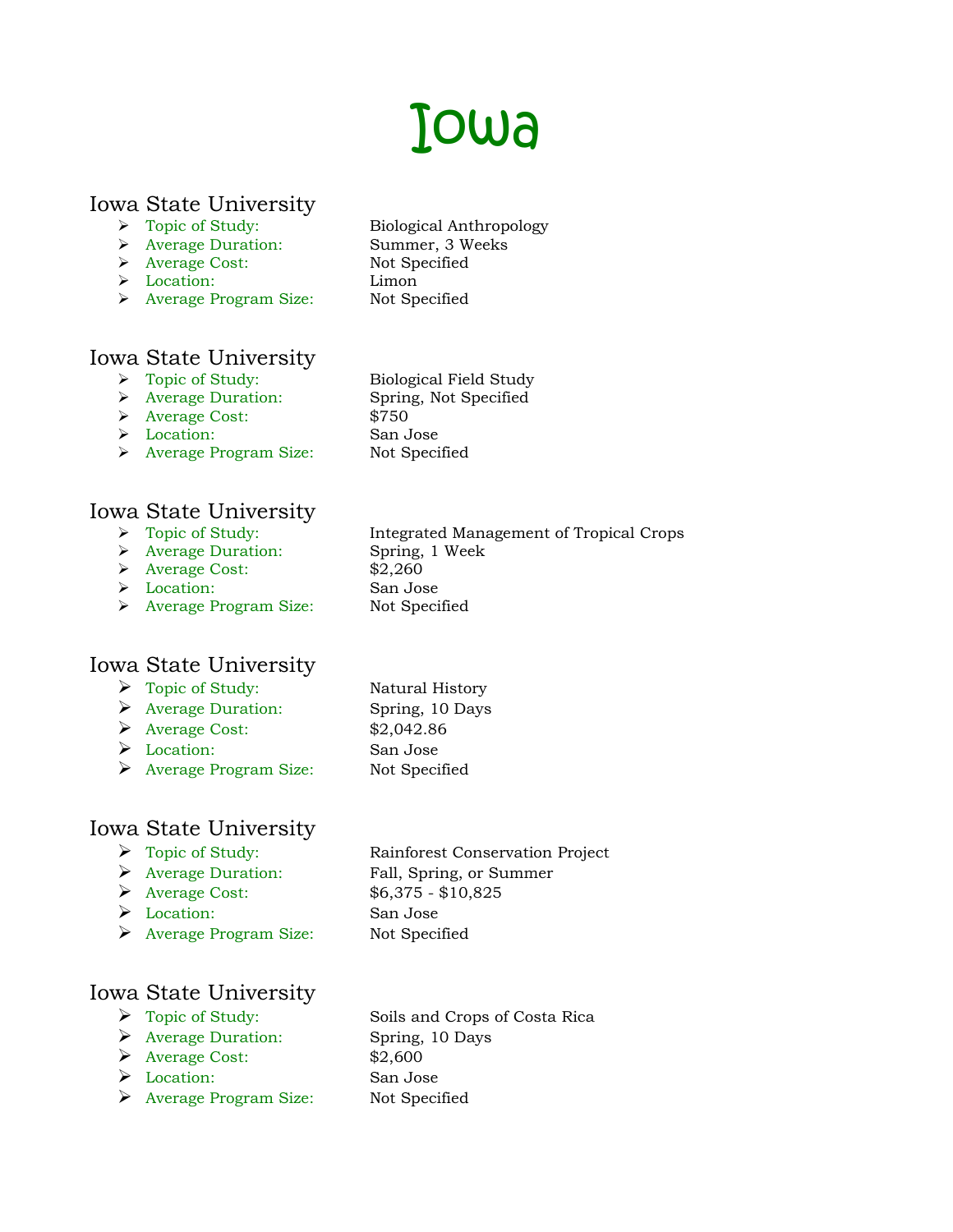### Iowa State University

- > Topic of Study: Spanish Language
- Average Duration: Summer or Winter, 4 6 Weeks
- Average Cost: Not Specified
- Location: Various
- Average Program Size: Not Specified

### Iowa State University

- Topic of Study: Wildlife and Production Animal Medicine
- Average Duration: Summer, Not Specified
- 
- Average Cost: Not Specified
- 
- Location: Ciudad Quezada
- Average Program Size: Not Specified

### Kirkwood Community College

- > Topic of Study: Environmental Service and Ethics
- Average Duration: Summer, 10 Days
- $\triangleright$  Average Cost: \$3,650
- Location: Not Specified
- Average Program Size: Not Specified

### Wartburg College

- Topic of Study: Hispanic Culture and Intensive Conservation
- Average Duration: Not Specified
- Average Cost: Not Specified
- Location: Not Specified
- Average Program Size: Not Specified

### Iowa Universities with Partner Programs:

- $\triangleright$  Clark University
- $\triangleright$  Coe College
- $\triangleright$  Cornell College
- Dordt College
- $\triangleright$  Graceland University
- $\triangleright$  Grinnel College
- Loras College
- $\triangleright$  Mercy College of Health Sciences
- $\triangleright$  Mount Mercy University
- $\triangleright$  Northwestern College
- $\triangleright$  St. Ambrose University
- $\triangleright$  University of Dubuque
- $\triangleright$  University of Iowa
- $\triangleright$  University of Northern Iowa
- $\triangleright$  Upper Iowa University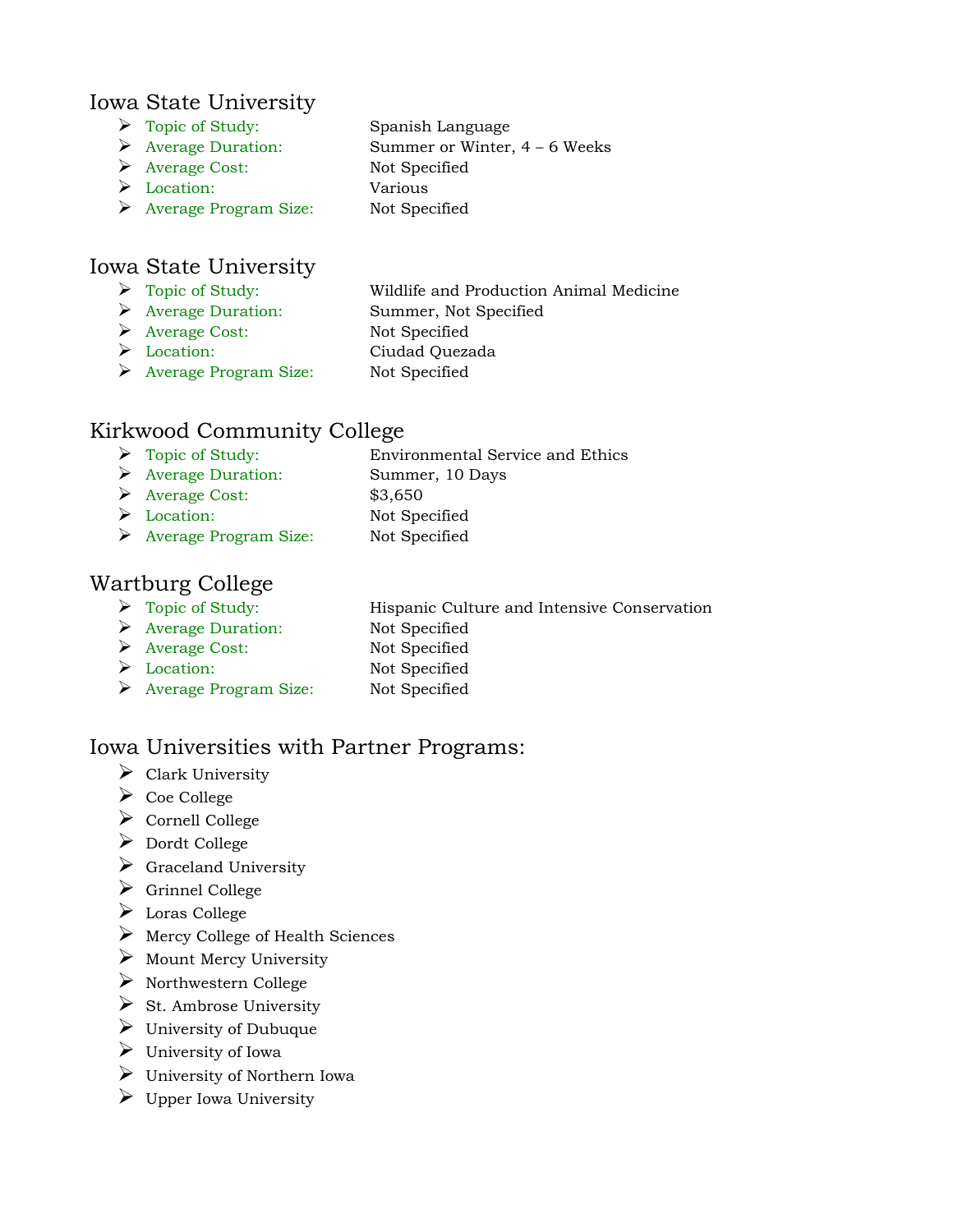

#### Kansas State University System

- 
- > Topic of Study: General Exchange
- Average Duration: Fall or Spring Semester
	- Average Cost: \$5,043
	-
	- Location: Cartago, Instituto Tecnológico de Costa Rica
- > Average Program Size: Individual

### Kansas State University System

- → Topic of Study: General Exchange<br>
→ Average Duration: Fall or Spring Sem
- Fall or Spring Semester
- Average Cost: \$5,193
- Location: San Jose, Universidad de Costa Rica
- > Average Program Size: Individual

### Kansas State University System

- > Topic of Study: Spanish Language
- Average Duration: Winter, 10 Days
- Average Cost: \$3,964
- Location: Atenas
- > Average Program Size: Not Specified

### Kansas State University System

- ▶ Topic of Study: Travel and Tourism, and Public Relations
- Average Duration: Winter, 2 Weeks
- Average Cost: \$1,535
- Location: San Jose
- Average Program Size: Not Specified

### Kansas State University

> Topic of Study: Spanish Language, Exchange Average Duration: Varies Average Cost: \$2,475 Location: San Jose, Universidad de Costa Rica Average Program Size: Not Specified

### University of Kansas System

- > Topic of Study: International Business Average Duration: Winter, Not Specified Average Cost: \$3,576 Location: San Jose
- Average Program Size: Not Specified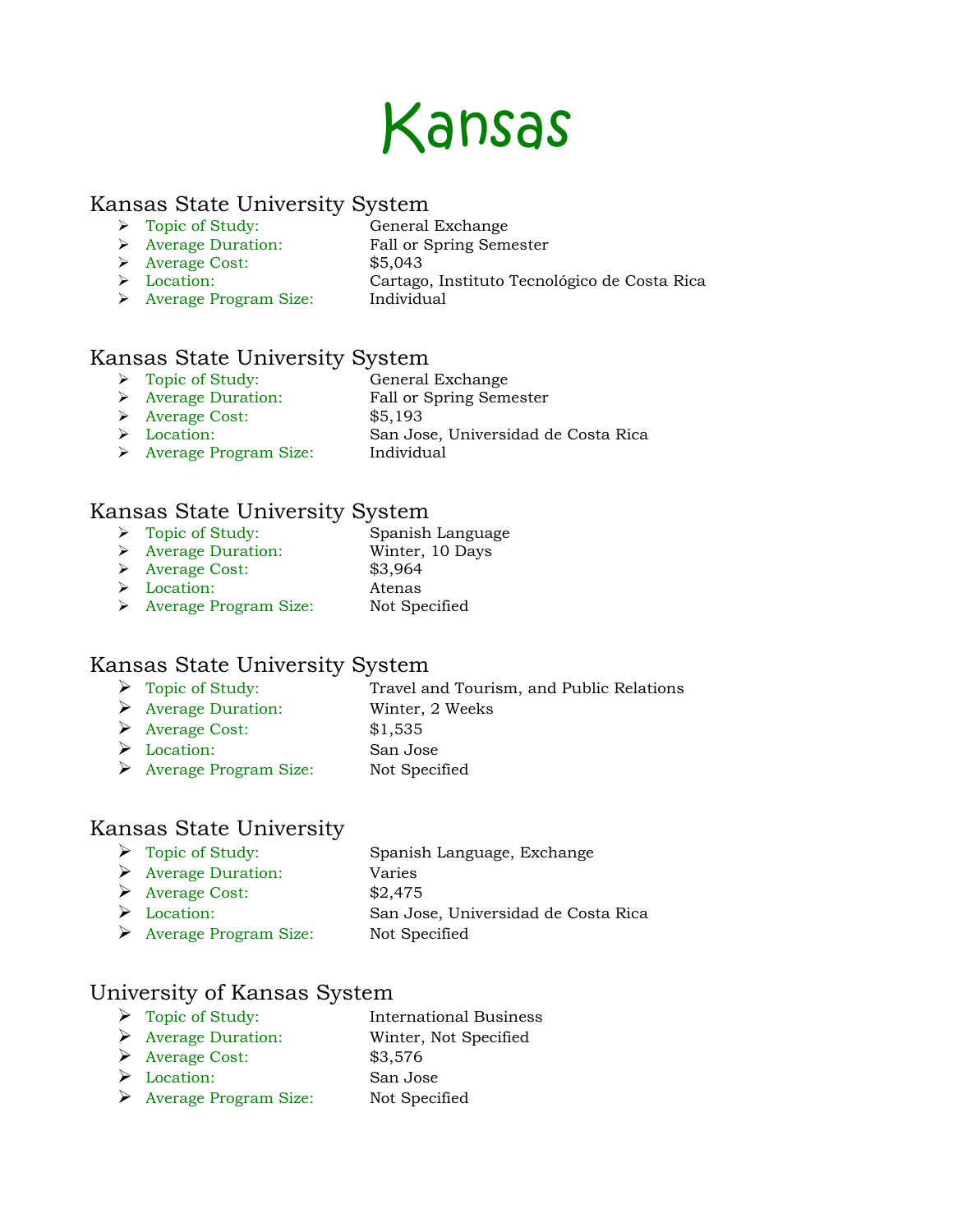### University of Kansas System

- Topic of Study: International Social Services
- Average Duration: Summer, 10 Days
- $\triangleright$  Average Cost: \$3,420
- Location: San Jose Average Program Size: Not Specified

### University of Kansas System

| $\triangleright$ Topic of Study:       | Spanish Language      |
|----------------------------------------|-----------------------|
| $\triangleright$ Average Duration:     | Summer, $4 - 8$ Weeks |
| $\triangleright$ Average Cost:         | \$2,010               |
| $\triangleright$ Location:             | San Jose              |
| $\triangleright$ Average Program Size: | Not Specified         |

### University of Kansas System

| $\triangleright$ Topic of Study:   | Liberal Arts and Sciences |
|------------------------------------|---------------------------|
| $\triangleright$ Average Duration: | Spring, 1 Week            |
| $\triangleright$ Average Cost:     | \$2,982                   |
|                                    |                           |

- Location: San Jose
- Average Program Size: Not Specified

### Washburn University

- Topic of Study: Service Learning Average Duration: Winter, 10 Days Average Cost: \$3,455
- Location: San Jose
- Average Program Size: Not Specified

### Washburn University

| $\triangleright$ Topic of Study:       | Nursing         |
|----------------------------------------|-----------------|
| $\triangleright$ Average Duration:     | Winter, 10 Days |
| $\triangleright$ Average Cost:         | \$2,990         |
| $\triangleright$ Location:             | San Jose        |
| $\triangleright$ Average Program Size: | Not Specified   |

### Kansas Universities with Partner Programs:

- $\triangleright$  Baker University
- $\triangleright$  Benedictine College
- $\triangleright$  Bethany College
- $\triangleright$  Bethel College
- $\triangleright$  Butler Community College
- $\triangleright$  Emporia State University
- $\triangleright$  Fort Hays State University
- Johnson County Community College
- $\triangleright$  Pittsburgh State University
- Tabor College
- $\triangleright$  Wichita State University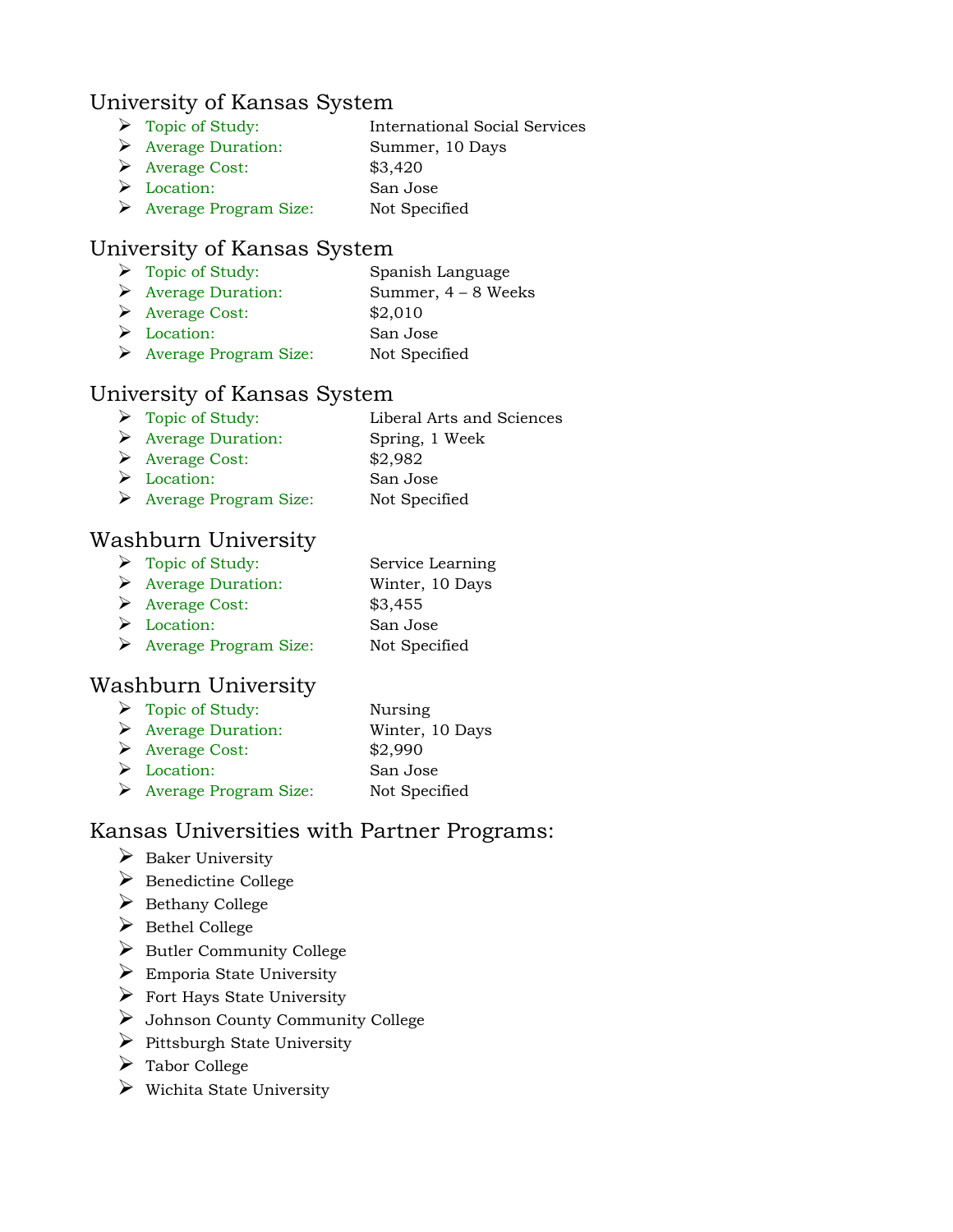### Kentucky

Intensive Medical Spanish and Tropical Medicine

### Ashland University

- > Topic of Study: Spanish Language
- Average Duration: Summer, 4 8 Weeks
- 
- Average Cost: \$3,103 \$6,106
- Location: Santa Ana
- 
- > Average Program Size: 10 Participants

### Northern Kentucky University

- > Topic of Study: Biological Sciences
- Average Duration: Summer, 1 Week
- > Average Cost: Not Specified
- Location: Not Specified
- 
- > Average Program Size: Not Specified

### University of Kentucky

- 
- → Topic of Study:<br>
→ Average Duration: Summer, 2 Weeks
- Average Cost: \$1,482
- Location: San Jose
- > Average Program Size: Not Specified

### University of Kentucky

- Topic of Study: Environmental and Agricultural Field Study
- Average Duration: Summer, 2 Weeks
- Average Cost: \$4,035
- Location: Various
- Average Program Size: 12 Participants

### Western Kentucky University

> Topic of Study: Biodiversity Average Duration: Winter, Not Specified Average Cost: \$400 Location: San Jose Average Program Size: Not Specified

### Western Kentucky University

 Topic of Study: Economics Average Duration: Winter, 10 Days Average Cost: \$2,960 Location: Various Average Program Size: Not Specified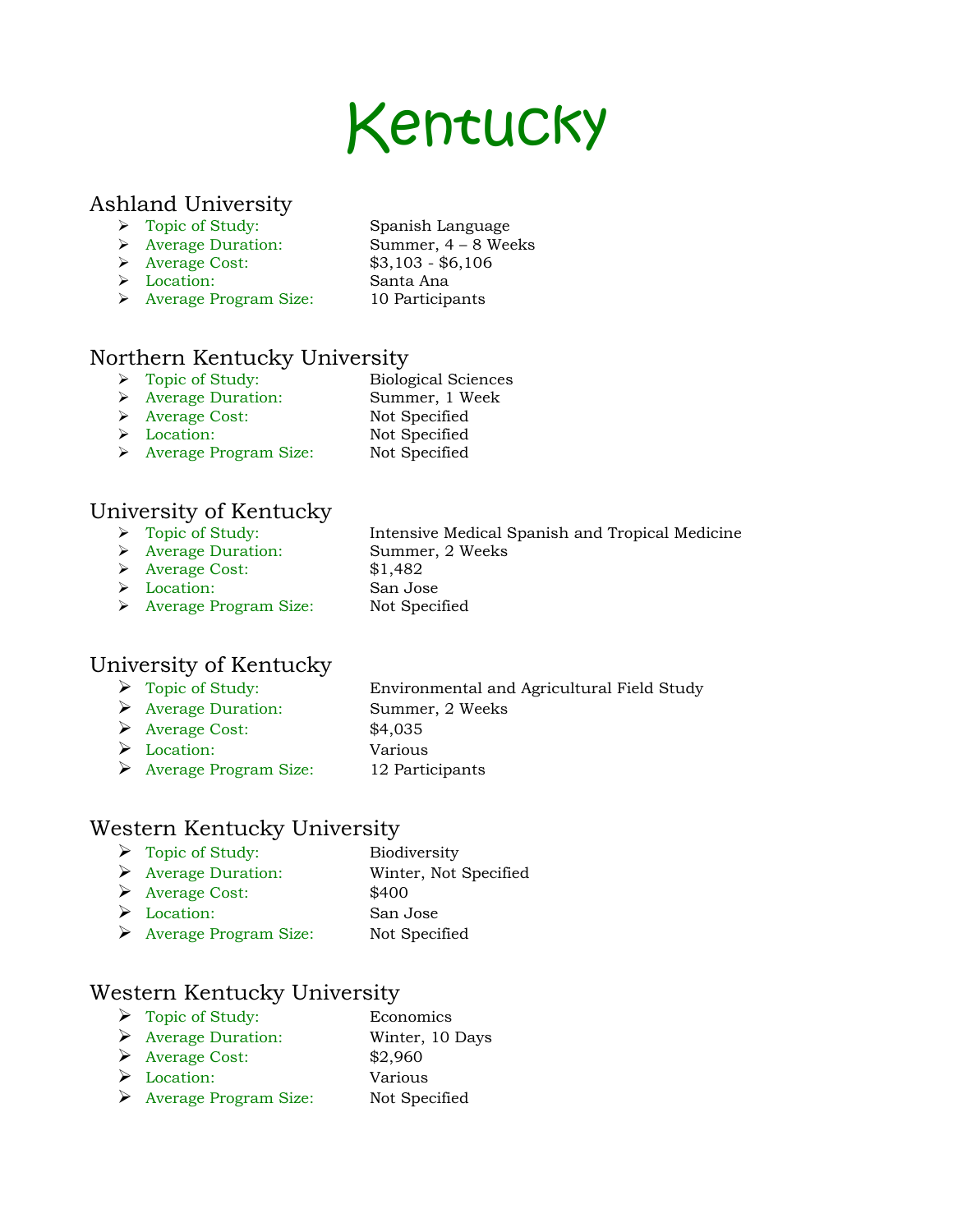### Western Kentucky University

- Topic of Study: Kinesiology, Recreation, and Sport
- Average Duration: Summer, 10 Days
- Average Cost: \$2,495
- Location: Various
- Average Program Size: Not Specified

### Kentucky Universities with Partner Programs:

- $\triangleright$  Asbury University
- $\triangleright$  Bellarmine University
- Berea College
- Bluegrass Community and Technical College
- $\triangleright$  Campbellsville University
- $\triangleright$  Eastern Kentucky University
- $\triangleright$  Georgetown College
- $\triangleright$  Kentucky State University
- $\triangleright$  Morehead State University
- $\triangleright$  Murray State University
- $\triangleright$  Rowan Technical College
- $\triangleright$  Saint Catharine College
- $\triangleright$  Thomas More College
- $\triangleright$  Transylvania University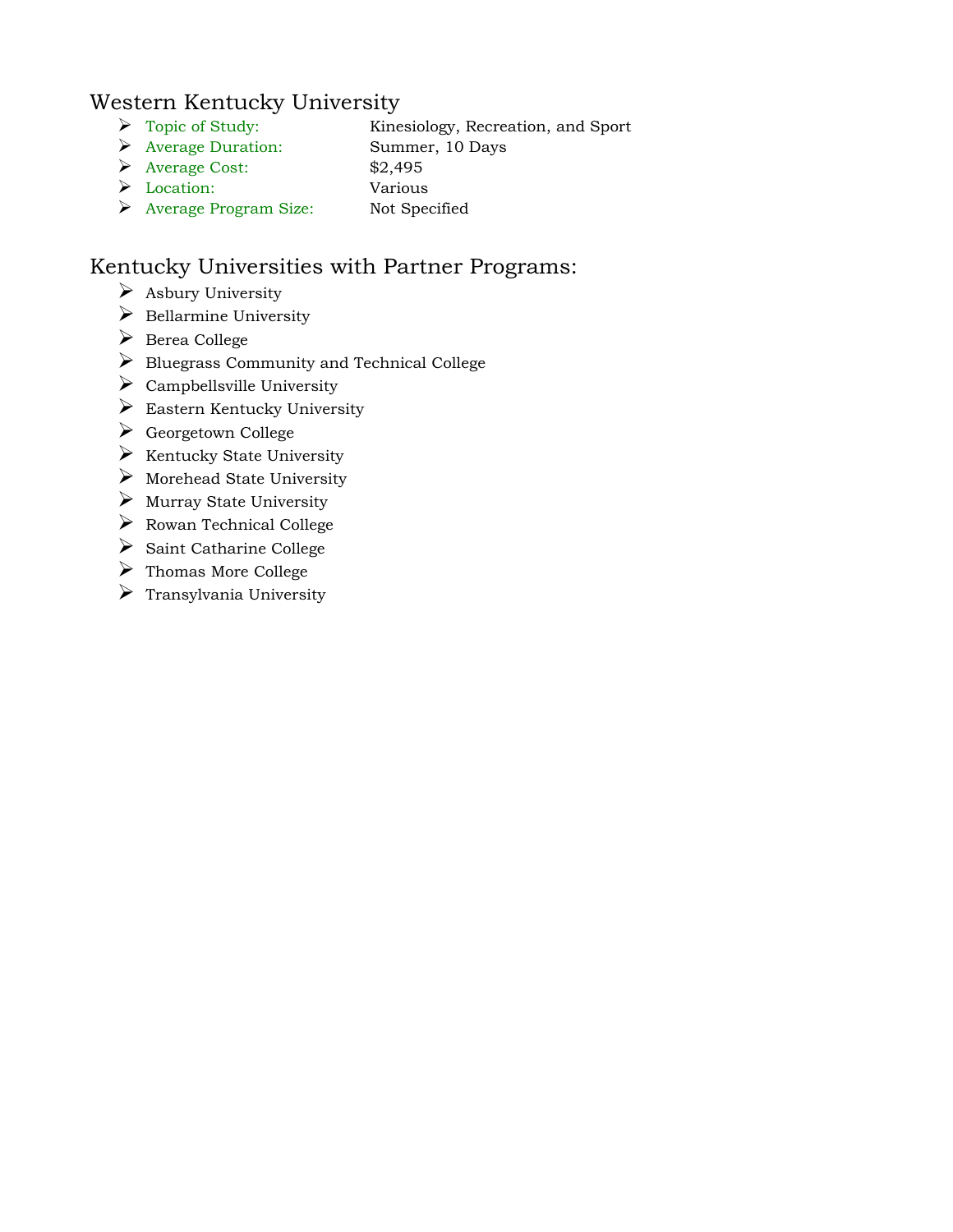## Louisiana

### Nicholls State University

- > Topic of Study: Business
- Average Duration: Summer, 10 Days
- Average Cost: \$3,150
- Location: San Jose
- 
- Average Program Size: Not Specified

### Southeastern Louisiana University

- Topic of Study: Biology
- Average Duration: Summer, 10 Days
- Average Cost: \$2,500
- Location: Various
- > Average Program Size: Not Specified

### Tulane University

- Language, Social Justice, and Service → Topic of Study:<br>
→ Average Duration: Summer, 10 Days
- 
- Average Cost: \$5,995
- 
- 
- Location: San Jose
- > Average Program Size: Not Specified

### University of New Orleans

> Topic of Study: General Average Duration: Summer, 5 Weeks Average Cost: \$3,995 Location: San Ramon Average Program Size: 35 Participants

### Louisiana Universities with Partner Programs:

- $\triangleright$  Dillard University
- $\triangleright$  Grambling State University
- Louisiana State University System
- $\triangleright$  Loyola University
- $\triangleright$  University of Louisiana System
- $\triangleright$  Xavier University of Louisiana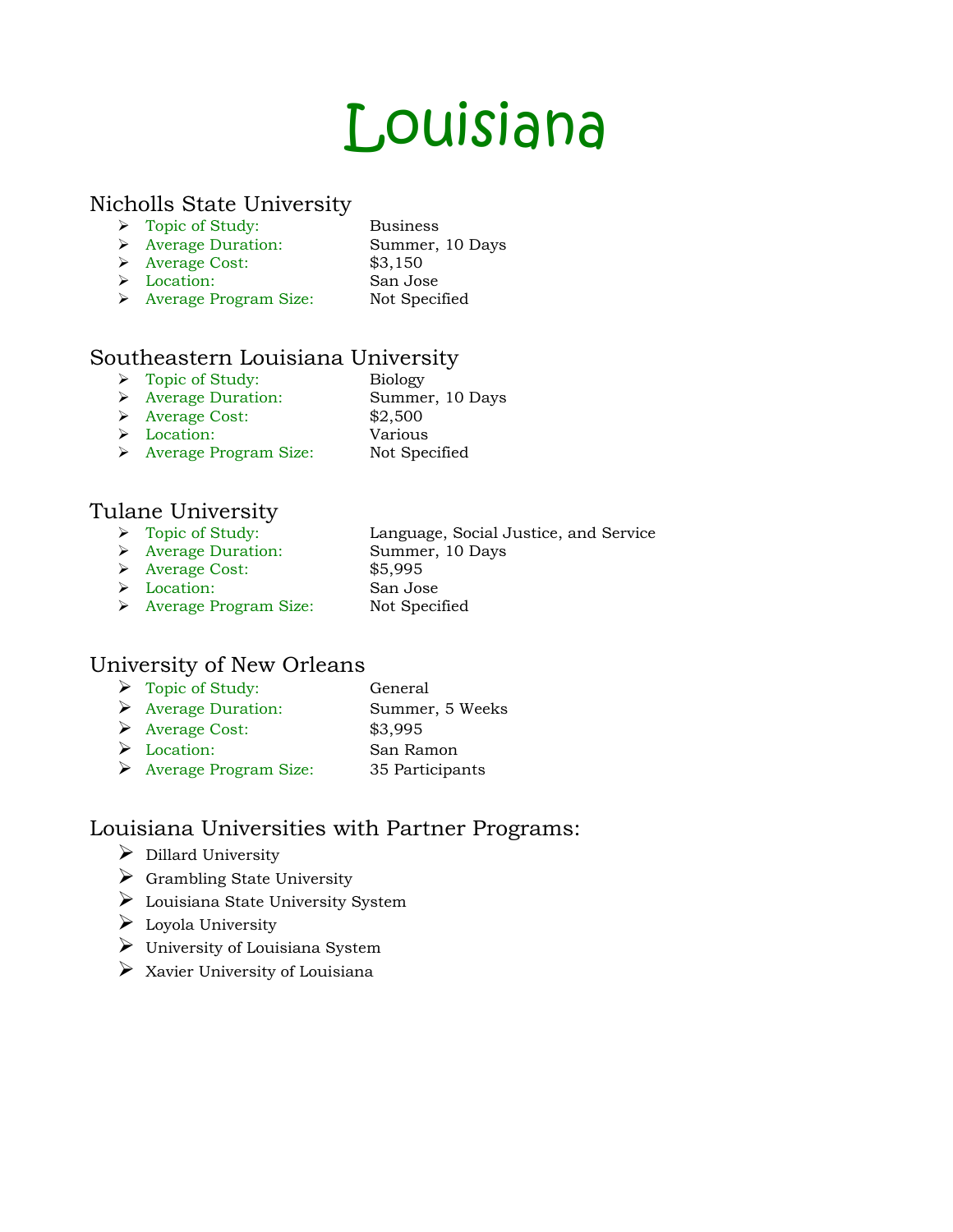## Maine

### Maine Universities with Partner Programs:

- Bates College
- Bowdoin College
- Colby College
- $\triangleright$  Husson University
- $\triangleright$  Southern Maine Community College
- Thomas College
- $\blacktriangleright$  University of Maine System
- $\triangleright$  University of New England
- University of Southern Maine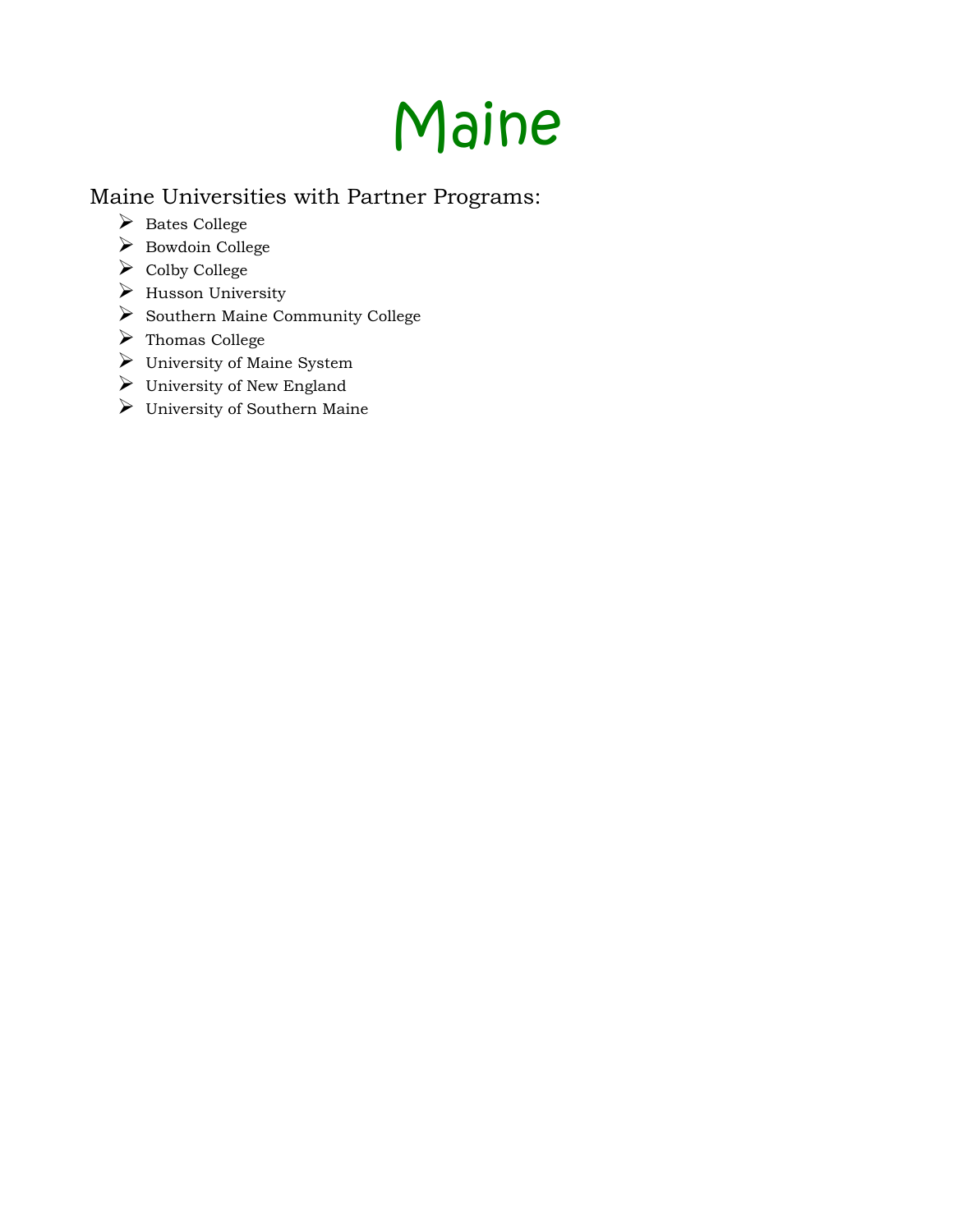# Maryland

### Goucher College

- 
- 
- Average Cost: \$25,543
- Location: Various
- Average Program Size: 10 Participants
- → Topic of Study: Sustainability<br>
→ Average Duration: Fall or Spring Fall or Spring Semester

### Towson University

- > Topic of Study: Spanish Language
- Average Duration: Summer, 2 Weeks
- 
- Average Cost: \$5,000
- 
- Location: Monteverde
- > Average Program Size: Not Specified

### University of Maryland University College

- > Topic of Study: Architecture Sustainability
- Average Duration: Summer, 10 Weeks
- 
- Average Cost: \$9,790
	-
- Location: Monteverde
- Average Program Size: Not Specified

### Maryland Universities with Partner Programs:

- Community College of Baltimore County
- $\triangleright$  Frostburg State University
- $\triangleright$  Johns Hopkins University
- McDaniel College
- Montgomery College
- $\triangleright$  Mount St. Mary's University
- $\triangleright$  Notre Dame of Maryland University
- $\triangleright$  Salisbury University
- $\triangleright$  St. Mary's College of Maryland
- $\triangleright$  St. John's College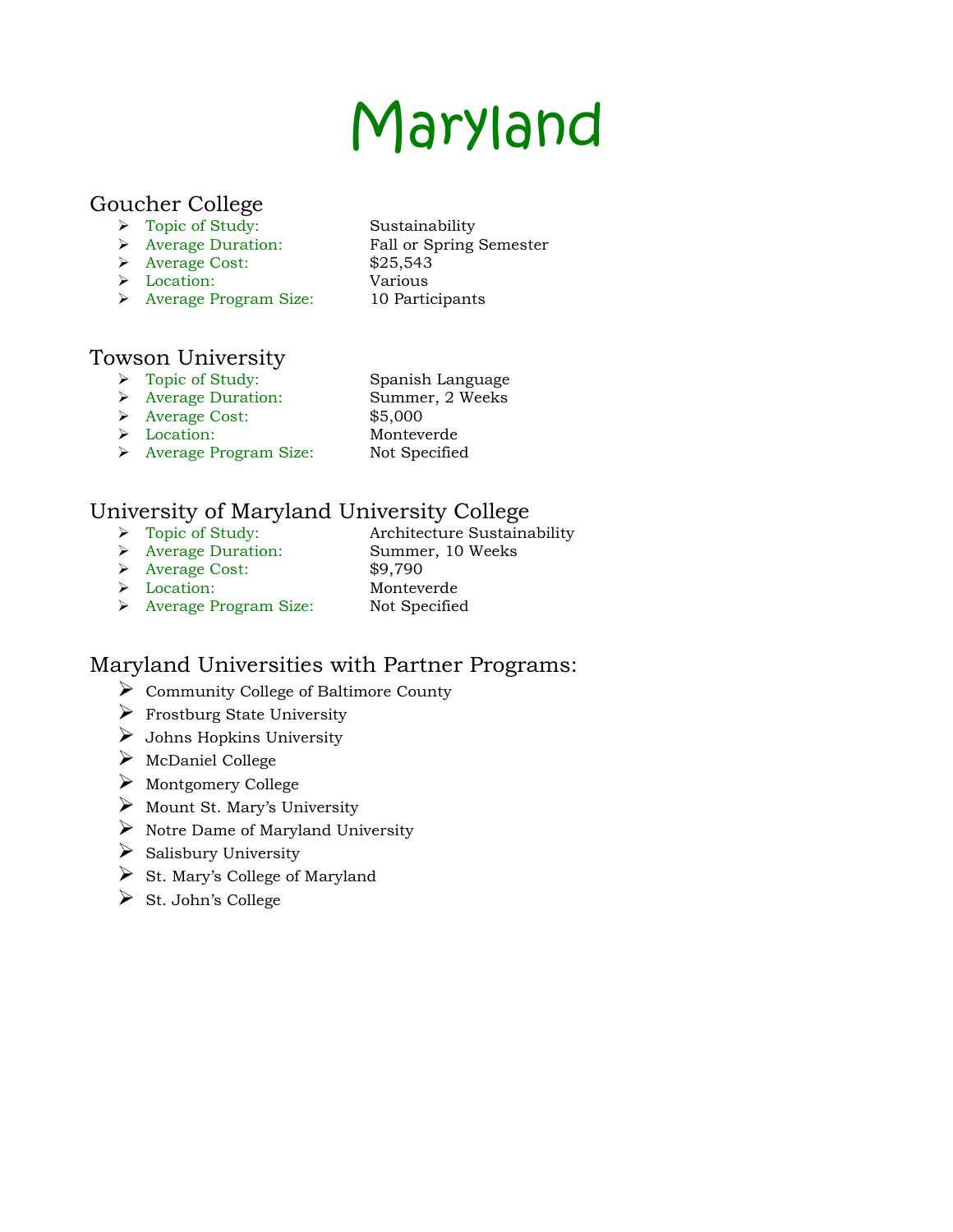### Massachusetts

### Bunker Hill Community College<br>
> Topic of Study: Tropical

- 
- Tropical Field Studies
- Average Duration: Summer, 10 Days Average Cost: \$2,430
	-
- Location: Various
	-
- > Average Program Size: Not Specified

### Fitchburg State University

- > Topic of Study: Non-Profit Management
- Average Duration: Spring, 10 Days
- Average Cost: \$2,800
- Location: Not Specified
- > Average Program Size: Not Specified

### Middlesex Community College

- > Topic of Study: General Average Duration: Summer, 2 Weeks Average Cost: \$500
- Location: Various
- > Average Program Size: Not Specified

### Massachusetts Universities with Partner Programs:

- Amherst College
- $\triangleright$  Anna Maria College
- $\triangleright$  Bay Path University
- $\triangleright$  Bay State College
- Becker's College
- Boston College
- $\triangleright$  Brandeis University
- $\triangleright$  Bridgewater State University
- $\triangleright$  Cape Cod Community College
- $\triangleright$  College of the Holy Cross
- Dean College
- Elms College
- Emmanuel College
- $\triangleright$  Endicott College
- $\triangleright$  Framingham State University
- Gordon College
- $\triangleright$  Hampshire College
- $\triangleright$  Lesley University
- Longy School of Music
- $\triangleright$  MCPHS University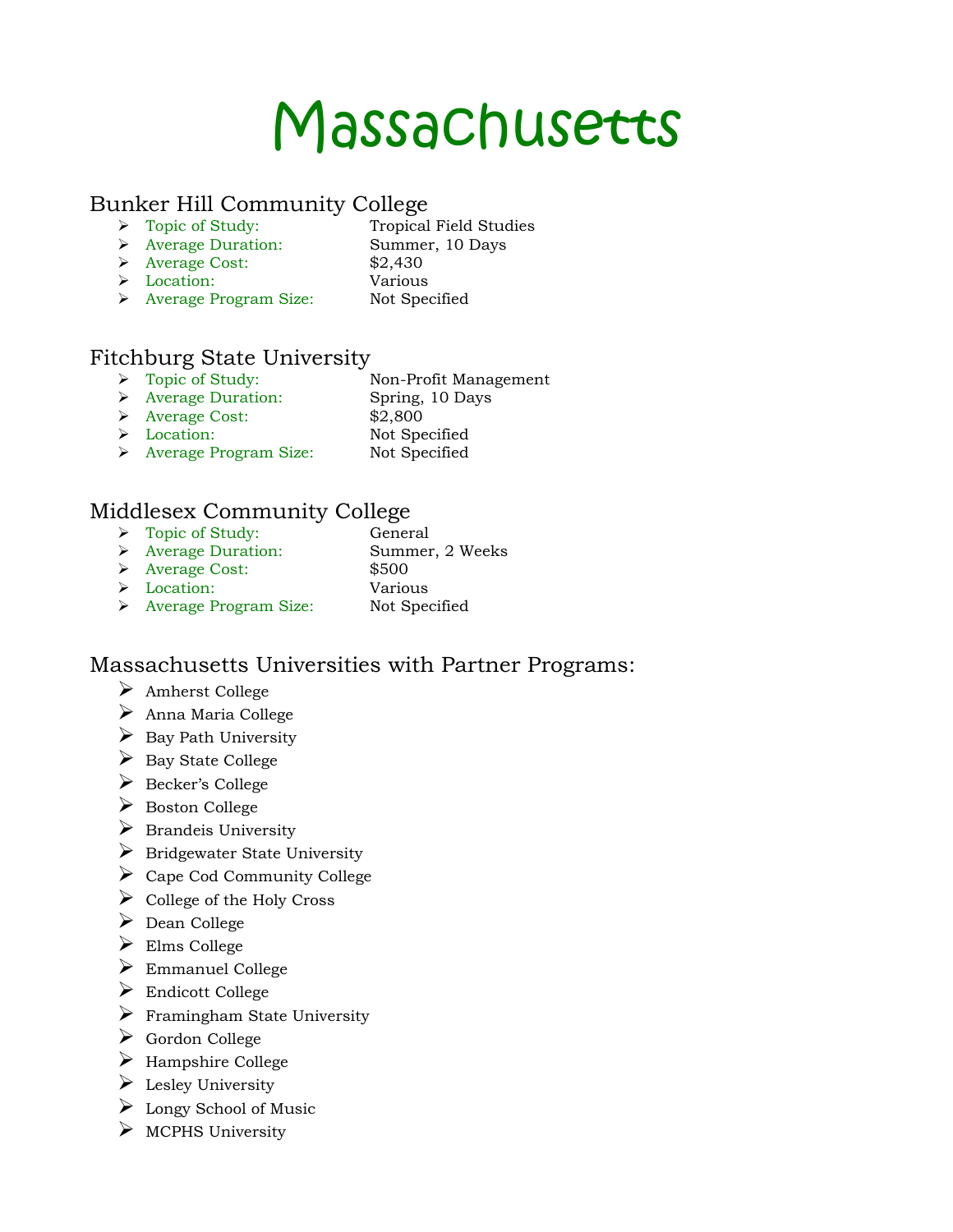- $\blacktriangleright$  Mount Wachusett Community College
- $\blacktriangleright$  New England College System
- $\triangleright$  Newbury College
- $\blacktriangleright$  Northeastern University
- Regis College
- $\triangleright$  Salem State University
- $\triangleright$  Simmons College
- Smith College
- $\triangleright$  Suffolk University
- $\triangleright$  Tufts University
- University of Massachusetts System
- Wellesley College
- $\triangleright$  Westfield State University
- Wheaton College
- Williams College
- $\blacktriangleright$  Worcester State University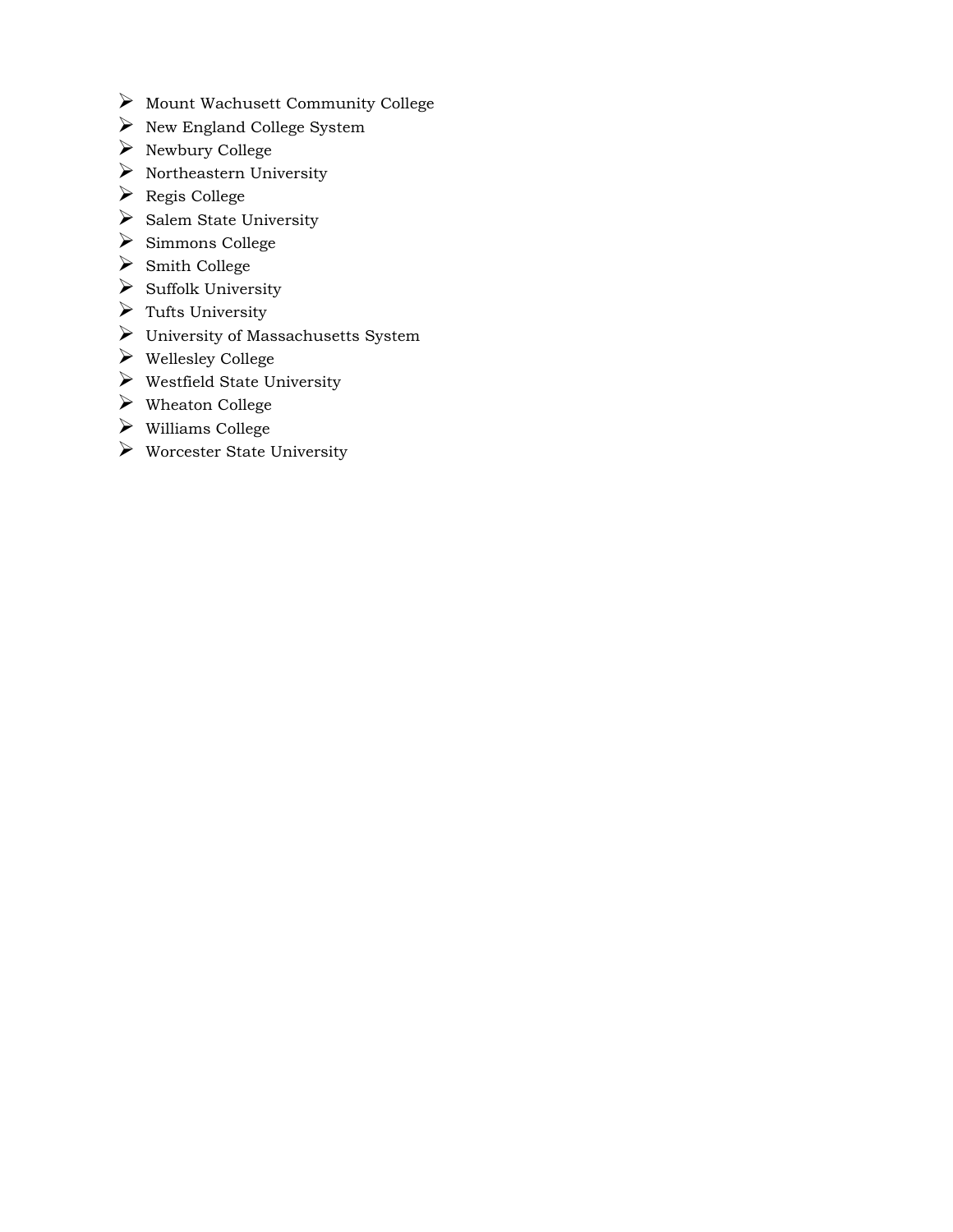# Michigan

#### Aquinas College

- > Topic of Study: Service Learning
- Average Duration: Spring Semester
- $\triangleright$  Average Cost:  $\frac{$7,000}{$7,000}$
- 
- Location: Santa Ana > Average Program Size: Not Specified

# Calvin College

- > Topic of Study: General
- Average Duration: Summer, 3 Weeks
- Average Cost: \$3,116
- Location: Various
- 
- 
- > Average Program Size: Not Specified

# Central Michigan University

> Topic of Study: Service Learning Average Duration: Summer, 2 Weeks Average Cost: \$936 - \$1,136 Location: San Jose > Average Program Size: Not Specified

# Davenport University System

- Topic of Study: Spanish Language Average Duration: Summer, 3 Weeks Average Cost: \$4,200 - \$4,518 Location: Various
- Average Program Size: Not Specified

# Delta College

- Topic of Study: Spanish and Humanities
- Average Duration: Spring, 10 Days
- Average Cost: \$1,400
- 
- Location: Not Specified Average Program Size: Not Specified

# Ferris State University

- 
- Average Duration: Summer, 4 Weeks
- $\triangleright$  Average Cost: \$2,400
- Location: Various
- Average Program Size: Not Specified

> Topic of Study: Spanish Language and Culture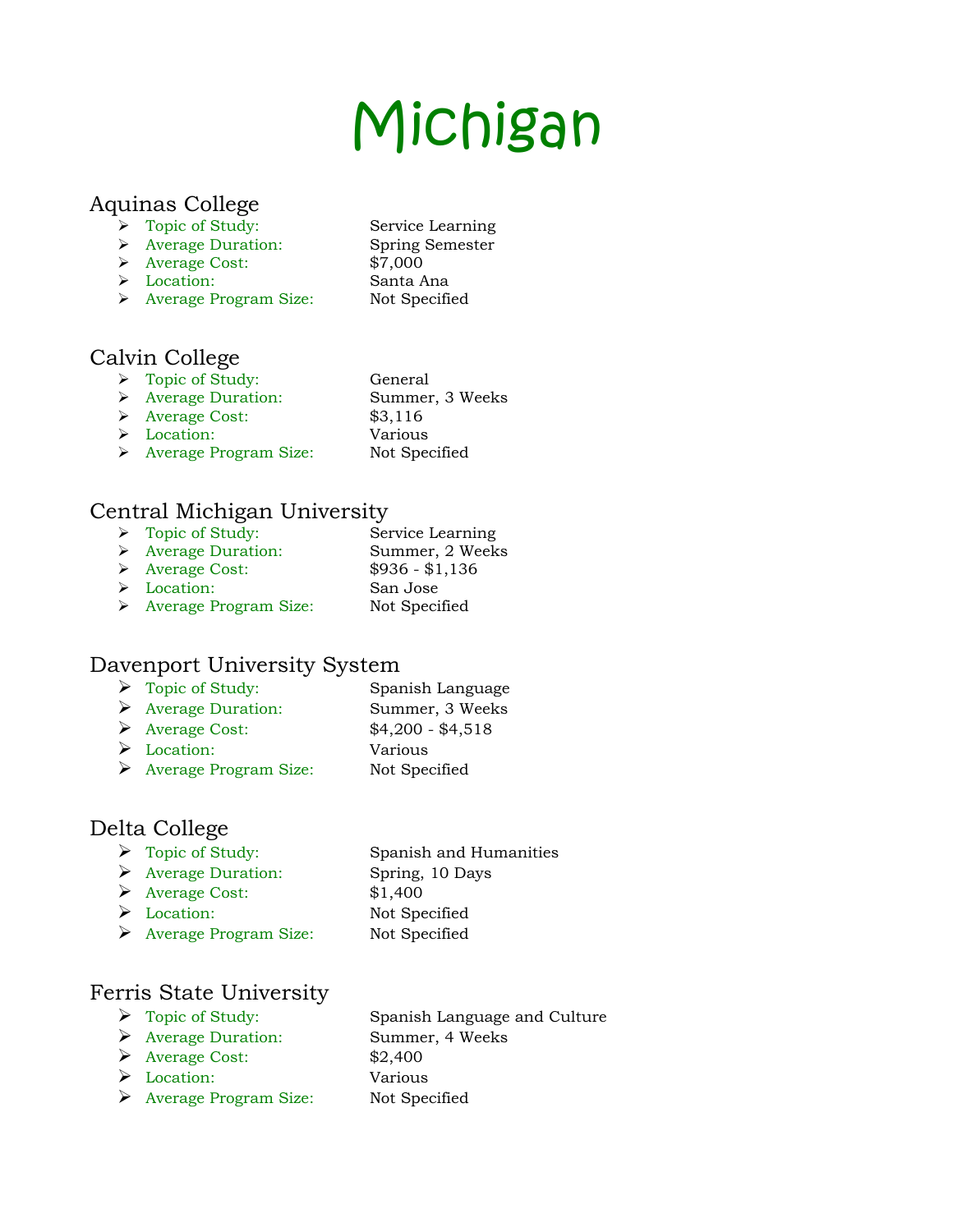#### Kalamazoo College

- > Topic of Study: Global Health
- Average Duration: Winter, 3 Months
- Average Cost: \$16,469
- Location: San Jose
- Average Program Size: 6 Participants

# Kalamazoo College

| $\triangleright$ Topic of Study:   | Service Learning |
|------------------------------------|------------------|
| $\triangleright$ Average Duration: | Spring, 3 Months |
| $\triangleright$ Average Cost:     | \$16,649         |
| $\triangleright$ Location:         | San Jose         |

Average Program Size: 6 Participants

#### Michigan State University

| $\triangleright$ Topic of Study:       | Healthcare     |
|----------------------------------------|----------------|
| $\triangleright$ Average Duration:     | Spring, 1 Week |
| $\triangleright$ Average Cost:         | \$1,100        |
| $\triangleright$ Location:             | San Jose       |
| $\triangleright$ Average Program Size: | Not Specified  |

# Michigan State University

- Topic of Study: Development Health and Environment
- Average Duration: Summer, 8 Weeks
- Average Cost: \$4,150
- Location: San Jose
- Average Program Size: Not Specified

# Northwestern Michigan College

- Topic of Study: Spanish and Community Development
- Average Duration: Summer, 2 Weeks
- Average Cost: \$3,000
- 
- Location: Not Specified
- Average Program Size: Not Specified

# University of Detroit

- 
- Average Duration: Spring, 1 Week
- Average Cost: Not Specified
- 
- Average Program Size: Not Specified
- > Topic of Study: International Business Location: Not Specified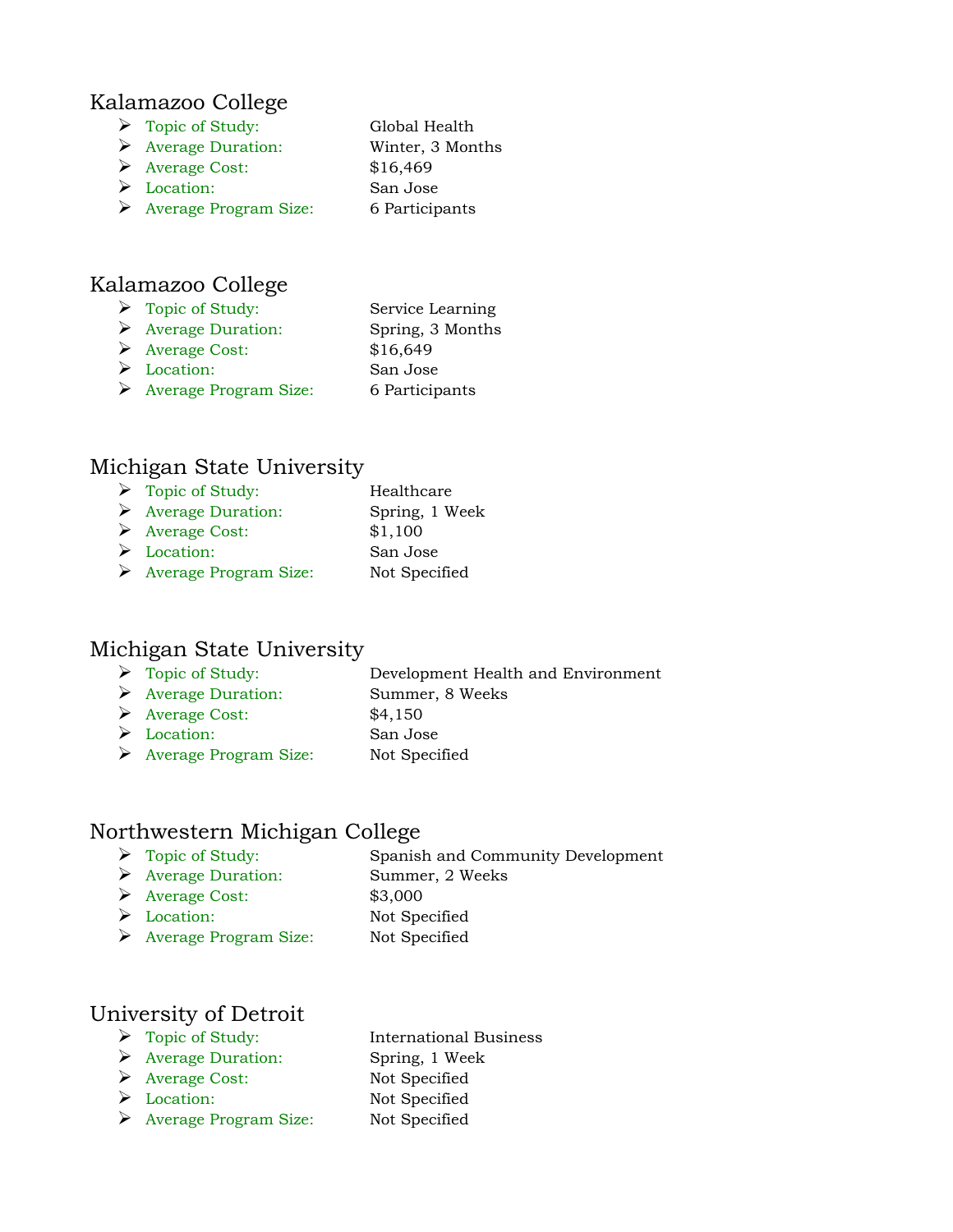#### University of Michigan System

- Topic of Study: Spanish and Community Development
- Average Duration: Summer, 6 Weeks
- Average Cost: \$1,695
- Location: San Jose
- Average Program Size: Not Specified

# Michigan Universities with Partner Programs:

- Albion College
- $\triangleright$  Baker College System
- Cornerstone
- Grand Valley State University
- Hope College
- $\triangleright$  Kuyper College
- $\triangleright$  Lake Superior State University
- Marygrove College
- $\triangleright$  Michigan Technological University
- $\triangleright$  Northern Michigan University
- $\triangleright$  Saginaw Valley State University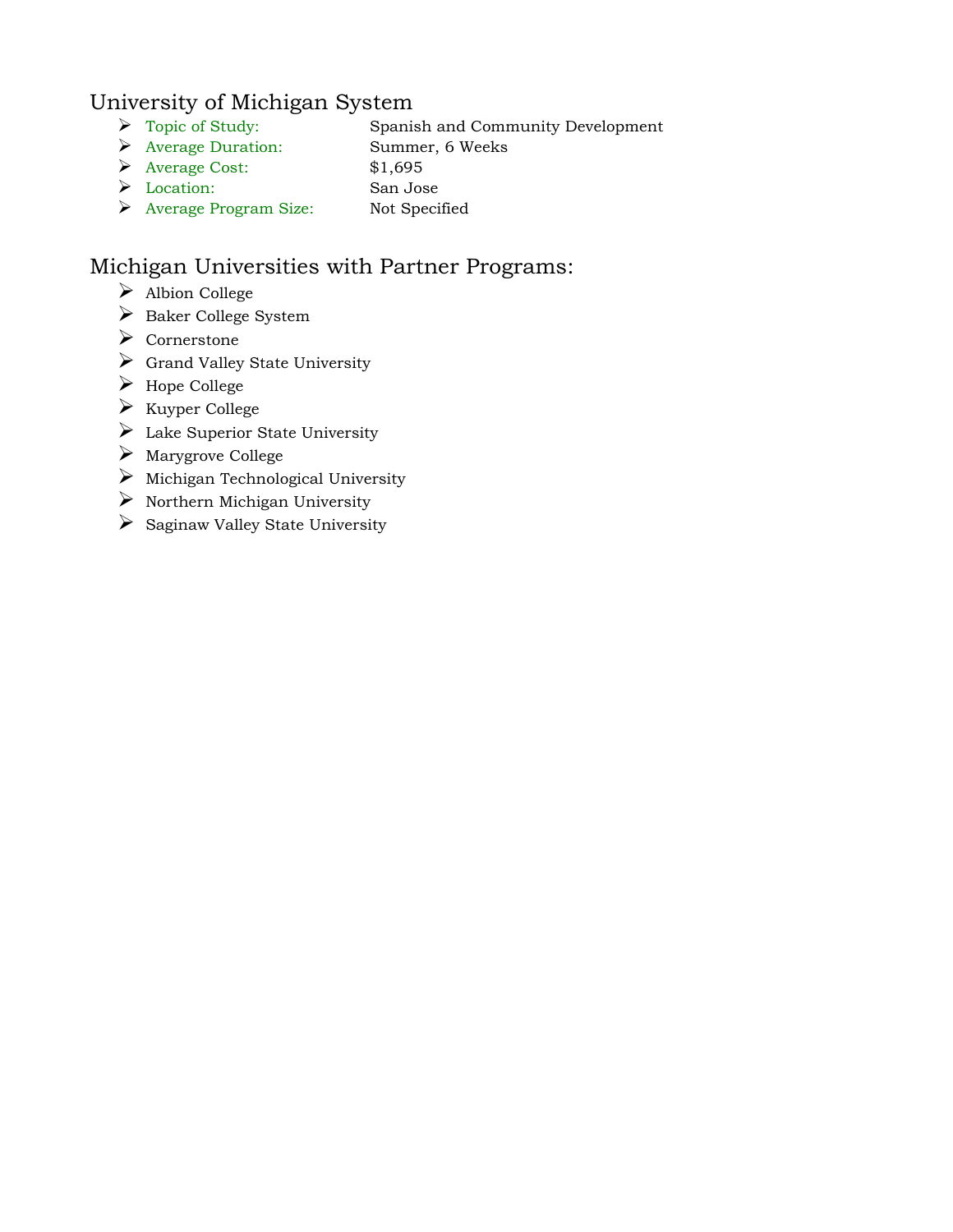# Minnesota

#### Anoka Ramsey Community College

- > Topic of Study: Environmental Science and Sociology
- Average Duration: Spring Semester
	-
- > Average Cost: Not Specified Location: Alajuela
- > Average Program Size: Not Specified

# Minnesota State University System

- > Topic of Study: Human Relations
- Average Duration: Summer, 4 Weeks
- Average Cost: \$2,916
- Location: San Jose
	-
- > Average Program Size: Not Specified

# Minnesota State University System

- 
- → Topic of Study:<br>
→ Average Duration: Fall, Spring, or Su Fall, Spring, or Summer Semester
- Average Cost: \$3,849 \$8,905
- Location: San Jose
- > Average Program Size: Not Specified

# Minnesota State University System

- > Topic of Study: Spanish Language Exchange
- Average Duration: Fall, Spring, or Summer Semester
- Average Cost: Not Specified
- Location: San Jose
- Average Program Size: Not Specified

# Minnesota State University System

- > Topic of Study: Student Teaching
- Average Duration: Fall or Spring, 7 14 Weeks
- Average Cost: \$3,703 \$4,810
- Location: Various
- Average Program Size: Not Specified

# Minnesota Universities with Partner Programs:

- $\blacktriangleright$  Augsburg College
- $\triangleright$  Bethany Lutheran College
- $\triangleright$  Bethel University
- $\triangleright$  Concordia University at St. Paul
- Gustavus Adolphus College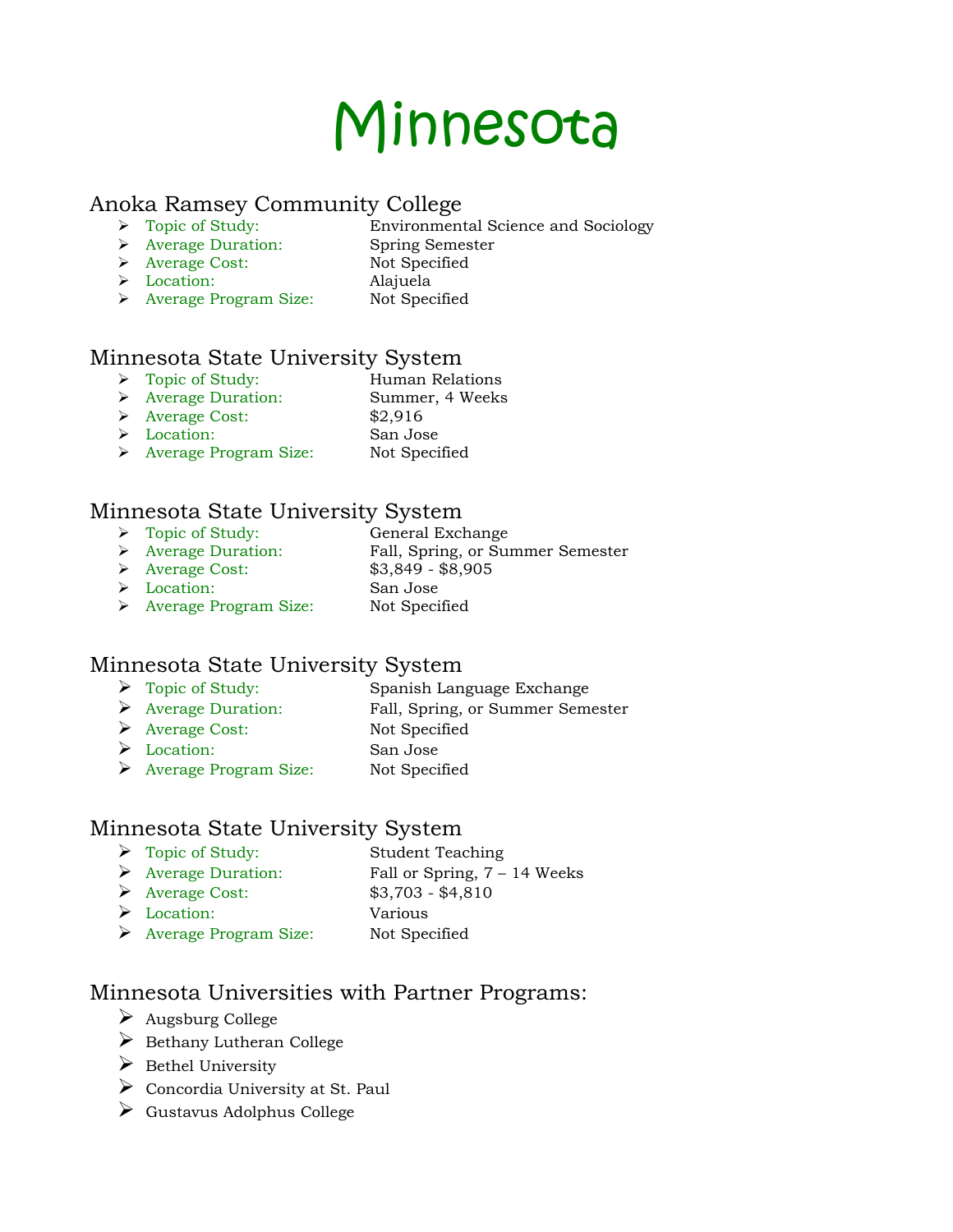- $\triangleright$  Hamline University
- Macalester College
- $\triangleright$  Metropolitan State University
- $\blacktriangleright$  Normandale Communitu College
- $\triangleright$  North Hennepin Community College
- Ridgewater College
- $\triangleright$  Southwest Minnesota State University
- $\triangleright$  St. Cloud University
- St. Olaf College
- $\triangleright$  University of Minnesota System
- $\triangleright$  Walden University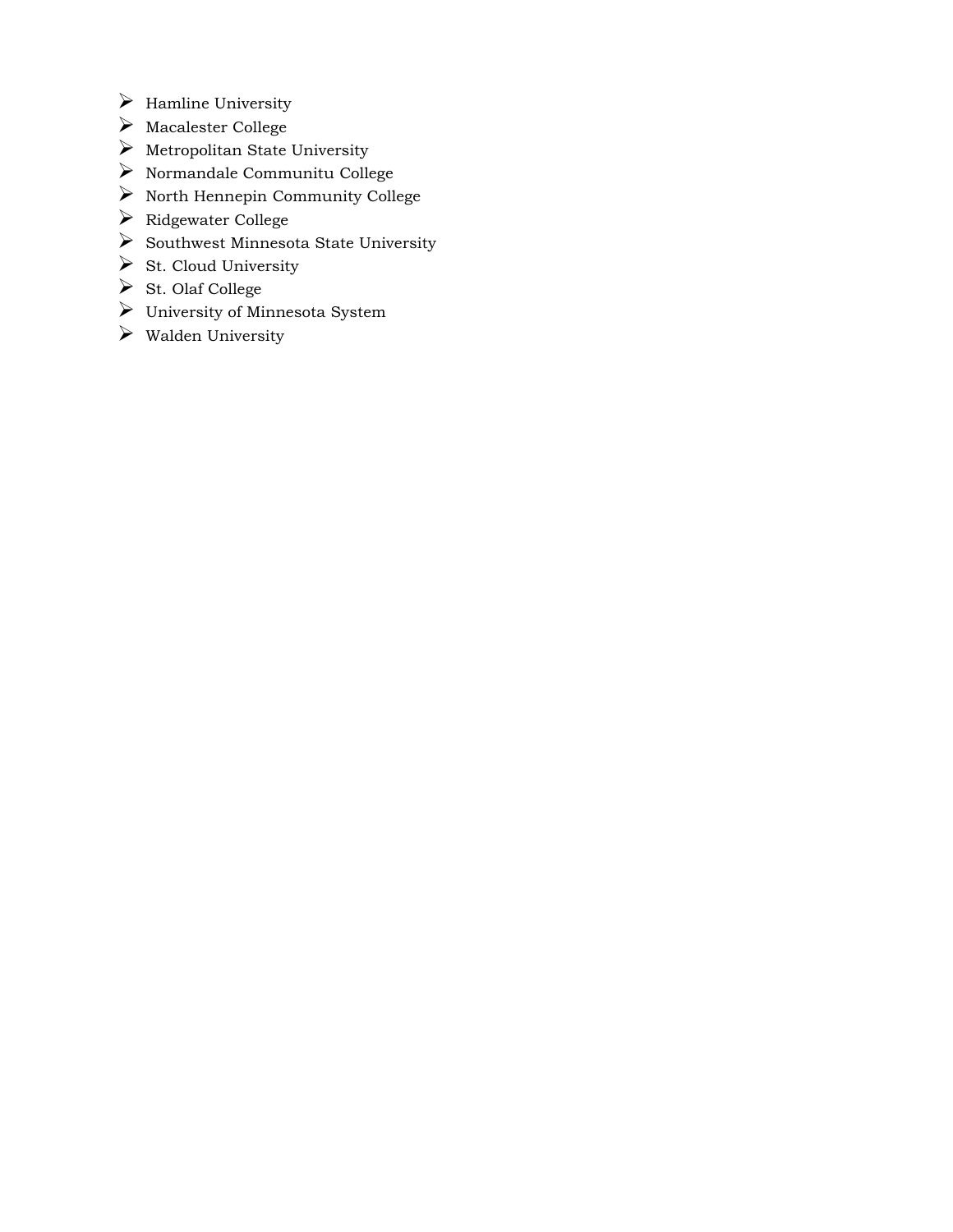# Mississippi

#### Hinds Community College

- Topic of Study: Spanish Language and Service Learning
	- Average Duration: Not Specified
	- Average Cost: Not Specified
	- Location: Heredia
		-
- > Average Program Size: Not Specified

# Hinds Community College

- > Topic of Study: Environmental Science
- > Average Duration: Not Specified
- > Average Cost: Not Specified
- 
- Location: Various
- > Average Program Size: Not Specified

# Hinds Community College

- → Topic of Study:<br>
→ Average Duration: Spring (M Spring (May), Not Specified > Average Cost: Not Specified
- 
- > Location: Not Specified > Average Program Size: Not Specified

# Millsaps College

- Topic of Study: Spanish Language
- Average Duration: Summer, 2 6 Weeks
- Average Cost: \$3,250 \$7,395
- Location: San Jose
- Average Program Size: Not Specified

# Mississippi College

> Topic of Study: Spanish Language Average Duration: Fall, 3 Months Average Cost: Not Specified Location: San Jose Average Program Size: Not Specified

# University of Mississippi

- > Topic of Study: Spanish Language
- Average Duration: Winter, 3 Weeks
- Average Cost: \$2,985
- 
- Average Program Size: Not Specified
- Location: Manuel Antonio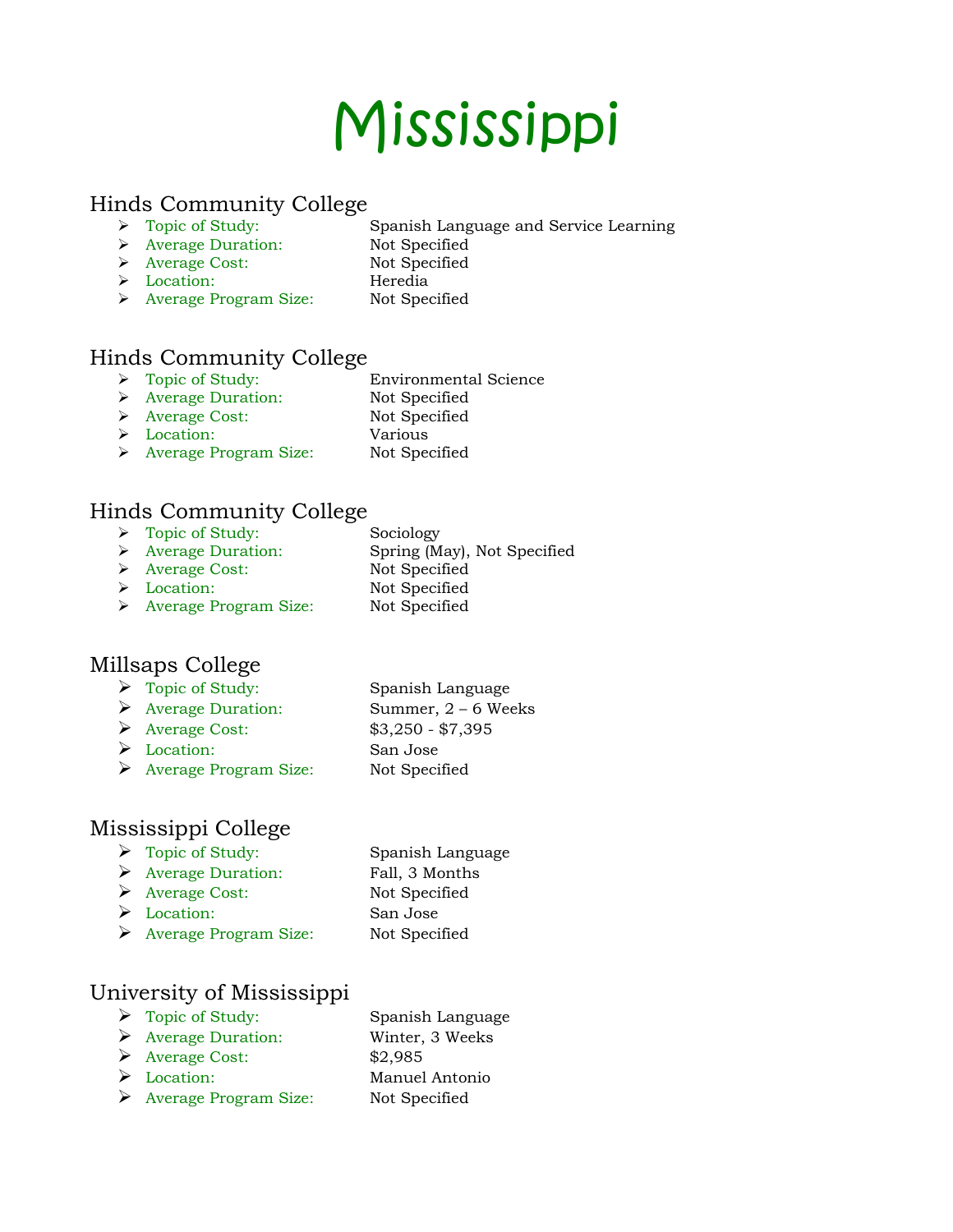# University of Southern Mississippi

- Topic of Study: Environmental Geography
- Average Duration: Summer, 2 Weeks
- Average Cost: \$5,200
- Location: Monteverde
- Average Program Size: Not Specified

# University of Southern Mississippi

- > Topic of Study: Spanish Language
- Average Duration: Summer, 5 Weeks
- Average Cost: \$3,950
- Location: San Jose
- Average Program Size: Not Specified

# University of Southern Mississippi

- Topic of Study: International Development Average Duration: Summer, 2 Weeks
- Average Cost: \$3,900
- Location: Not Specified
- Average Program Size: Not Specified

# Mississippi Universities with Partner Programs:

- $\triangleright$  Belhaven University
- $\triangleright$  Mississippi State University
- $\triangleright$  Virginia University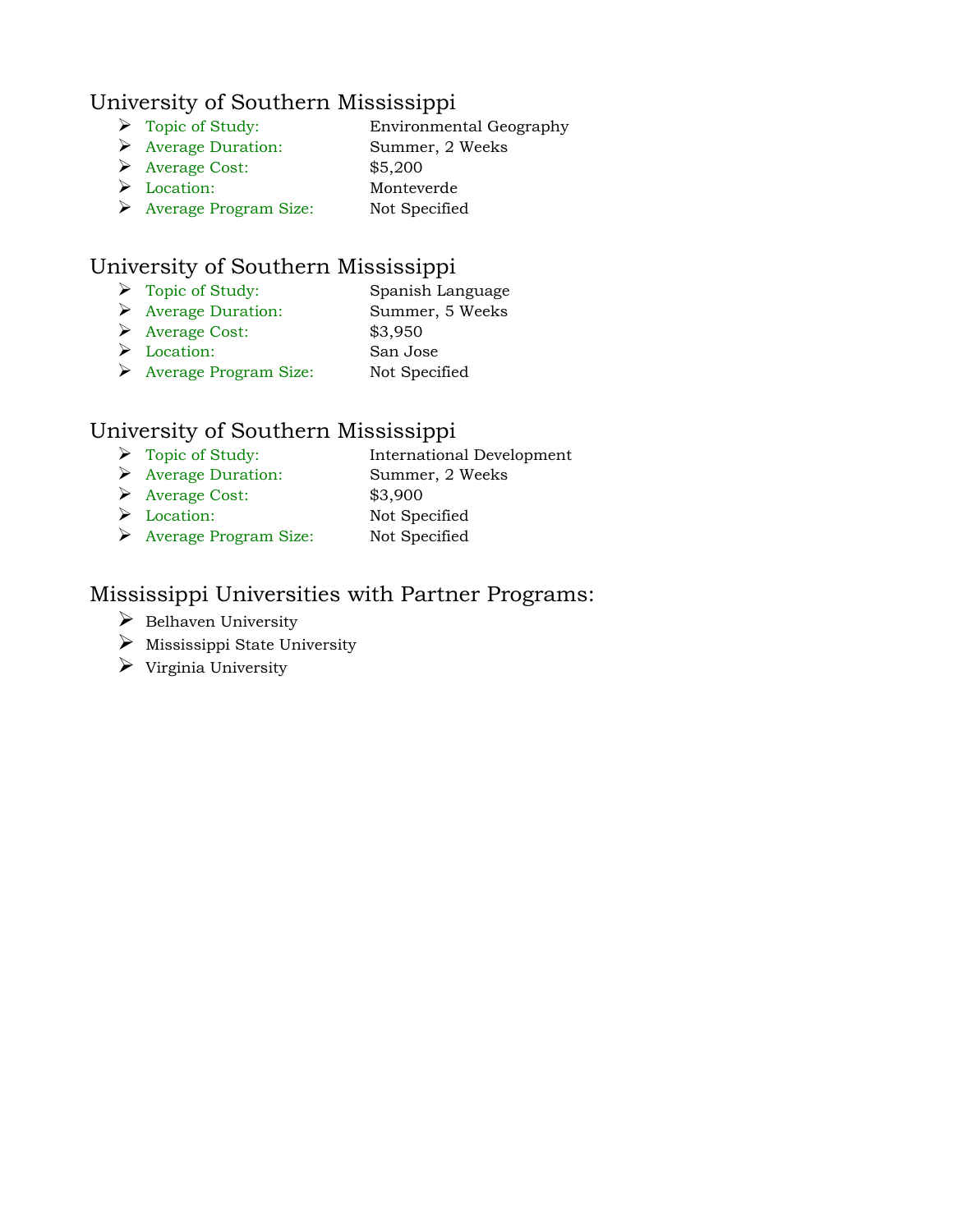# Missouri

#### Culver-Stockton College

- Topic of Study: Biodiversity
	-
- Average Duration: Spring, 3 Weeks Average Cost: \$3,000
	-
- Location: Various
- 
- > Average Program Size: Not Specified
- 

# Missouri Southern State University

- > Topic of Study: Environmental Climate and Change
- Average Duration: Summer, 2 Weeks
- Average Cost: \$3,082
	-
- Location: Various > Average Program Size: Not Specified

# Missouri Western State University

- > Topic of Study: Spanish Language
- Average Duration: Summer, 3 Weeks
- Average Cost: \$3,476.95
- Location: Various
- 
- > Average Program Size: Not Specified

# Park University

- > Topic of Study: Service Learning
- Average Duration: Fall, 1 Week
- Average Cost: \$1,850
- Location: Various
- Average Program Size: 10 Participants

# Truman State University

- Topic of Study: Language and Culture Immersion
- Average Duration: Summer, 8 Weeks
- Average Cost: Not Specified
- Location: Alajuela
- Average Program Size: Not Specified

# University of Missouri System

- > Topic of Study: Public and Community Health, Nursing
- Average Duration: Winter, 2 Weeks
- Average Cost: \$3,677.25
- Location: Santa Elena
- Average Program Size: Not Specified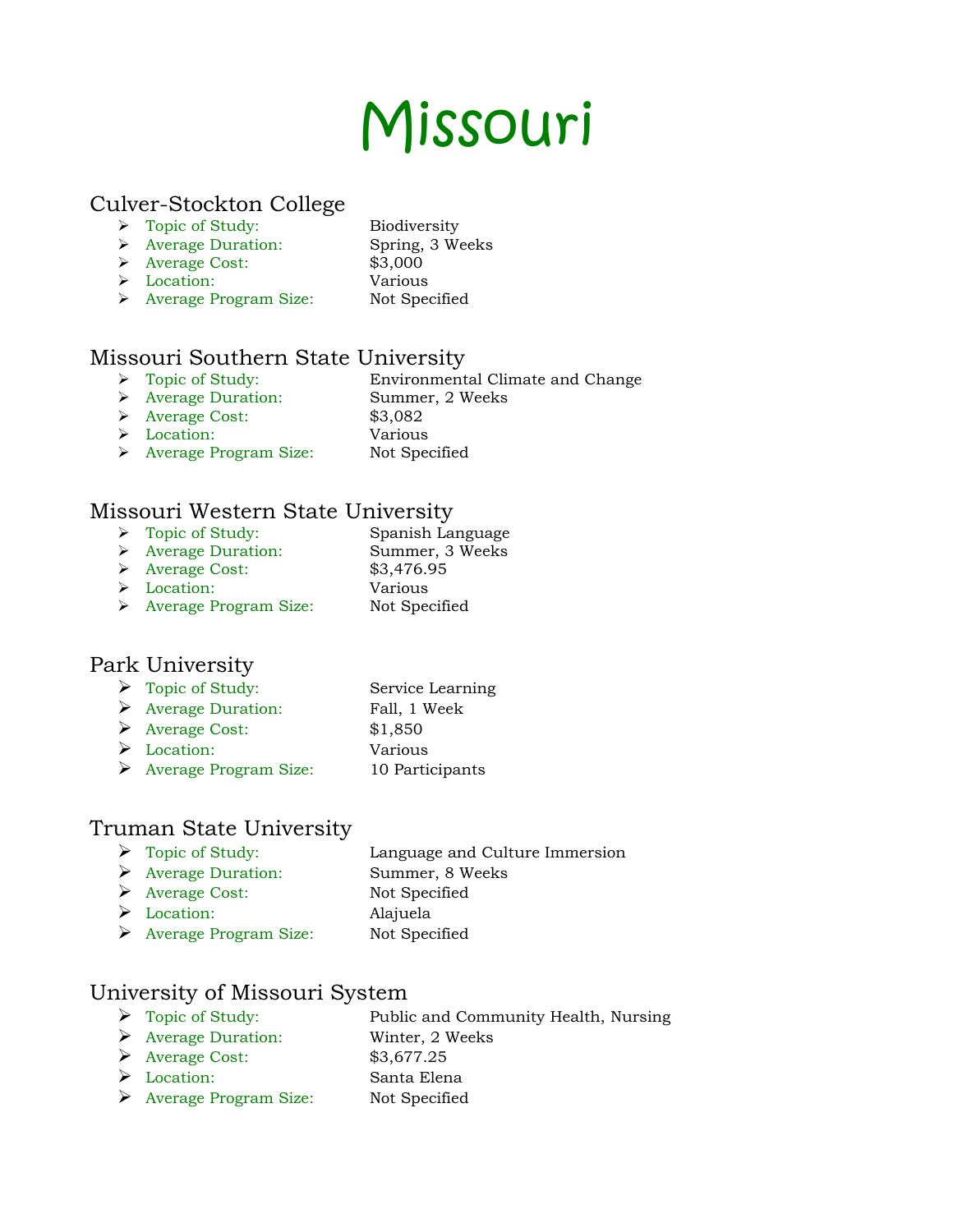#### University of Missouri System

- > Topic of Study: Spanish Language
- Average Duration: Winter, 2 Weeks
- $\blacktriangleright$  Average Cost: \$2,654.55
- Location: San Jose
- Average Program Size: Not Specified

# Missouri Universities with Partner Programs:

- $\triangleright$  Avila University
- $\triangleright$  Central Methodist University
- $\triangleright$  Drury University
- $\triangleright$  Evangel University
- $\triangleright$  Graceland University
- $\triangleright$  Missouri Baptist University
- $\triangleright$  Missouri State University
- $\triangleright$  Missouri Valley College
- $\triangleright$  Northwest Missouri State University
- $\triangleright$  Southeast Missouri State University
- $\triangleright$  University of Central Missouri
- $\triangleright$  Washington University at St. Louis
- Westminster College
- $\triangleright$  William Woods University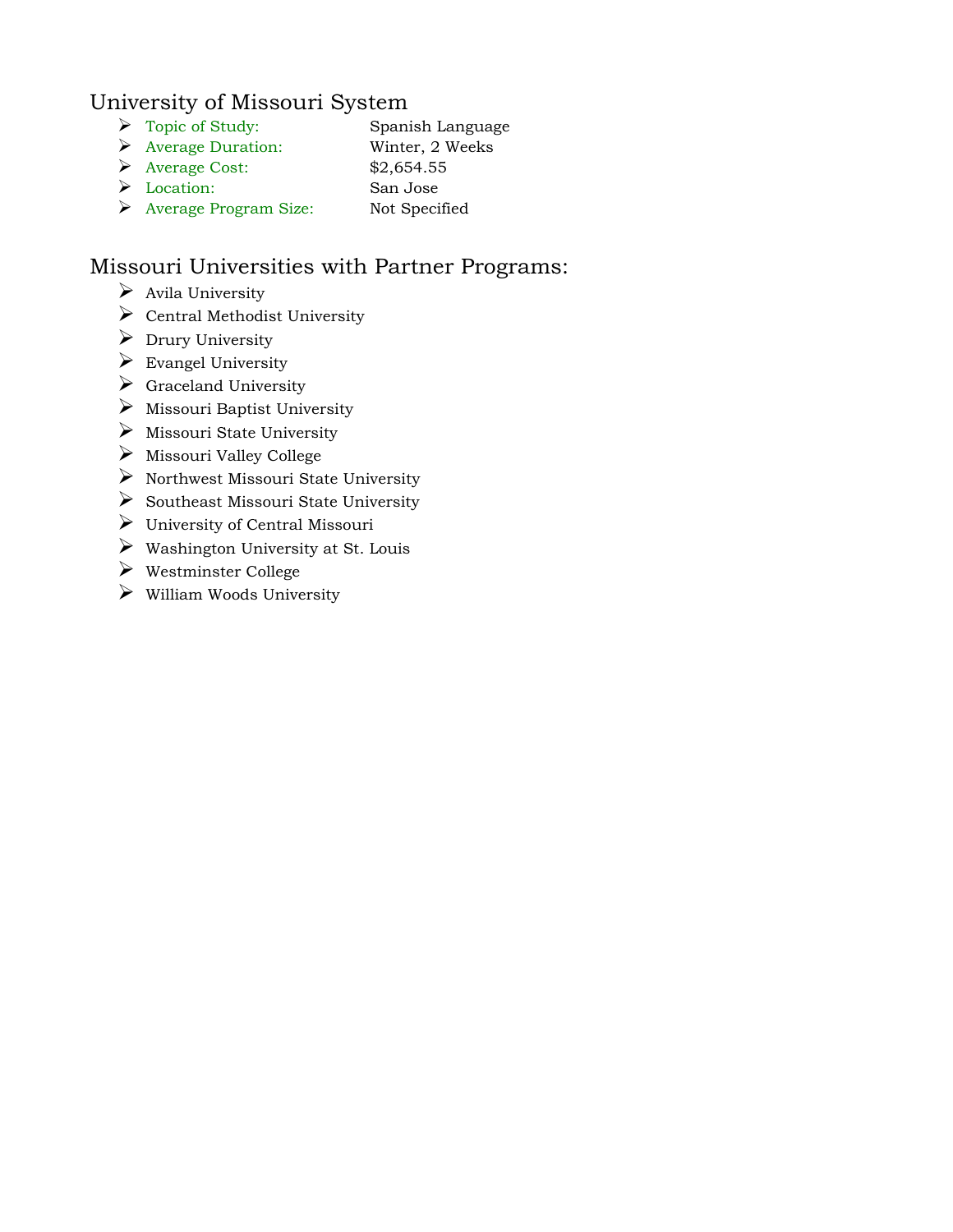# Montana

#### Flathead Valley Community College

- $\triangleright$  Topic of Study: Botany
- Average Duration: Winter, 2 Weeks
- Average Cost: \$3,063
- Location: Various
- 
- Average Program Size: Not Specified

# University of Montana System

- Topic of Study: Wilderness Medicine
- Average Duration: Spring, 4 Months
- Average Cost: \$12,500
- Location: Not Specified
- 
- > Average Program Size: Not Specified

# Montana Universities with Partner Programs:

- $\blacktriangleright$  Carroll College Montana
- $\triangleright$  Montana State University System
- $\triangleright$  Montana Technical of the University of Montana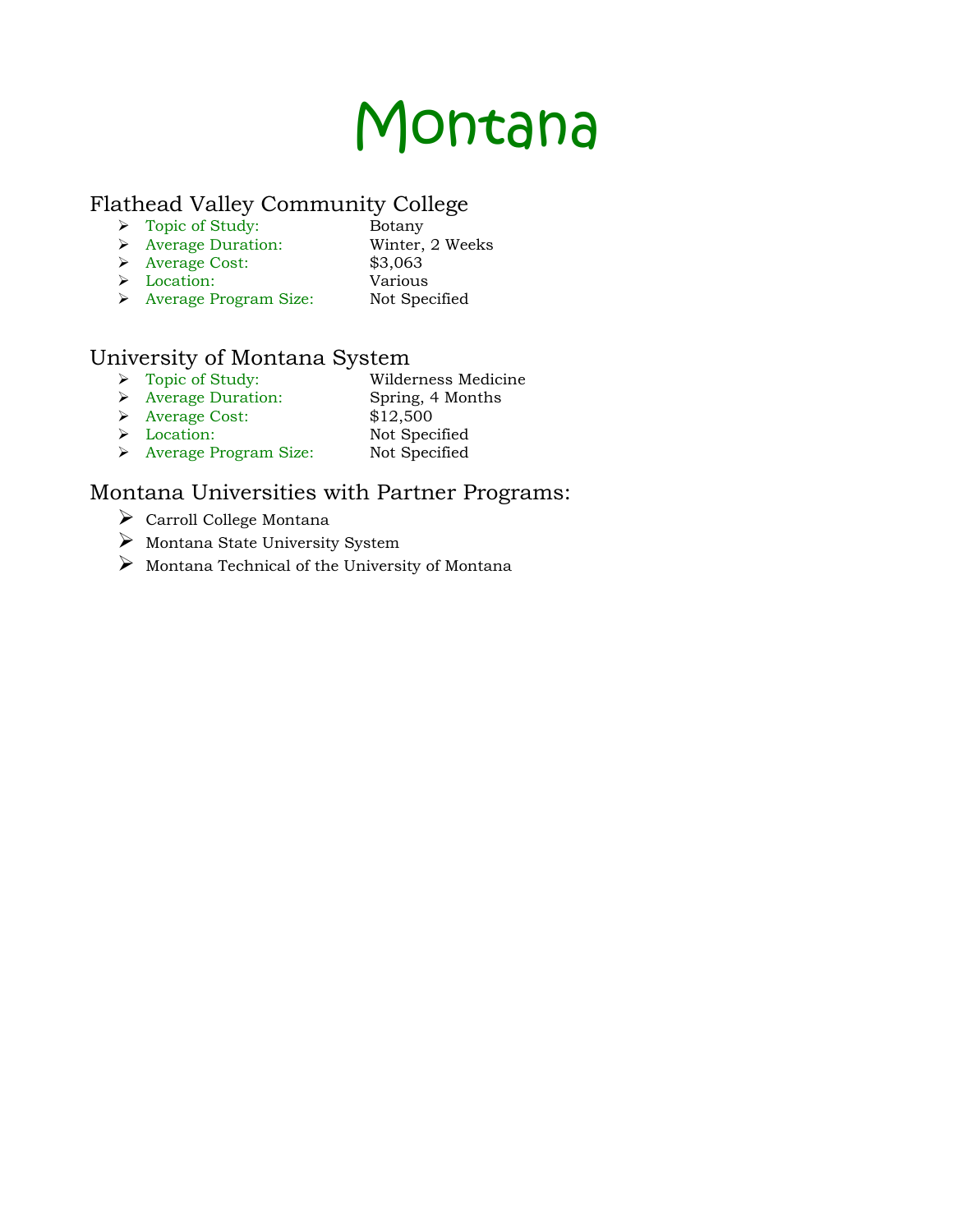# Nebraska

#### Bellevue University

- > Topic of Study: Digital Photography
- Average Duration: Summer, 2 Weeks
- 
- Average Cost: Not Specified
- Location: Various
- 
- > Average Program Size: Not Specified

# Concordia University at Seward<br>  $\rightarrow$  Topic of Study: Ecology

- Ecology and Natural History
- > Average Duration: Spring, Not Specified
- > Average Cost: Not Specified
	-
- Location: Various > Average Program Size: 8 Participants

# Metropolitan Community College

- > Topic of Study: Spanish Language
- Average Duration: Summer, 2 Weeks
- Average Cost: \$1,650
- Location: Playa Samara > Average Program Size: Not Specified

# Nebraska Wesleyan University

- Topic of Study: Tropical Biology
- Average Duration: Winter, Not Specified
- Average Cost: Not Specified
- Location: Not Specified
- Average Program Size: Not Specified

# University of Nebraska System

- Topic of Study: Sustainability
- Average Duration: Summer, 4 Weeks
- Average Cost: \$4,384.25 Location: Guacimo
- Average Program Size: Not Specified

# University of Nebraska System

- Topic of Study: Tropical Biology
- Average Duration: Summer, 8 Weeks
- Average Cost: Not Specified
- Location: Puerto Viejo
- Average Program Size: 22 Participants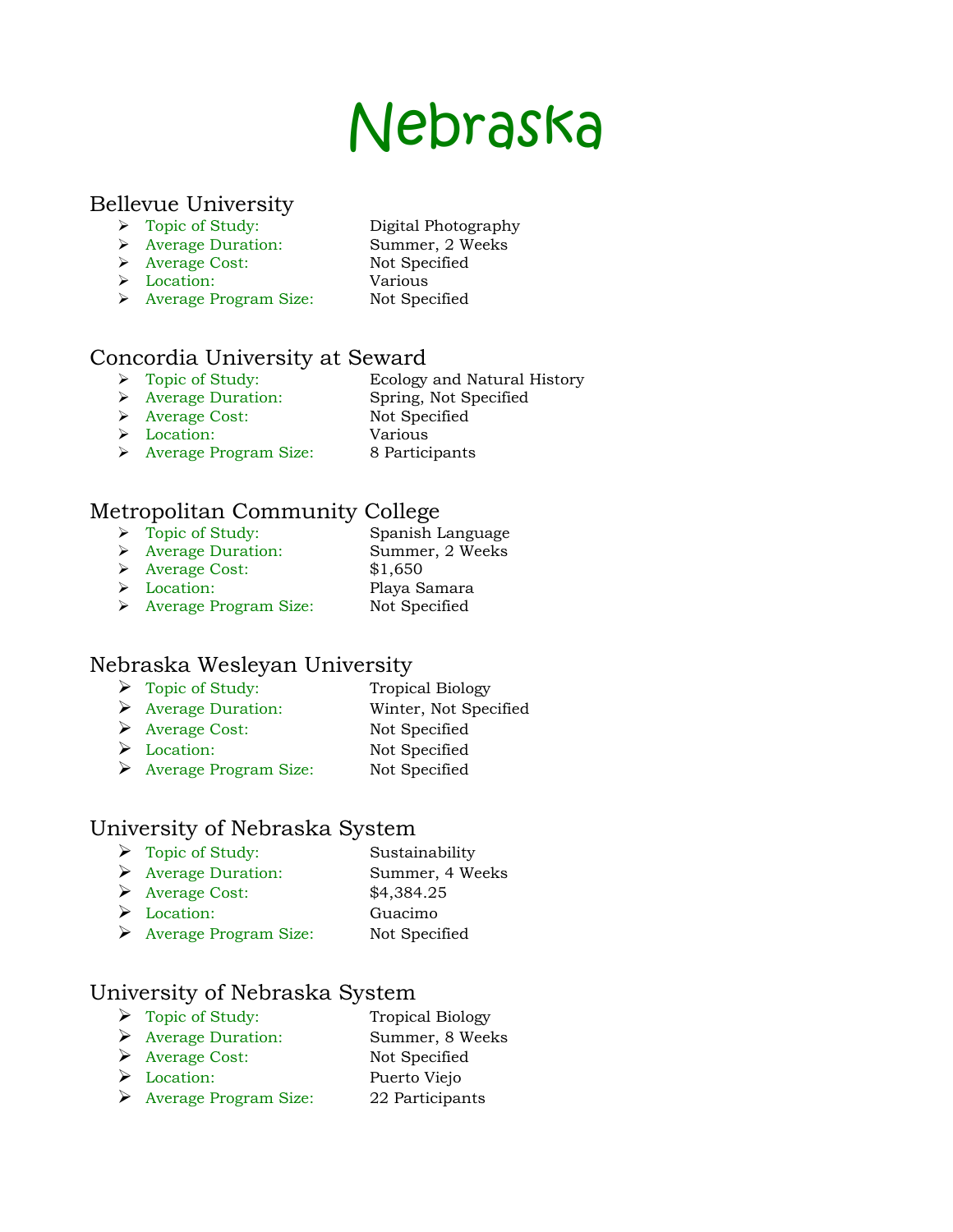#### University of Nebraska System

- Topic of Study: Anthropology, Biology, and Spanish
- Average Duration: Fall, Spring, or Summer Semester
- Average Cost: Not Specified
- Location: Various
- Average Program Size: Not Specified

# University of Nebraska System

- Topic of Study: Biology
- Average Duration: Summer, 4 Weeks
- Average Cost: Not Specified
- Location: Various
- Average Program Size: Not Specified

# Wayne State College

- Topic of Study: Language and Culture Immersion Average Duration: Summer, 4 Weeks Average Cost: \$3,875
- Location: Various
- Average Program Size: Not Specified

#### Nebraska Universities with Partner Programs:

- $\triangleright$  College of St. Mary
- Doane College
- $\triangleright$  Nebraska College of Business
- $\triangleright$  Peru State College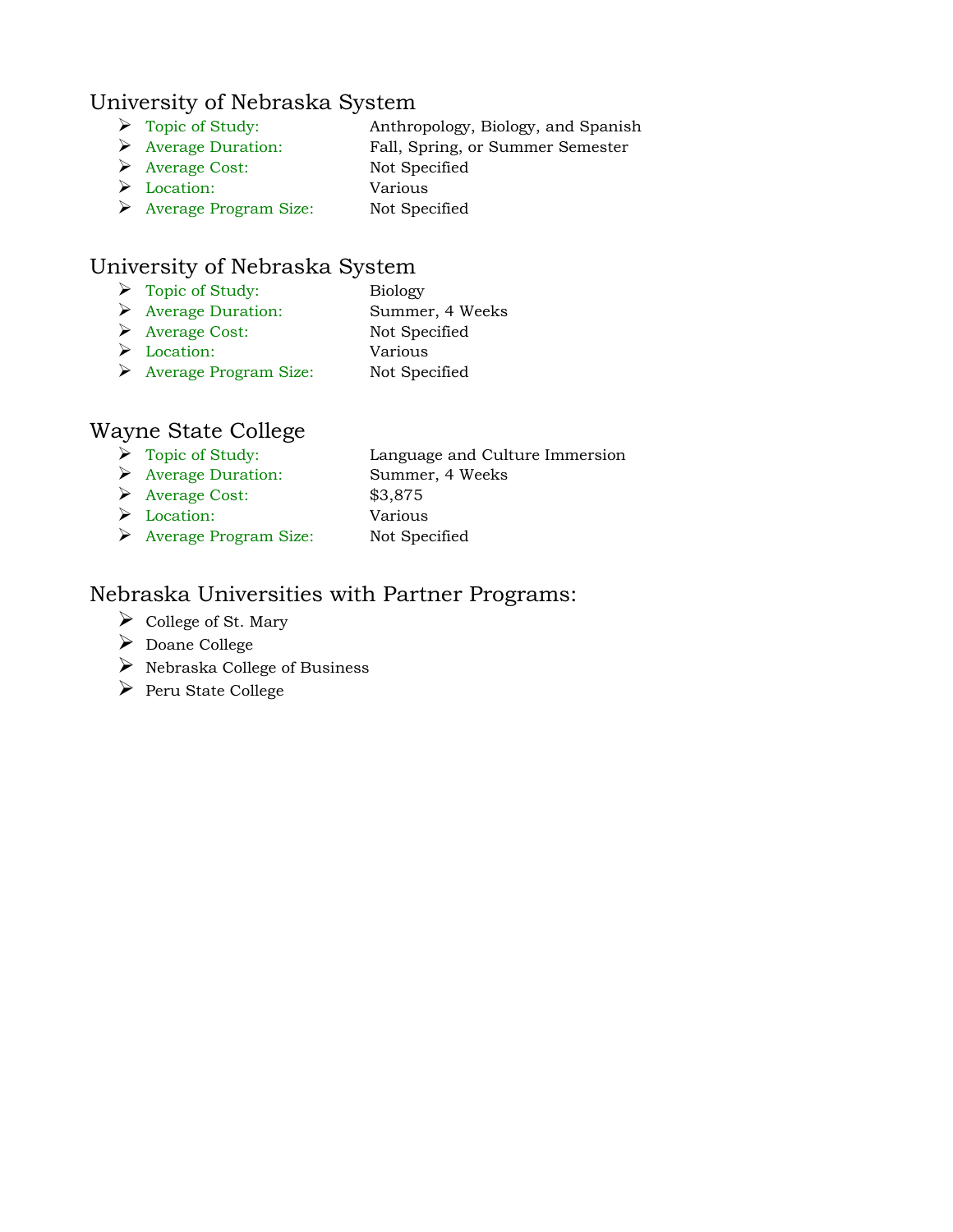

Nevada Universities with Partner Programs:

- $\blacktriangleright~$  Sierra Nevada College
- University of Nevada System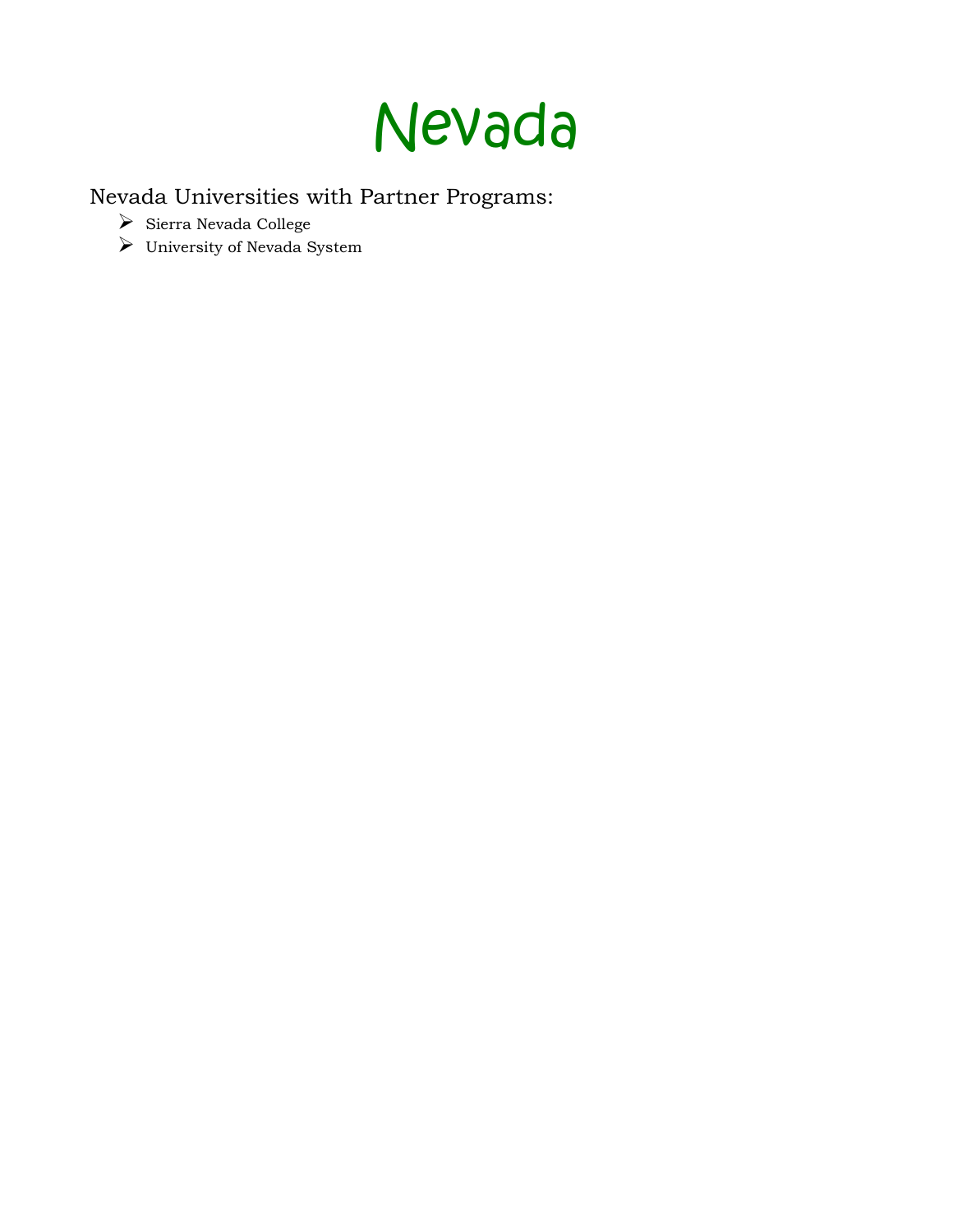# New Hampshire

#### Franklin Pierce University

- > Topic of Study: Tropical Biology
- Average Duration: Summer, 2 Weeks
- Average Cost: Not Specified
- Location: Various Average Program Size: Not Specified
	-

# New Hampshire Universities with Partner Programs:

- $\triangleright$  Colby Sawyer College
- ▶ Dartmouth College
- $\triangleright$  New England College
- $\triangleright$  Plymouth State University
- $\triangleright$  Rivier University
- University of New Hampshire System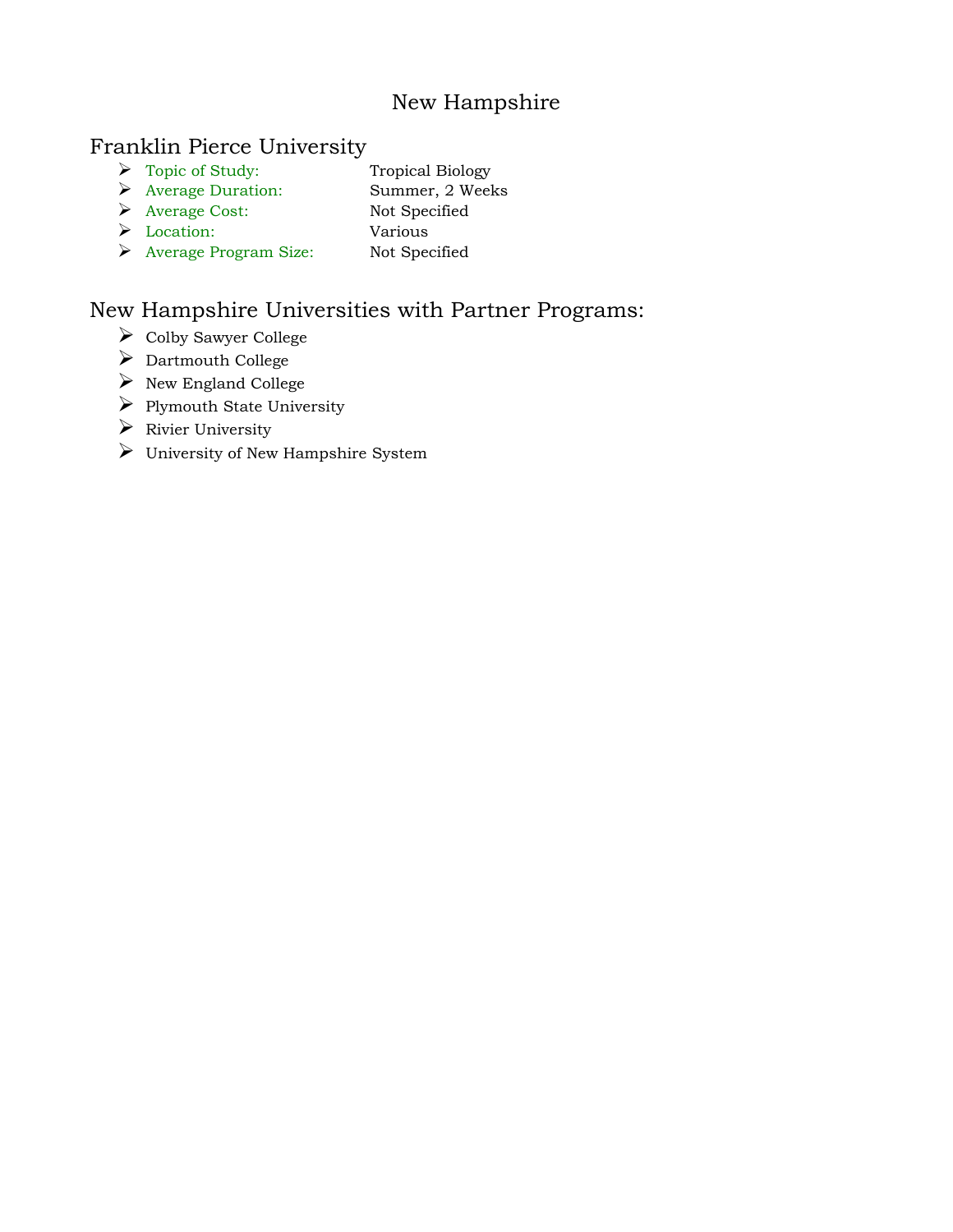

#### Mercer County Community College

- Topic of Study: Science and Sociology
- Average Duration: Spring, 1 Week
- Average Cost: Not Specified
- Location: Various
- Average Program Size: Not Specified

#### Rutgers University System

- > Topic of Study: Business
- Average Duration: Winter, 1 Week
- Average Cost: \$3,075
- Location: San Jose
- Average Program Size: Not Specified

# Rutgers University System

- Topic of Study: General Exchange Average Duration: Fall or Spring, 3 Months Average Cost: \$9,567 - \$12,767 Location: San Jose, Universidad de Costa Rica
- Average Program Size: Individual

# New Jersey Universities with Partner Programs:

- $\triangleright$  Bergen Community College
- Bloomfield College
- $\triangleright$  Brookdale Community College
- $\triangleright$  Caldwell University
- $\triangleright$  College of New Jersey
- $\triangleright$  College of Saint Elizabeth
- $\triangleright$  Drew University
- $\blacktriangleright$  Felician College
- $\triangleright$  Monmouth University
- $\triangleright$  Montclair State University
- $\triangleright$  New Jersey City University
- $\triangleright$  Princeton University
- Ramapo College of New Jersey
- $\triangleright$  Rider University
- $\triangleright$  Rowan University
- $\triangleright$  Saint Peter's University
- $\triangleright$  Seton Hall University
- $\triangleright$  William Patterson University of New Jersey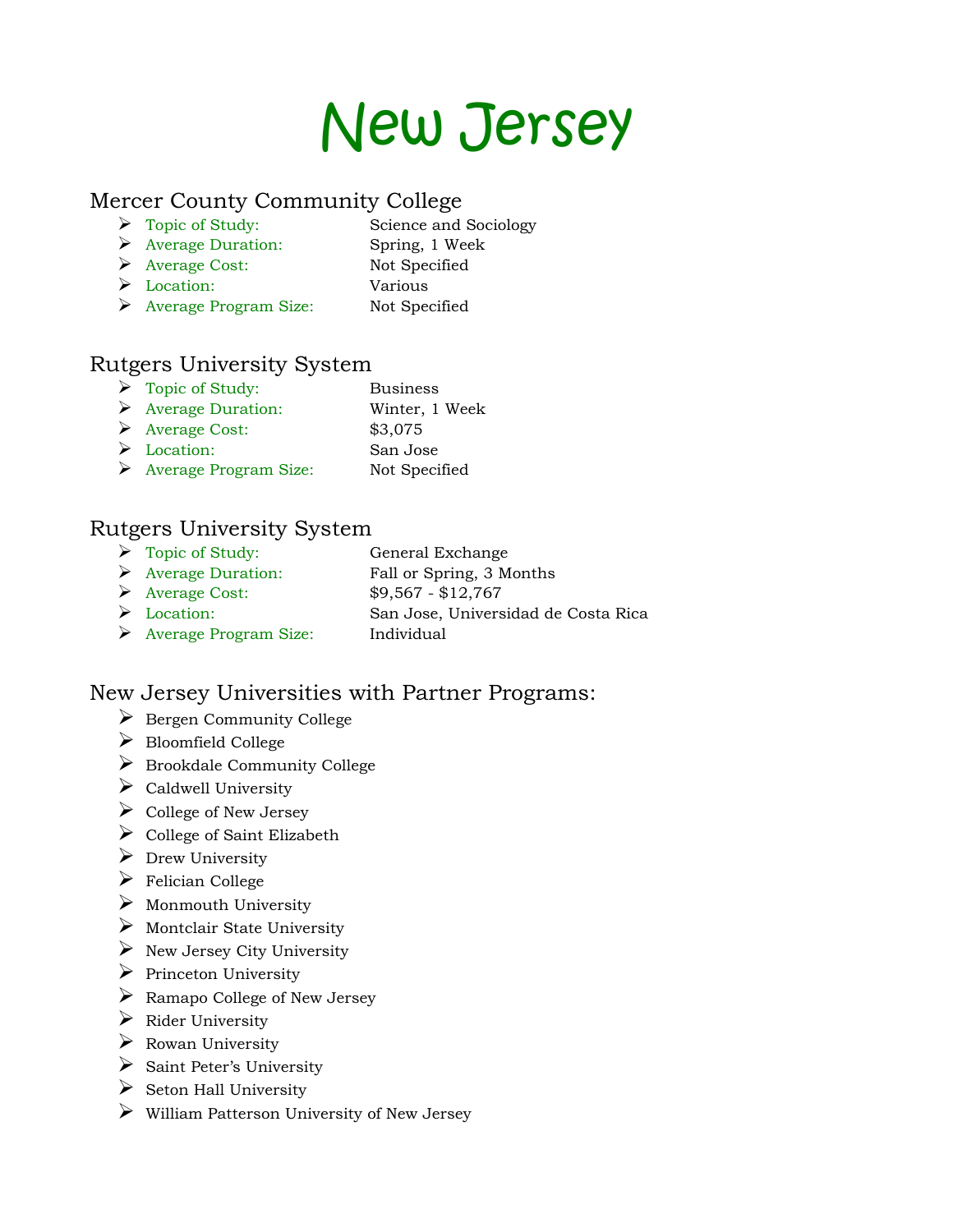# New Mexico

# San Juan College

- Geology and Biodiversity
- Average Duration: Summer, 1 Week
- - -
- Average Cost: \$2,392 \$2,362
- Location: Various Average Program Size: Not Specified
- 
- 

# University of New Mexico System<br>  $\triangleright$  Topic of Study: Spanish Language

- > Topic of Study:<br>> Average Duration:
- 
- Spring or Summer, 5 Months
- Average Cost: Varies
- Location: San Jose
	-
- > Average Program Size: Not Specified

# University of New Mexico System

- > Topic of Study: General Exchange
	-
- Average Duration: Fall or Spring Semester Average Cost: Varies
- Location: San Jose, Universidad de Costa Rica
- > Average Program Size: Not Specified
- 

# New Mexico Universities with Partner Programs:

- $\triangleright$  New Mexico State University System
- $\triangleright$  New Mexico Institute of Mining and Technology
- $\triangleright$  St. John's College of Santa Fe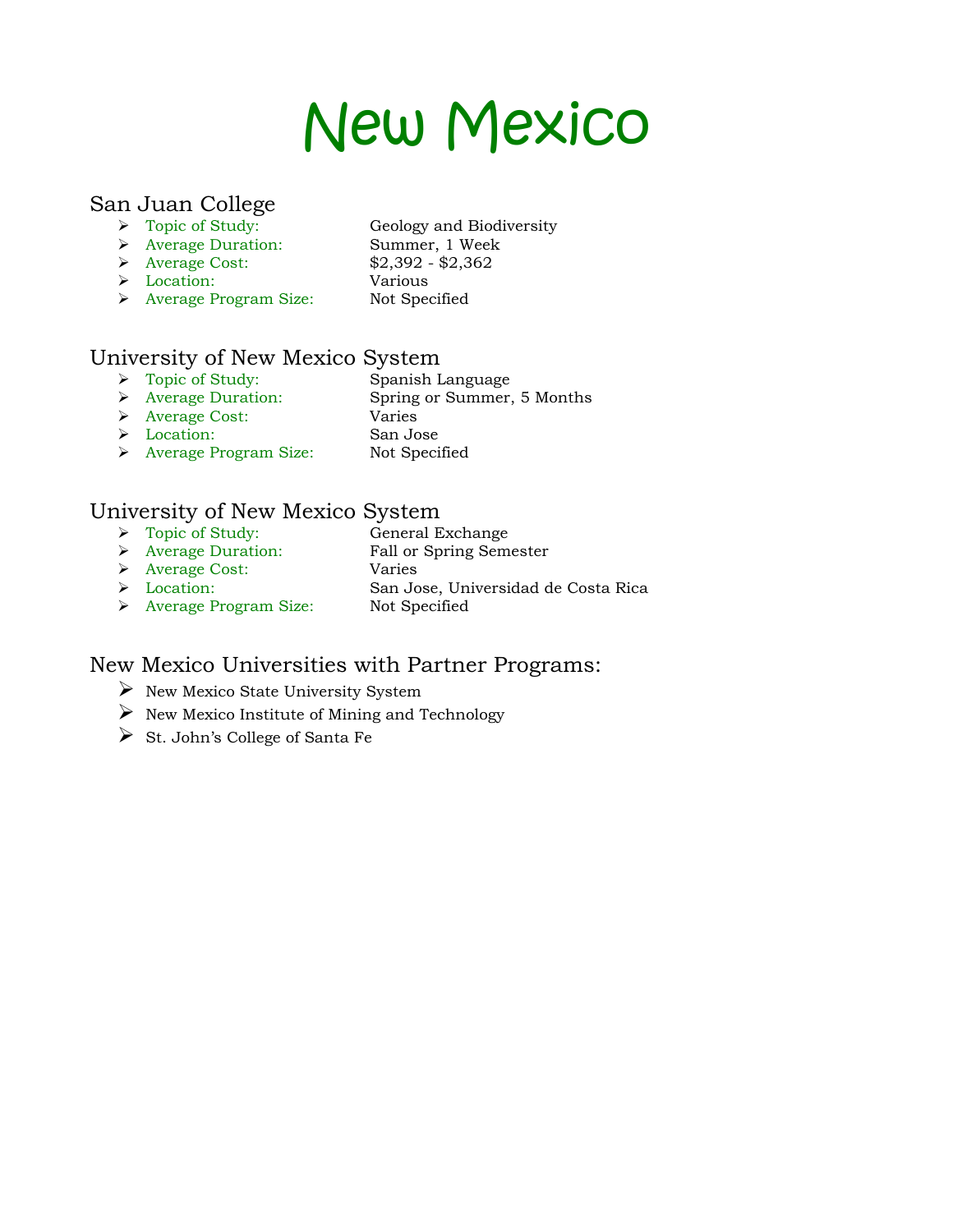# New York

#### Adelphi University

- Topic of Study: Community Service
- Average Duration: Spring, 1 Week
- $\blacktriangleright$  Average Cost:  $$2,300$
- 
- > Average Program Size: Not Specified
- Location: Puerto Viejo

# Adelphi University

- → Topic of Study: Sustainability, P<br>
→ Average Duration: Winter, 2 Weeks
- 
- Average Cost: \$3,400
- Location: San Jose
- 

Sustainability, Peace, Human Rights, and Development

- 
- 
- > Average Program Size: Not Specified

# Albany College of Pharmacy and Health Sciences

- Environmental Consciousness → Topic of Study:<br>
→ Average Duration: Spring, Not Specified
- 
- > Average Cost: Not Specified
- Location: Various
- 
- Average Program Size: Not Specified

# Bank Street College of Education

- Topic of Study: Rainforest Ecology
- Average Duration: Fall, 2 Weeks
- $\blacktriangleright$  Average Cost: \$2,350
- Location: Not Specified
- Average Program Size: Not Specified

#### City College of New York

> Topic of Study: Ecological Photography Average Duration: Winter, 2 Weeks Average Cost: \$2,055 Location: San Jose Average Program Size: Not Specified

# City University of New York System

- Topic of Study: Latin American and Caribbean Society
- Average Duration: Summer, 4 Weeks
- Average Cost: \$3,376.53
- Location: San Jose
- Average Program Size: Not Specified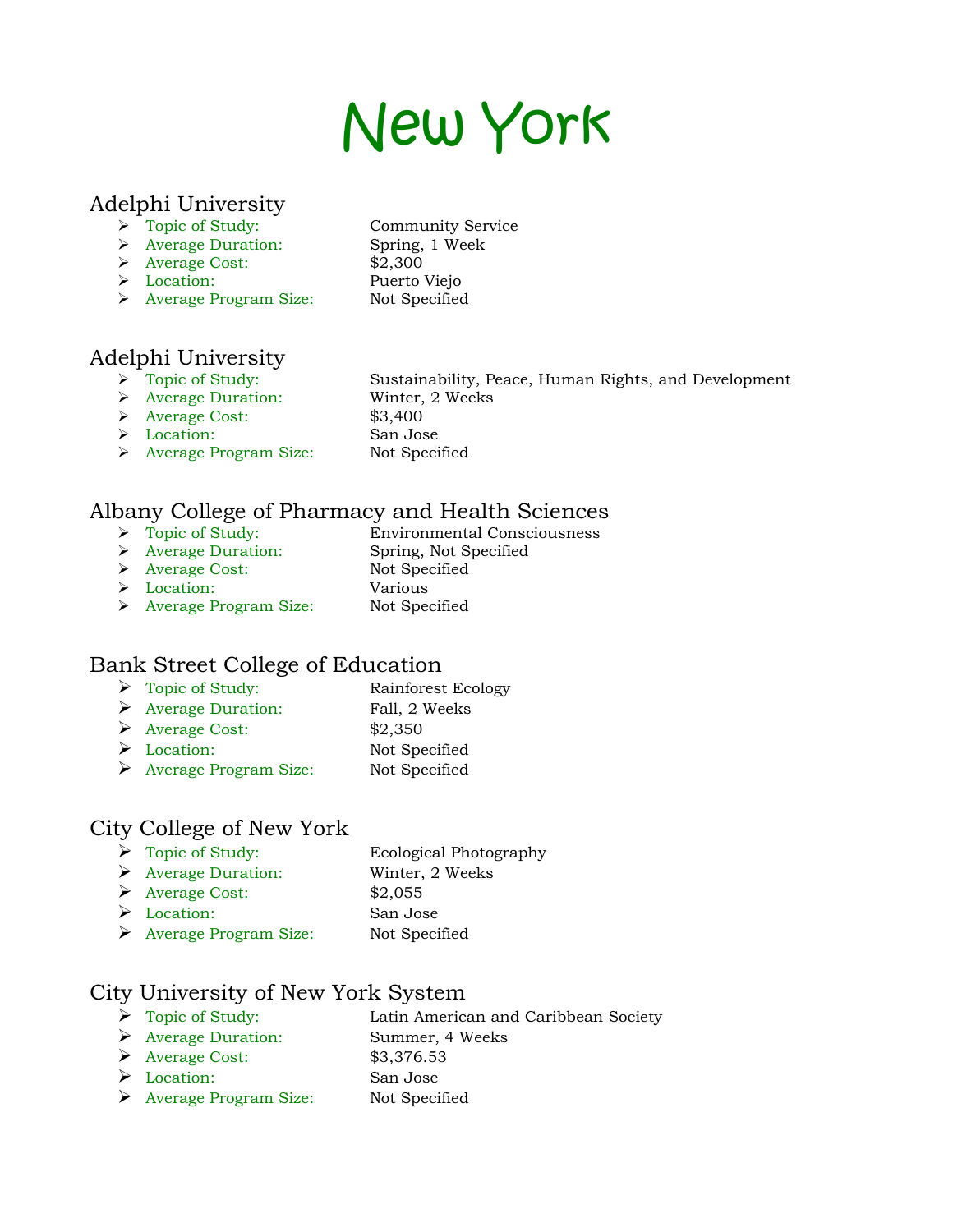#### City University of New York System

- > Topic of Study: Nursing and Global Health
- Average Duration: Winter, 3 Weeks
- Average Cost: \$2,625
- Location: San Jose
- Average Program Size: Not Specified

# College of Brockport State University

- Topic of Study: Global Health
	-
- Average Duration: Winter, 2 Weeks
- Average Cost: \$3,150
- Location: San Jose
- Average Program Size: Not Specified

# College of Brockport State University

- > Topic of Study: General Exchange
- Average Duration: Fall or Spring Semester
- Average Cost: Not Specified
- Location: Heredia, Universidad Nacional
- Average Program Size: Individual

# College of Brockport State University

- > Topic of Study: General Exchange
- 
- Fall, Spring, or Summer Semester Average Duration: Fall, Spring, or State Point (Spring)<br>
Average Cost: \$6,994 - \$8,510
	-
- Location: San Jose, Latin American University of Science and Technology
- > Average Program Size: Individual

# College of Staten Island

- > Topic of Study: Nursing
- Average Duration: Winter, 3 Weeks
- Average Cost: Not Specified
- Location: San Juan
- > Average Program Size: Not Specified
- 

#### Hartwick College

- ▶ Topic of Study: National History
- Average Duration: Winter, 3 Weeks
- > Average Cost: Not Specified
- Location: Various
- > Average Program Size: Not Specified
-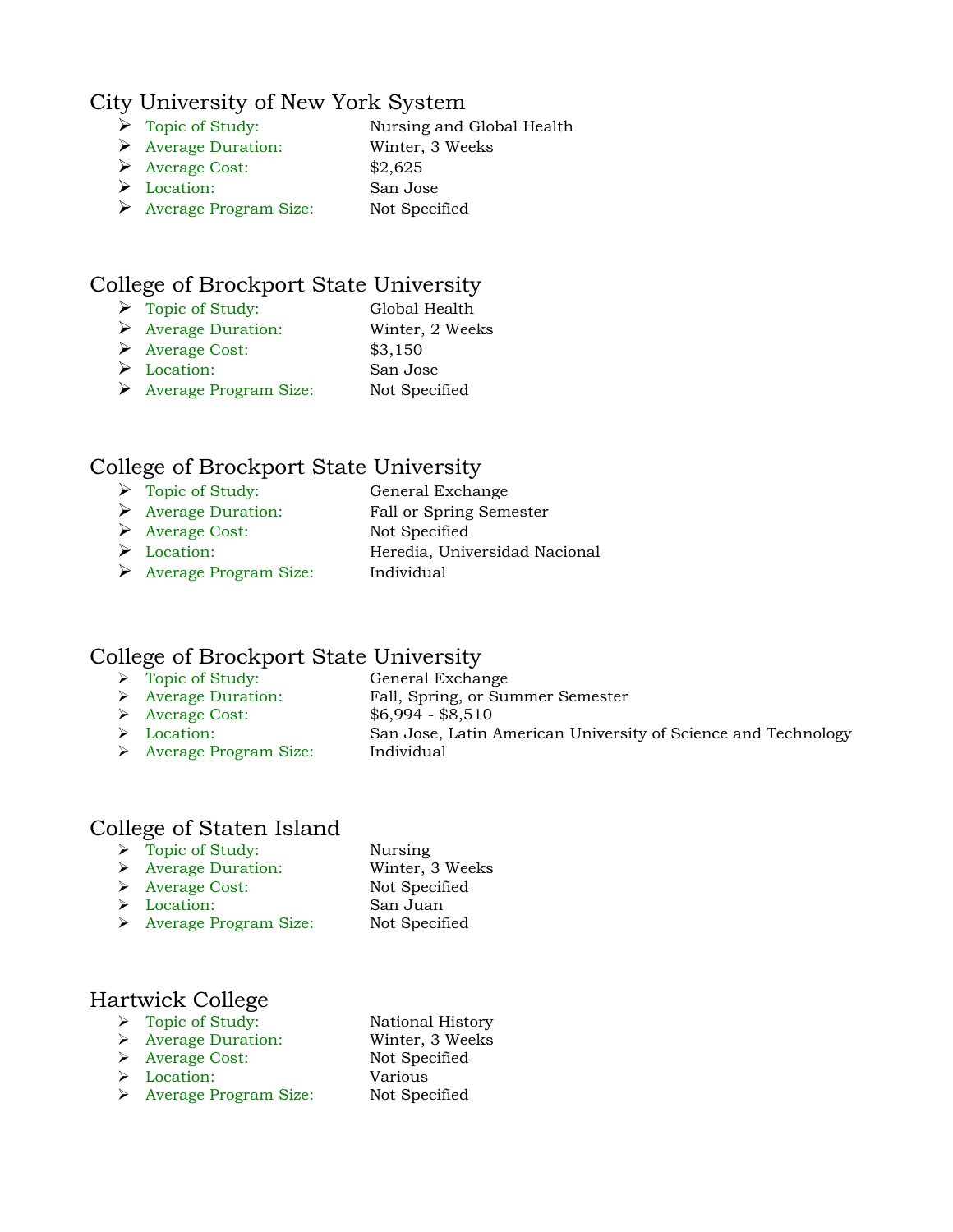#### Hunter College

- > Topic of Study: Spanish and Health
- Average Duration: Summer, 2 Weeks
- $\triangleright$  Average Cost: \$3,250
- 
- Location: San Jose Average Program Size: Not Specified

# Hunter College

- > Topic of Study: Developmental Studies ▶ Average Duration: Fall, 8 Weeks
- Average Cost: \$5,900
- Location: San Jose
- Average Program Size: Not Specified

#### Le Moyne College

- > Topic of Study: Biology Average Duration: Winter, 2 Weeks Average Cost: Not Specified Location: San Jose
- Average Program Size: Not Specified

# Long Island University System

- Topic of Study: General
- Average Duration: Fall, Spring, or Summer Semester
- Average Cost: Varies
- Location: Heredia
- Average Program Size: Not Specified

#### New York University System

- Topic of Study: Business and Sustainable Development
- Average Duration: Spring, Not Specified
- Average Cost: Not Specified
- Location: Alajuela, INCAE Business School
- Average Program Size: Not Specified

# Rochester Institute of Technology

- Topic of Study: History, Geography, Economics, and Politics
- Average Duration: Summer, 10 Days
- Average Cost: \$5,500
- Location: San Jose
- Average Program Size: Not Specified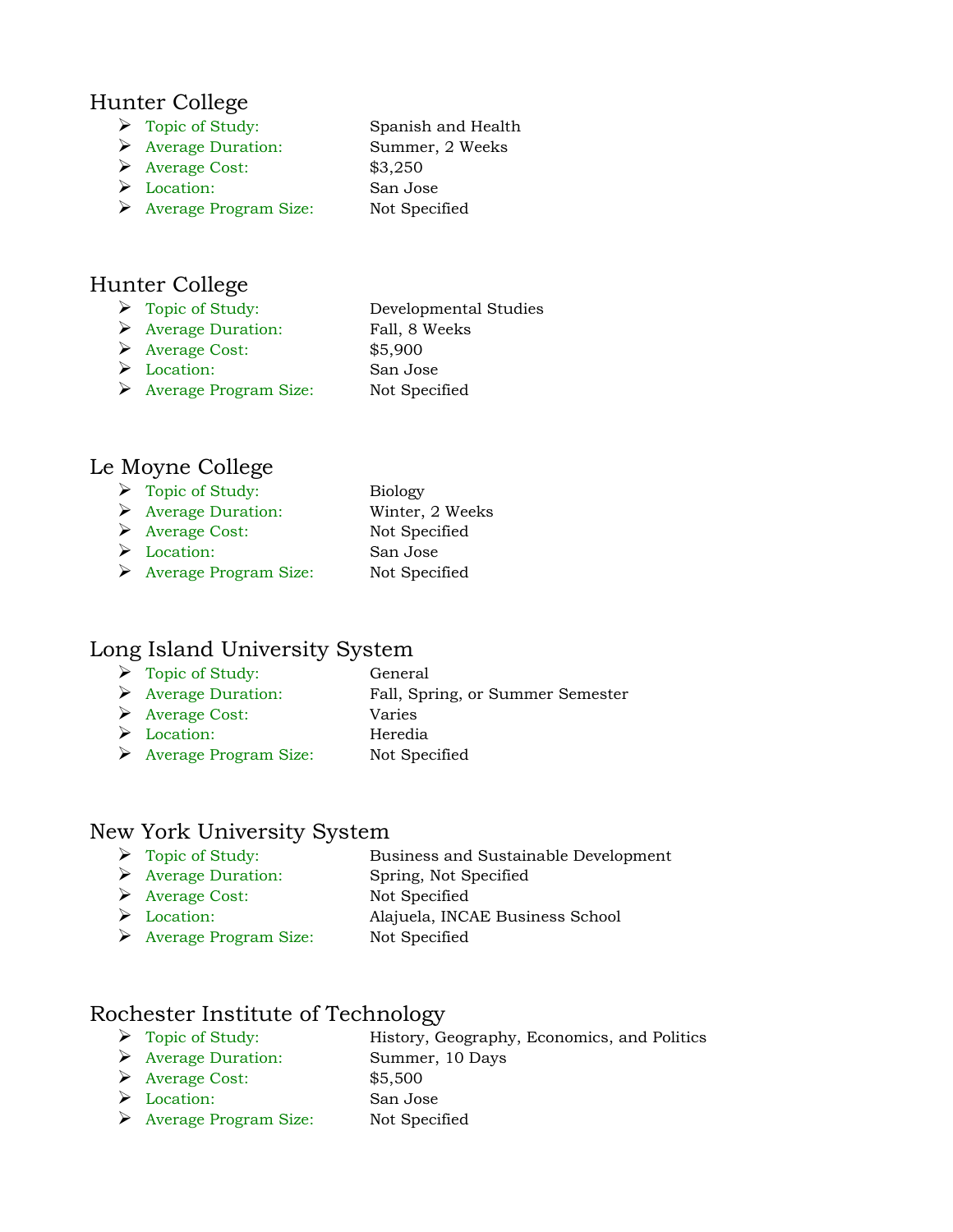#### Queens College

- > Topic of Study: Tropical Marine Biology
- Average Duration: Winter, 3 Weeks
- Average Cost: \$3,125
- 
- Location: Puntarenas > Average Program Size: Not Specified

#### St. John's University

- > Topic of Study: Cultural Preservation Average Duration: Summer, 10 Days Average Cost: \$1,990 Location: Various
	- Average Program Size: Not Specified

#### State University of New York System

- 
- > Topic of Study: General Exchange
- Average Duration: Fall or Spring Semester
- Average Cost: Varies
- 
- Location: San Jose, Universidad de Costa Rica
- Average Program Size: Individual

#### State University of New York System

- > Topic of Study: Spanish Language Immersion
- Average Duration: Fall Semester
- Average Cost: Varies
- 
- Location: Heredia, Universidad Nacional
- Average Program Size: Not Specified

#### State University of New York System

- Topic of Study: Tropical Biology
	-
- Average Duration: Summer, 2 Weeks
- Average Cost: Not Specified
- Location: Various
- Average Program Size: Not Specified

# State University of New York System

- > Topic of Study: Spanish Language Immersion
- Average Duration: Fall or Spring Semester
- Average Cost: Not Specified
- 
- Location: Heredia, Universidad Nacional
- Average Program Size: Individual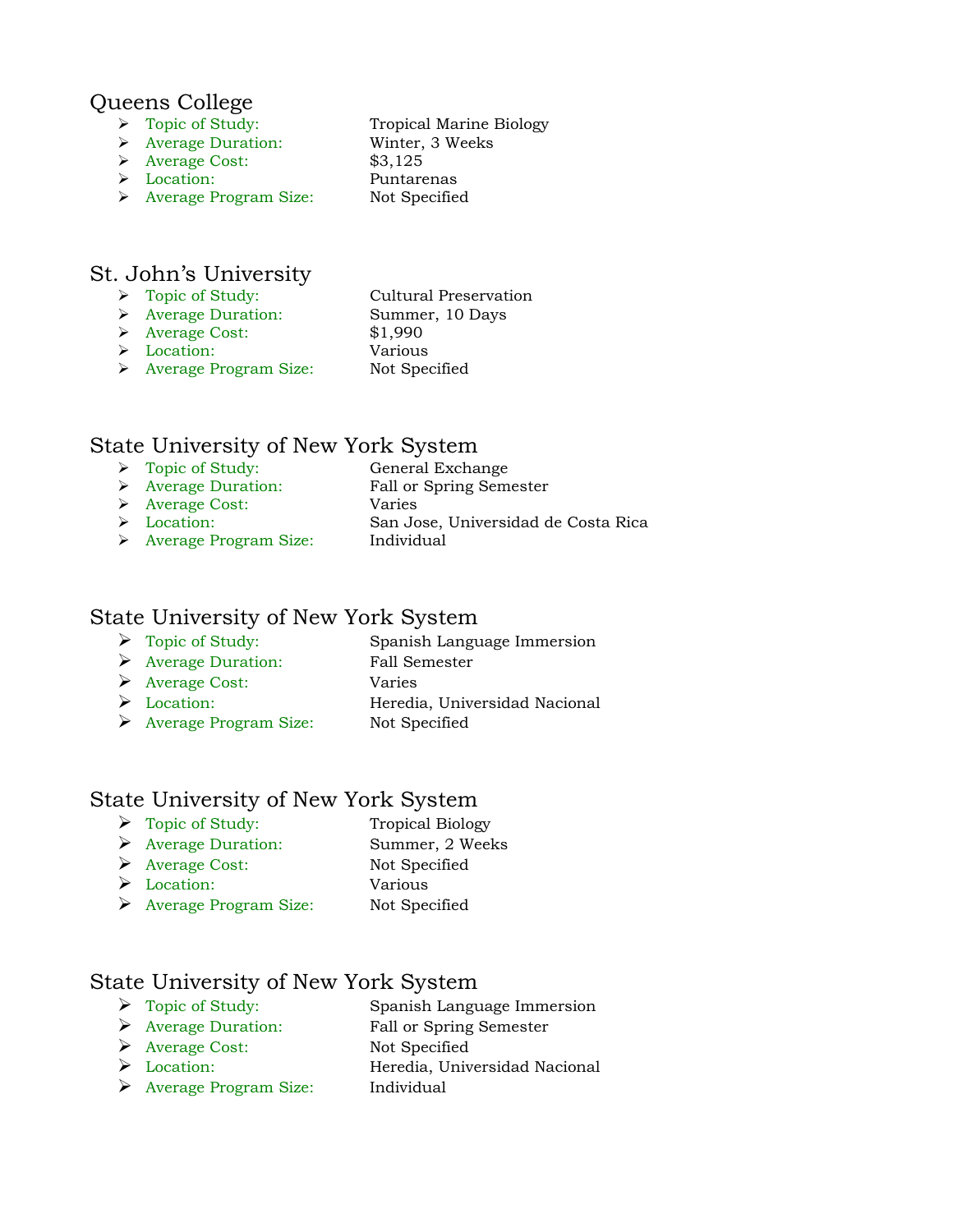#### State University of New York System

- Topic of Study: Business Economics and Management
- Average Duration: Summer, 4 Weeks
	- Average Cost: Not Specified
	- Location: San Jose, Universidad Veritas
	- Average Program Size: Not Specified

### State University of New York System

- > Topic of Study: General
- Average Duration: Fall, Spring, or Summer, 4 16 Weeks
- Average Cost: Not Specified
- Location: San Jose, Universidad Veritas
- Average Program Size: Not Specified

#### State University of New York System

- Topic of Study: Service Learning
- Average Duration: Winter, 2 Weeks
- Average Cost: Not Specified Location: Heredia
- Average Program Size: Not Specified

#### Stony Brook University

- 
- Average Duration: Winter, 2 Weeks

> Topic of Study: Sustainability and Renewable Energy

- Average Cost: \$2,875
- Location: Limon
- Average Program Size: Not Specified

#### Syracuse University

- > Topic of Study: Outdoor Education
- Average Duration: March, 1 Week
- Average Cost: \$3,550 \$3,975
- Location: San Jose
- 
- Average Program Size: Not Specified

# New York Universities with Partner Programs:

- $\triangleright$  Adirondack College
- Bard College
- $\triangleright$  Barnard College
- $\triangleright$  Baruch College
- $\triangleright$  Binghamton University
- Brooklyn College
- $\triangleright$  Broome Community College
- $\triangleright$  Colgate University
- $\triangleright$  College of Mount St. Vincent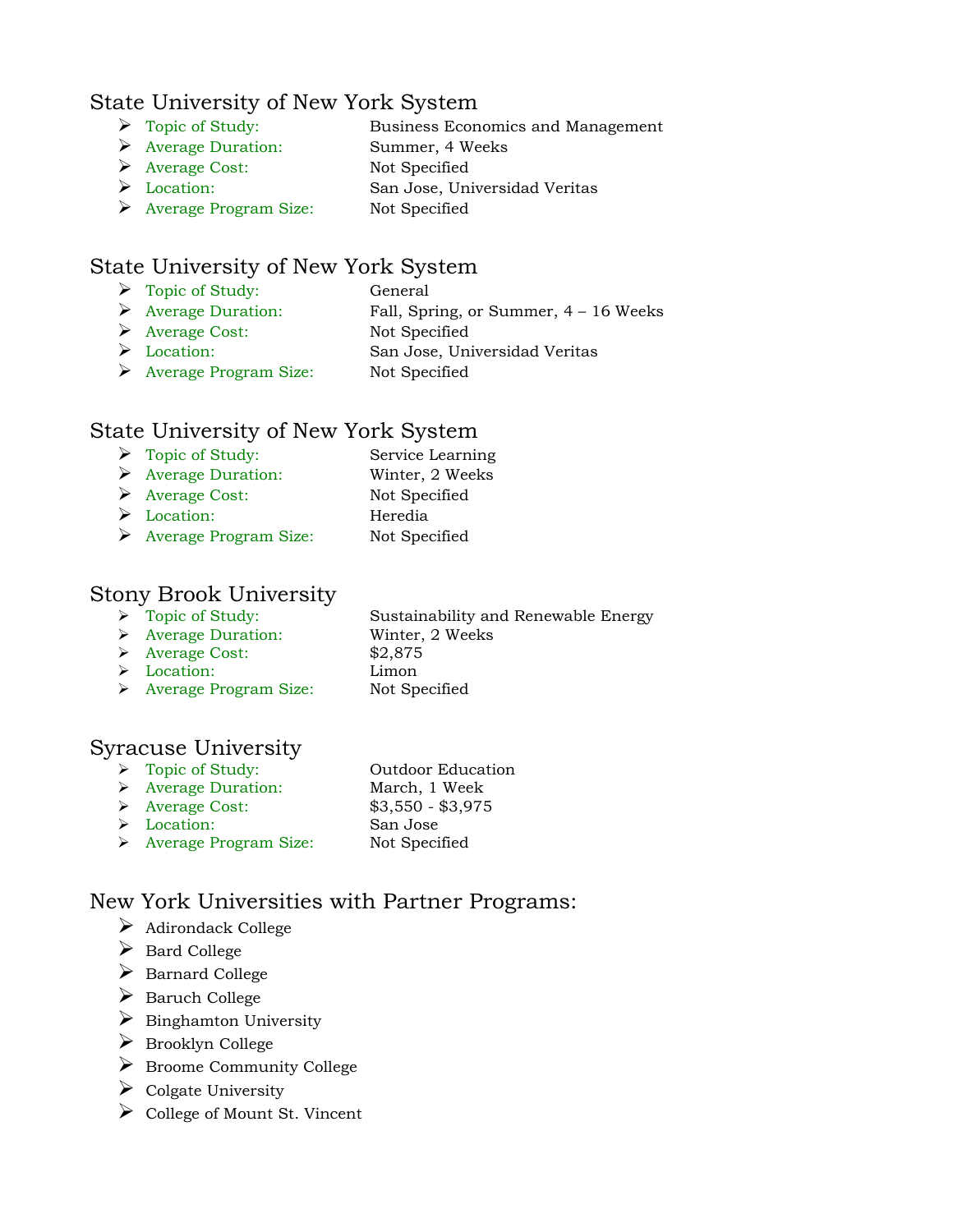- $\triangleright$  Columbia University
- $\triangleright$  Concordia College
- $\triangleright$  Cornell University
- Daemen College
- $\triangleright$  Empire State College
- Farmingdale State College
- $\triangleright$  Genesee Community College
- $\triangleright$  Hamilton College
- $\triangleright$  Hobart and William Smith College
- $\blacktriangleright$  Hudson Valley Community College
- $\blacktriangleright$  Ithaca College
- Jamestown Community College
- $\triangleright$  John Jay College of Criminal Justice
- $\triangleright$  Kingsborough Community College
- Leman College
- $\triangleright$  Manhattan College
- $\triangleright$  Marist College
- $\triangleright$  Medaille College
- $\triangleright$  Monroe Community College
- $\triangleright$  Mount Saint Mary College
- $\triangleright$  Nassau Community College
- $\triangleright$  New School
- $\triangleright$  New York City College of Technology
- $\triangleright$  Niagara University
- Onondaga Community College
- $\triangleright$  Pace University
- $\triangleright$  Roberts Wesleyan University
- $\triangleright$  Saint Joseph's College of New York
- $\triangleright$  Sarah Lawrence College
- $\triangleright$  Siena College
- $\triangleright$  Skidmore College
- $\triangleright$  St. Bonaventure University
- $\triangleright$  St. Francis College
- $\triangleright$  St. John Fisher College
- $\triangleright$  St. Lawrence University
- $\triangleright$  St. Thomas Aquinas College
- Vassar College
- York College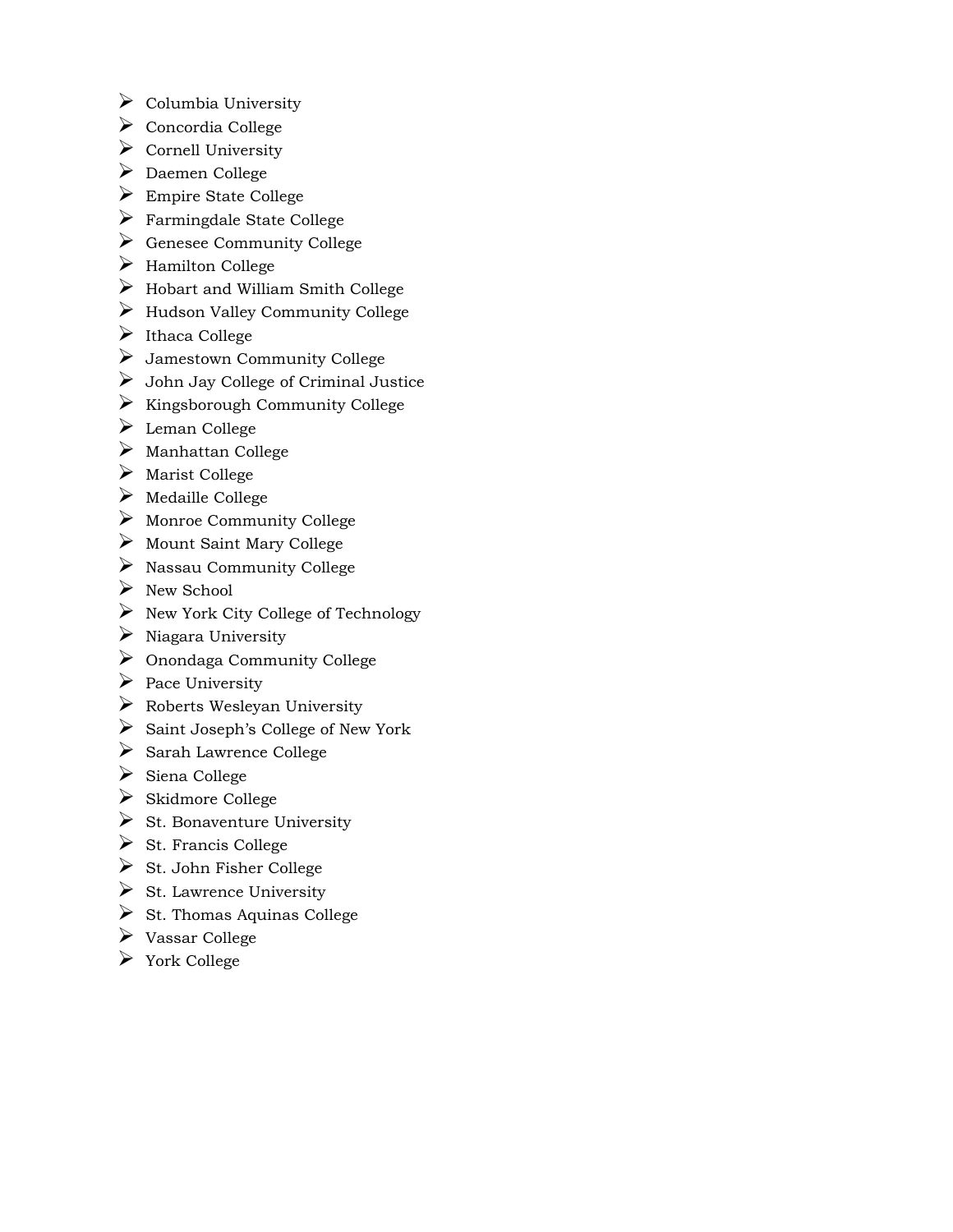# North Carolina

#### Appalachian State University

- 
- 
- → Topic of Study: General Exchange<br>
→ Average Duration: Fall, Spring, or Su Fall, Spring, or Summer Semester
- Average Cost: Varies
- 
- > Average Program Size: Individual
- Location: San Jose, Universidad Veritas

# Campbell University

- > Topic of Study: Ecology
- Average Duration: Summer, 3 Weeks
- Average Cost: \$3,500 \$4,000
	-
- Location: Various > Average Program Size: Not Specified

#### Catawba College

- > Topic of Study: Spanish Language
- Average Duration: Summer, 4 Weeks
- Average Cost: \$4,000
- Location: Various
- > Average Program Size: Not Specified
- Coastal Carolina Community College
	- Topic of Study: Spanish Language Average Duration: Summer, 3 Weeks Average Cost: \$3,060 Location: San Jose
	- Average Program Size: Not Specified

# Craven Community College

- Topic of Study: Language and Cultural Immersion
- Average Duration: Summer, 2 Weeks
- Average Cost: Not Specified
- Location: Various
- Average Program Size: Not Specified

# Duke University

- Topic of Study: Language, Culture, and Health
	- Average Duration: Summer, 4 Weeks
	- Average Cost: \$5,910
- Location: Heredia
- Average Program Size: Not Specified
-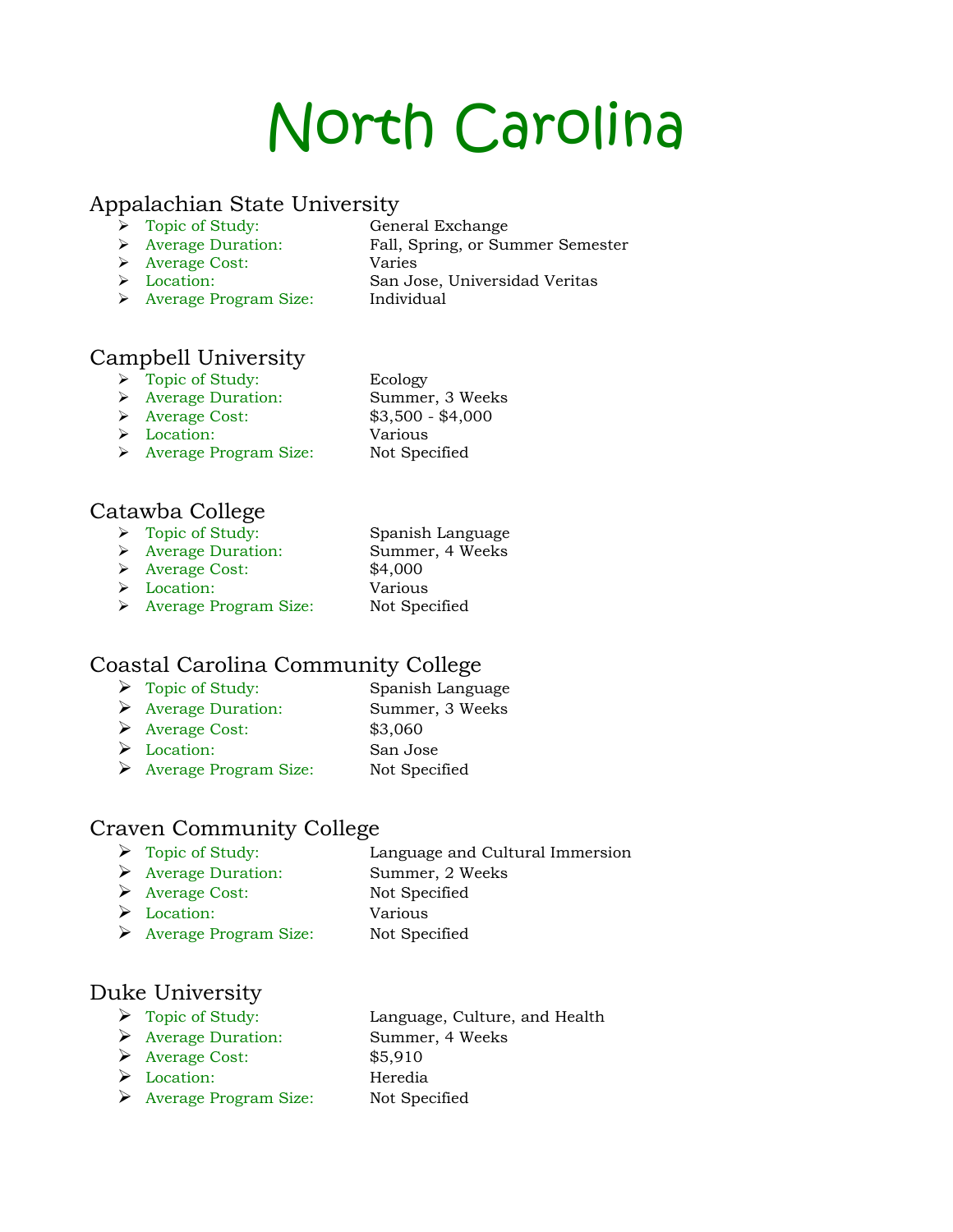#### Elon University

- > Topic of Study: Spanish Language
- Average Duration: Fall or Spring Semester
- $\triangleright$  Average Cost: \$19,250
- 
- Location: San Jose Average Program Size: 10 Participants

# Guilford College

- > Topic of Study: Historical Perspectives Average Duration: Winter, Not Specified  $\blacktriangleright$  Average Cost: \$3,260
- Location: Nosara
- Average Program Size: Not Specified

# Johnson and Wales University

- > Topic of Study: Sustainability and Nature Average Duration: Summer, 4 Weeks Average Cost: \$7,950 Location: Various
- Average Program Size: 24 Participants

# Lenoir-Rhyne University

- > Topic of Study: Spanish and Cultural Immersion
	-
- Average Duration: Summer, 4 Weeks
- 
- Average Cost: Not Specified Location: Various
- > Average Program Size: Not Specified

# Meredith College

- > Topic of Study: Tropical Ecology
- Average Duration: Summer, 3 Weeks
- Average Cost: \$3,300
- Location: Various
- > Average Program Size: Not Specified
- 

# Meredith College<br> $\rightarrow$  Topic of Study:

- 
- Average Duration: Summer, 4 Weeks
- Average Cost: \$4,100
- Location: San Joaquin
- Average Program Size: Not Specified

Language and Culture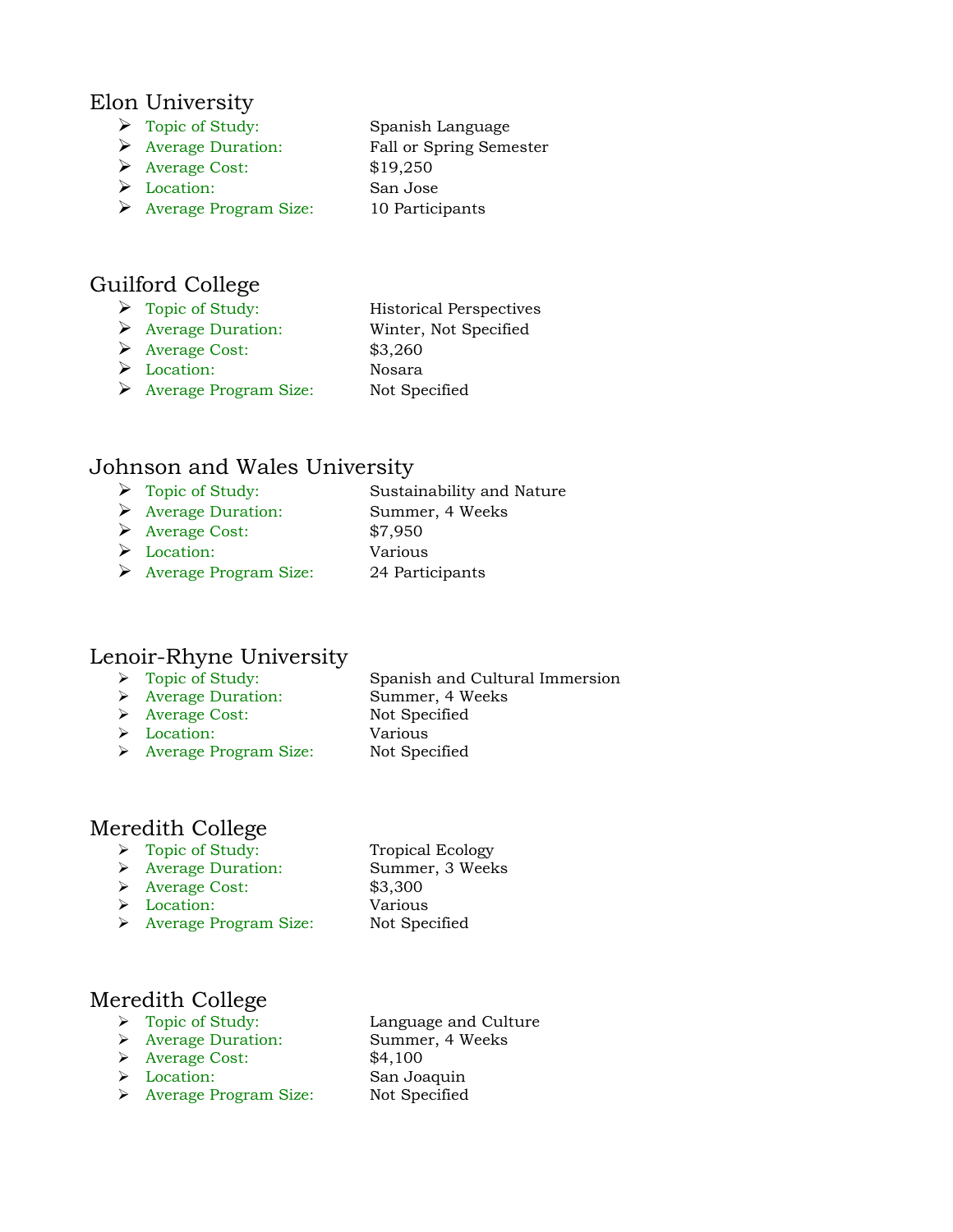#### Meredith College

- > Topic of Study: Tropical Ecology, Language, and Culture
- Average Duration: Summer, 6 Weeks
- Average Cost: \$6,650
- Location: Various
- Average Program Size: Not Specified

# North Carolina State University

- > Topic of Study: Exploring Food Security
- Average Duration: Spring, 1 Week
- $\triangleright$  Average Cost:  $$2,150$
- Location: Guacimo
- Average Program Size: Not Specified

#### North Carolina State University

- Topic of Study: Natural Resources Average Duration: Spring, 1 Week Average Cost: \$3,434
- Location: Various
- Average Program Size: Not Specified

#### Stanly Community College

- > Topic of Study: Sustainability and Service
- Average Duration: Summer, 2 Weeks
- Average Cost: \$2,600
- Location: Atenas
- Average Program Size: Not Specified

#### Stanly Commuity College

- > Topic of Study: Cultural Immersion Average Duration: Summer, 2 Weeks
- $\triangleright$  Average Cost:  $$2,360$
- Location: Atenas
- Average Program Size: Not Specified

# University of North Carolina System

- Topic of Study: Spanish Language
- Average Duration: Summer, 8 Weeks
- Average Cost: Not Specified
- Location: San Jose, Universidad de Costa Rica
- Average Program Size: Not Specified
-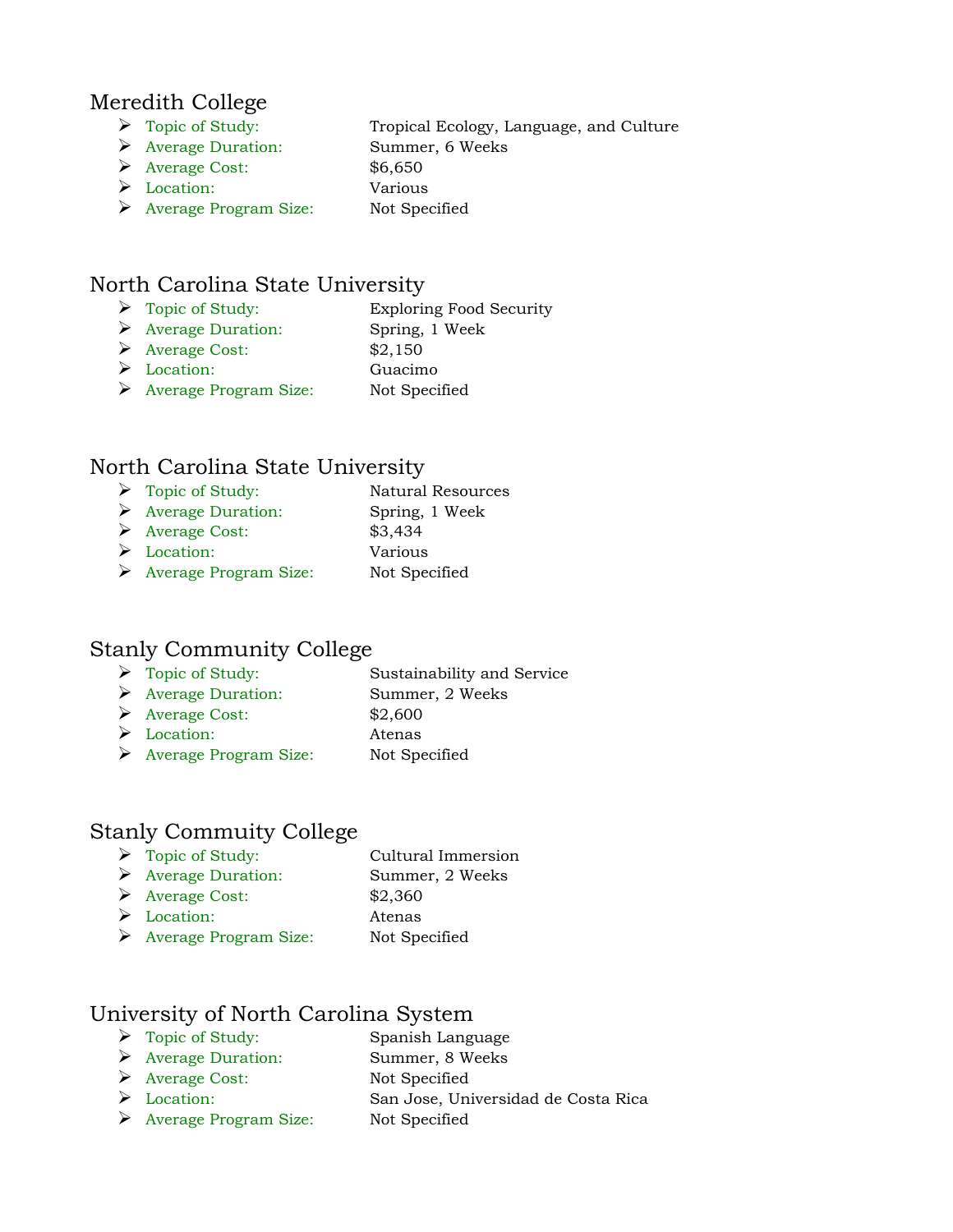#### Wingate University

- > Topic of Study: Spanish Immersion
- Average Duration: Summer, 3 Weeks
- $\triangleright$  Average Cost: \$3,200
- Location: Heredia
- Average Program Size: Not Specified

# North Carolina with Partner Programs:

- Asheville-Buncomb Community College
- Bennett College
- $\triangleright$  Blue Ridge Community College
- Central Piedmont Community College
- ▶ Davidson College
- $\triangleright$  Davidson County Community College
- $\triangleright$  East Carolina University
- Greensboro College
- $\triangleright$  High Point University
- $\triangleright$  King's College
- Livingstone College
- $\triangleright$  Methodist University
- $\triangleright$  Montgomery Community College
- $\triangleright$  North Carolina Central University
- $\triangleright$  Queens University of Charlotte
- $\triangleright$  Wake Forest University
- $\triangleright$  Warren Wilson College
- $\triangleright$  Western Carolina University
- $\triangleright$  William Peace University
- $\triangleright$  Winston-Salem University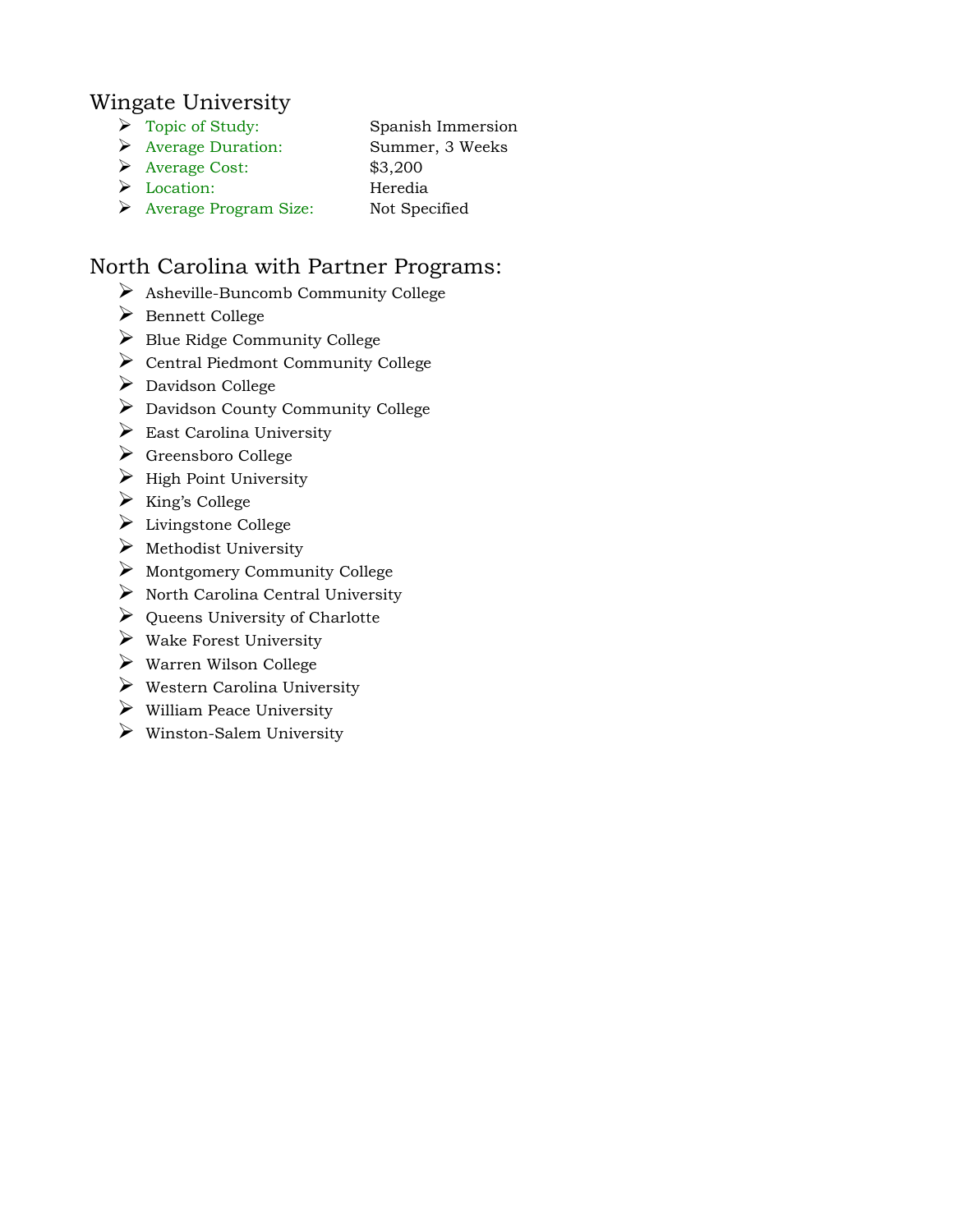# North Dakota

North Dakota Universities with Partner Programs:

- $\triangleright$  Dickinson State University
- $\triangleright$  Minot State University
- $\triangleright$  North Dakota State University
- $\triangleright$  Trinity Bible College
- University of North Dakota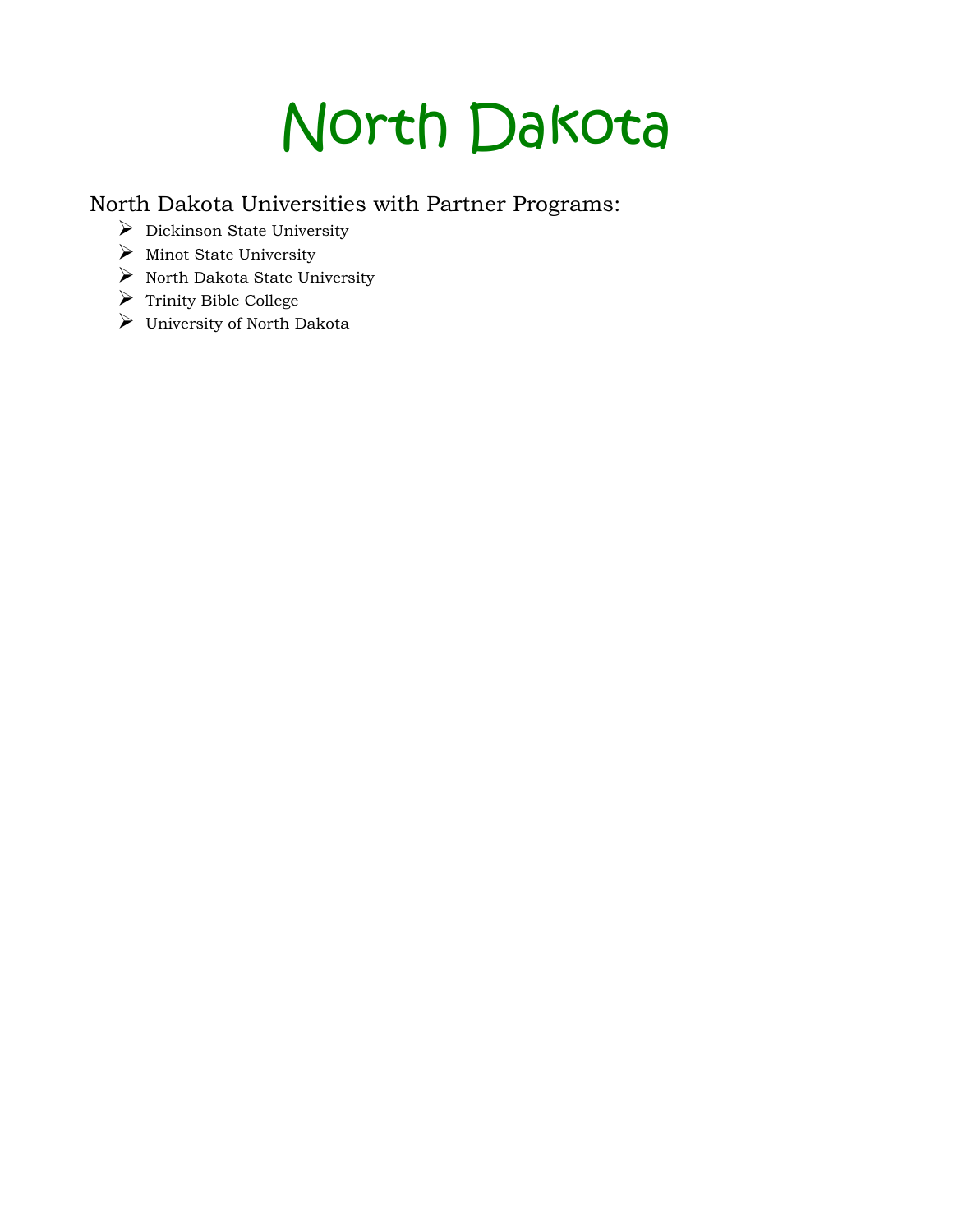# Ohio

# Belmont College

- 
- 
- > Average Cost: Not Specified
- Location: Santa Ana
- > Average Program Size: Not Specified

#### Hiram College

- > Topic of Study: Biology
- Average Duration: Fall, 3 Weeks
- Average Cost: \$4,000
- Location: Various
- > Average Program Size: Not Specified

#### Hocking College

- 
- 
- Average Cost: \$6,500
- 
- > Average Program Size: Not Specified

#### John Carroll University

> Topic of Study: General Average Duration: Fall or Spring Semester  $\triangleright$  Average Cost: \$25,050 Location: San Jose Average Program Size: Not Specified

#### Miami University System

> Topic of Study: Sustainability Average Duration: Summer, 3 Weeks Average Cost: \$6,538.60 - \$8,587.90 Location: Not Specified Average Program Size: Not Specified

#### Ohio State University System

- > Topic of Study: Environmental Sustainability Average Duration: Summer, 2 Weeks
- Average Cost: \$1,998
- Location: Various
- Average Program Size: Not Specified
- Spanish Language Immersion Average Duration: Summer, 4 – 8 Weeks
	-
	-
	-
	- -
	-
	-
- Biology and Environmental Sustainability
- → Topic of Study: Biology and Envi<br>→ Average Duration: Winter, 6 Weeks
	-
- > Location: Not Specified
	-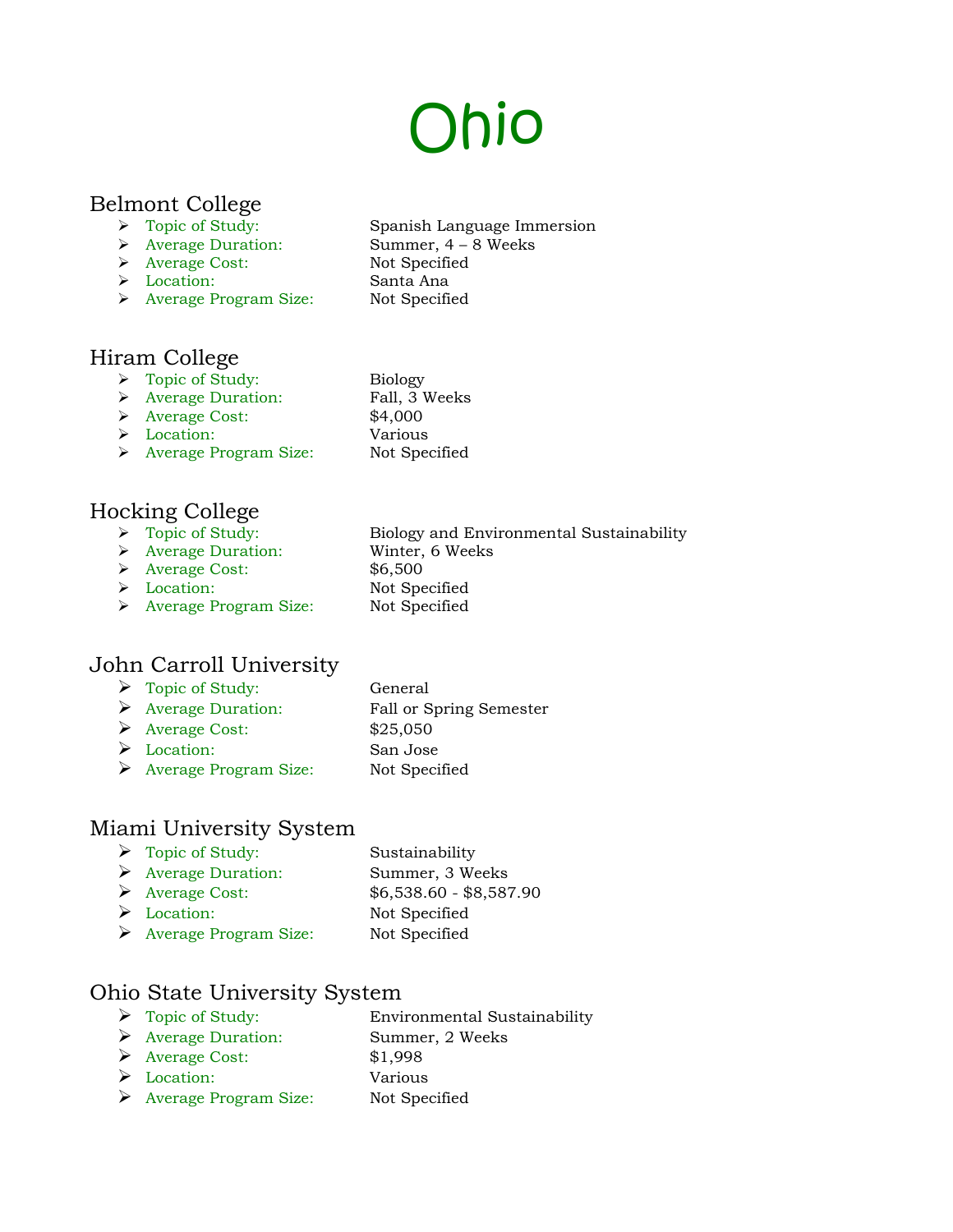#### Ohio State University System

- > Topic of Study: Spanish Language
- Average Duration: Spring, 1 Week
- Average Cost: Not Specified
- Location: Limon
- Average Program Size: Not Specified

# Ohio State University System

- Topic of Study: Food, Agricultural, and Environmental Sciences
- Average Duration: Summer, 10 Days
- Average Cost: Not Specified
- Location: Not Specified
- Average Program Size: Not Specified

# Ohio State University System

- > Topic of Study: Global Public Health Average Duration: Winter, 10 Days  $\triangleright$  Average Cost:  $$2,259$ Location: Various
- Average Program Size: Not Specified

#### Ohio State University System

- Topic of Study: Eco-Tourism Average Duration: Winter, 10 Days Average Cost: \$1,715 Location: Various
- > Average Program Size: Not Specified

# Xavier University<br> $\rightarrow$  Topic of Study:

- Tropical Biodiversity Average Duration: Winter, 10 Days Average Cost: \$2,800 Location: Various
- > Average Program Size: Not Specified

# Ohio Universities with Partner Programs:

- $\triangleright$  Bluffton University
- ▶ Bowling Green State University System
- $\triangleright$  Cedarville University
- $\triangleright$  Central State University
- $\triangleright$  Cleveland State University
- $\triangleright$  College of Wooster
- $\triangleright$  Denison University
- $\triangleright$  Franciscan University of Steubenville
- $\triangleright$  Heidelburg University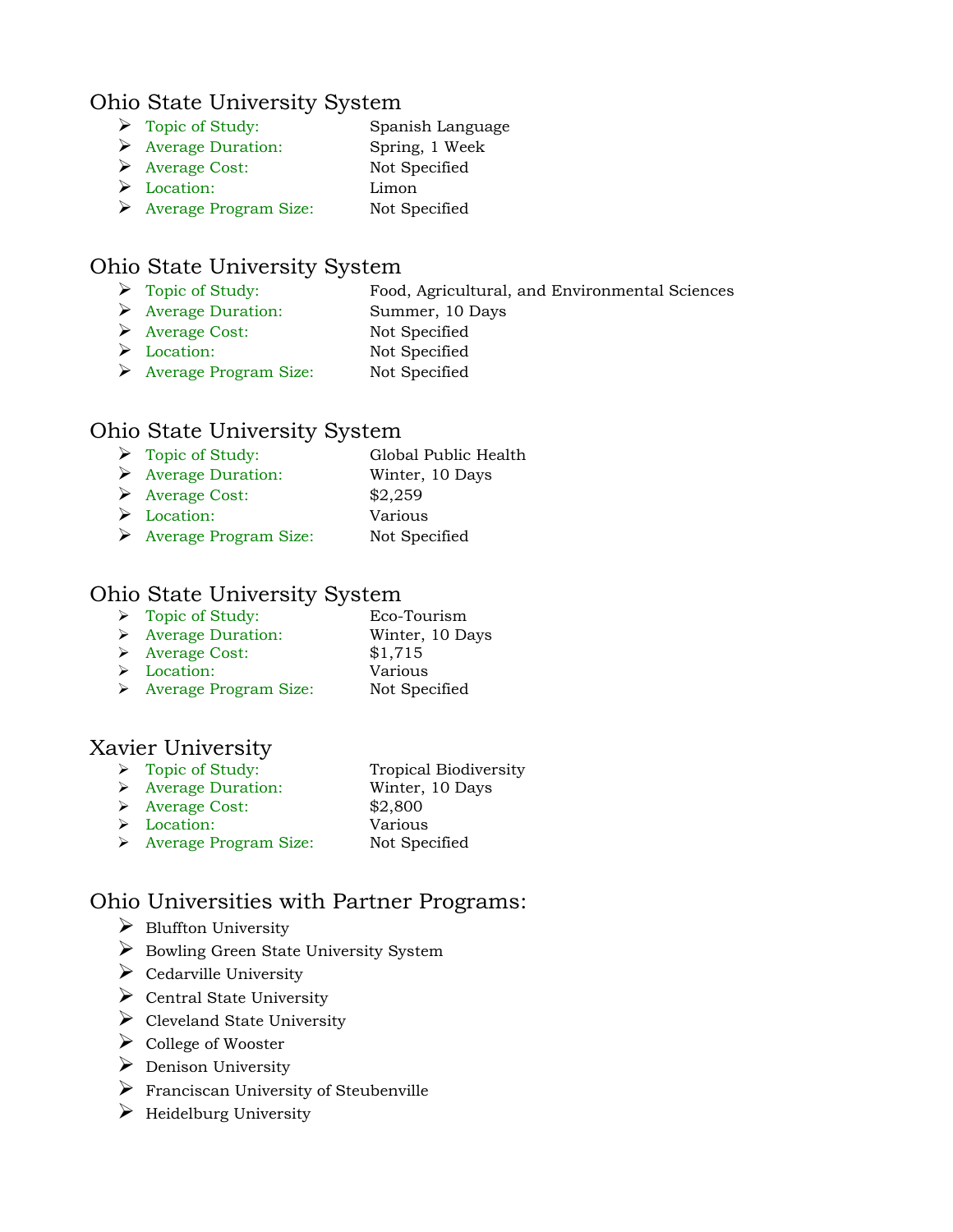- $\triangleright$  Kent State University System
- $\triangleright$  Kenyon College
- $\triangleright$  Malone University
- $\triangleright$  Mount Vernon Nazarene University
- Oberlin College
- Ohio Dominican University
- $\triangleright$  Ohio Northern University
- $\triangleright$  Ohio Wesleyan University
- $\triangleright$  Otterbein University
- $\triangleright$  Shawnee State University
- $\triangleright$  Tiffin University
- University of Cincinnati System
- University of Mount Union
- University of Toledo
- $\triangleright$  Wittenburg University
- $\triangleright$  Wright State University
- Youngstown State University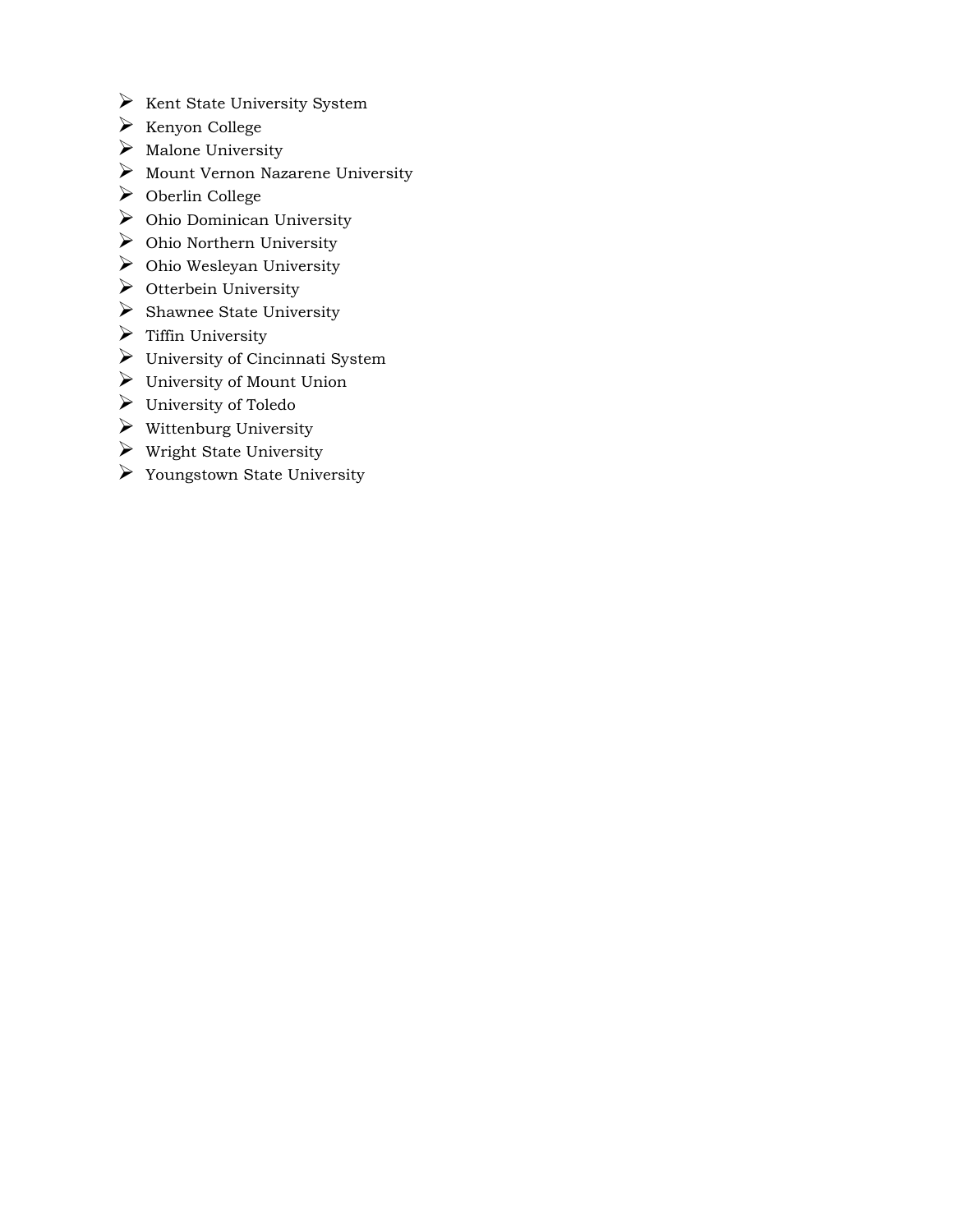# Oklahoma

# Murray State University<br> $\rightarrow$  Topic of Study:

- Art, Biology, and Spanish
- Average Duration: Summer, 4 6 Weeks
- Average Cost: Not Specified
- Location: Not Specified
- > Average Program Size: Not Specified

#### Northeastern State University

- > Topic of Study: General
- Average Duration: Summer, 2 Weeks
- Average Cost: \$2,000
- Location: Not Specified
	-
- > Average Program Size: Not Specified

# South Nazarene State University

- Biodiversity, Conservation, and Sustainability → Topic of Study: Biodiversity, <br>
→ Average Duration: Not Specified
- 
- Average Cost: Not Specified
- Location: San Gerardo de Dota
- > Average Program Size: Not Specified

# Tulsa Community College

- $\triangleright$  Topic of Study: Biodiversity Average Duration: Summer, 10 Days
- $\triangleright$  Average Cost: \$2,450
- Location: Manuel Antonio
- Average Program Size: Not Specified

# University of Tulsa

> Topic of Study: Tropical Biology > Average Duration: Fall, 1 Week Average Cost: Not Specified Location: La Selva Average Program Size: Not Specified

# Oklahoma Universities with Partner Programs:

- $\triangleright$  Oklahoma Baptist University
- $\triangleright$  Oklahoma Christian University
- $\triangleright$  Oklahoma City University
- Oklahoma State University System
- Oklahoma Wesleyan University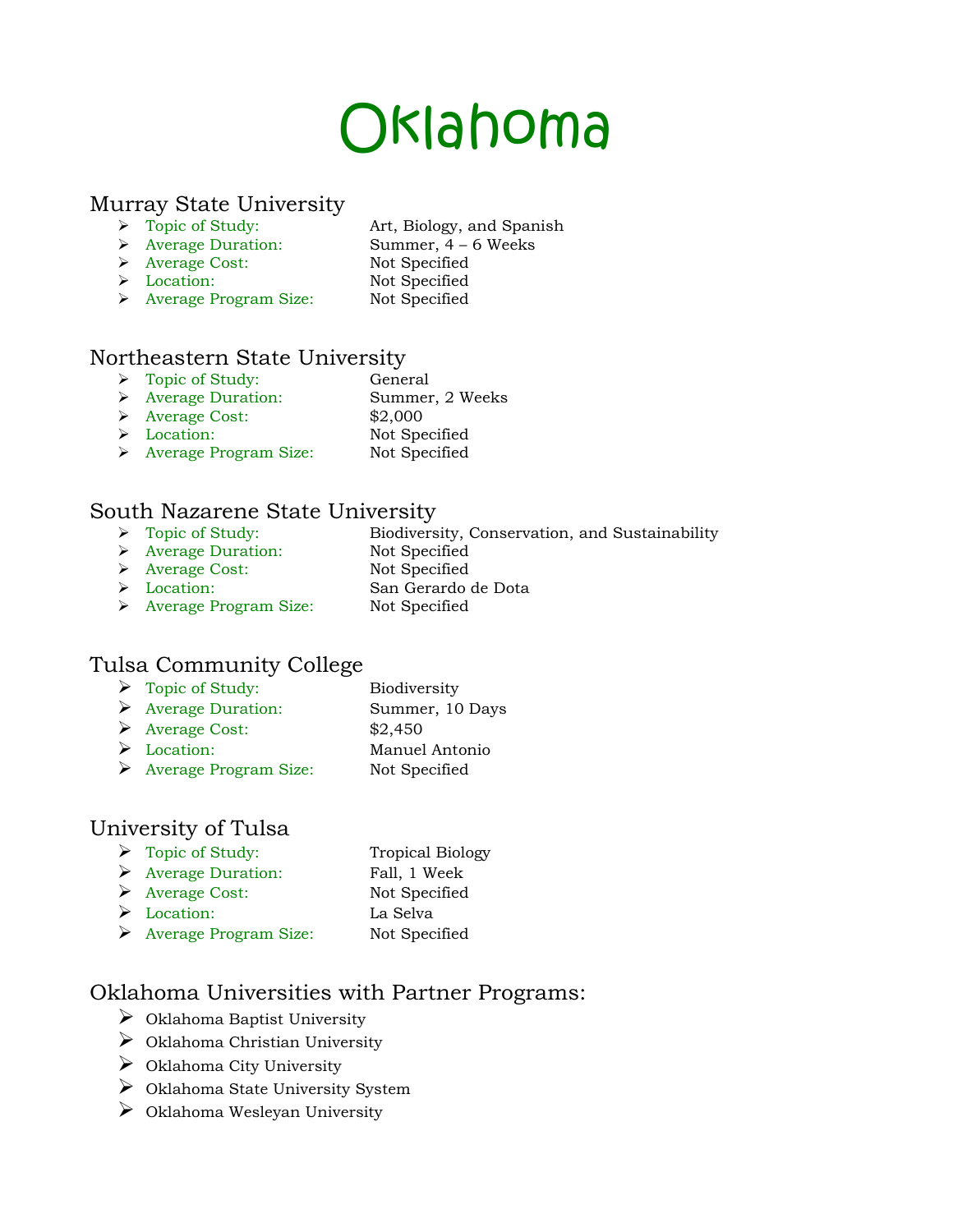#### $\triangleright$  University of Oklahoma System

# Oregon

#### Central Oregon Community College

- > Topic of Study: Spanish, Biology, and Ecology
- Average Duration: Summer, 4 Weeks
- 
- Average Cost: \$3,900
- Location: Various
- 
- > Average Program Size: Not Specified

#### Linfield College

- Topic of Study: Spanish Studies
- Average Duration: Fall, 4 Months
- Average Cost: Varies
- Location: San Ramon
- 
- Average Program Size: Not Specified

# Linn Benton Community College

> Topic of Study: General Average Duration: Summer, 10 Days Average Cost: \$2,458 - \$2,903 Location: Various > Average Program Size: Not Specified

# Mount Hood Community College

> Topic of Study: Spanish Immersion Average Duration: Spring, 8 Weeks Average Cost: \$5,200 Location: San Isidro de General Average Program Size: Not Specified

#### Mount Hood Community College

- Topic of Study: Biology and Spanish
- Average Duration: Summer, 4 Weeks
- Average Cost: \$3,900
- Location: Various
- 
- Average Program Size: Not Specified

# Multnomah University

- 
- 
- ▶ Average Cost: Not Specified
- 
- Average Program Size: 7 Participants
- Topic of Study: Global Immersion Studies Average Duration: Summer, Not Specified Location: Not Specified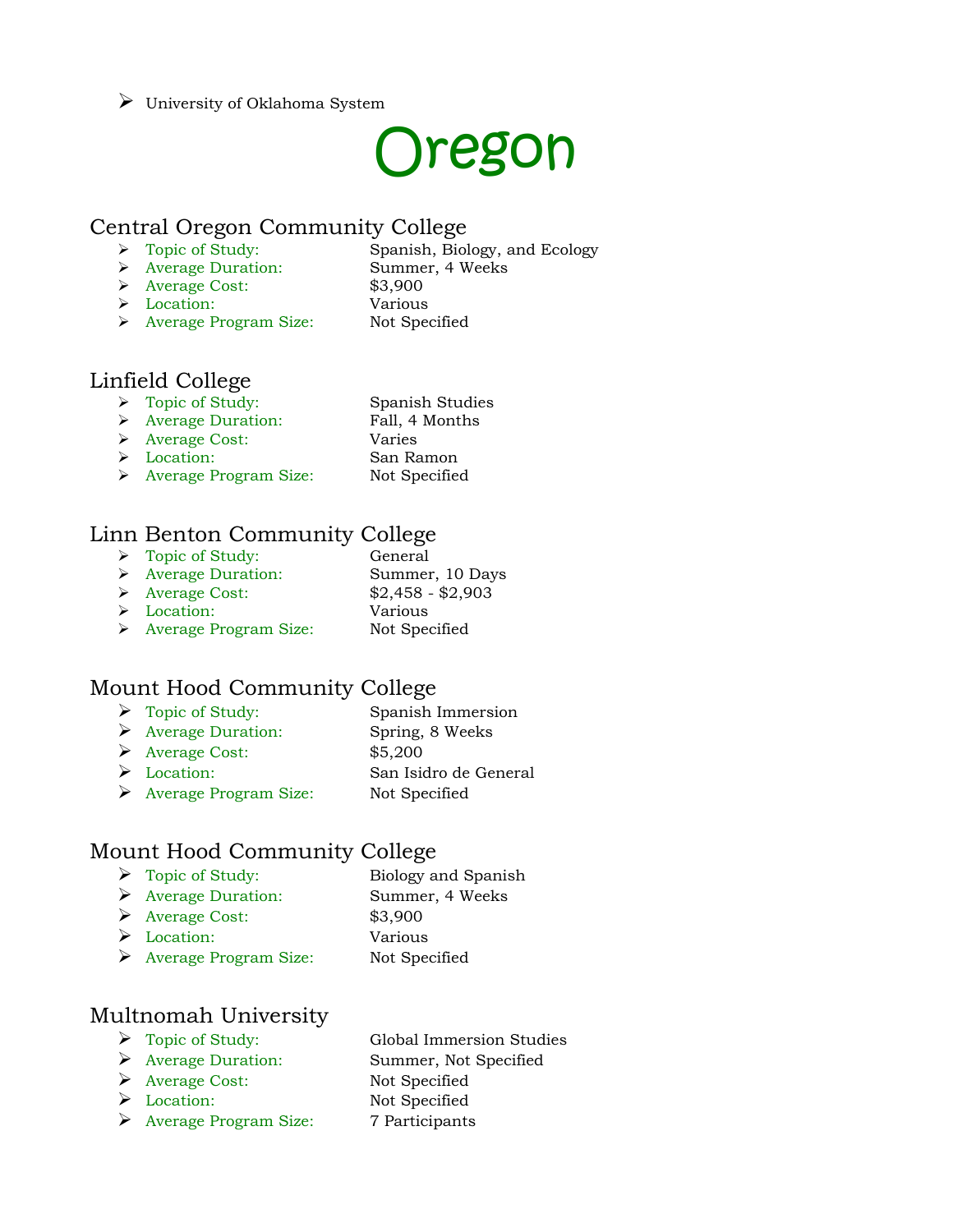#### Portland State University

- Topic of Study: Spanish and Social Work
- Average Duration: Summer, 2 Weeks
- Average Cost: \$2,300 \$3,235 Location: Grecia
- 
- Average Program Size: Not Specified

### Portland State University

 Topic of Study: Service Learning Average Duration: Fall, 3 Weeks Average Cost: \$3,730 Location: Turrialba Average Program Size: Not Specified

#### Western Oregon University

> Topic of Study: General Average Duration: Fall or Spring Semester, or Winter Break Average Cost: \$5,395 - \$9,995 Location: San Jose Average Program Size: Not Specified

#### Oregon Universities with Partner Programs:

- Cascade College
- Clackamas Community College
- $\triangleright$  Concordia University
- $\triangleright$  Corban University
- $\triangleright$  Eastern Oregon University
- $\triangleright$  George Fox University
- $\triangleright$  Oregon State University
- $\triangleright$  Pacific Northwest College of Art
- Reed College
- $\triangleright$  Rogue Community College
- $\triangleright$  Southern Oregon University
- $\triangleright$  Southwestern Oregon Community College
- $\triangleright$  University of Oregon
- $\triangleright$  Warner Pacific College
- $\triangleright$  Williamette University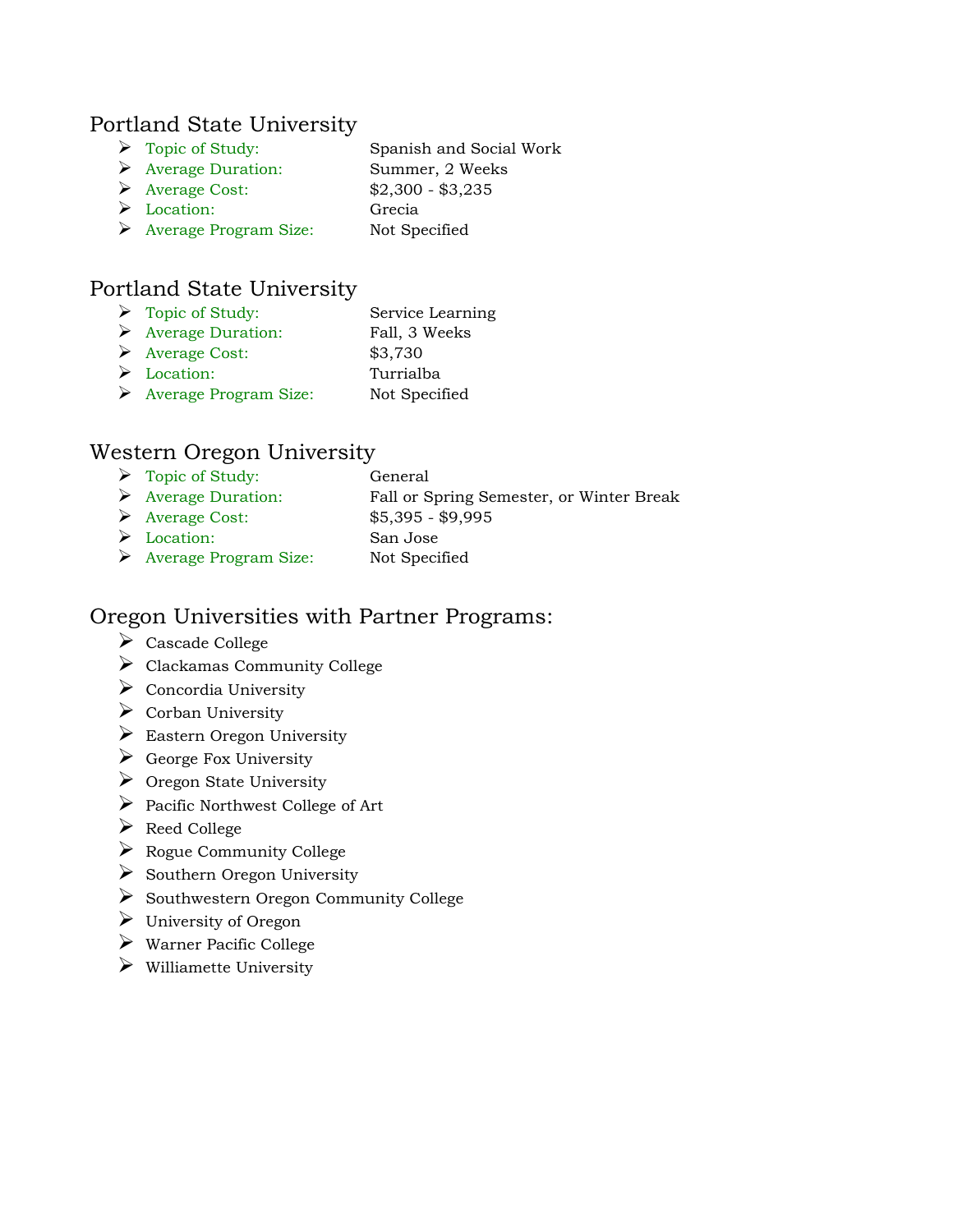# Pennsylvania

#### Bloomsburg University

- > Topic of Study: General
- 
- 
- Location: Various
- > Average Program Size: Not Specified

 Average Duration: Fall or Summer Semester Average Cost: \$6,275 - \$13,450

Summer or Winter,  $6 - 10$  Weeks

# Drexel University

- → Topic of Study:<br>
→ Average Duration: Summer or
- 
- 
- 
- > Average Program Size: Not Specified

#### Duquesne University

- > Topic of Study: Spanish Language
- Average Duration: Spring, 1 Week
- 
- 
- > Average Cost: Not Specified
- Location: San Jose
- 
- > Average Program Size: Not Specified

# East Stroudsburg University of Pennsylvania

- > Topic of Study: Global Public Health
- Average Duration: Summer, 10 Days
- Average Cost: Not Specified
- Location: San Jose
- Average Program Size: Not Specified

# Harrisburg Area Community College

- > Topic of Study: Spanish Language Immersion
- Average Duration: Summer, 3 5 Weeks
- Average Cost: \$3,613 \$5,318
- Location: Various
- Average Program Size: Not Specified

#### Indiana University of Pennsylvania System

- > Topic of Study: Spanish Language
- Average Duration: Summer, 4 Weeks
- $\triangleright$  Average Cost:  $$2,500$
- Location: Heredia
- Average Program Size: Not Specified

> Average Cost: Not Specified Location: San Jose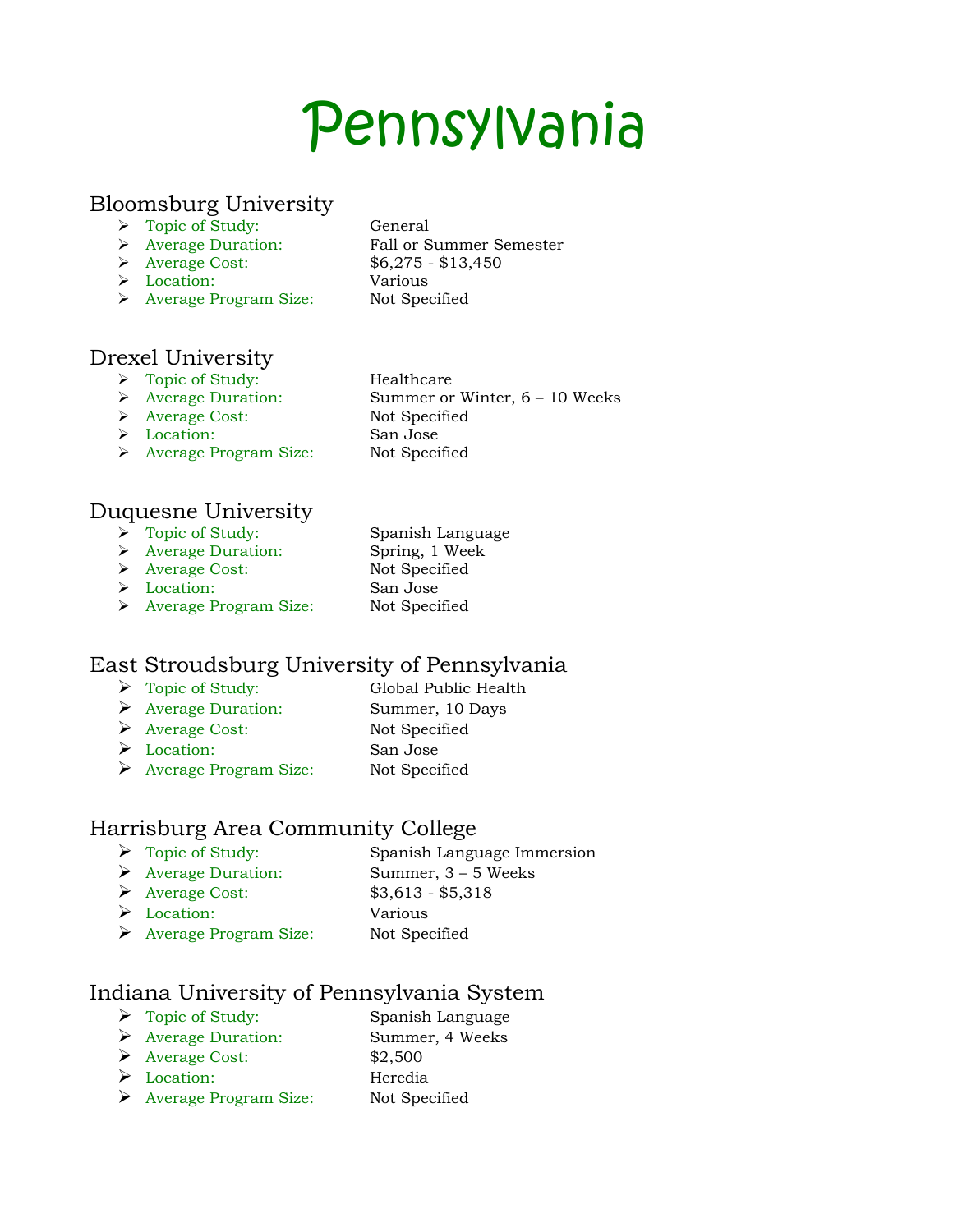#### Millersville University of Pennsylvania

- > Topic of Study: Sustainability
- Average Duration: Summer, 4 Weeks
- Average Cost: \$2,000
- Location: Not Specified
- Average Program Size: Not Specified

# Muhlenberg College

- > Topic of Study: Sustainability Average Duration: Summer, 2 Weeks Average Cost: \$1,900 - \$2,500
- Location: Not Specified
- Average Program Size: Not Specified

# Philadelphia University

- Topic of Study: Enviornmental Sustainability, Industrial Design, Architecture
- Average Duration: Winter, 2 Weeks
- Average Cost: \$3,200 \$3,500
- Location: Santa Rosa
- Average Program Size: Not Specified

# Philadelphia University

- Topic of Study: Health Sciences
- 

#### Average Duration: Fall, Spring, or Summer Semester > Average Cost: Not Specified Location: San Jose

> Average Program Size: Not Specified

# Shippensburg University of Pennsylvania

- > Topic of Study: Political Science
	-
- Average Duration: Winter, 10 Days
- Average Cost: \$1,300
- Location: Monteverde
- 
- Average Program Size: 5 Participants

# Slippery Rock University<br>  $\rightarrow$  Topic of Study:

Spanish Language and Culture Average Duration: Summer, Not Specified

- Average Cost: Not Specified
- > Location: San Jose
- > Average Program Size: Not Specified
- 
-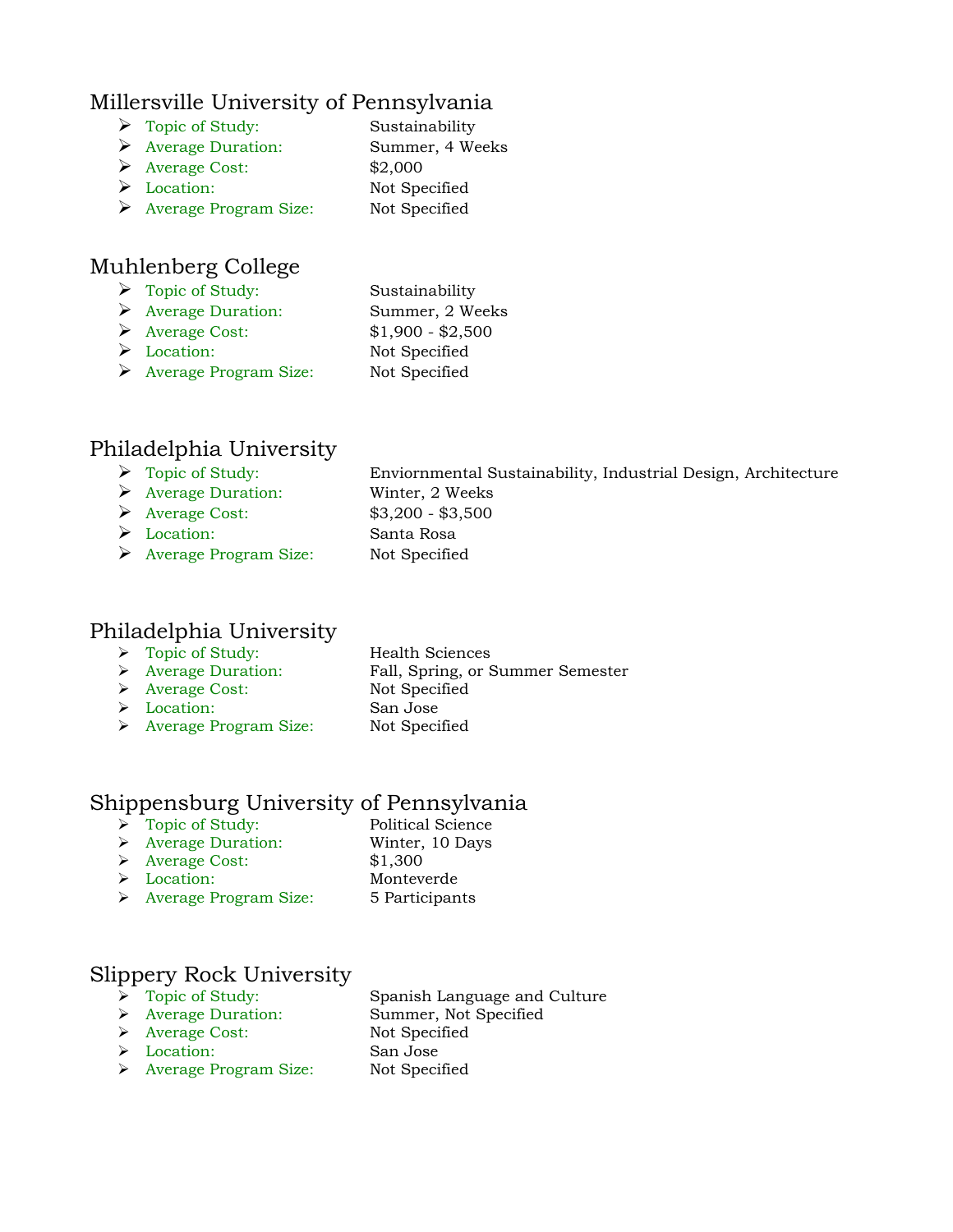#### Saint Francis University

- > Topic of Study: Biology and Spanish
- Average Duration: Summer, 3 Weeks
- Average Cost: \$3,275
- Location: Various
- Average Program Size: Not Specified

#### Susquehanna University

- Topic of Study: Service Learning
- Average Duration: Winter, 2 Weeks
- Average Cost: Not Specified
- Location: Not Specified
- Average Program Size: Not Specified

#### Temple University System

> Topic of Study: Public Health Average Duration: Summer, 5 Weeks Average Cost: Not Specified Location: Various Average Program Size: Not Specified

### Thomas Jefferson University

- > Topic of Study: Tropical Medicine
- Average Duration: Spring and Summer, 4 Weeks
- Average Cost: \$1,500
- Location: San Vito
- Average Program Size: Not Specified

#### University of Pittsburgh System

- Topic of Study: Nursing
- Average Duration: Spring, 1 Week
- Average Cost: \$2,500 \$2,700
- Location: San Jose
- Average Program Size: Not Specified

#### University of Pittsburgh System

- > Topic of Study: Spanish Language and Literature
- Average Duration: Summer, Not Specified
- Average Cost: \$2,109 \$3,408
- Location: San Jose
- Average Program Size:  $10 15$  Participants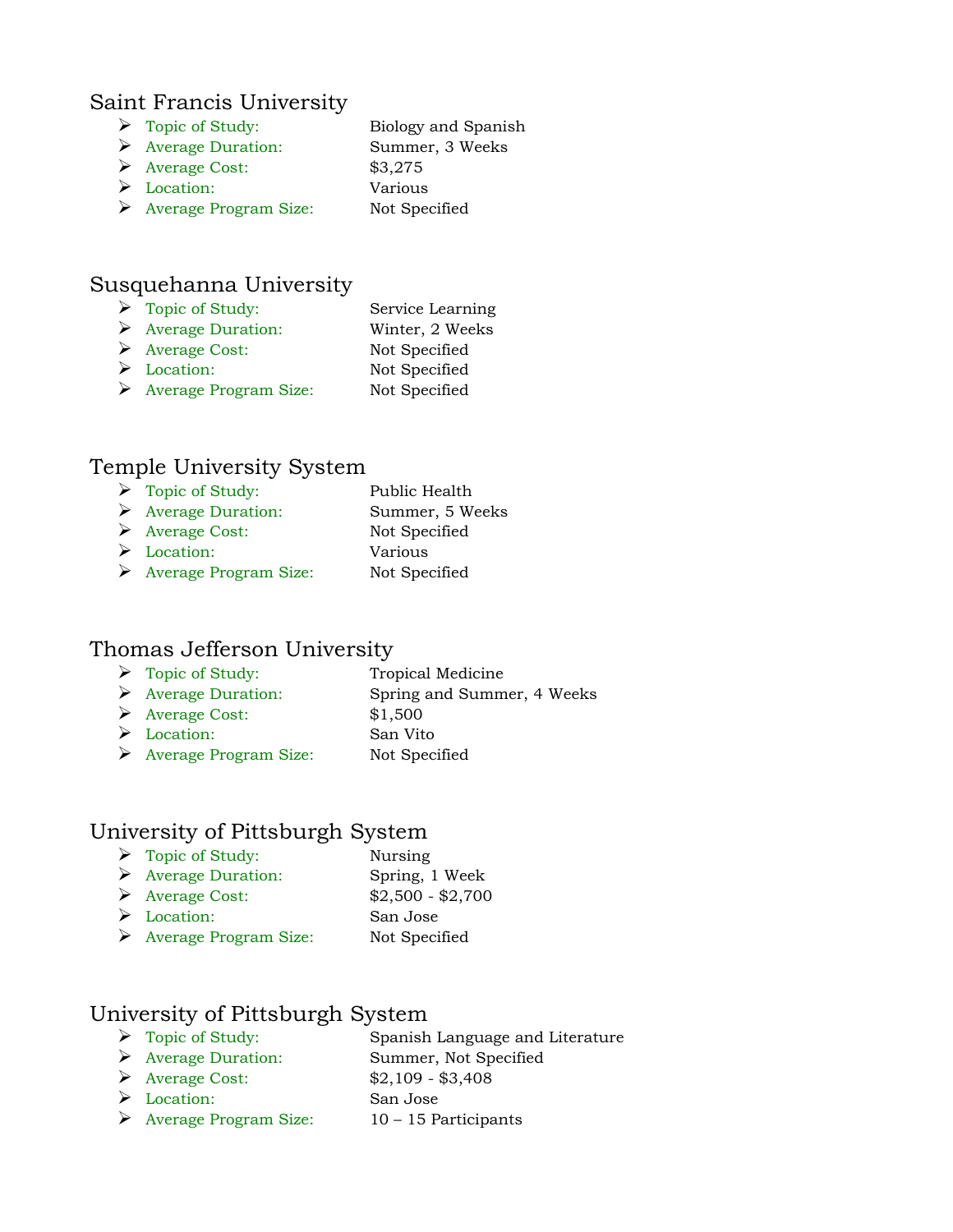#### West Chester University of Pennsylvania

- Topic of Study: Latin American Culture and Civilization
- Average Duration: Winter, 2 Weeks
- $\triangleright$  Average Cost:  $$2,320$
- Location: Various
- Average Program Size: Not Specified

### Widener University

- 
- > Topic of Study: Environmental Science
- Average Duration: Winter, 10 Days
- Average Cost: Not Specified Location: Various
- 
- Average Program Size: 6 Participants
- Wilkes University
	- Topic of Study: Ecotourism and Development Average Duration: Summer, 2 Weeks Average Cost: \$2,399 Location: Guanacaste
	- Average Program Size: Not Specified

#### Pennsylvania Universities with Partner Programs:

- Albright College
- $\triangleright$  Allegheny College
- $\triangleright$  Bryn Mawr College
- $\triangleright$  Bucknell University
- $\triangleright$  Cabrini College
- $\triangleright$  California University of Pennsylvania
- $\triangleright$  Carnegie Mellon University
- $\triangleright$  Dickinson College
- $\triangleright$  Eastern University
- $\triangleright$  Franklin and Marshall College
- Geneva College
- $\triangleright$  Grove City College
- $\triangleright$  Gwynedd Mercy University
- Harrisburg Area Community College
- $\triangleright$  Immaculata University
- $\triangleright$  Keystone College
- $\triangleright$  King's College
- $\triangleright$  Kuztown University of Pennsylvania
- $\triangleright$  La Salle University
- $\triangleright$  La Fayette College
- Lehigh Carbon Community College
- $\triangleright$  Lehigh University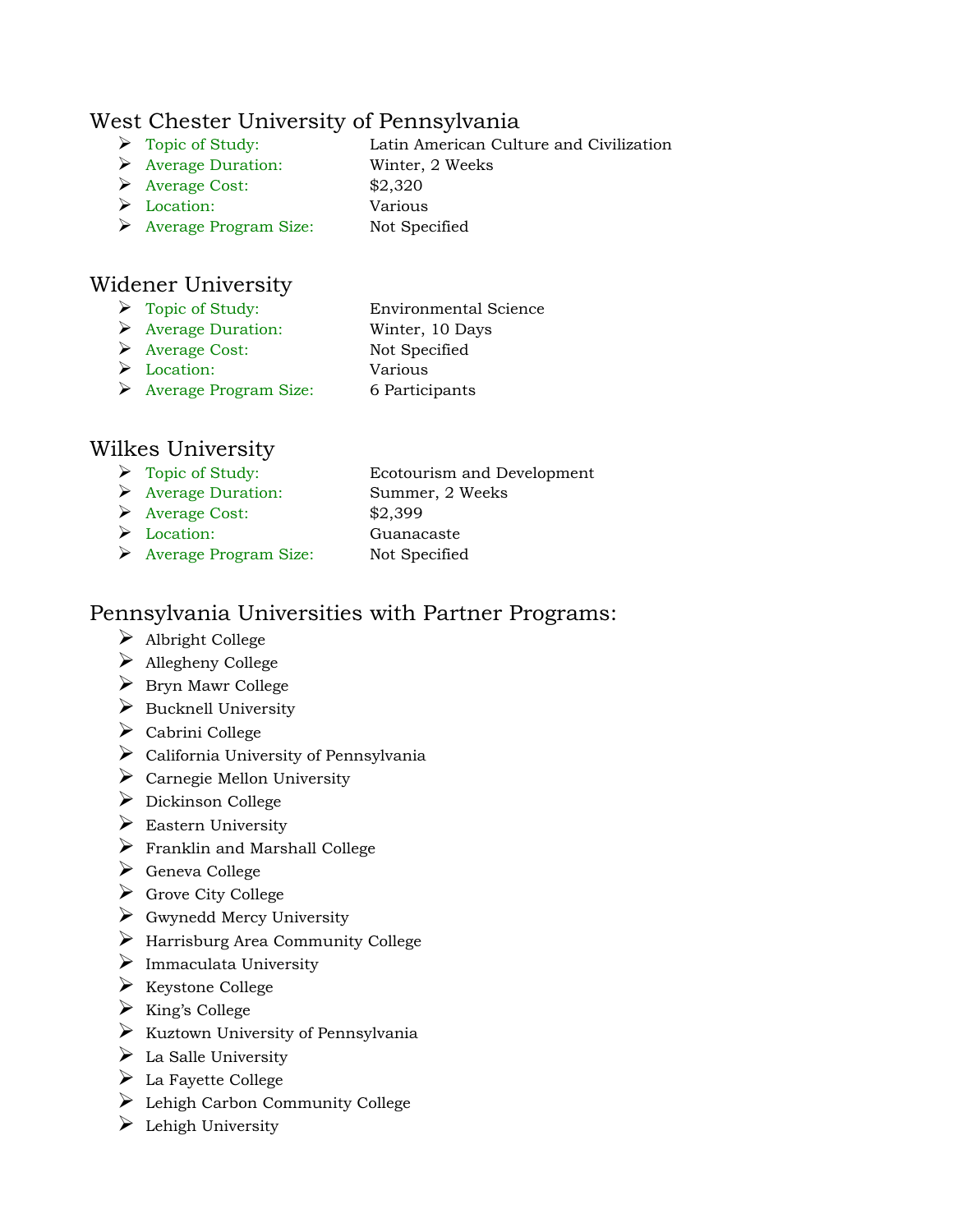- $\triangleright$  Lock Haven University of Pennsylvania
- Lycoming College
- $\triangleright$  Marywood University
- $\triangleright$  Mercyhurst University
- Messiah College
- Pennsylvania State University System
- $\triangleright$  Saint Vincent College
- $\triangleright$  Swarthmore College
- Thiel College
- University of Pennsylvania System
- $\blacktriangleright$  University of Valley Forge
- Ursinus College
- $\blacktriangleright$  Washington and Jefferson College
- $\blacktriangleright$  Waynesburg University
- Westminster College
- Wilson College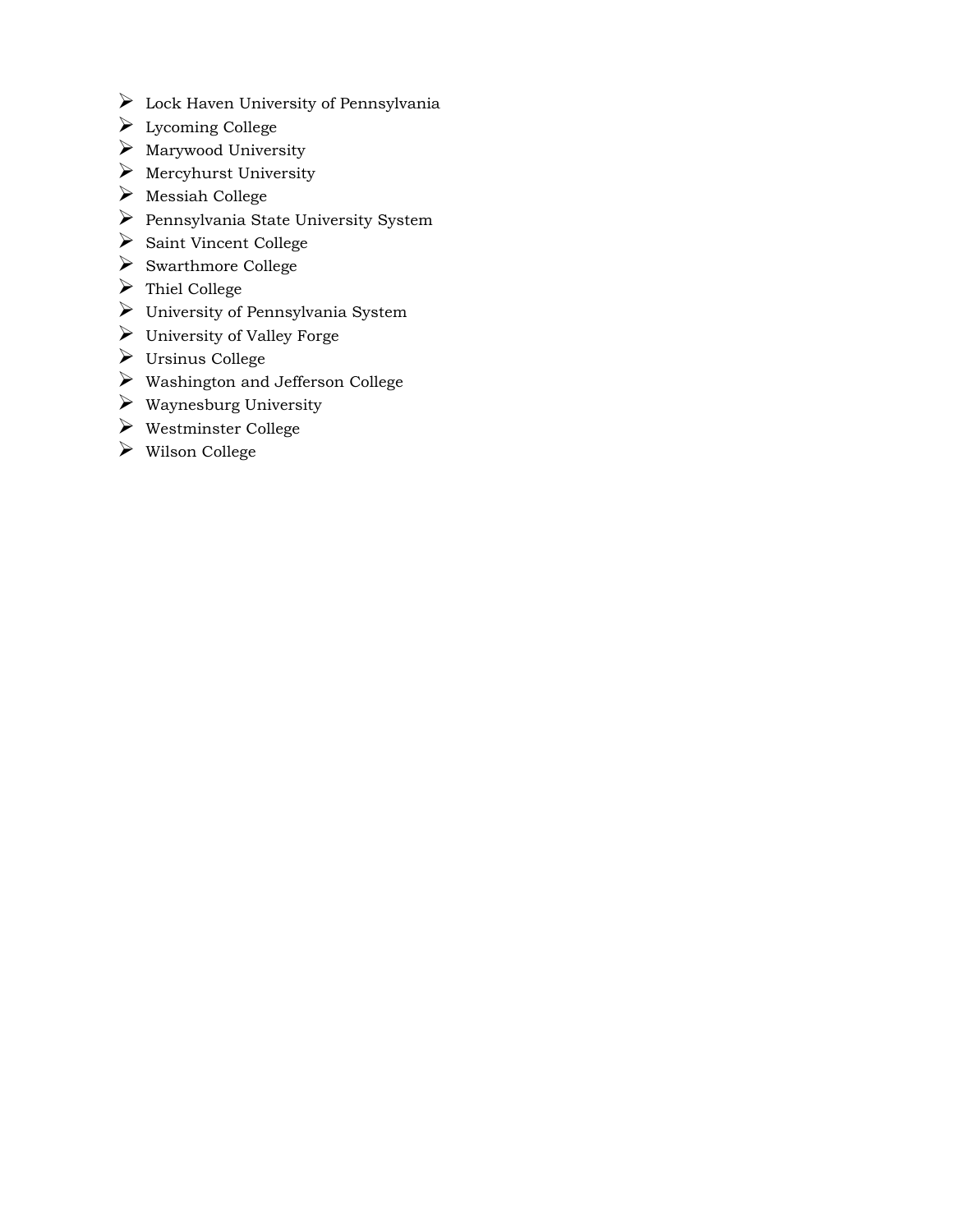## Rhode Island

#### Johnson and Wales University

- > Topic of Study: Hospitality
	-
- Average Duration: Summer, 4 Weeks
- Average Cost: \$7,950 Location: Various
- 
- 
- Average Program Size: 24 Participants

## Rhode Island Universities with Partner Programs:

- $\triangleright$  Brown University
- $\triangleright$  Bryant University
- Community College of Rhode Island
- Providence College
- $\triangleright$  Roger Williams University
- $\triangleright$  Salve Regina University
- University of Rhode Island System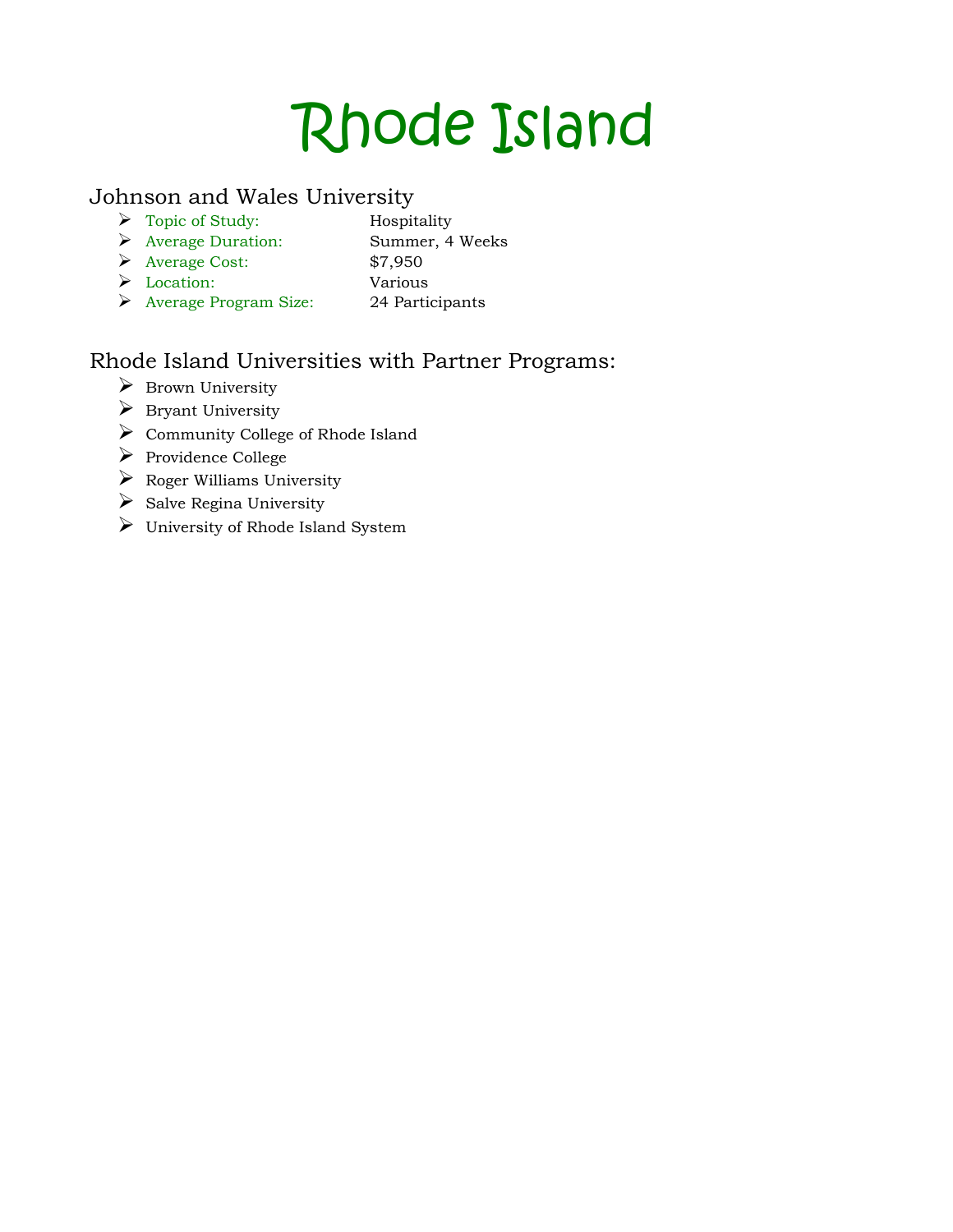# South Carolina

#### Clemson University

- 
- 
- Average Cost: \$3,045
- Location: San Jose
- Average Program Size: Not Specified
- Topic of Study: Medicine and Pharmacy Average Duration: Summer, Not Specified

## Clemson University<br>  $\triangleright$  Topic of Study:

- → Topic of Study: Occupational and Physical Therapy<br>
→ Average Duration: Summer, Not Specified
	- Summer, Not Specified
- > Average Cost: Not Specified
- 
- Location: San Joaquin
- > Average Program Size: Not Specified

#### Coastal Carolina University

- Spanish Language and Culture > Topic of Study:<br>
> Average Duration: Summer, 3 Weeks
- 
- Average Cost: \$3,060
- Location: San Jose
- > Average Program Size: Not Specified

#### Furman University

- Topic of Study: Tropical Ecology Average Duration: Summer, 3 Weeks
- Average Cost: \$3,500
- Location: Various
- Average Program Size: Not Specified

## Northeastern Technical College

- > Topic of Study: Sustainability
- Average Duration: Summer, 4 Weeks
- Average Cost: \$10,634
- Location: Guacimo
- Average Program Size: Not Specified

#### University of South Carolina System

- > Topic of Study: General
- Average Duration: Fall, Spring, or Summer Semester
- Average Cost: Not Specified
- Location: San Jose
- Average Program Size: Not Specified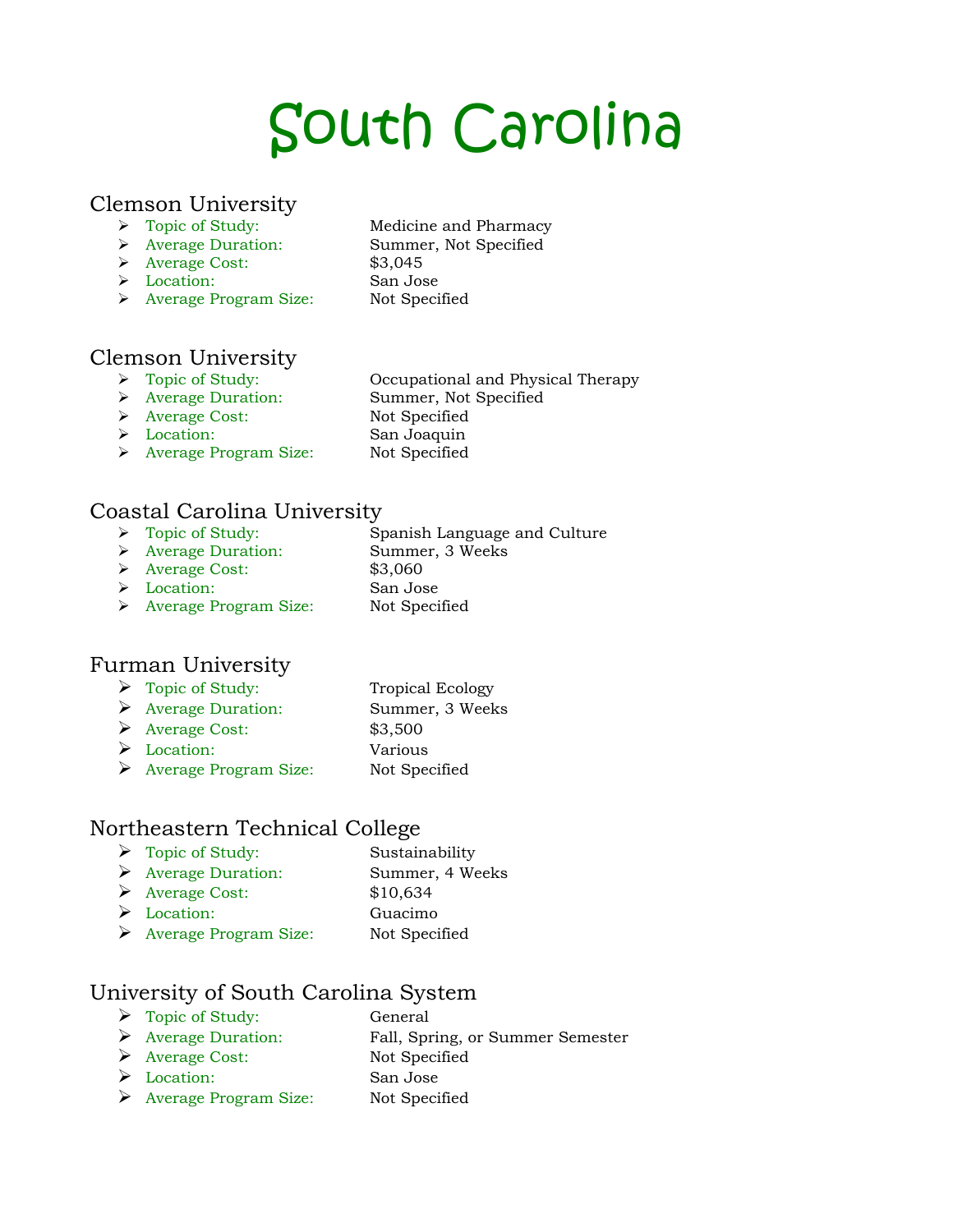#### Winthrop University

- Topic of Study: Tropical Ecology
- Average Duration: Spring, 1 Week
- Average Cost: \$1,550
- Location: Various
- Average Program Size: Not Specified

## South Carolina Universities with Partner Programs:

- $\triangleright$  Anderson University
- $\triangleright$  College of Charleston
- $\blacktriangleright$  Lander University
- $\triangleright$  South Wesleyan University
- Wofford College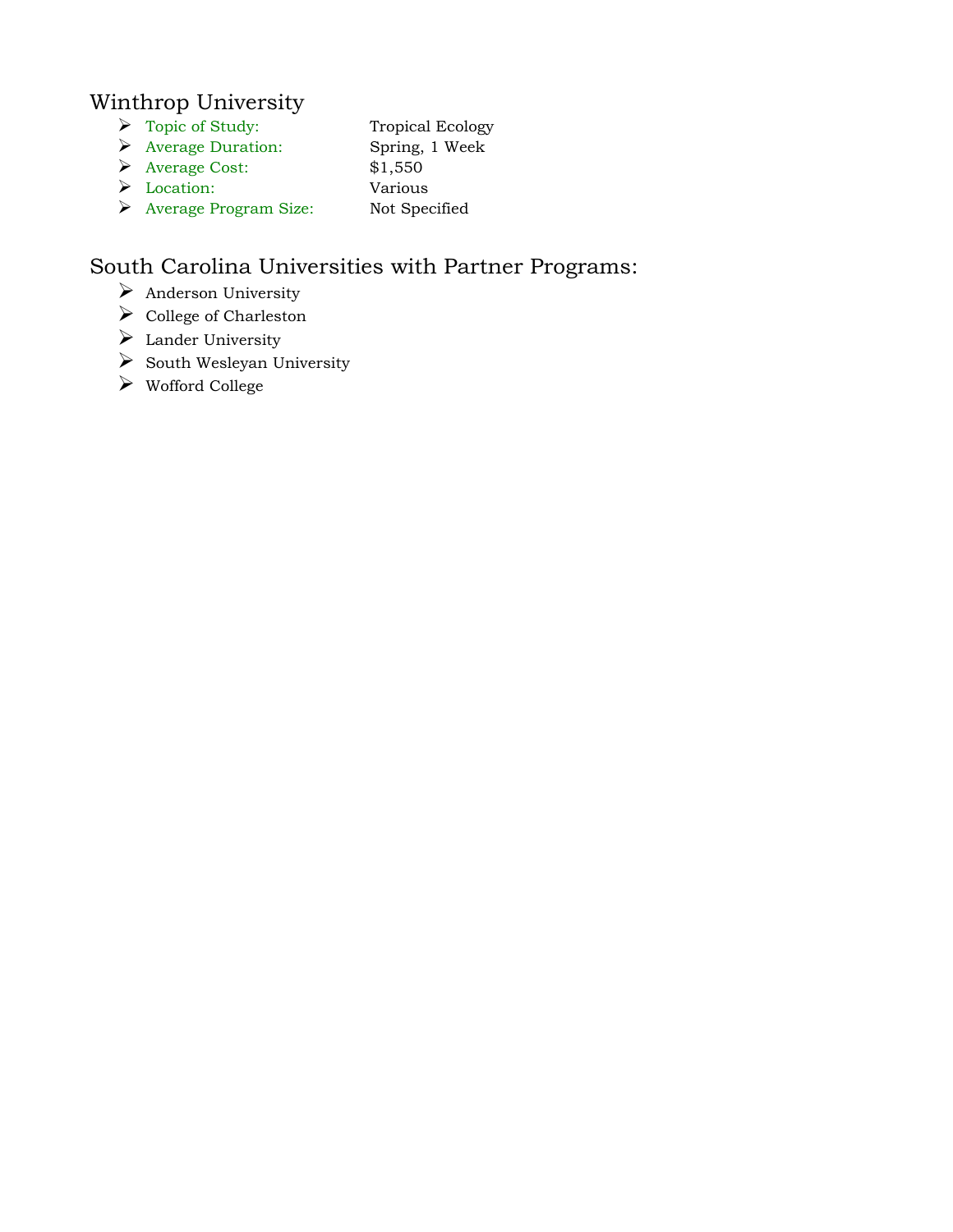## South Dakota

South Dakota Universities with Partner Programs:

- $\triangleright$  Black Hills State University
- $\blacktriangleright$  Northern State University
- $\triangleright$  South Dakota State University
- University of South Dakota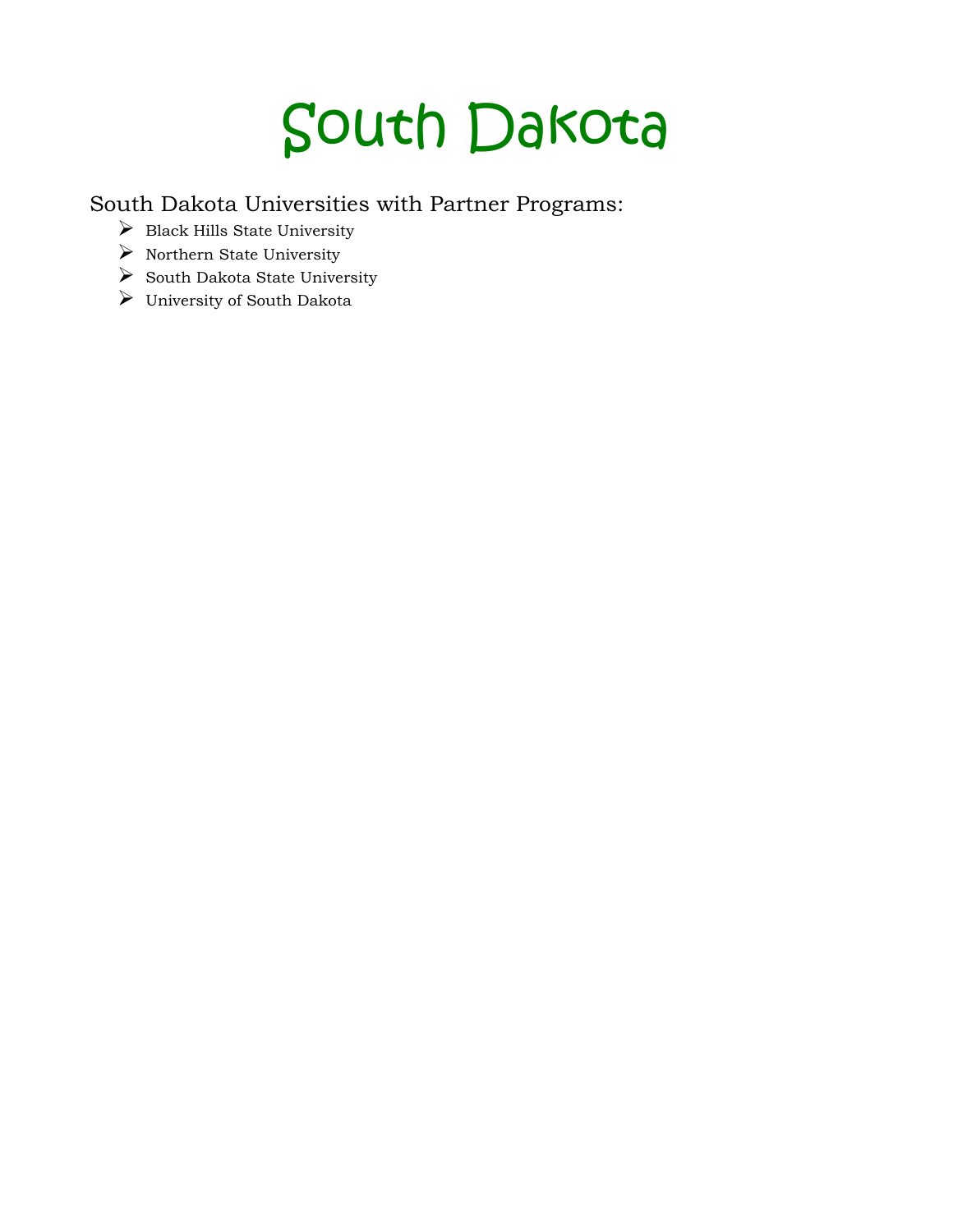## Tennessee

#### Belmont University

- > Topic of Study: Ethnobotany and Biodiversity
- Average Duration: Summer, 2 Weeks
- 
- Average Cost: \$2,600
- 
- Location: Monteverde
- > Average Program Size: Not Specified
- 

#### Freed-Hardman University

- > Topic of Study: Biology and Photography
- Average Duration: Summer, 10 Days
- Average Cost: \$1,600
- 
- Location: Boca Tapada
- > Average Program Size: Not Specified

#### King University

- > Topic of Study: Spanish Language
- Average Duration: Summer, 10 Days
	-
	-
- > Average Cost: Not Specified Location: San Jose
- > Average Program Size: Not Specified

#### Maryville College

- > Topic of Study: Volunteering Average Duration: Summer, 2 Weeks Average Cost: Not Specified Location: Not Specified
- Average Program Size: Not Specified

## Middle Tennessee State University

- > Topic of Study: Cultural Ecology Average Duration: Spring, 1 Week Average Cost: Not Specified Location: San Jose
- Average Program Size: Not Specified

#### Roane State Community College

- Topic of Study: Service Learning Average Duration: Summer, 10 Days Average Cost: \$2,190
- Location: Not Specified
- Average Program Size: Not Specified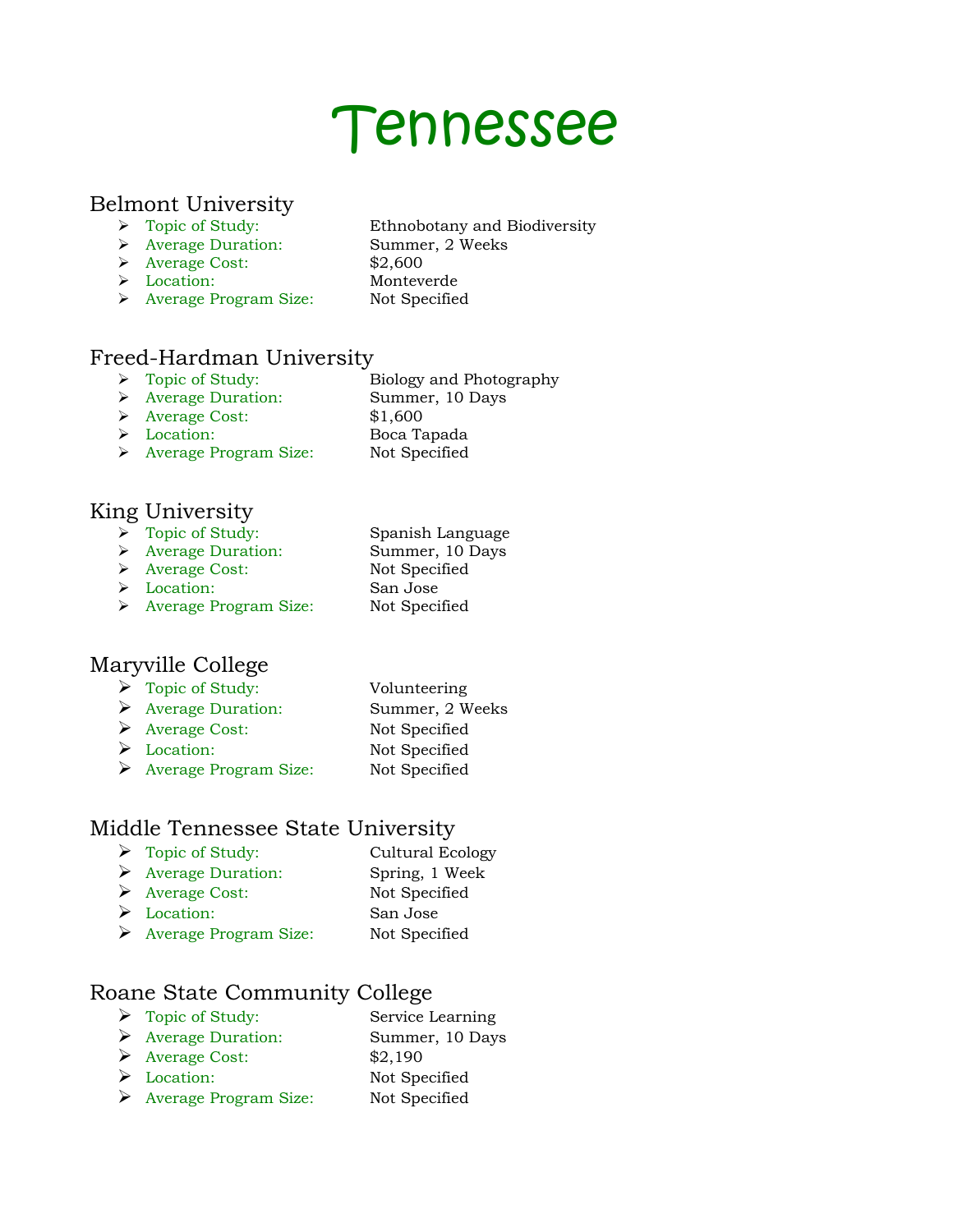#### Roane State Community College

- Topic of Study: Biology Research
- Average Duration: Summer, 10 Days
- Average Cost: \$2,000
- Location: Not Specified
- Average Program Size: Individual

#### Southern Adventist University

- Topic of Study: General
- Average Duration: Summer, 3 Weeks
- Average Cost: Not Specified
- Location: San Jose
- Average Program Size: 29 Participants

#### Tennessee Wesleyan College

> Topic of Study: Cross-Cultural Service Average Duration: Summer, 1 Week Average Cost: Not Specified Location: Quesada Average Program Size: 26 Participants

#### Tusculum College

- > Topic of Study: Biology
- Average Duration: Summer, 2 Weeks
	-
- Average Cost: \$1,000
- Location: Various Average Program Size: 4 – 8 Participants

#### University of Memphis

- > Topic of Study: Anthropology Average Duration: Summer, 3 Weeks Average Cost: \$3,650 Location: San Jose
	- > Average Program Size: Not Specified

#### University of Tennessee System

- > Topic of Study: Business
- > Average Duration: Fall, Not Specified
- Average Cost: \$2,839
- Location: Various
- Average Program Size: 18 Participants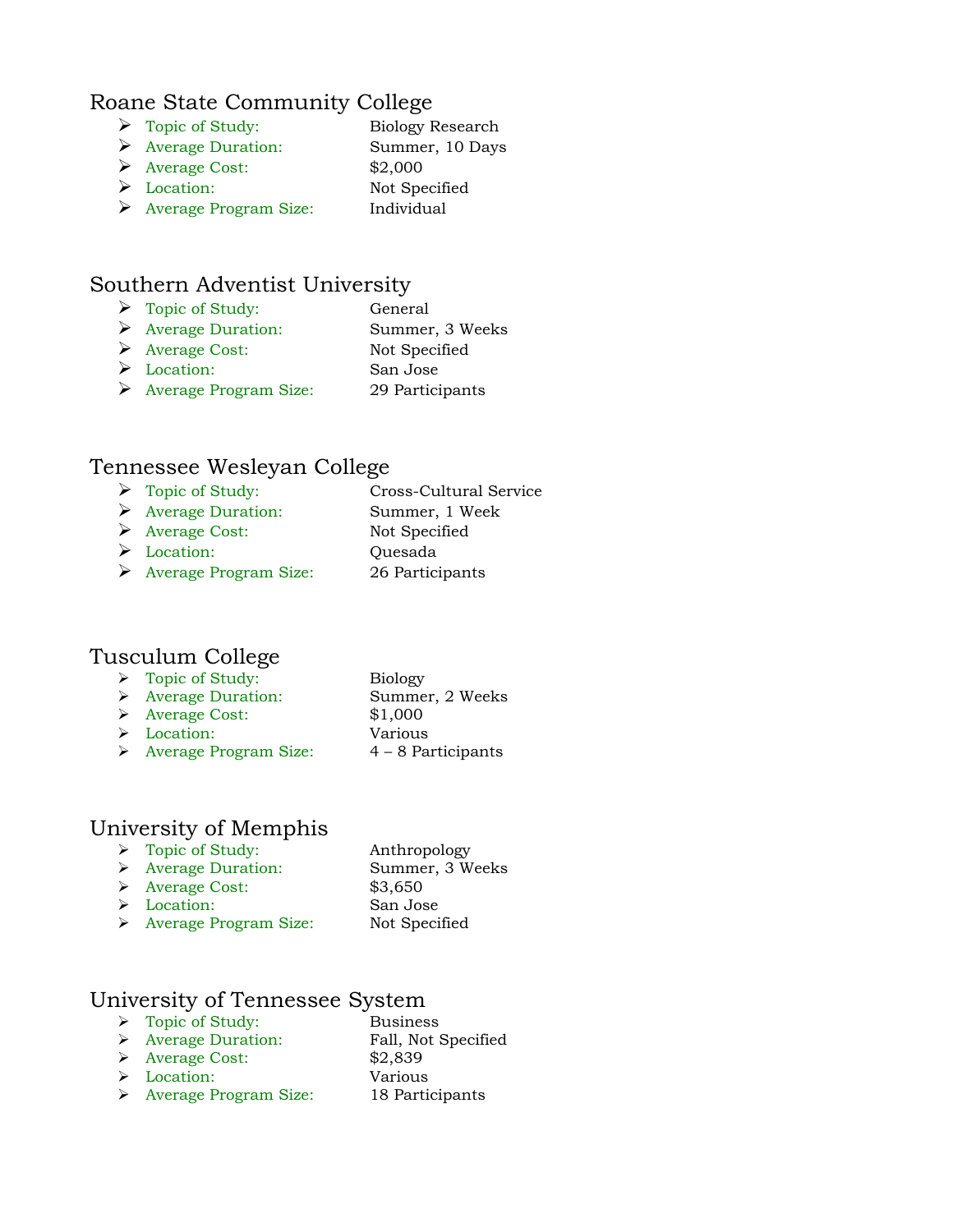#### University of Tennessee System

- Topic of Study: Spanish Language
- Average Duration: Summer, Not Specified
- Average Cost: \$2,700
- Location: San Jose
- Average Program Size: Not Specified

### University of Tennessee System

- > Topic of Study: Service Learning
- Average Duration: Summer, Not Specified
- $\blacktriangleright$  Average Cost: \$2,740
- Location: Various
- Average Program Size: Not Specified

### University of Tennessee System

- Topic of Study: Eco-Adventure
- Average Duration: Spring, 1 Week
- Average Cost: \$2,305
- Location: Various
- Average Program Size: Not Specified

### Vanderbilt University

- 
- Topic of Study: Tourism, Civic Engagement, and Corporate Responsibility
- Average Duration: Summer, 4 Weeks
- Average Cost: Not Specified Location: Santa Elena
- 
- 
- Average Program Size: Not Specified

#### Tennessee Universities with Partner Programs:

- $\triangleright$  Austin Peay State University
- $\triangleright$  Bethel University
- $\triangleright$  Christian Brothers University
- $\triangleright$  Lee University
- Rhodes College
- $\triangleright$  Sewannee: The University of the South
- $\triangleright$  Tennessee Technological University
- $\triangleright$  Trevecca Nazarene University
- $\triangleright$  Union University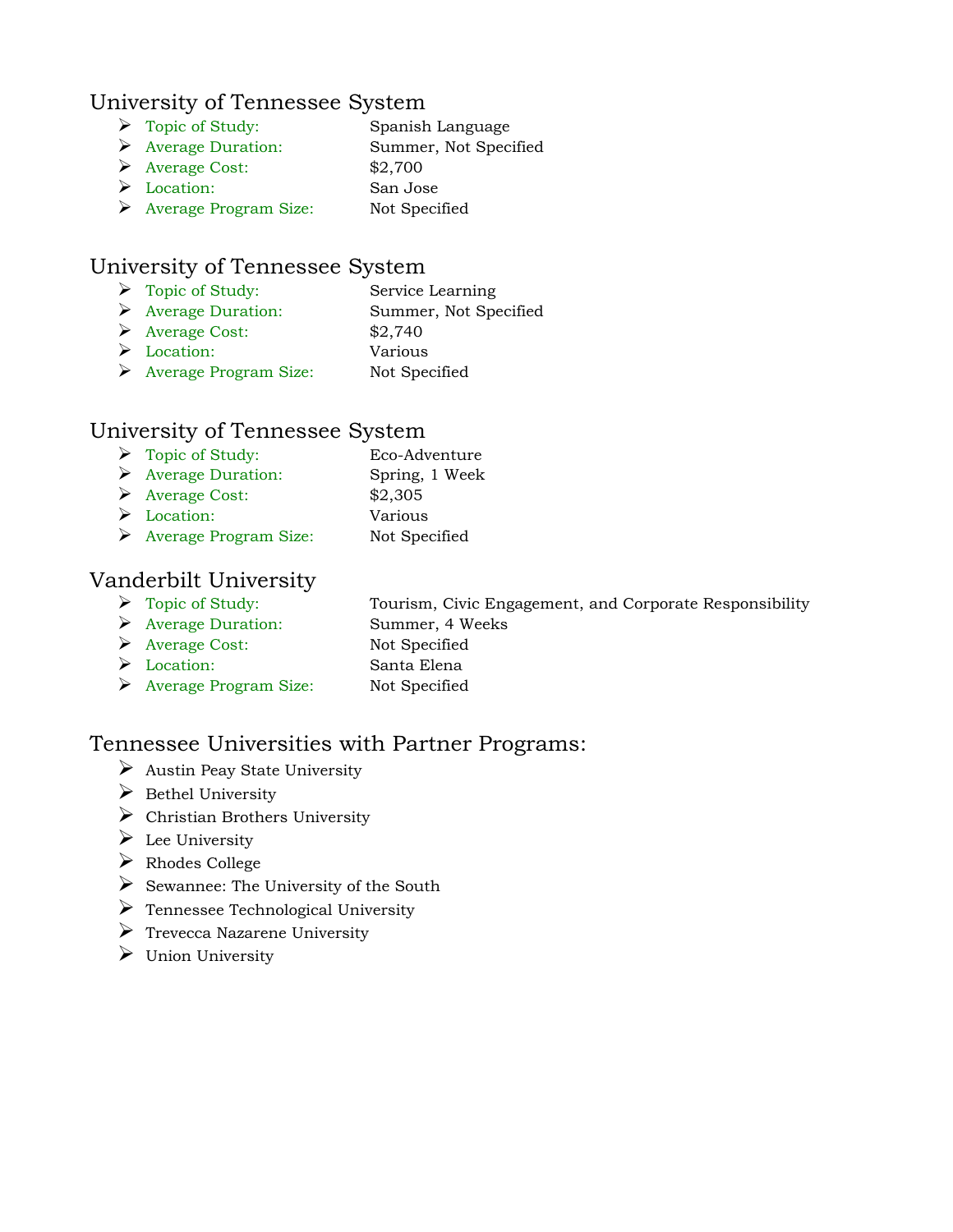## Texas

#### Austin Community College

- > Topic of Study: Spanish Language
	-
- Average Duration: Summer, 2 Weeks
- Average Cost: \$2,900
- 
- Location: Not Specified
- > Average Program Size: Not Specified

## Baylor University

- > Topic of Study: Education
- Average Duration: Spring, 1 Week
- > Average Cost: Not Specified
- Location: San Jose
- > Average Program Size: Not Specified

## Baylor University

- > Topic of Study: English Teaching
- Average Duration: Summer, 3 Weeks
- Average Cost: \$2,500
- Location: San Jose
- > Average Program Size: Not Specified

#### Baylor University

- > Topic of Study: Psychology
- Average Duration: Summer, 2 Weeks
- Average Cost: \$1,600
- Location: Various
- Average Program Size: Not Specified

## Grayson College

- > Topic of Study: Spanish Language
- Average Duration: Summer, 4 Weeks
- Average Cost: \$3,500
- Location: Heredia
- Average Program Size: Not Specified
- 

#### Lone Star College

- 
- 
- Average Cost: \$2,700 \$2,800
- Location: Various
- Average Program Size: Not Specified

> Topic of Study: Psychology and Expedition Average Duration: Summer, 3 – 6 Weeks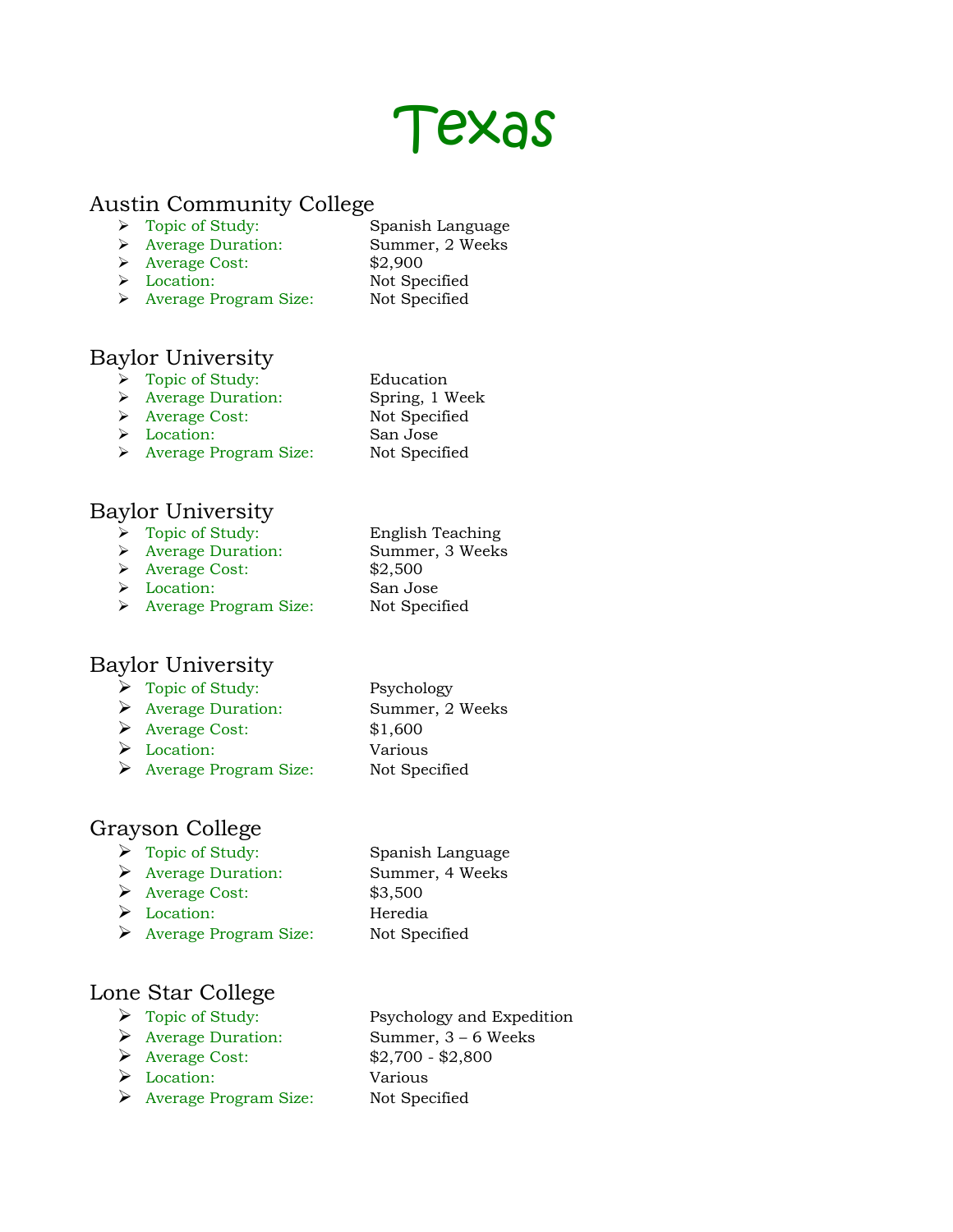#### McLennan Community College

- > Topic of Study: Spanish Language
- Average Duration: Summer, Not Specified
- Average Cost: \$1,600
- Location: San Jose
- Average Program Size: Not Specified

#### Sam Houston State University

- > Topic of Study: Spanish Language
- Average Duration: Summer, 4 Weeks
- Average Cost: \$2,050 \$2,150
- Location: Santa Ana
- Average Program Size: Not Specified

#### Schreiner University

| $\triangleright$ Topic of Study:       | General         |
|----------------------------------------|-----------------|
| $\triangleright$ Average Duration:     | Summer, 4 Weeks |
| $\triangleright$ Average Cost:         | Not Specified   |
| $\triangleright$ Location:             | San Jose        |
| $\triangleright$ Average Program Size: | Not Specified   |

#### Southern Methodist University

| $\triangleright$ Topic of Study:   | Spanish Language |
|------------------------------------|------------------|
| $\triangleright$ Average Duration: | Summer, 5 Weeks  |
| $\triangleright$ Average Cost:     | \$8,000          |
|                                    |                  |

- Location: Heredia
- 
- > Average Program Size: Not Specified

#### Stephen F. Austin State University

- > Topic of Study: Cross-Cultural Learning
- Average Duration: Winter, 2 Weeks
- $\triangleright$  Average Cost: \$2,548
- Location: Various
- 
- > Average Program Size: Not Specified

#### Stephen F. Austin State University

- > Topic of Study: Education
- Average Duration: Summer, 2 Weeks
- Average Cost: \$2,500
- Location: Various
- Average Program Size: 12 Participants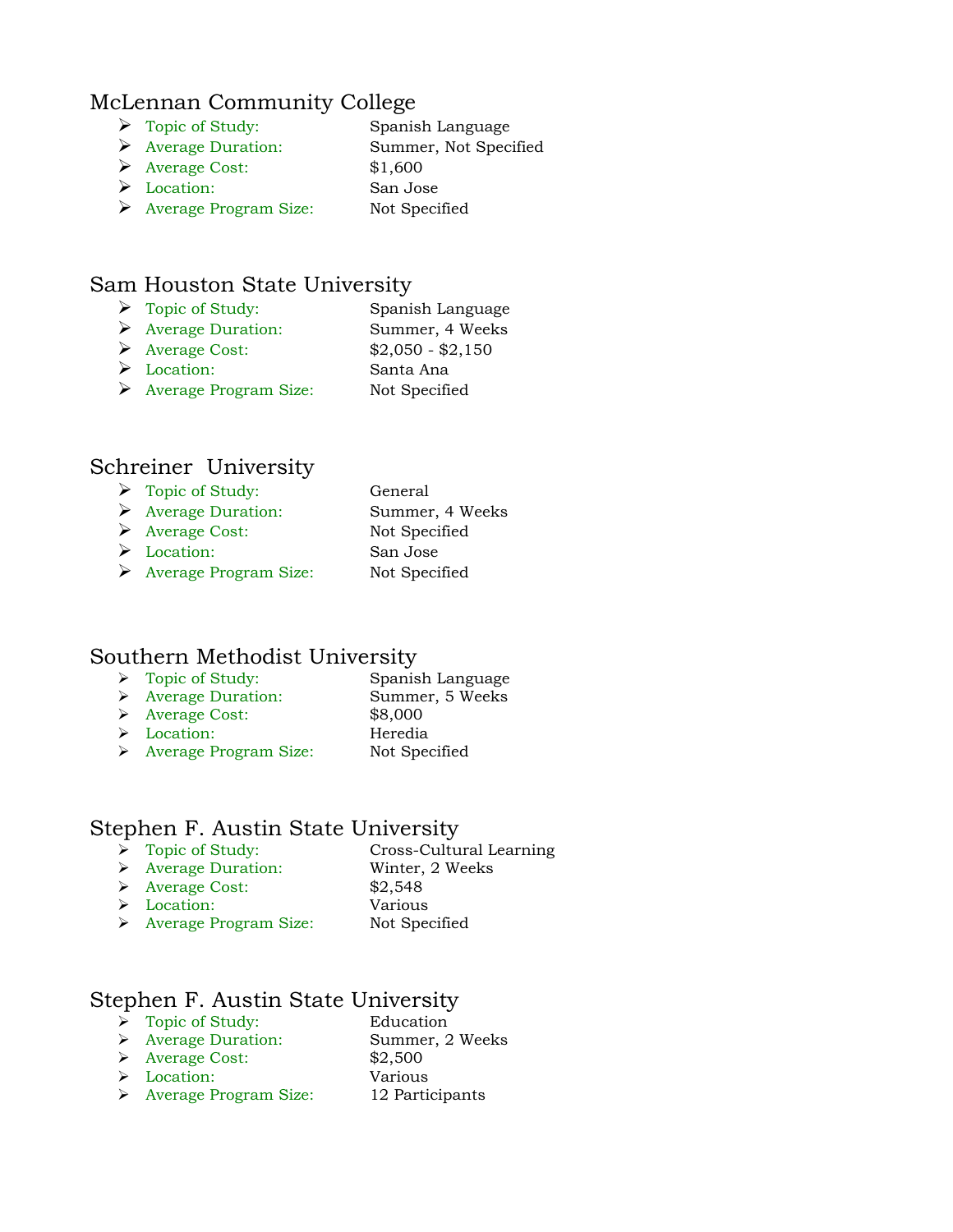#### Texas Agricultural and Mechanical University System

- Topic of Study: Spanish Language
	-
- Average Duration: Spring, 1 Week
- Average Cost: \$1,495
- Location: Heredia
- Average Program Size: Not Specified

#### Texas Agricultural and Mechanical University System

- Topic of Study: Architecture
	-
- Average Duration: Summer, Not Specified
- Average Cost: Not Specified
- Location: San Isidro de Penas Blancas
- Average Program Size: Not Specified

#### Texas Agricultural and Mechanical University System

- > Topic of Study: Agricultural Development
- Average Duration: Winter, 2 Weeks
- Average Cost: \$2,350
- Location: San Isidro de Penas Blancas
- Average Program Size: Not Specified

#### Texas Agricultural and Mechanical University System

- > Topic of Study: Biomedical Science
	-
- Average Duration: Fall Semester Average Cost: \$11,600
- Location: Various
- 
- 
- Average Program Size: Not Specified

#### Texas Agricultural and Mechanical University System

- > Topic of Study: Business Sustainability
- Average Duration: Spring, Not Specified
- Average Cost: Not Specified
- Location: San Jose
- 
- Average Program Size: Not Specified

#### Texas Agricultural and Mechanical University System

- > Topic of Study: Geological Mapping
- Average Duration: Summer, 2 Weeks
- Average Cost: Not Specified
- Location: San Isidro de Penas Blancas
- Average Program Size: Not Specified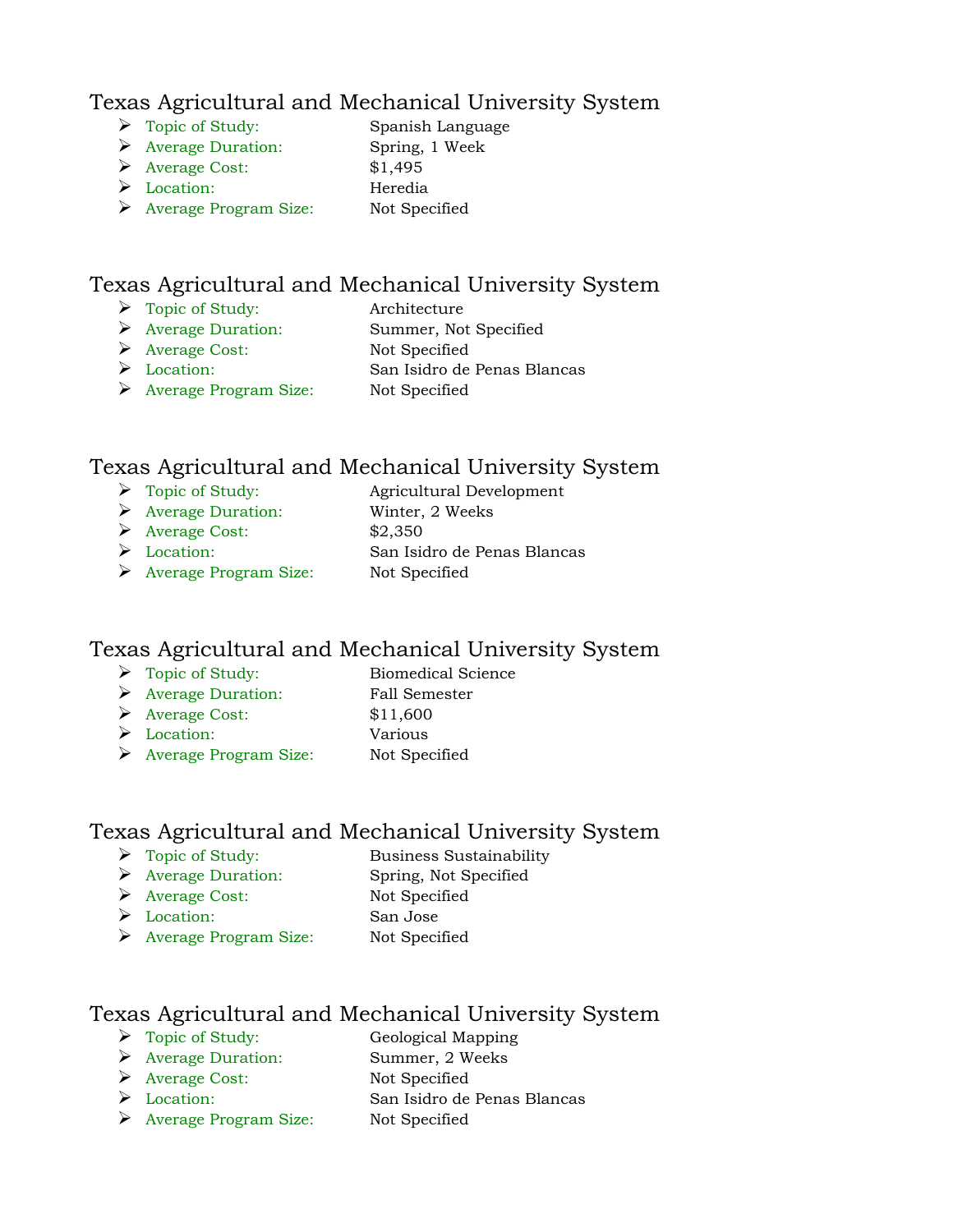#### Texas Agricultural and Mechanical University System

- > Topic of Study: Sustainability
- Average Duration: Winter, Not Specified
- 
- Location: San Jose
- Average Cost: Not Specified
- Average Program Size: Not Specified

#### Texas Agricultural and Mechanical University System

- > Topic of Study: Tropical Ecology
- Average Duration: Summer, 4 Weeks
- Average Cost: \$4,250
- Location: Various
	-
- Average Program Size: Not Specified

#### Texas Agricultural and Mechanical University System

- 
- > Topic of Study: Environmental Design
- Average Duration: Winter, 2 Weeks
- Average Cost: \$2,650
- 
- Location: San Isidro de Penas Blancas
- Average Program Size: Not Specified

#### Texas Agricultural and Mechanical University System

- > Topic of Study: Geography and Environment
- Average Duration: Summer, 4 Weeks
- Average Cost: \$3,600
- Location: Various
- 
- Average Program Size: Not Specified

#### Texas Agricultural and Mechanical University System

- Topic of Study: Teaching, Learning, and Culture
- Average Duration: Summer, Not Specified
- Average Cost: Not Specified
- 
- Location: San Isidro de Penas Blancas
- Average Program Size: Not Specified
- 

## Texas Agricultural and Mechanical University System

- > Topic of Study: Environmental Change
- Average Duration: Spring, 1 Week
- Average Cost: Not Specified
- Location: San Isidro de Penas Blancas
- Average Program Size: Not Specified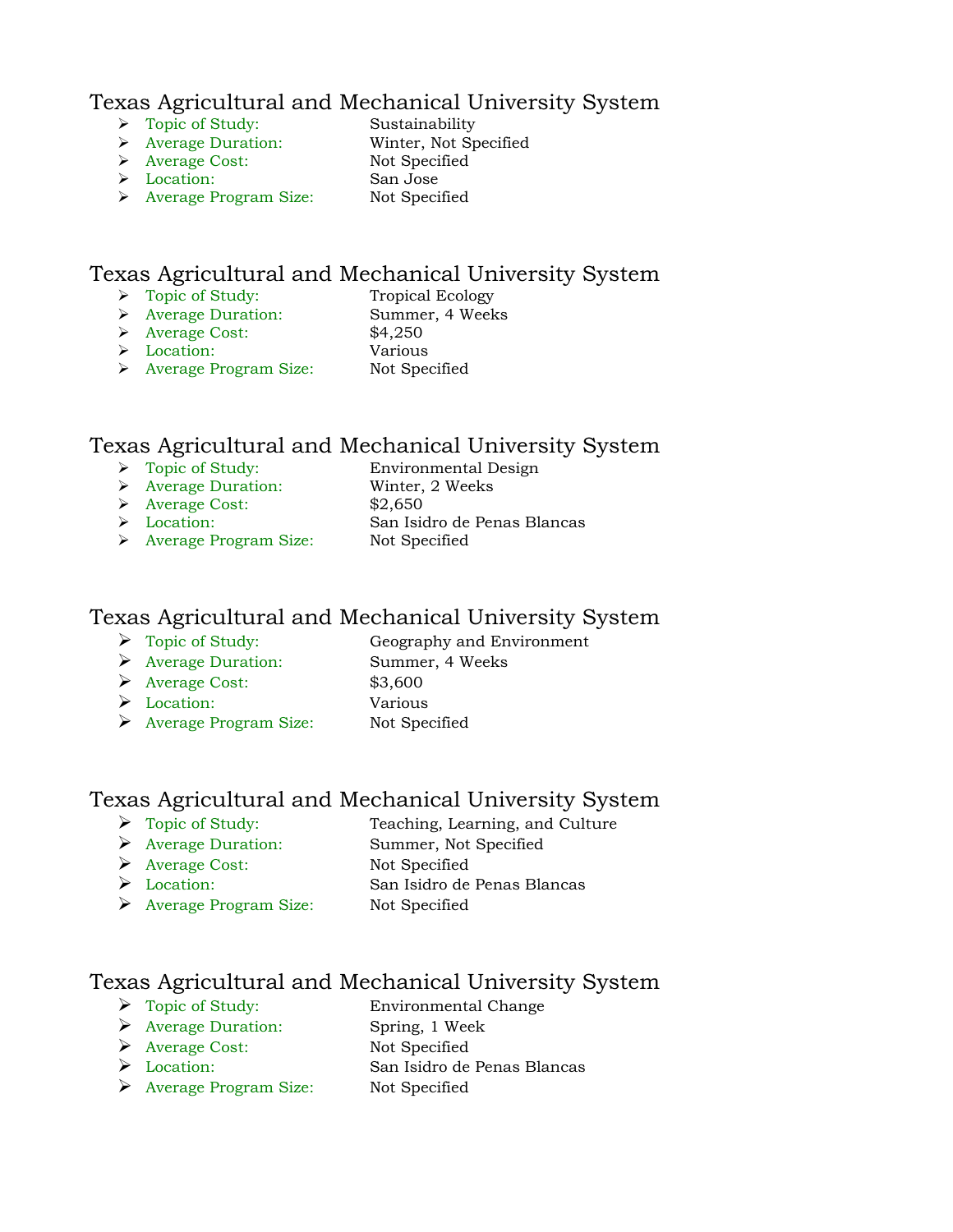#### Texas Agricultural and Mechanical University System

- > Topic of Study: Service Learning
	-
- Average Duration: Spring, 1 Week
- Average Cost: Not Specified Location: Various
- 
- Average Program Size: Not Specified

#### Texas Agricultural and Mechanical University System

- > Topic of Study: Scholars Initiative
	-
- Average Duration: Spring, 1 Week Average Cost: Not Specified
- Location: Manuel Antonio
- Average Program Size: Not Specified

#### Texas Christian University

- ▶ Topic of Study: Environment Issues Average Duration: Summer, 2 Weeks Average Cost: \$6,095
- Location: San Jose
- Average Program Size: Not Specified

#### Texas Lutheran University

- > Topic of Study: Tropical Ecology and Non-Profits
- Average Duration: Summer, 10 Days
- > Average Cost: Not Specified
- 
- Location: Various Average Program Size: Not Specified

## Texas State University

→ Topic of Study: Spanish Language<br>→ Average Duration: Summer, 4 Weeks Average Duration: Summer, 4 Weeks Average Cost: \$3,900 Location: Heredia > Average Program Size: Not Specified

#### Texas Technical University

- > Topic of Study: Conservation
- Average Duration: Summer, 3 Weeks
- Average Cost: \$4,300
- Location: Various
- > Average Program Size: Not Specified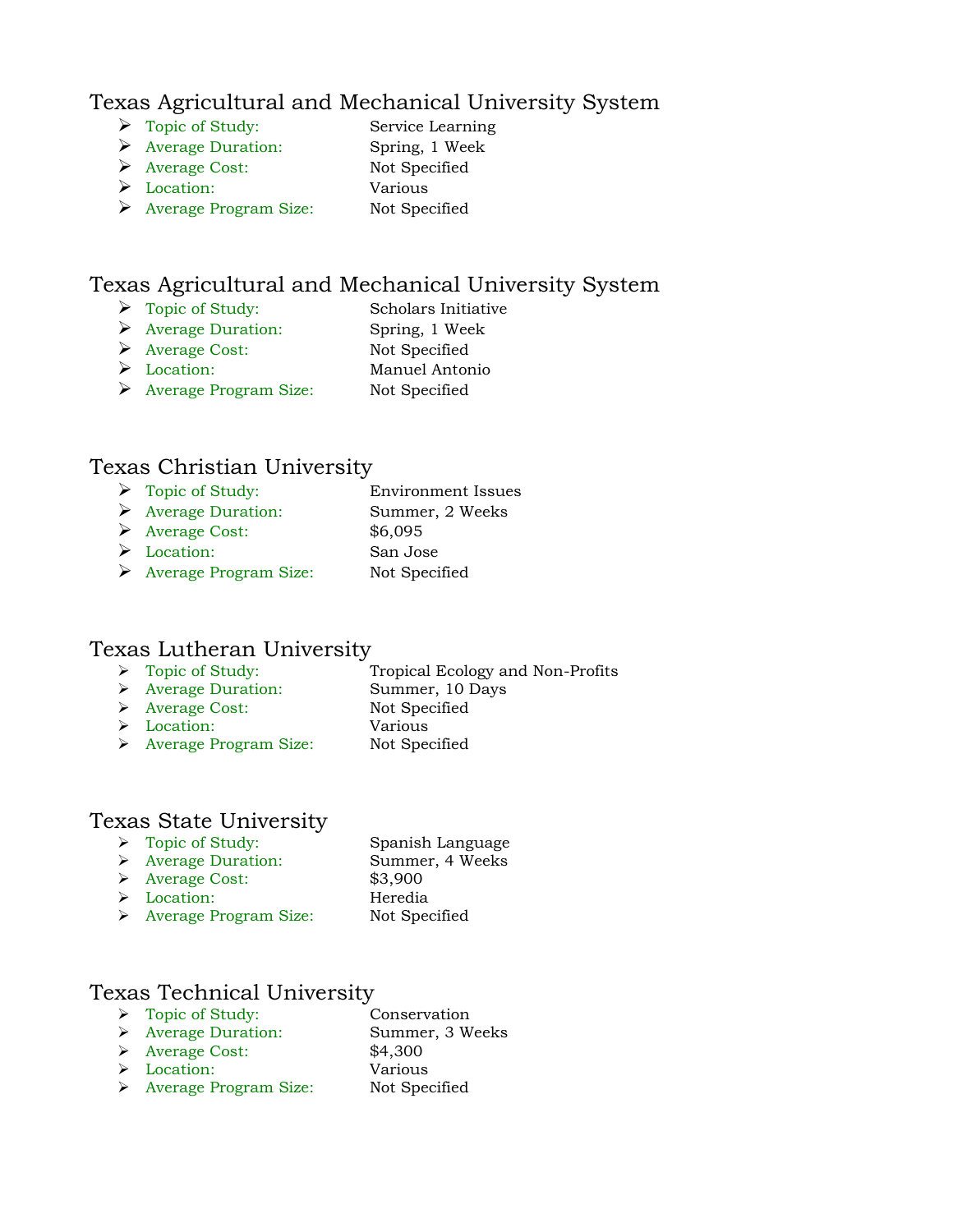#### Trinity Valley Community College

- > Topic of Study: Environmental Science and Biology
- Average Duration: Summer, 10 Days
- Average Cost: \$2,500 \$3,000
- Location: Not Specified
- Average Program Size: Not Specified

### Trinity Valley Community College

- > Topic of Study: Spanish Language
- Average Duration: Spring, 1 Week
- Average Cost: \$2,500 \$3,000
- Location: Not Specified
- Average Program Size: Not Specified

#### Tyler Junior College

| $\triangleright$ Topic of Study:   | <b>Community Service</b> |
|------------------------------------|--------------------------|
| $\triangleright$ Average Duration: | Summer, 10 Days          |
| $\triangleright$ Average Cost:     | \$2,100                  |
| $\triangleright$ Location:         | San Jose                 |
| > Average Program Size:            | Not Specified            |

#### University of Mary Hardin Baylor

- > Topic of Study: Spanish Language
- Average Duration: Summer, Not Specified
- Average Cost: Not Specified
- Location: Not Specified
- Average Program Size: Not Specified

#### University of North Texas System

- > Topic of Study: Spanish Language
- Average Duration: Summer, 8 Weeks
- ◆ Average Cost: \$3,552 American State<br>
Average Cost: \$3,552<br>
A Location: Various
- 
- Average Program Size: Not Specified

#### University of Texas System

| $\triangleright$ Topic of Study:   | Rainforest Conservation |
|------------------------------------|-------------------------|
| $\triangleright$ Average Duration: | Summer, 4 Weeks         |

- Average Cost: \$4,700
- Location: Various
- → Location: Various<br>→ Average Program Size: Not Specified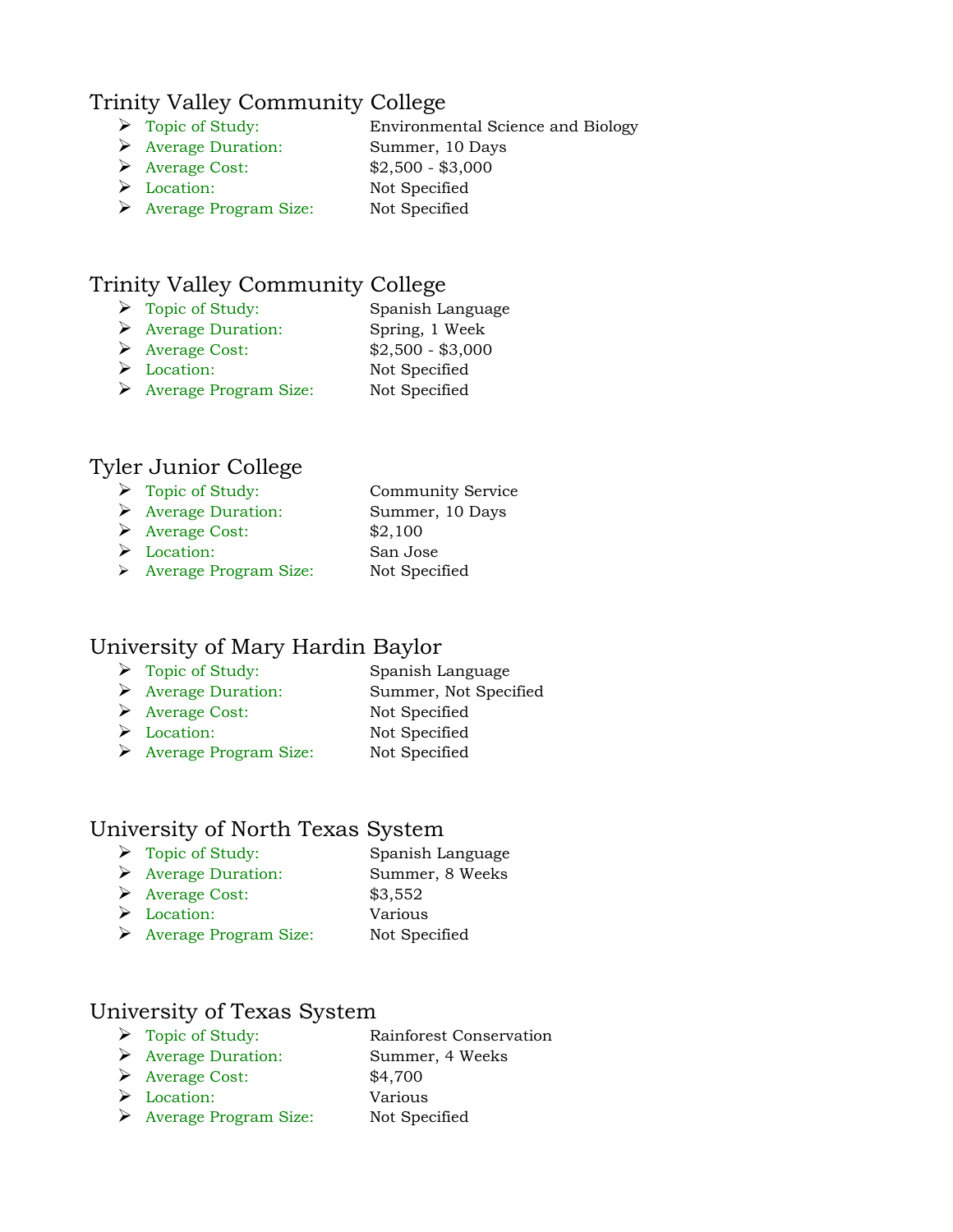#### Texas Universities with Partner Programs:

- $\triangleright$  Abilene Christian University
- $\triangleright$  Austin College
- $\triangleright$  Brookhaven College
- $\triangleright$  Concordia University of Texas
- $\triangleright$  East Texas Baptist University
- $\triangleright$  Houston Baptist University
- Houston Community College System
- $\triangleright$  Howard Payne University
- $\triangleright$  LeTorneau University
- $\triangleright$  North American University
- $\triangleright$  Northwest Vista College
- $\triangleright$  Northwood University
- $\triangleright$  Our Lady of the Lake University
- $\triangleright$  Prairie View Agricultural and Mechanical University
- $\triangleright$  Rice University
- $\triangleright$  Southwestern Assemblies of God
- $\triangleright$  Southwestern University
- $\triangleright$  Tarleton State University
- $\triangleright$  Texas Wesleyan University
- $\triangleright$  Texas Women's University
- $\triangleright$  Trinity University
- $\triangleright$  University of Houston System
- $\triangleright$  University of St. Thomas
- Wayland Baptist University
- $\triangleright$  West Texas Agricultural and Mechanical University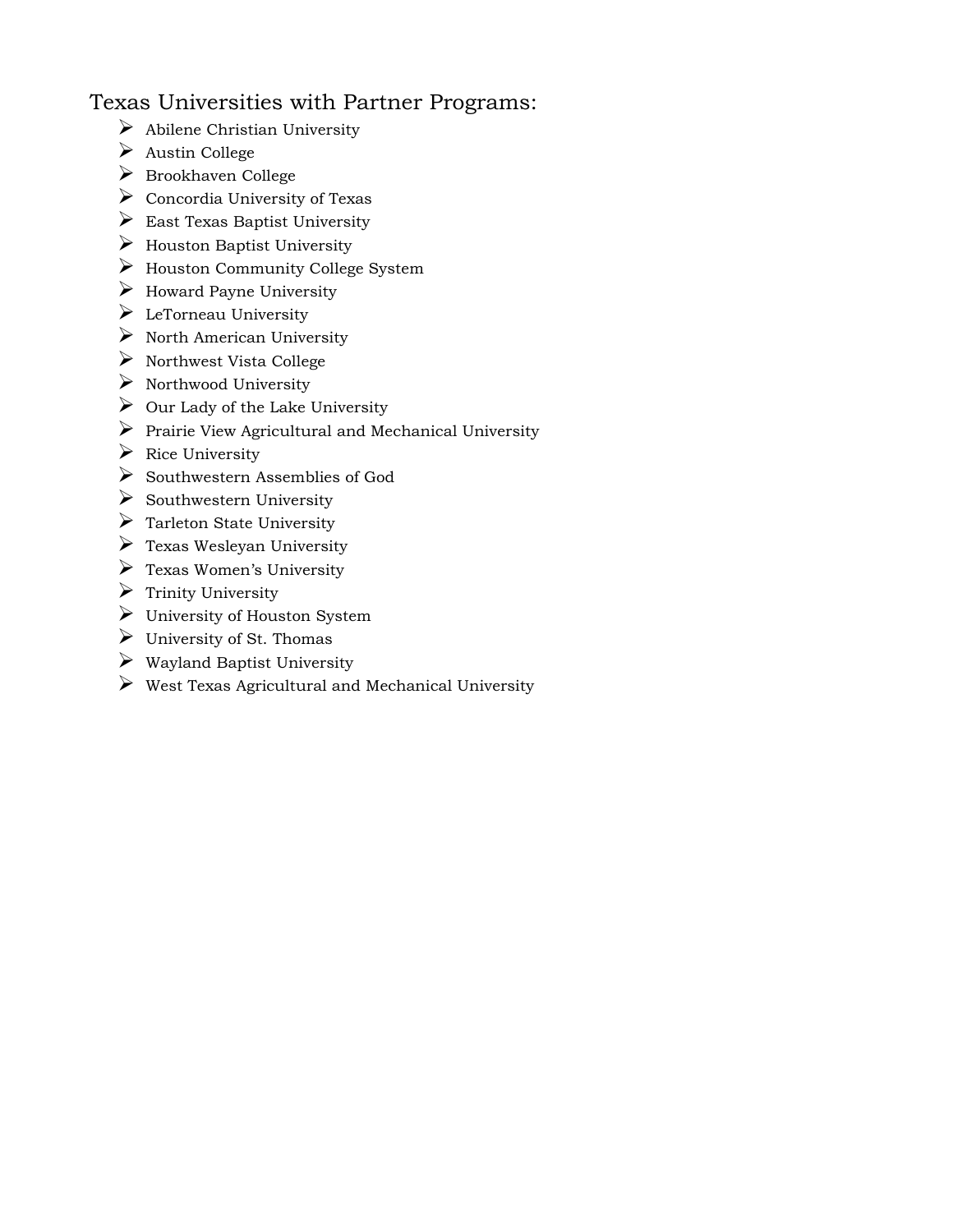## Utah

#### Brigham Young University

- > Topic of Study: Tropical Biology
- Average Duration: Summer, 10 Days
	-
- $\triangleright$  Average Cost: \$2,000 \$2,500
- Location: Various
- > Average Program Size: Not Specified

## Dixie State University<br>  $\triangleright$  Topic of Study:

- History and Tropical Biology
- Average Duration: Winter, 10 Days
- Average Cost: \$1,500
- 
- Location: Not Specified
- > Average Program Size: Not Specified

#### Salt Lake Community College

- Primate Ecology and Ecosystems → Topic of Study:<br>
→ Average Duration: Summer, 3 Weeks
- 
- Average Cost: \$2,925
- > Location: Not Specified
	-
- > Average Program Size: Not Specified

#### Southern Utah University

> Topic of Study: General Exchange Average Duration: Fall or Spring Semester Average Cost: Varies Location: San Jose, La Universidad Latino-Americana de Ciencia y Tecnológia Average Program Size: Not Specified

#### University of Utah

- Topic of Study: Community Development Average Duration: Spring, 1 Week Average Cost: \$995
	-
- 
- Location: Monteverde Average Program Size: Not Specified

#### Weber State University

- 
- Average Duration: Summer, 10 Days
- $\blacktriangleright$  Average Cost: \$2,300
- Location: Various
- Average Program Size: Not Specified
- > Topic of Study: International Business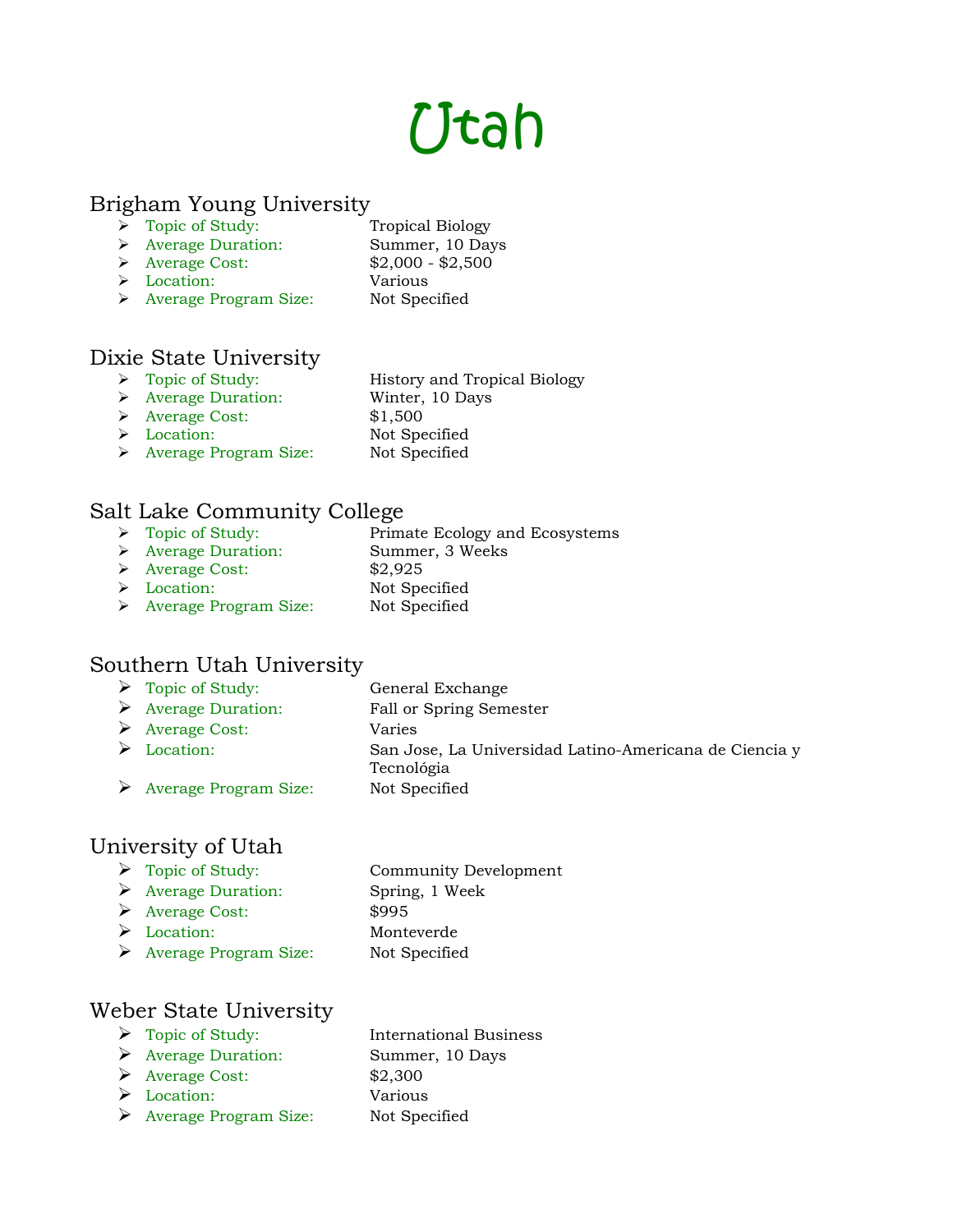## Utah Universities with Partner Programs:

- $\blacktriangleright\;$  Utah State University
- Westminster College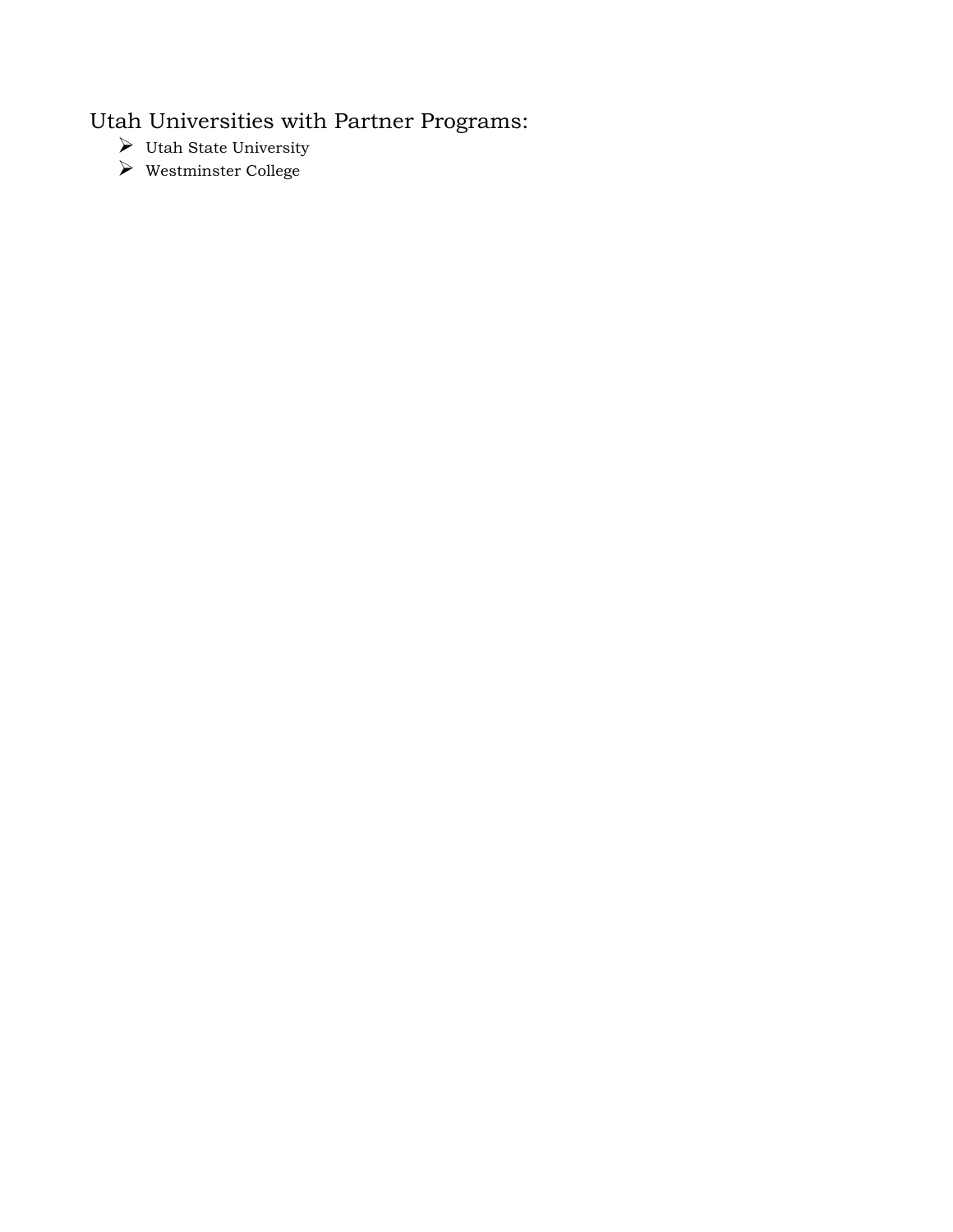## Vermont

## Vermont Universities with Partner Programs:

- $\triangleright$  Casleton State College
- $\blacktriangleright$  Champlain College
- Goddard College
- Lyndon State College
- $\triangleright$  Middlebury College
- $\triangleright$  Norwich University
- $\triangleright$  St. Michael's College
- University of Vermont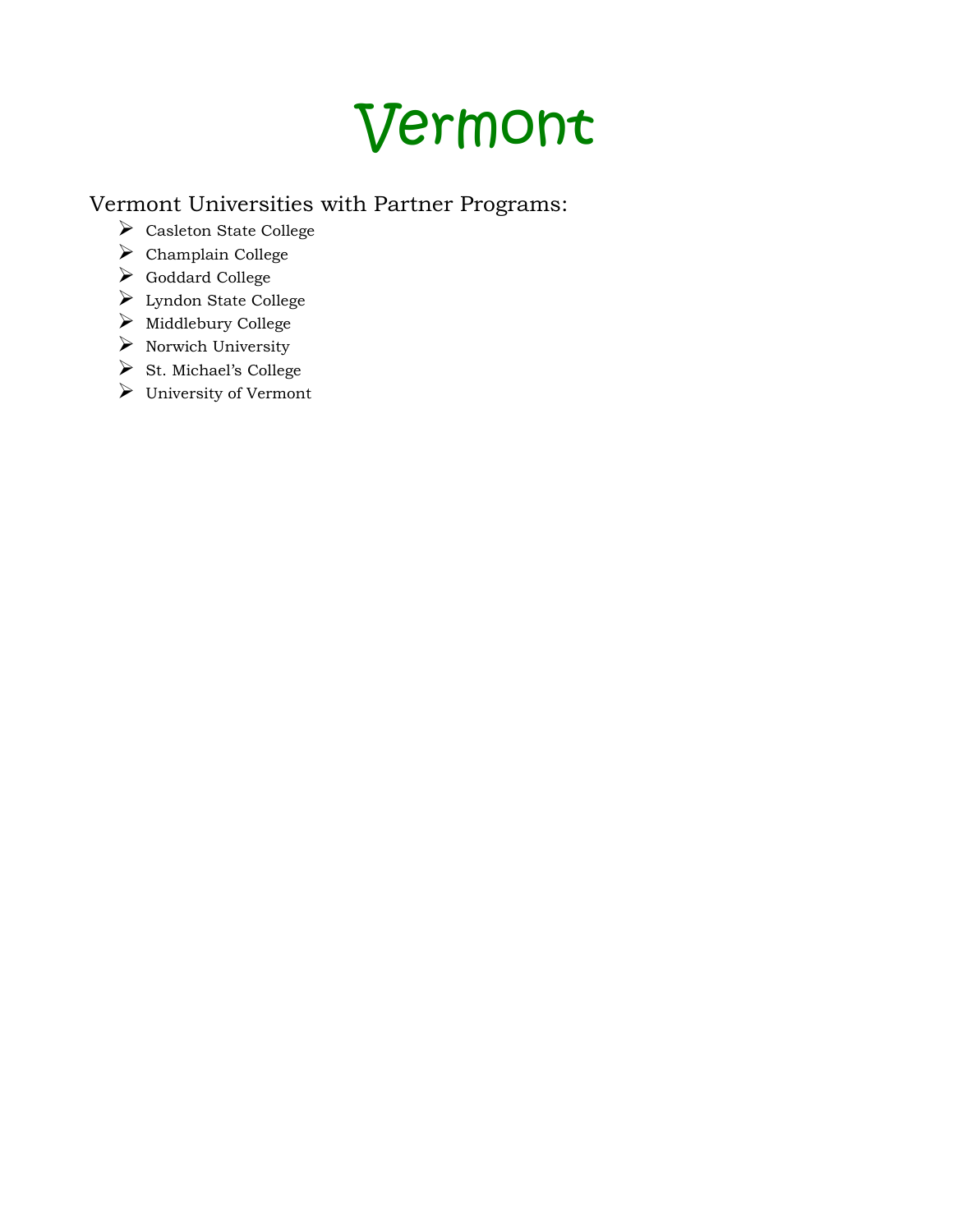## Virginia

#### Blue Ridge Community College

- > Topic of Study: Spanish Language
- Average Duration: Summer, 2 Weeks
- → Average Cost: \$3,563
- Location: Various
- 
- > Average Program Size: Not Specified

#### Christopher Newport University

- > Topic of Study: Tropical Ecology Average Duration: Summer, 2 Weeks
- Average Cost: \$3,000
- Location: San Jose
- > Average Program Size: Not Specified

#### Eastern Mennonite University

- Topic of Study: Costa Rican Culture
- Average Duration: Summer, 3 Weeks
- Average Cost: \$3,900
- Location: Various
- Average Program Size: Not Specified

#### George Mason University

- Topic of Study: Sustainable Development and Human Rights
- Average Duration: Summer, Not Specified
- Average Cost: Not Specified
- Location: Not Specified
- Average Program Size: Not Specified

#### James Madison University

> Topic of Study: Education and Literacy Average Duration: Summer, 4 Weeks Average Cost: \$745 Location: Orotina Average Program Size: Not Specified

#### James Madison University

> Topic of Study: Energy Average Duration: Summer, 3 Weeks Average Cost: \$2,800 Location: Punta Leona Average Program Size: Not Specified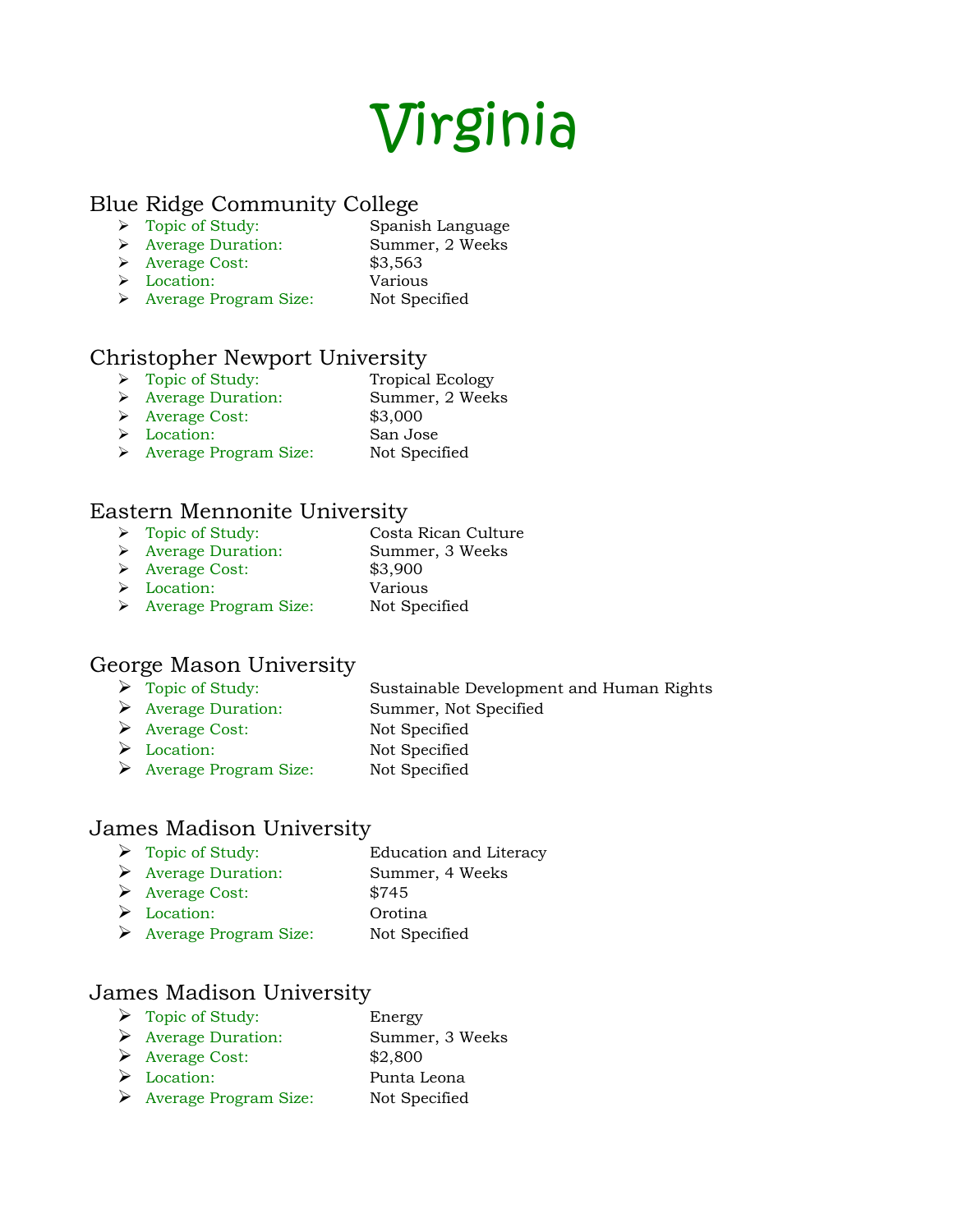#### James Madison University

- Topic of Study: Nursing and Healthcare
- Average Duration: Summer, 3 Weeks
- $\blacktriangleright$  Average Cost: \$2,600
- Location: San Jose
- Average Program Size: Not Specified

#### Longwood University

- 
- Average Duration: Winter, 10 Days

 Topic of Study: Sustainability and Economic Development  $\triangleright$  Average Cost: \$2,199 Location: Not Specified Average Program Size: Not Specified

#### Lynchburg College

- Topic of Study: Spanish Language
- Average Duration: Winter, Not Specified
- Average Cost: Not Specified
- Location: San Jose
- Average Program Size: Not Specified

#### Marymount University

- > Topic of Study: Physical Therapy
- Average Duration: Spring, 2 Weeks
- Average Cost: \$600
- Location: San Jose
- Average Program Size: Not Specified

#### Radford University

- > Topic of Study: Peace Studies
- 
- > Average Cost: Not Specified
- 
- Average Duration: Summer, Not Specified Location: Not Specified > Average Program Size: Not Specified

#### Troy University Atlantic Region

- Topic of Study: Global Health Promotion
- Average Duration: Spring, 1 Week
- > Average Cost: Not Specified
- 
- Location: Not Specified > Average Program Size: Not Specified
- 
- 
-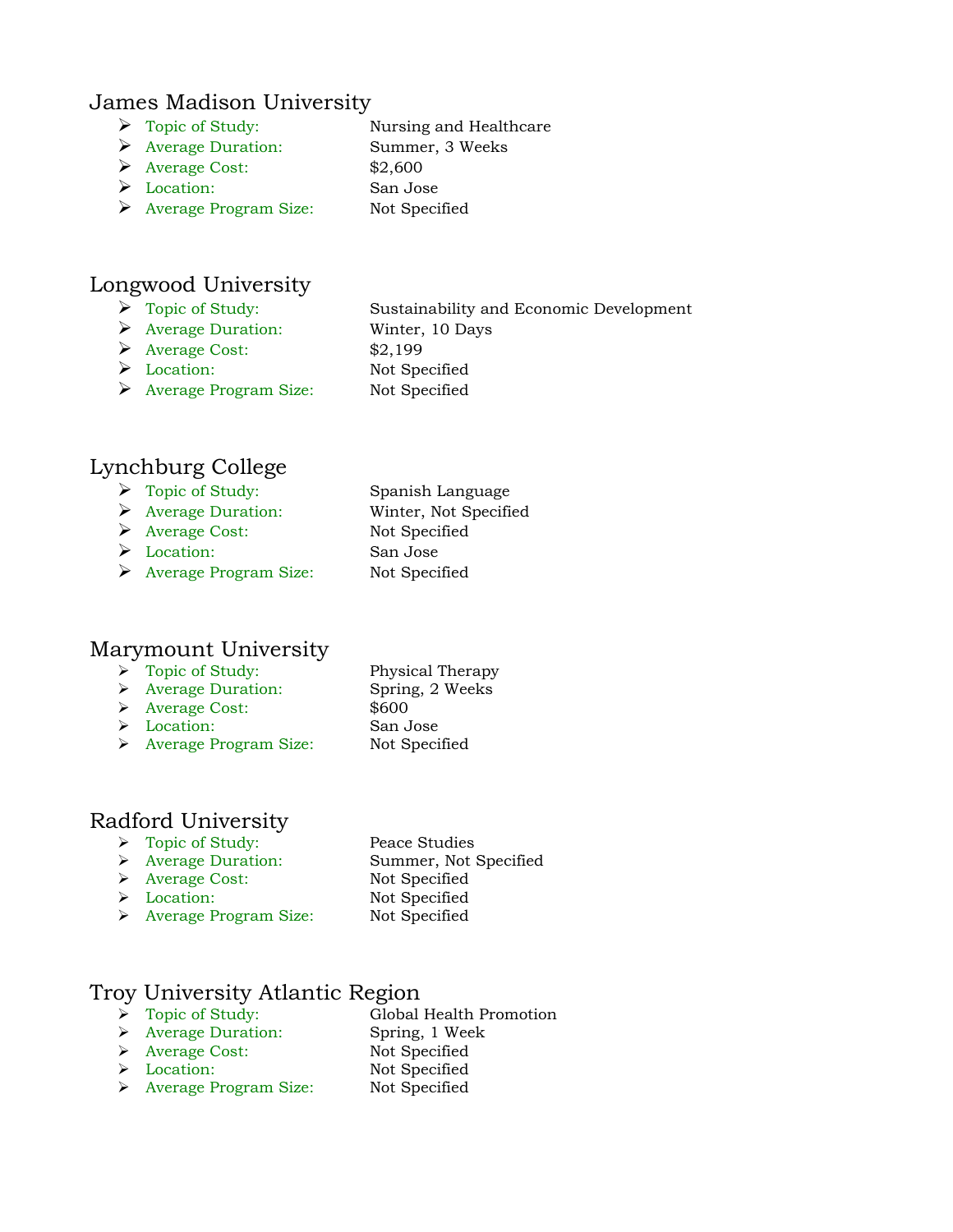#### Troy University Atlantic Region

- Topic of Study: Hospitality, Sport, and Tourism Management
- Average Duration: Spring, 1 Week
- Average Cost: Not Specified
- Location: Not Specified
- Average Program Size: Not Specified

#### University of Virginia System

- > Topic of Study: Business Commerce Average Duration: Spring, 10 Days
- $\triangleright$  Average Cost: \$3,150
- Location: Various
- Average Program Size: Not Specified

#### University of Virginia System

- > Topic of Study: Spanish Language Average Duration: Summer, 6 Weeks Average Cost: \$5,725 - \$6,259 Location: Alajuela
- Average Program Size: Not Specified

#### Washington and Lee University

> Topic of Study: Wilderness Immersion Average Duration: Spring, 1 Week Average Cost: \$5,995 Location: Various Average Program Size: Not Specified

#### Virginia Universities with Partner Programs:

- $\triangleright$  Averett College
- $\triangleright$  Bethel College
- $\triangleright$  Bridgewater College
- $\triangleright$  College of William and Mary
- $\triangleright$  Hampton University
- $\triangleright$  Hollins University
- $\triangleright$  Mary Baldwin College
- $\triangleright$  Old Dominion University
- $\triangleright$  Piedmont Virginia Community College
- $\triangleright$  Randolph-Macon College
- Roanoke College
- $\triangleright$  Shenandoah University
- $\triangleright$  South University System
- University of Richmond
- $\triangleright$  Virginia Commonwealth University
- $\triangleright$  Virginia State University
- $\triangleright$  Virginia Wesleyan University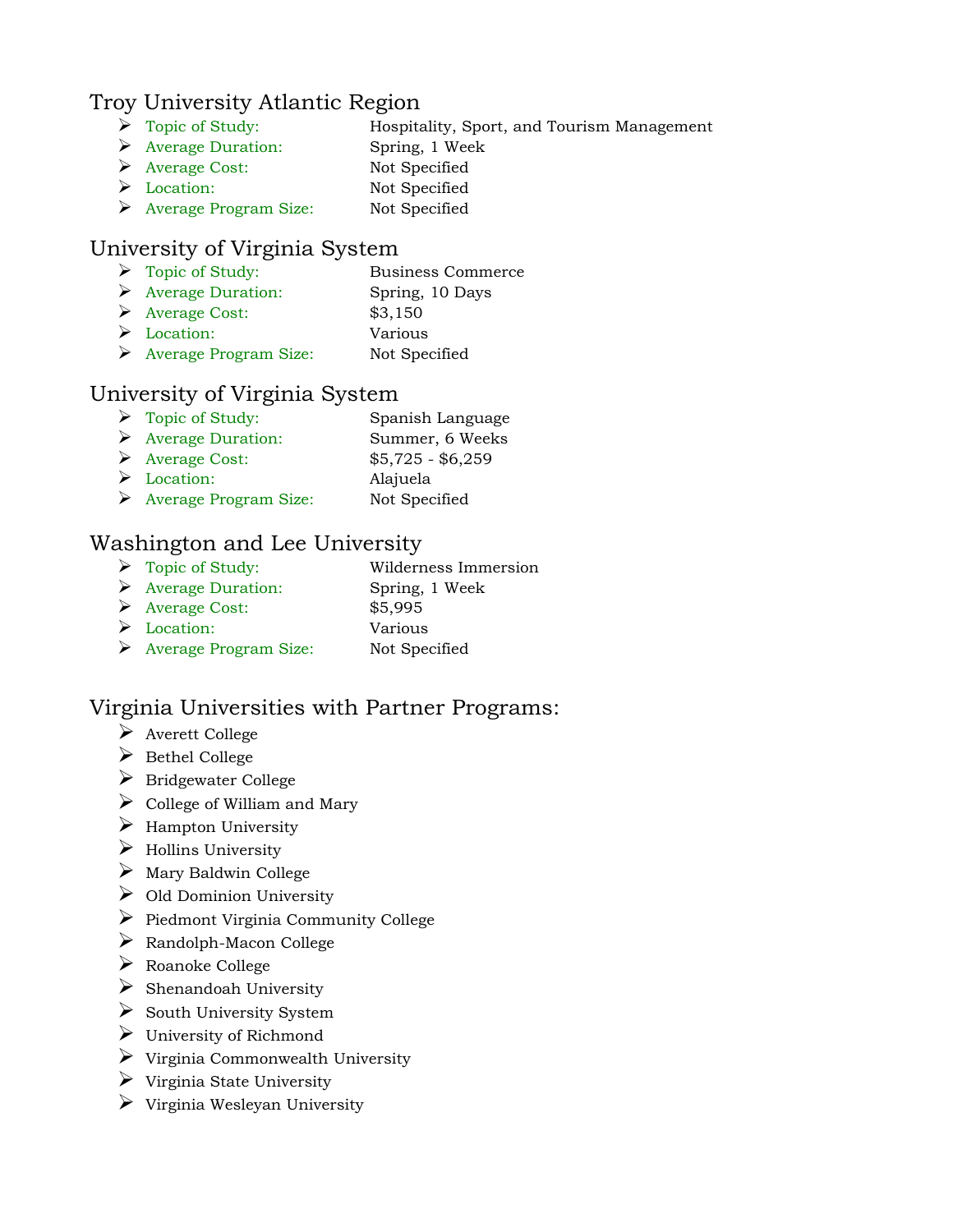## Washington

#### Bastyr University

- > Topic of Study: Botony and Sustainability
- Average Duration: Winter, 10 Days
- Average Cost: Not Specified
- Location: Various
- > Average Program Size: Not Specified

- Bellevue College
	- > Topic of Study: Spanish Language
	-
	- > Average Duration: Summer, 4 Weeks
	- Average Cost: \$2,949
	-
- 
- Location: Alajuela
- > Average Program Size: Not Specified

#### Eastern Washington University

> Topic of Study: Spanish Language Average Duration: Spring, 2 Weeks Average Cost: \$2,200 > Location: Not Specified > Average Program Size: Not Specified

## Green River Community College

- Topic of Study: Spanish Language Average Duration: Summer, 4 Weeks Average Cost: \$2,949 Location: Alajuela
- Average Program Size: Not Specified

## South Seattle Community College

- > Topic of Study: Spanish Language Average Duration: Summer, 4 Weeks Average Cost: \$2,949 Location: Alajuela
- Average Program Size: Not Specified

#### Washington State University System

- > Topic of Study: General Average Duration: Summer, 5 Weeks  $\triangleright$  Average Cost:  $$4,251.28$ Location: San Jose
- Average Program Size: Not Specified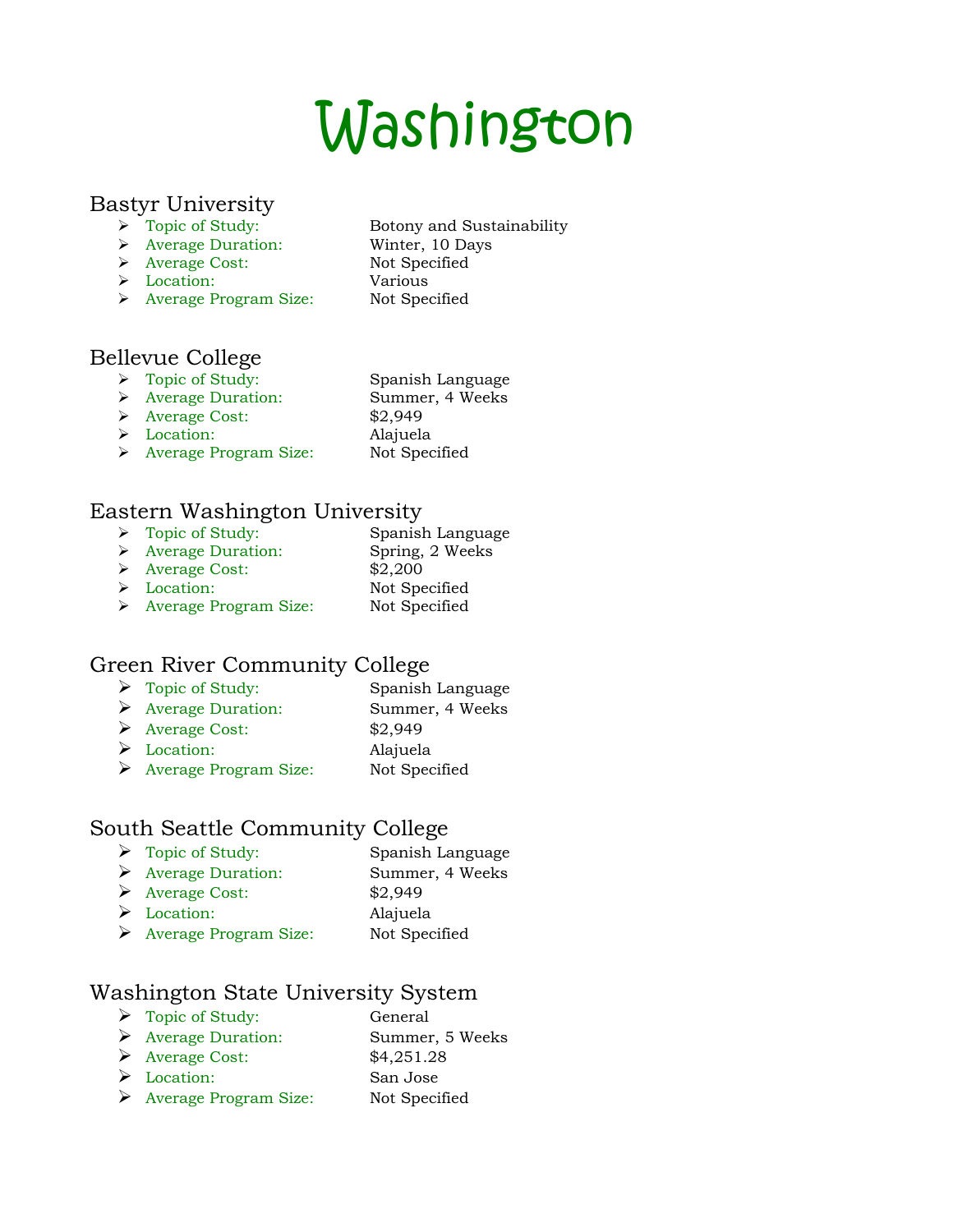#### Washington State University System

| $\triangleright$ Topic of Study:       | <b>Health and Sports</b> |
|----------------------------------------|--------------------------|
| $\triangleright$ Average Duration:     | Summer, 5 Weeks          |
| $\triangleright$ Average Cost:         | \$6,209.28               |
| $\triangleright$ Location:             | San Jose                 |
| $\triangleright$ Average Program Size: | Not Specified            |

#### Washington State University System

- Topic of Study: General Exchange
- Average Duration: Fall Semester
- Average Cost: \$5,416 \$11,993
- $\begin{minipage}{.4\linewidth} \begin{minipage}{.4\linewidth} \begin{tabular}{l} \bf{1} & \bf{2} & \bf{1} & \bf{1} \\ \bf{2} & \bf{2} & \bf{2} \\ \bf{3} & \bf{3} & \bf{1} \\ \bf{4} & \bf{4} & \bf{1} \\ \bf{5} & \bf{1} & \bf{2} \\ \bf{2} & \bf{2} & \bf{2} \\ \bf{3} & \bf{1} & \bf{2} \\ \bf{2} & \bf{2} & \bf{2} \\ \bf{3} & \bf{2} & \bf{2} \\ \bf{3} & \bf{2} & \bf{2} \\ \bf$
- $\triangleright$  Average Program Size:

#### Western Washington University

- Topic of Study: Culture, Hospitality, Tourism, and Sustainability
- Average Duration: Winter, 2 Weeks
- Average Cost: \$4,000 \$4,056
- Location: San Jose
- Average Program Size: Not Specified

#### Whitworth University

- > Topic of Study: Sustainable Development
- Average Duration: Winter, Not Specified
- Average Cost: Not Specified
- 
- 
- 
- Location: Tarcoles > Average Program Size: Not Specified

## Washington Universities with Partner Programs:

- $\triangleright$  Central Washington University
- Clark College
- $\triangleright$  Columbia Basin College
- $\triangleright$  Edmonds Community College
- Evergreen State College
- $\triangleright$  Gonzaga University
- $\triangleright$  North Seattle Community College
- $\triangleright$  Northwest University
- $\triangleright$  Moody Bible Institute
- $\triangleright$  Peninsula College
- $\triangleright$  St. Martin's University
- $\triangleright$  Seattle Central Community College
- $\triangleright$  Seattle Pacific University
- $\triangleright$  Shoreline Community College
- $\triangleright$  South Puget Sound Community College
- University of Puget Sound
- $\triangleright$  Whatcom Community College
- Whitman College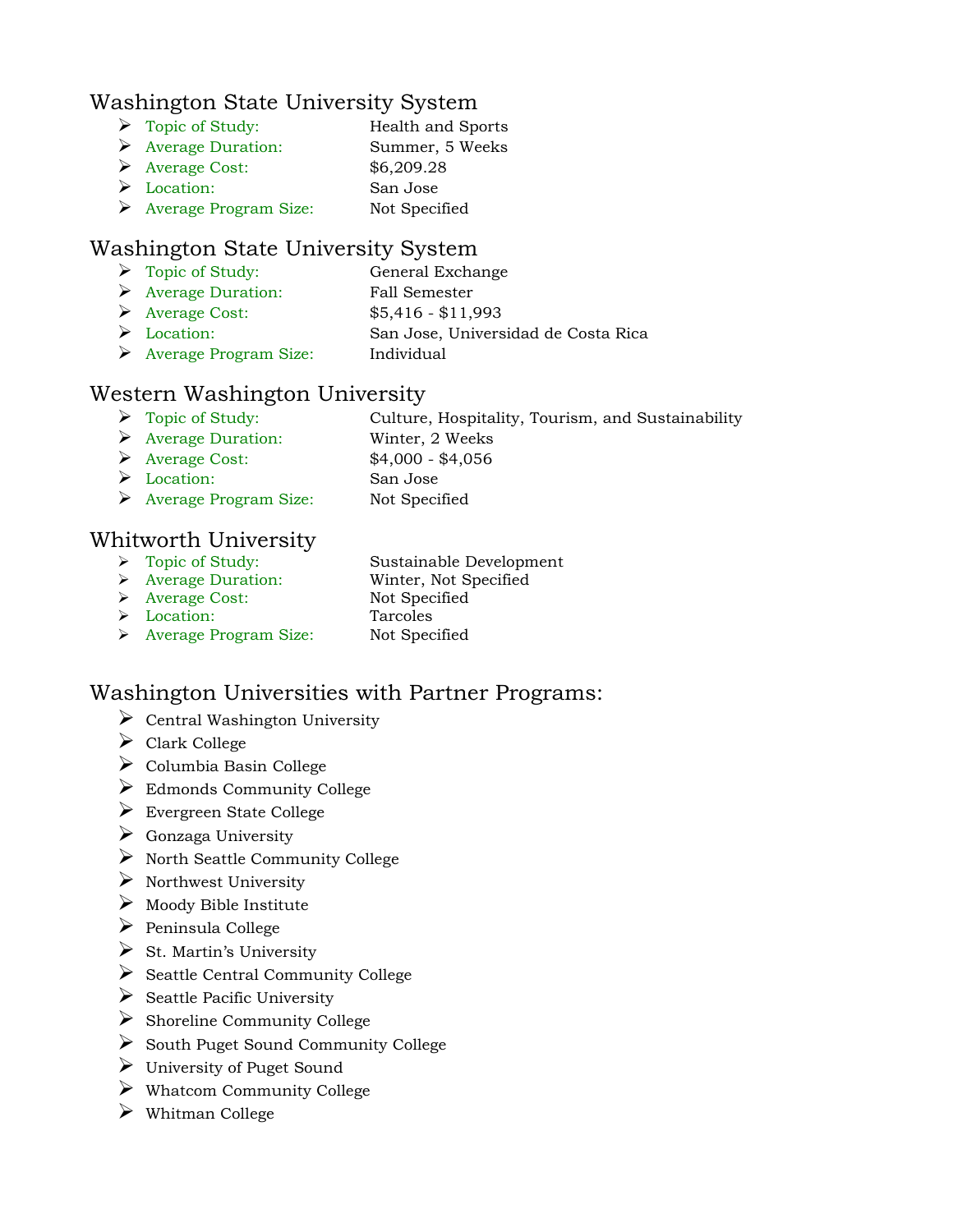# Washington, D.C.

## (District of Columbia)

Washington, D.C. Universities with Partner Programs:

- American University
- $\triangleright$  Catholic University of America
- $\triangleright$  George Washington University
- $\triangleright$  Georgetown University
- $\triangleright$  Trinity Washington University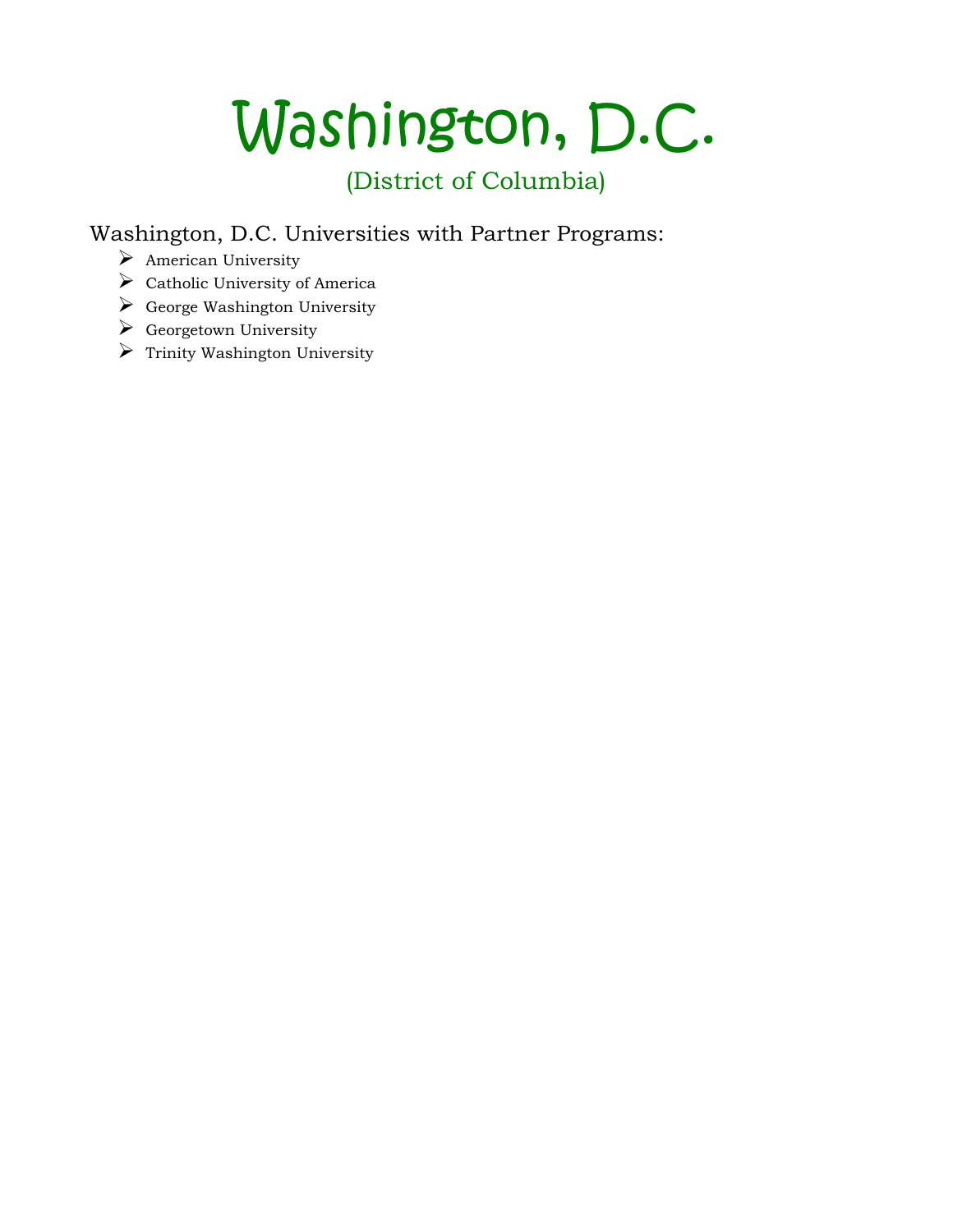# West Virginia

#### Shepherd University

- 
- Average Duration: Summer, 2 Weeks
- Spanish Language and Literature
- Average Cost: \$1,960
- Location: San Jose
- 
- Average Program Size: Not Specified
- 

## West Virginia Universities with Partner Programs:

- $\triangleright$  Bethany College
- Fairmont State University
- $\triangleright$  Glenville State College
- $\triangleright$  Marshall University
- $\triangleright$  University of Charleston
- $\triangleright$  West Liberty University
- $\triangleright$  West Virginia University at Parkersburg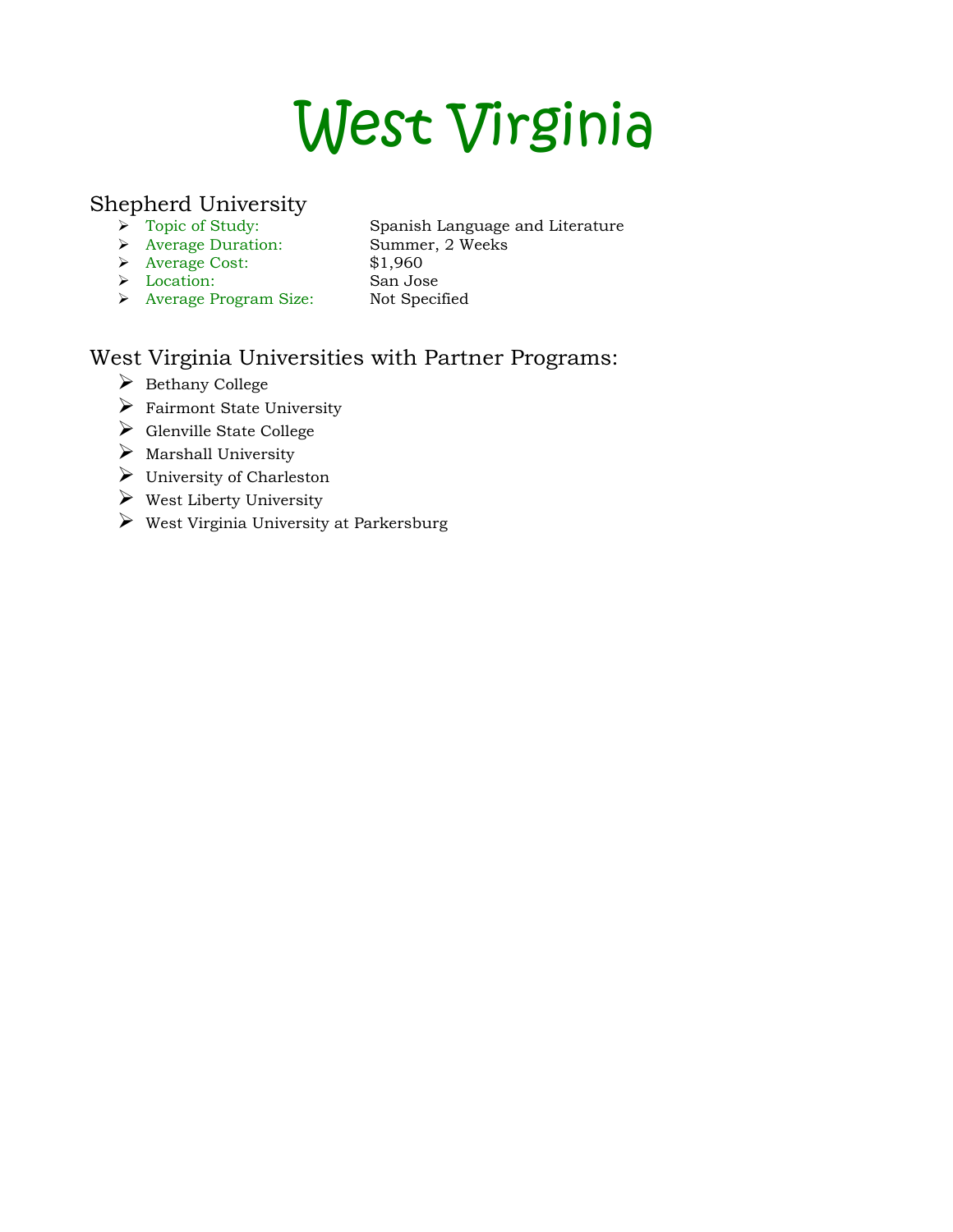# Wisconsin

#### Carthage College

- > Topic of Study: Tropical Tour
- Average Duration: Spring, 10 Days
	-
- Location: Various
- → Average Cost: \$2,369 \$2,899 > Average Program Size: Not Specified

## Concordia University

- > Topic of Study: Nursing
- > Average Duration: Not Specified
- Average Cost: \$3,000
- 
- 
- Location: Various
- > Average Program Size: Not Specified

#### Fox Valley Technical College

> Topic of Study: Spanish Language Average Duration: Spring, 10 Days Average Cost: \$3,000 Location: Various Average Program Size: Not Specified

#### Madison Area Technical College

- Topic of Study: Spanish Language Average Duration: Summer, 4 Weeks
- Average Cost: \$2,975 \$3,131
- Location: San Jose
- Average Program Size: Not Specified

#### University of Wisconsin System

- Topic of Study: Organic Agriculture and Sustainable Farming
- Average Duration: Spring, 10 Days
- Average Cost: \$3,350 \$3,450
- Location: San Carlos
- Average Program Size: Not Specified

#### University of Wisconsin System

- > Topic of Study: Spanish Language
- Average Duration: Winter, 3 Weeks, or Summer, 6 8 Weeks
- Average Cost: Not Specified
- Location: San Jose
- Average Program Size: Not Specified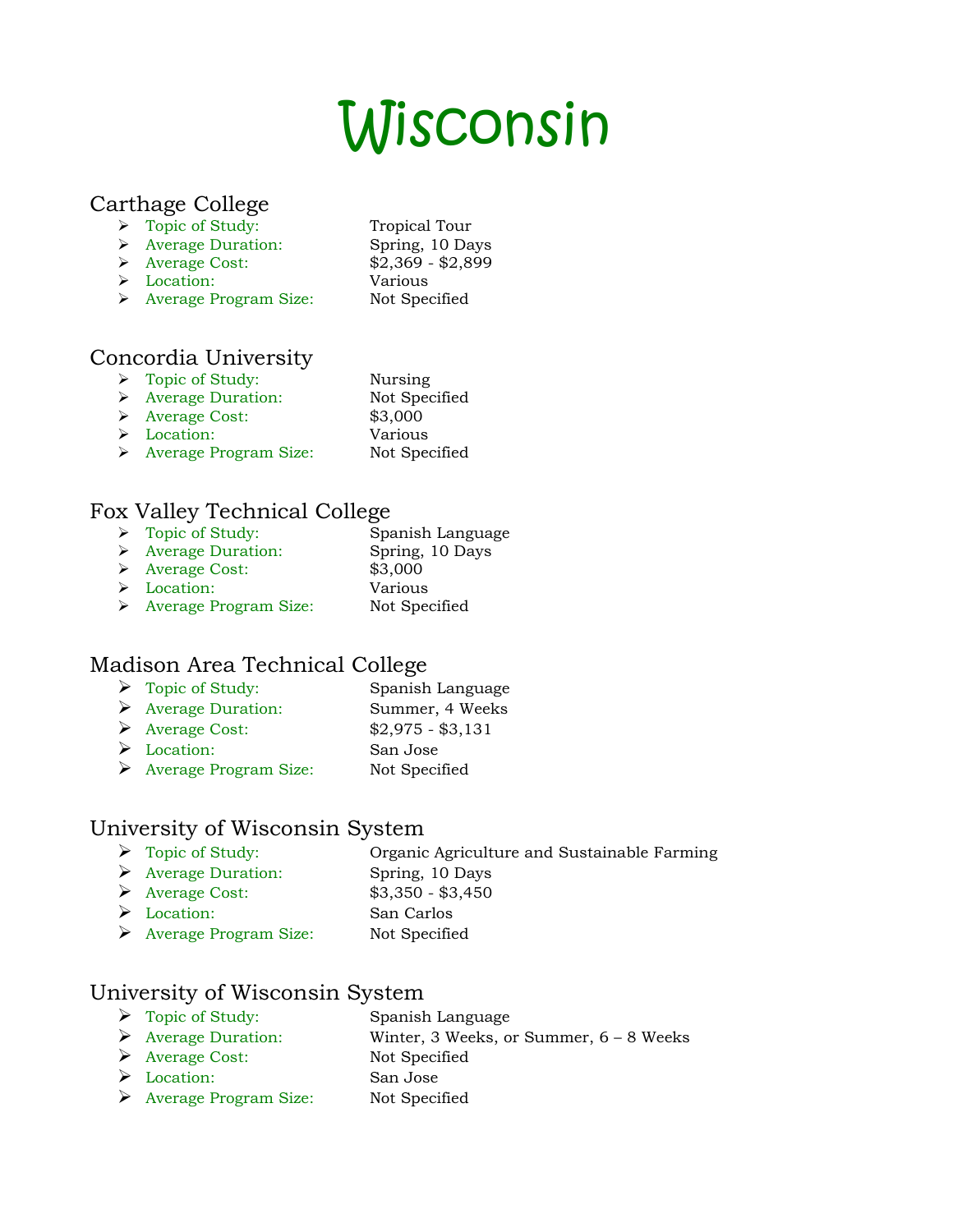## Wisconsin Universities with Partner Programs:

- $\blacktriangleright$  Beloit College
- Lawrence University
- $\triangleright$  Marian University
- $\triangleright$  Medical College of Wisconsin
- $\blacktriangleright$ Milwaukee Area Technical College
- $\triangleright$  Viterbo University
- $\blacktriangleright$  Waukesha County Technical College
- $\blacktriangleright$  Wisconsin Lutheran College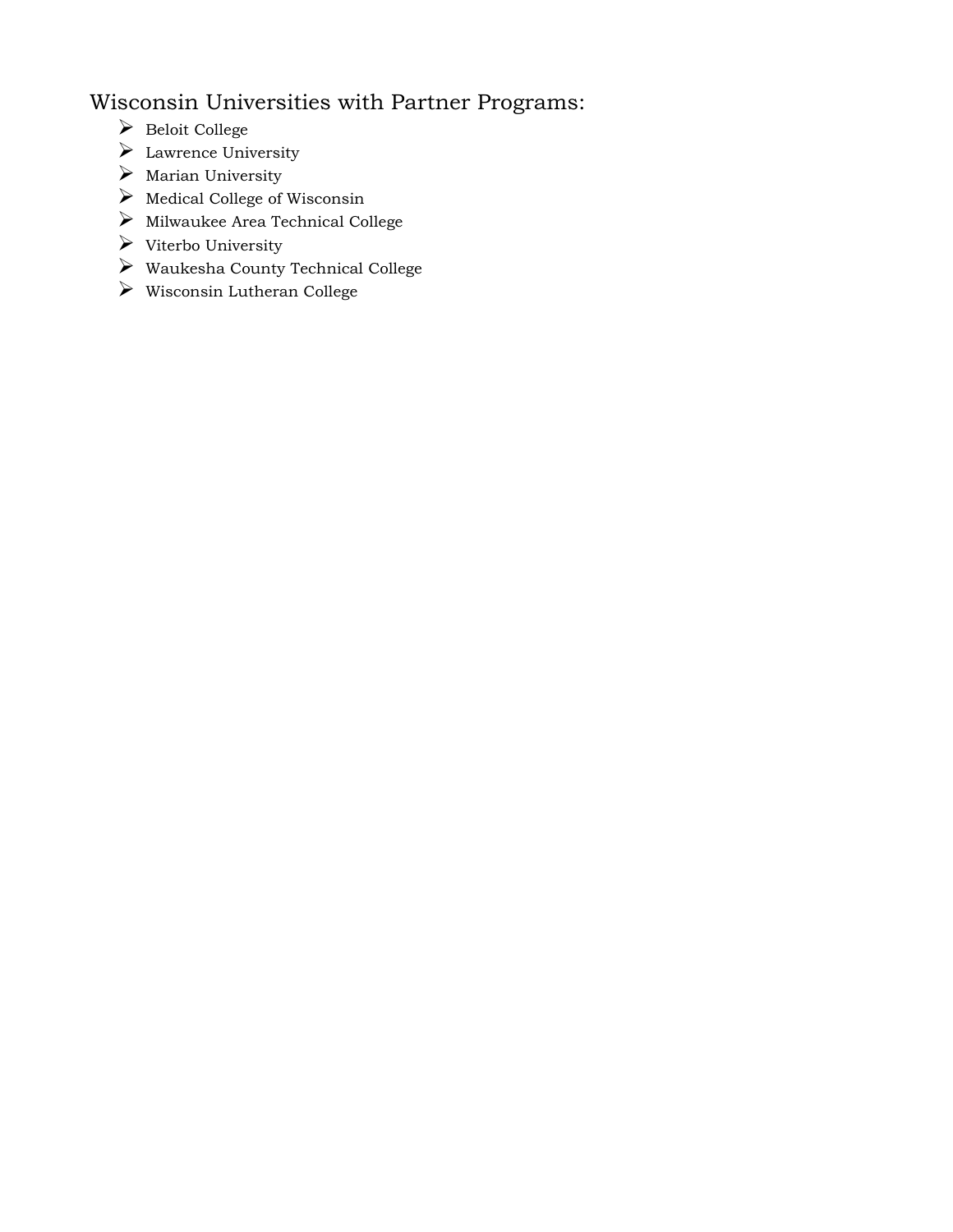

Wyoming Universities with Partner Programs:

*There are no schools with faculty-led, exchange, or partner programs for the state of Wyoming at this time.*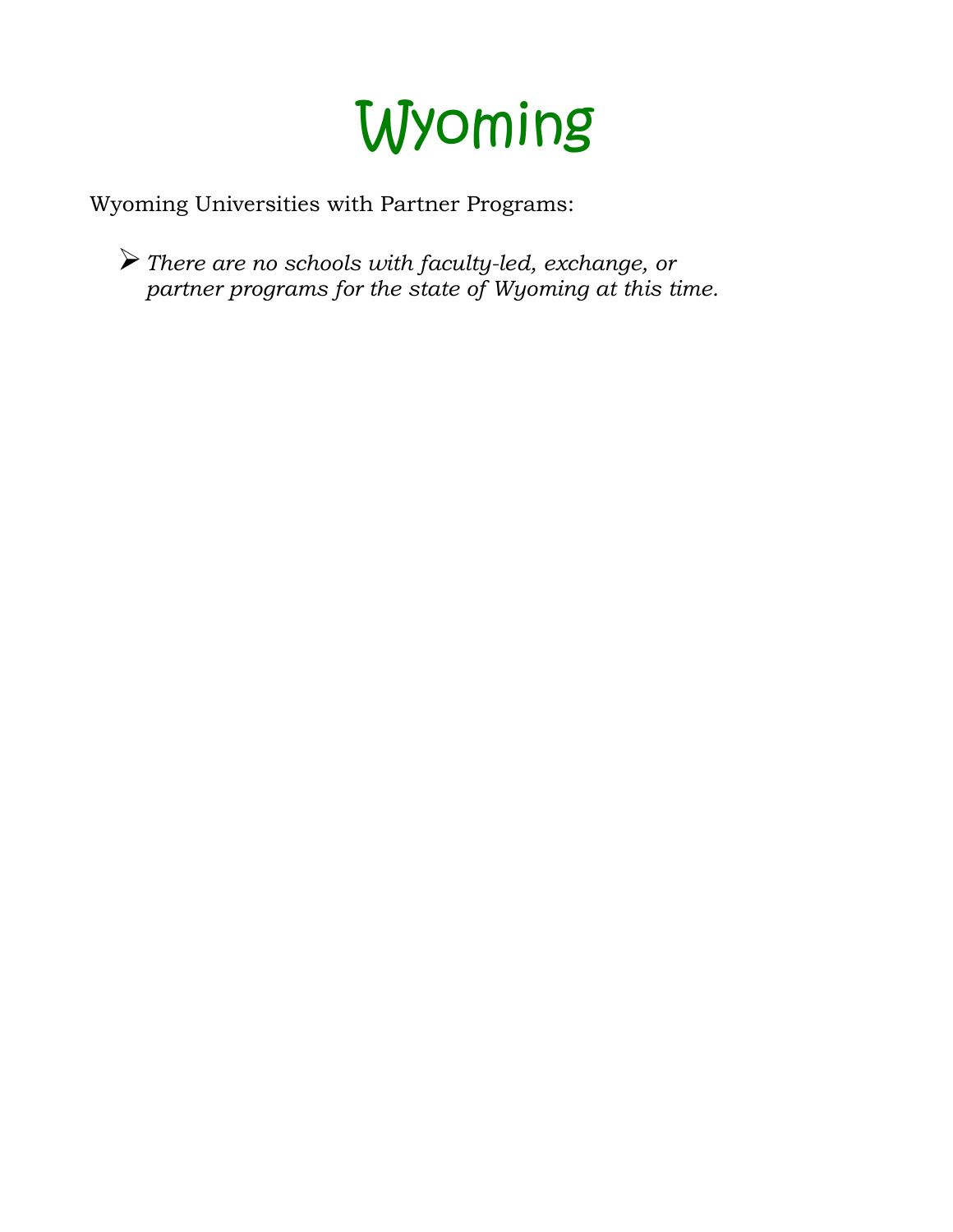# 3<sup>rd</sup> Party Provider Programs

#### Academic Experiences Abroad (AEA)

- 
- Average Duration: Customizable
- Topic of Study: Service Learning, Business, Art, History, Sustainability, Health, Photography, Engineering, Law, Architecture, NGO Studies Average Cost: Varies Location: Varies Average Program Size: Not Specified

#### Academic Programs International (API)

- > Topic of Study: Intensive Language and Culture
- Average Duration: Summer, 7 14 Weeks Average Cost: \$5,200 - \$7,800
- Location: San Joaquin de Flores
- Average Program Size: Not Specified

#### Academic Programs International (API)

- Topic of Study: Spanish Language and Latin American Studies
- Average Duration: Fall and/or Spring Semester
- Average Cost: \$12,250 \$23,000
- 
- Location: San Joaquin de Flores
- Average Program Size: Not Specified

## Academic Programs International (API)<br>  $\triangleright$  Topic of Study: Spanish for Media

- 
- Spanish for Medical Professionals Average Duration: Summer, 7 Weeks
- Average Cost: \$5,450
- 
- Location: San Joaquin de Flores
- Average Program Size: 10 Participants

#### Academic Programs International (API)

- Topic of Study: Sustainability and Environmental Studies
- 
- > Average Duration: Fall or Spring Semester
- → Average Cost: \$12,500<br>→ Location: San Joac
- San Joaquin de Flores
- > Average Program Size: Not Specified

#### Academic Programs International (API)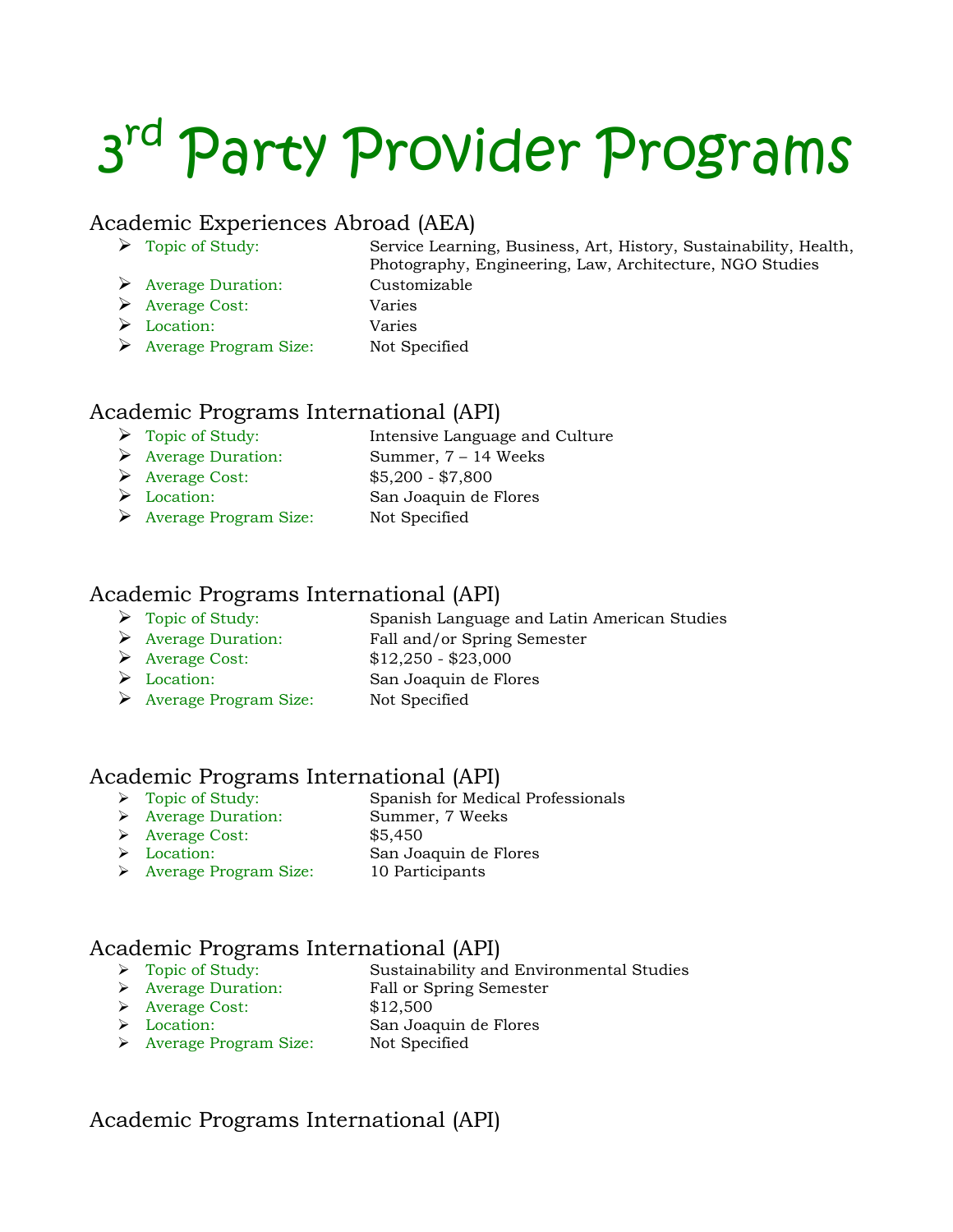- 
- 

Location: San Jose

> Topic of Study: Spanish Language and Culture Average Duration: Fall, Spring, or Summer, 3 – 10 Months Average Cost: \$9,800 - \$25,680 Average Program Size: Not Specified

#### Academic Programs International (API)

- Topic of Study: Latin American Development
- Average Duration: Fall or Spring Semester
- Average Cost: \$14,480
- Location: San Jose
- Average Program Size: Not Specified

#### Academic Programs International (API)

- Topic of Study: Art and Design
- Average Duration: Fall and/or Spring Semester
- Average Cost: Not Specified
- Location: San Jose
- Average Program Size: Not Specified

#### Academic Programs International (API)

- > Topic of Study: Spanish Language and Health
- Average Duration: Summer, 6 Weeks
- Average Cost: Not Specified
- 
- 
- Location: San Pedro
- Average Program Size: Not Specified

#### Academic Programs International (API)

- Topic of Study: Latin American Studies and Internship
- Average Duration: Fall or Spring Semester
- Average Cost: \$9,980 \$10,980
- Location: San Jose
- Average Program Size: Not Specified

#### Academic Programs International (API)

- Topic of Study: Spanish Language and Internship
- Average Duration: Fall, Spring, or Summer, 3 Months
- Average Cost: Not Specified
- Location: San Jose
- Average Program Size: Not Specified

#### Academic Programs International (API)

Topic of Study: Language, Culture, and Current Issues in Latin America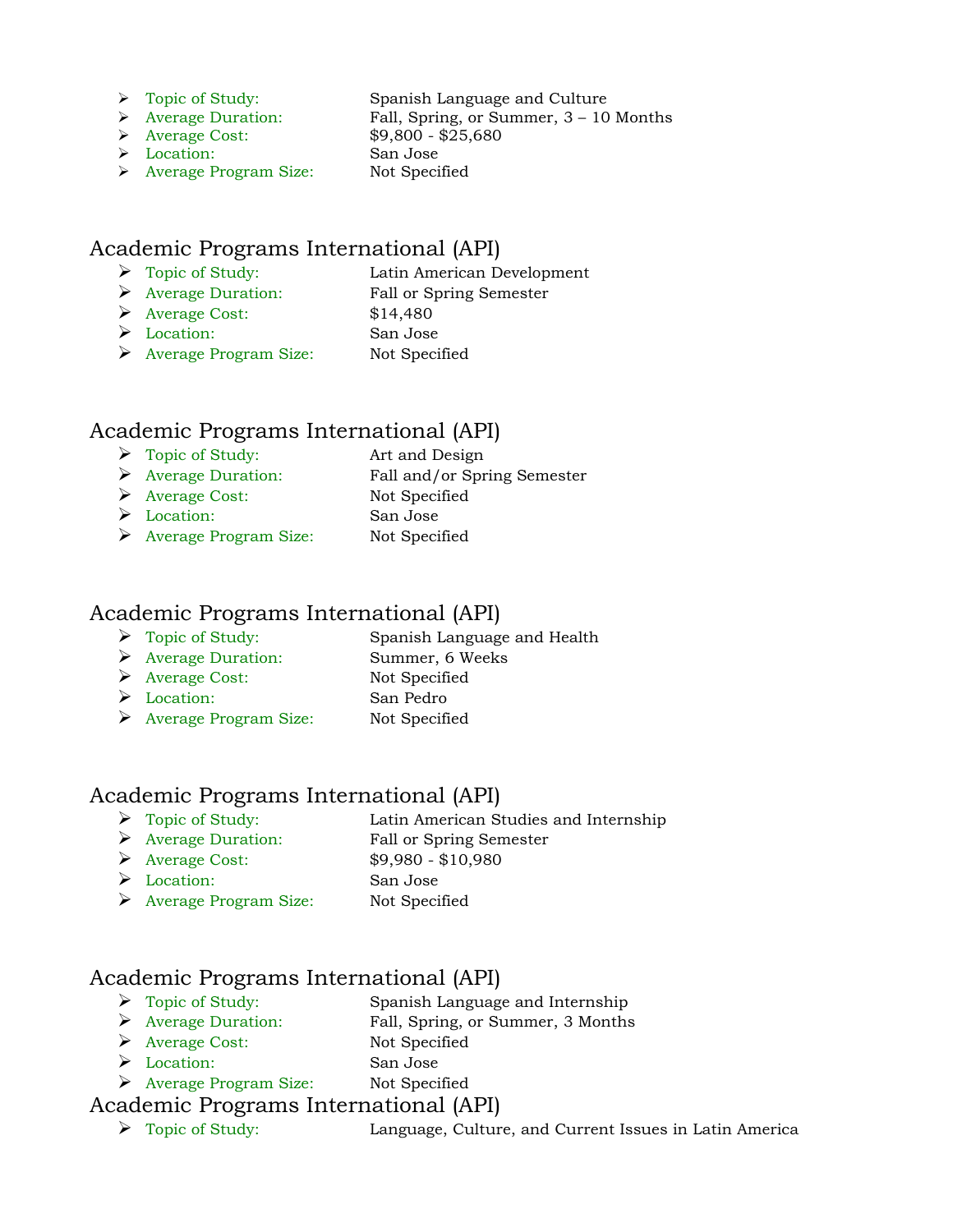- Average Duration: Winter, 3 Months
- Average Cost: Not Specified
- Location: San Pedro
- Average Program Size: Not Specified

#### Adelante (Internship Program)

| $\triangleright$ Topic of Study:       | Architecture, Environment, Education, Graphic Design,            |
|----------------------------------------|------------------------------------------------------------------|
|                                        | International Relations, Political Science, Law, Marketing, Non- |
|                                        | Profits, Psychology, Social Work, Social Media, Tourism,         |
|                                        | Veterinary, Volunteer                                            |
| $\triangleright$ Average Duration:     | Year-Round, Not Specified                                        |
| $\triangleright$ Average Cost:         | $$4,415 - $6,715$                                                |
| Location:                              | San Jose                                                         |
| $\triangleright$ Average Program Size: | Not Specified                                                    |

#### Adelante (Semester Study)

| Topic of Study: | Spanish Language |
|-----------------|------------------|
|                 |                  |

- Average Duration: Fall, 3 6 Months
- Average Cost: \$7,995
- Location: San Jose
- Average Program Size: Not Specified

#### Adelante (Semester Study)

| $\triangleright$ Topic of Study:   | Intensive Spanish Studies |
|------------------------------------|---------------------------|
| $\triangleright$ Average Duration: | Summer, $4 - 8$ Weeks     |
| $\triangleright$ Average Cost:     | $$2,995 - $5,495$         |
| $\triangleright$ Location:         | San Jose                  |

Average Program Size: Not Specified

#### American Institute for Foreign Study (AIFS)

- Topic of Study: Environmental Science and Political Science Average Duration: Winter, 3 Weeks Average Cost: \$2,995
- Location: San Jose
- Average Program Size: Not Specified

#### American Institute for Foreign Study (AIFS)

- Topic of Study: Spanish, Humanities, and Environmental Science
- Average Duration: Summer, 4 8 Weeks
- Average Cost: \$4,995 \$6,495 Location: San Jose
- Average Program Size: Not Specified

#### American Institute for Foreign Study (AIFS)

Topic of Study: Spanish, Humanities, Latin American Studies, Environmental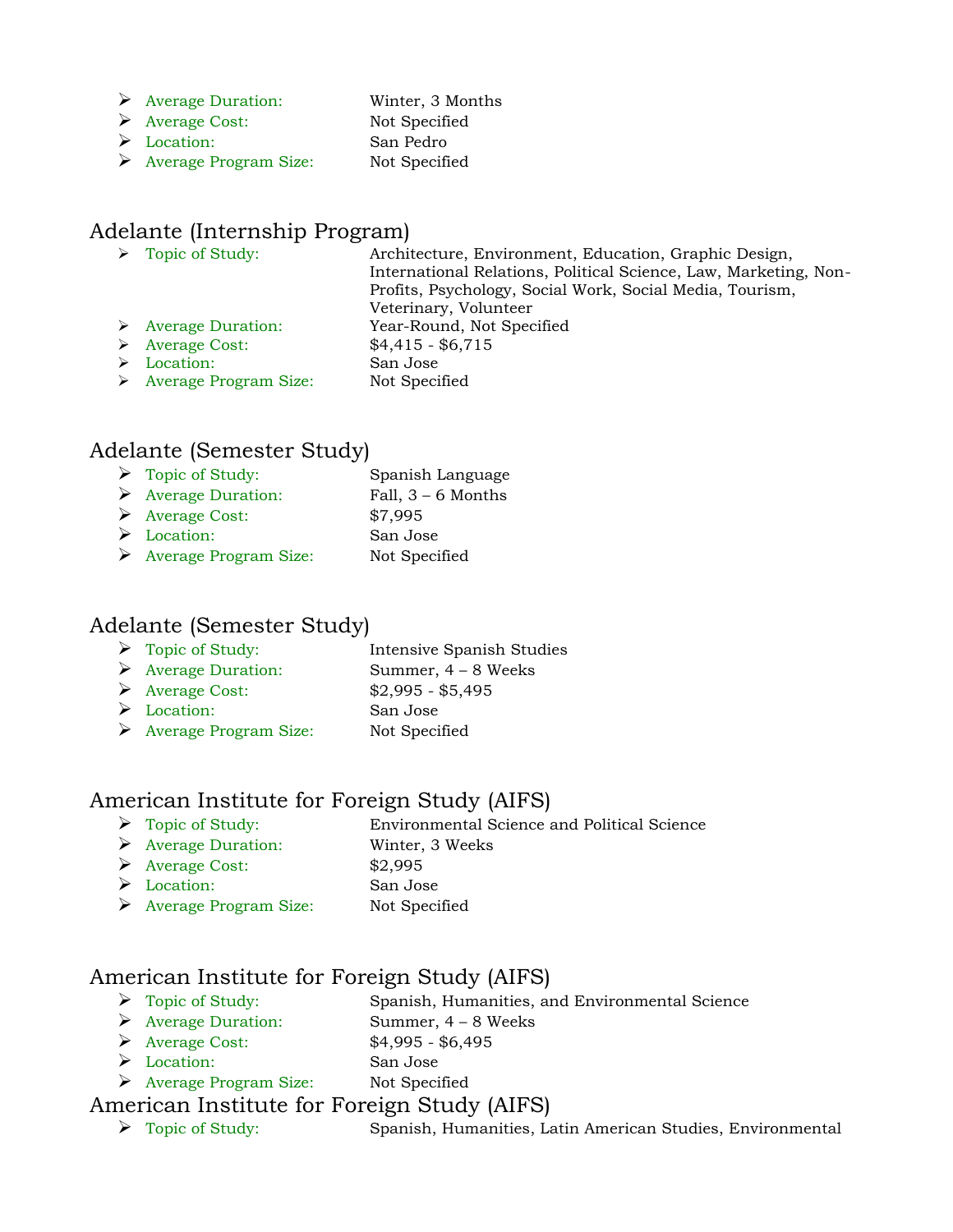#### Science

Average Duration: Fall and/or Spring Semester

- 
- 
- Average Cost: \$8,995 \$10,495 Location: San Jose Average Program Size: Not Specified

#### American Studies Abroad (ASA)

- Spanish Language and Culture → Topic of Study:<br>
→ Average Duration: Spring, 3 – 5 Months
- 
- 
- Average Cost: \$10,995 \$13,495
- Location: San Jose
- > Average Program Size: Not Specified

#### American Studies Abroad (ASA)

- Spanish for Development or for Health → Topic of Study:<br>
→ Average Duration: Summer, 6 Weeks<br>
→ Average Cost: \$5,995  $\triangleright$  Average Cost: Location: San Jose
- > Average Program Size: Not Specified

#### American Studies Abroad (ASA)

- > Topic of Study: Spanish Language and Culture
- Average Duration: Fall, 3 Months
- Average Cost: \$13,495
	-
- Location: San Jose
- > Average Program Size: Not Specified

#### AmeriSpan

- 
- 
- 
- Location: Jaco Beach
- > Average Program Size: Not Specified

> Topic of Study: Spanish Language Year-Round,  $1 - 4$  Weeks → Average Duration: Year-Round, 1<br>
→ Average Cost: \$610 - \$2,665

#### AmeriSpan

- > Topic of Study: Spanish Language
- Average Duration: Year-Round, 1 4 Weeks
- Average Cost: \$565 \$3,065
- Location: Manuel Antonio
- > Average Program Size: Not Specified

#### AmeriSpan

> Topic of Study: Spanish Language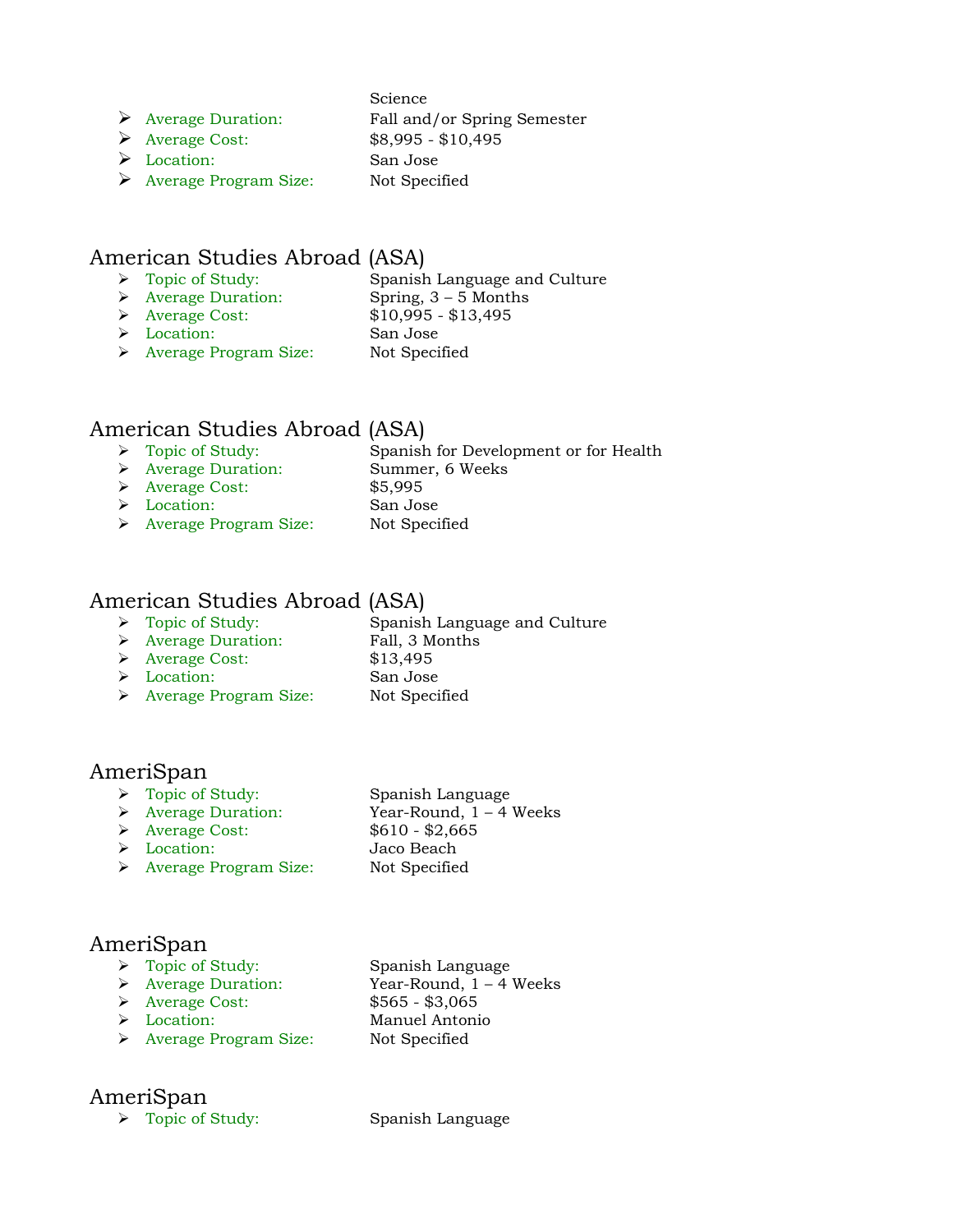Average Duration: Year-Round, 1 – 4 Weeks

- Average Cost: \$470 \$2,300
- Location: Playa Tamarindo
- Average Program Size: Not Specified

#### AmeriSpan

 Topic of Study: Spanish Language Average Duration: Year-Round, 1 – 4 Weeks Average Cost: \$380 - \$2,150 Location: Santo Domingo de Heredia Average Program Size: Not Specified

#### AmeriSpan

| Spanish Language, Culture, Salsa, and Cooking |
|-----------------------------------------------|
| Year-Round, $1 - 4$ Weeks                     |
| $$465 - $1,795$                               |
| Santo Domingo de Heredia                      |
| Not Specified                                 |
|                                               |

#### AmeriSpan

- Topic of Study: Spanish Language and Surfing
- 
- 
- 

 Average Duration: Year-Round, 1 – 4 Weeks Average Cost: \$840 - \$3,030 Location: Jaco Beach Average Program Size: Not Specified

#### AmeriSpan

- > Topic of Study: Spanish Language and Surfing
- Average Duration: Year-Round, 1 4 Weeks
- Average Cost: \$520 \$2,320
- 
- Average Program Size: Not Specified
- Location: Playa Tamarindo

#### Associated Colleges of the Midwest (ACM)

- 
- Topic of Study: Research in Social Sciences, Environment, and Humanities
- → Average Duration: Spring, 9 11 Weeks<br>
→ Average Cost: \$12,700 \$17,700  $\triangleright$  Average Cost:
- Location: San Jose
- 
- Average Program Size: Not Specified

## Associated Colleges of the Midwest (ACM)<br>  $\rightarrow$  Topic of Study: Community Engagem

Community Engagement, Public Health, Education, and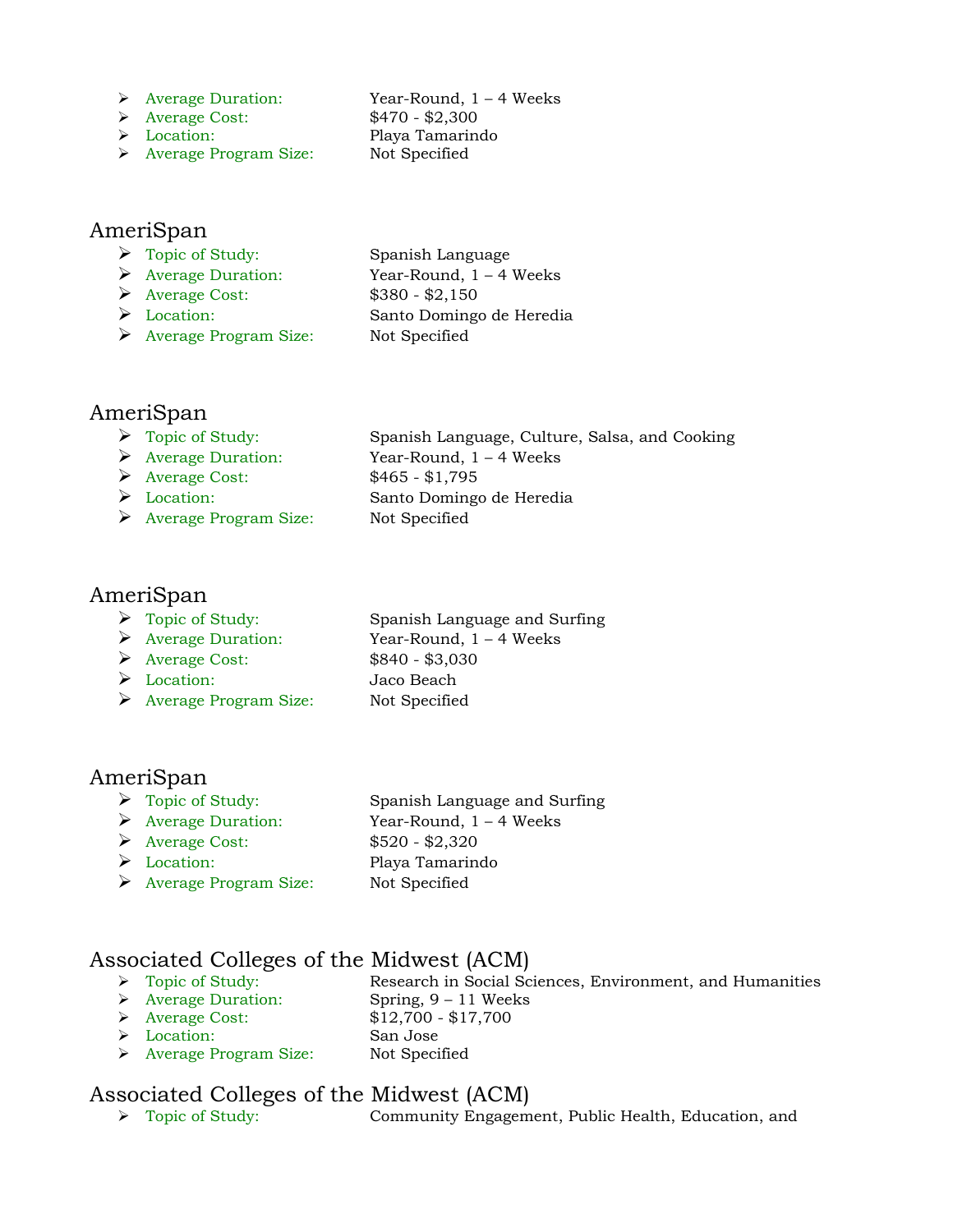| <b>Average Duration:</b> | Fall, $15 - 24$ Weeks |
|--------------------------|-----------------------|
|                          |                       |

|                                        | Environment           |
|----------------------------------------|-----------------------|
| $\triangleright$ Average Duration:     | Fall, $15 - 24$ Weeks |
| $\triangleright$ Average Cost:         | $$10,500 - $17,400$   |
| $\triangleright$ Location:             | San Jose              |
| $\triangleright$ Average Program Size: | Not Specified         |

#### Au Sable Institue of Environmental Studies

- 
- > Topic of Study: Tropical Agriculture
- Average Duration: Summer, 3 Weeks
- Average Cost: Not Specified
- Location: Vara Blanca
- Average Program Size: Not Specified

#### BestSemester and Latin American Studies Program (LASP)

| $\triangleright$ Topic of Study:       | Spanish Culture, Language, and Literature |
|----------------------------------------|-------------------------------------------|
| $\triangleright$ Average Duration:     | Fall or Spring Semester, 15 Weeks         |
| $\triangleright$ Average Cost:         | \$12,100                                  |
| $\triangleright$ Location:             | San Jose                                  |
| $\triangleright$ Average Program Size: | Not Specified                             |
|                                        |                                           |

#### Bridge Abroad

| $\triangleright$ Topic of Study:       | Spanish Language and Medical Field Experience |
|----------------------------------------|-----------------------------------------------|
| $\triangleright$ Average Duration:     | Year-Round, $2 - 4$ Weeks                     |
| $\triangleright$ Average Cost:         | $$1,795 - $2,795$                             |
| $\triangleright$ Location:             | San Jose                                      |
| $\triangleright$ Average Program Size: | Not Specified                                 |
|                                        |                                               |

#### Bridge Abroad

- 
- 
- 
- Location: San Jose
- Average Program Size: Not Specified

 Topic of Study: Spanish Language and Teaching Field Experience Average Duration: Year-Round, 2 – 4 Weeks Average Cost: \$1,795 - \$2,795

#### Broad Reach

- > Topic of Study: Spanish Language
- 
- 
- Location: Various
- Average Program Size: Not Specified

#### BroadReach

Topic of Study: Adventure

 Average Duration: Summer, 2 – 3 Weeks Average Cost: \$3,580 - \$5,380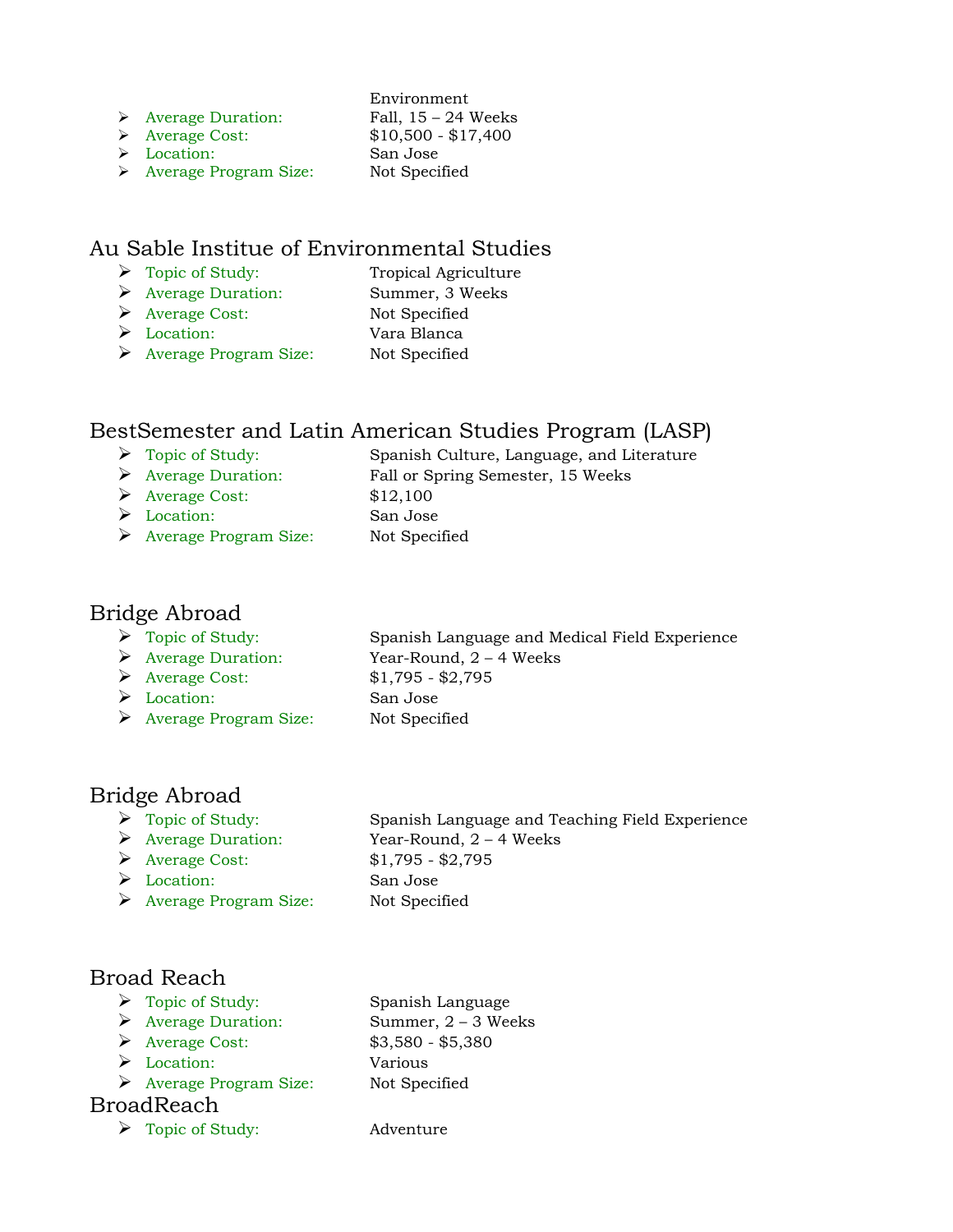- Average Duration: Summer, 4 Weeks
- Average Cost: \$6,180 Location: Various
- Average Program Size: Not Specified

#### BroadReach

- > Topic of Study: Primate Studies
- Average Duration: Summer, 3 Weeks
- Average Cost: \$5,180
- Location: Various > Average Program Size: Not Specified

#### BroadReach

 Topic of Study: Sea Turtle Studies Average Duration: Summer, 3 Weeks Average Cost: \$5,680 Location: Tortuguero > Average Program Size: Not Specified

#### BroadReach

- > Topic of Study: Vetinary Experience Average Duration: Summer, 3 Weeks Average Cost: \$5,980
- 
- → Location: Not Specified<br>
→ Average Program Size: Not Specified  $\triangleright$  Average Program Size:

#### BroadReach

| $\triangleright$ Topic of Study:       | <b>Biology</b>  |
|----------------------------------------|-----------------|
| $\triangleright$ Average Duration:     | Summer, 2 Weeks |
| $\triangleright$ Average Cost:         | \$3,380         |
| $\triangleright$ Location:             | Various         |
| $\triangleright$ Average Program Size: | Not Specified   |

#### CEA

| $\triangleright$ Topic of Study:   | Spanish Language                  |
|------------------------------------|-----------------------------------|
| $\triangleright$ Average Duration: | Fall, Spring, or Summer Semesters |
| $\triangleright$ Average Cost:     | Not Specified                     |
| $\triangleright$ Location:         | San Jose                          |
| Average Program Size:              | Not Specified                     |

## Center for Ecological Living and Learning (CELL)<br>  $\rightarrow$  Topic of Study: Sustainability

 $\triangleright$  Topic of Study: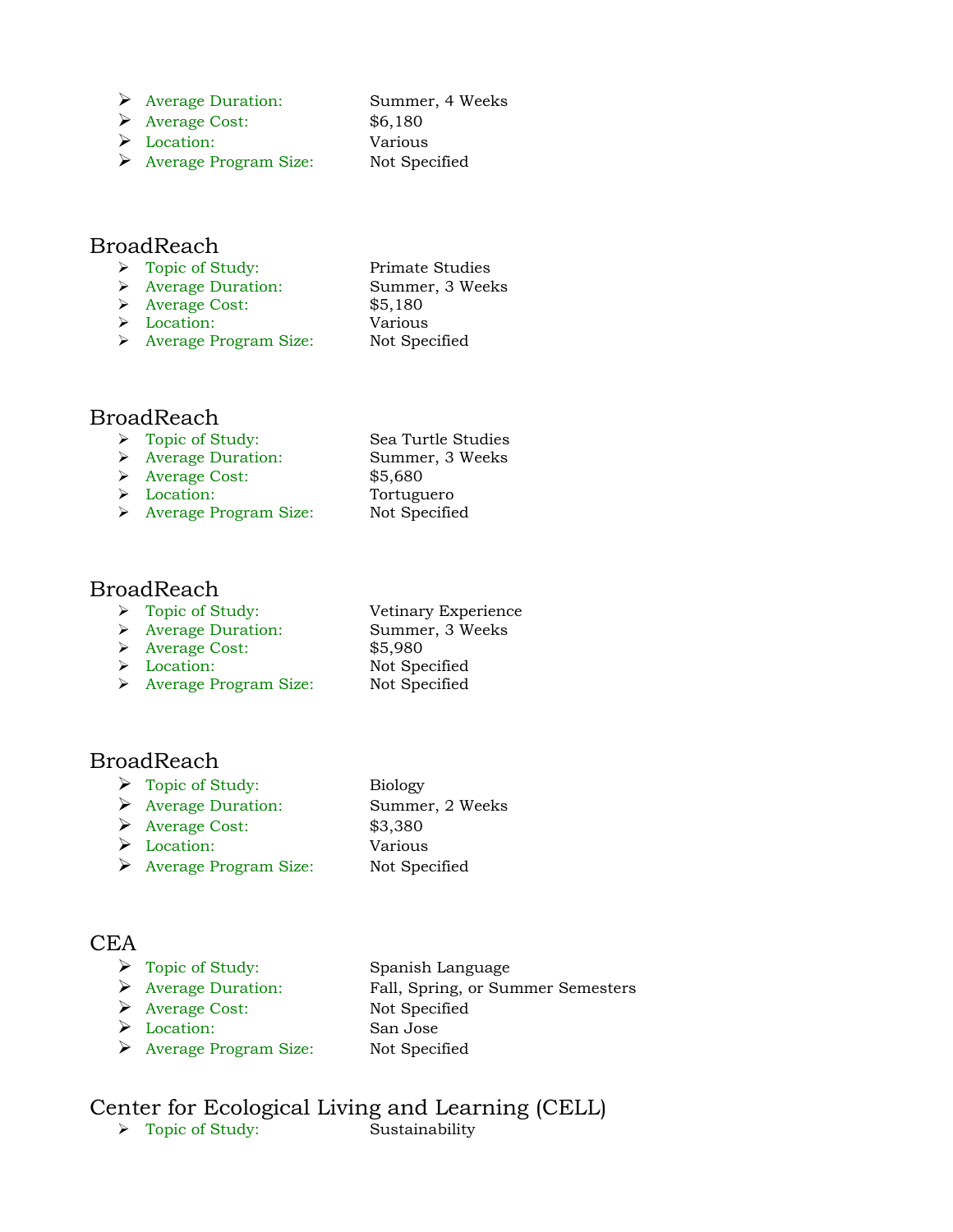- Average Duration: Spring, 12 Weeks
	-
- Average Cost: \$14,900 Location: Talamanca
- > Average Program Size: Not Specified

#### Center for Study Abroad (CSA)

- Topic of Study: General Tour
- Average Duration: Summer, 1 Week
- Average Cost: \$2,062
- Location: Various
- Average Program Size: Not Specified

#### College Consortium for International Studies (CCIS)

- > Topic of Study: Spanish Language  $\triangleright$  Average Duration: Fall or Spring, 12 – 16 Weeks
- Average Cost: \$8,500 \$9,200
- Location: San Jose
- Average Program Size: Not Specified

#### College Consortium for International Studies (CCIS)

- Topic of Study: Spanish Language
	-
- Average Cost: \$3,800 \$4,550
- 
- Average Duration: Year-Round, 4 Weeks Location: Santa Ana Average Program Size: Not Specified

### College Consortium for International Studies (CCIS)

- > Topic of Study: Spanish Language
- Average Duration: Summer, 4 8 Weeks
- Average Cost: \$3,200 \$6,138
- Location: San Jose
- Average Program Size: Not Specified

#### College Consortium for International Studies (CCIS)

- Topic of Study: Spanish Language Average Duration: Summer, 4 Weeks
- 
- Average Cost: \$3,800 \$4,550
- Location: Santa Ana
- Average Program Size: Not Specified

## Council on International Exchange (CIEE)<br>  $\triangleright$  Topic of Study: Tropical Ecology and G

- Tropical Ecology and Conservation
- Average Duration: Summer, 8 Weeks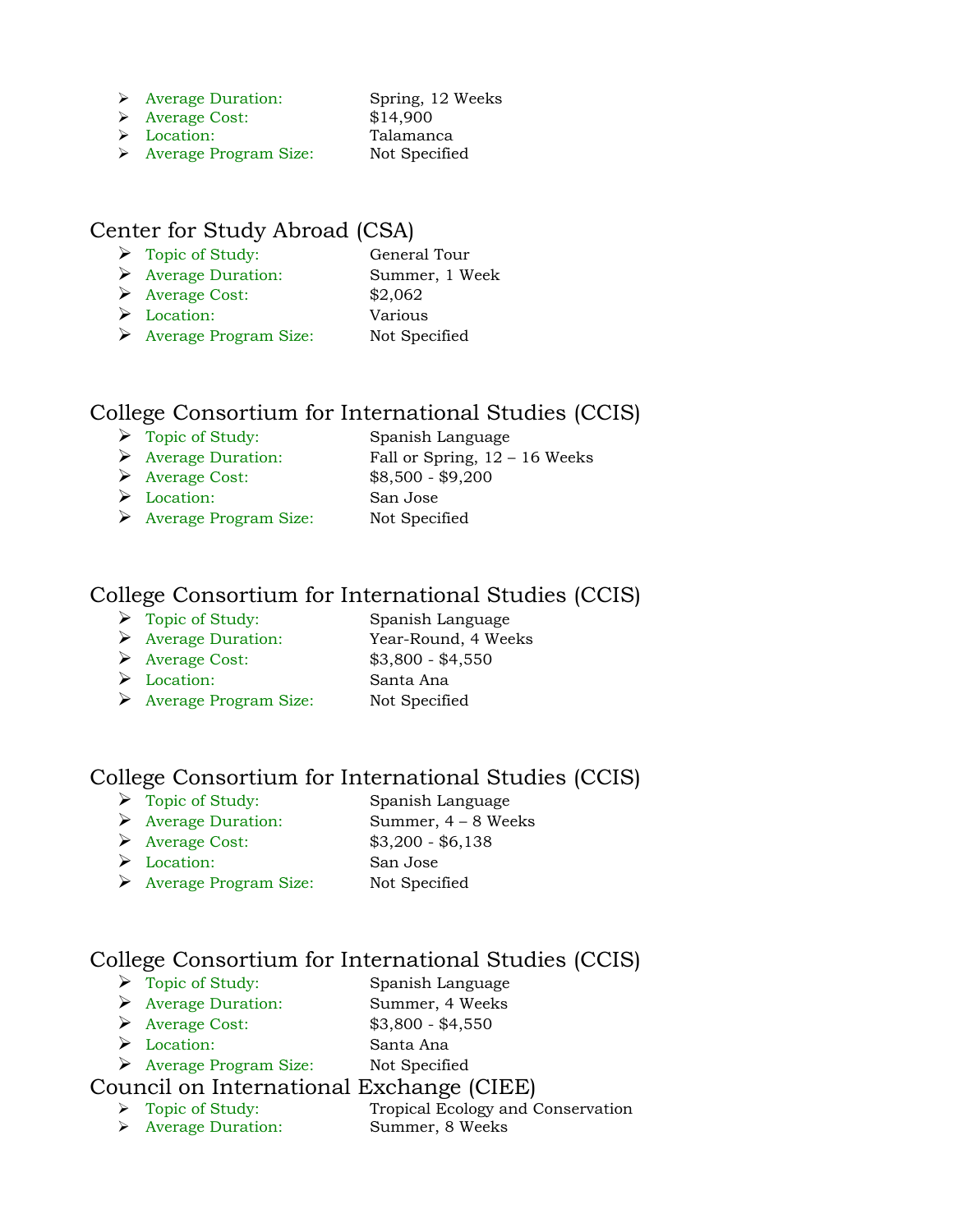- Average Cost: \$7,850
- Location: Monteverde
- 
- > Average Program Size: Not Specified

#### Council on International Exchange (CIEE)

- > Topic of Study: Environmental Sustainability
- Average Duration: Fall or Spring, 14 Weeks
- Average Cost: \$18,850
- 
- 
- Location: Monteverde
- 
- > Average Program Size: Not Specified

#### Council on International Exchange (CIEE)

- ▶ Topic of Study: Tropical Ecology and Conservation
- Average Duration: Fall or Spring, 14 Weeks
- Average Cost: \$18,850
- Location: Monteverde
- Average Program Size: Not Specified

#### Cross-Cultural Solutions

- > Topic of Study: Volunteering
- Average Duration: Varies
- Average Cost: \$2,687
- Location: Cartago
- Average Program Size: Not Specified

#### Earth Educational International (EEI)

- > Topic of Study: Sustainable Stewardship
- Average Duration: Spring, 8 Weeks
- Average Cost: Not Specified
- Location: San Jose
- Average Program Size: Not Specified

### Earth Educational International (EEI)

- Topic of Study: Environmental Issues and Globalization Average Duration: Summer, 10 Days
- $\triangleright$  Average Cost:  $$2,310$
- 
- Location: San Ramon Average Program Size: Not Specified

#### Education First (EF)

 Topic of Study: Spanish Language Average Duration: Year-Round, 2 – 52 Weeks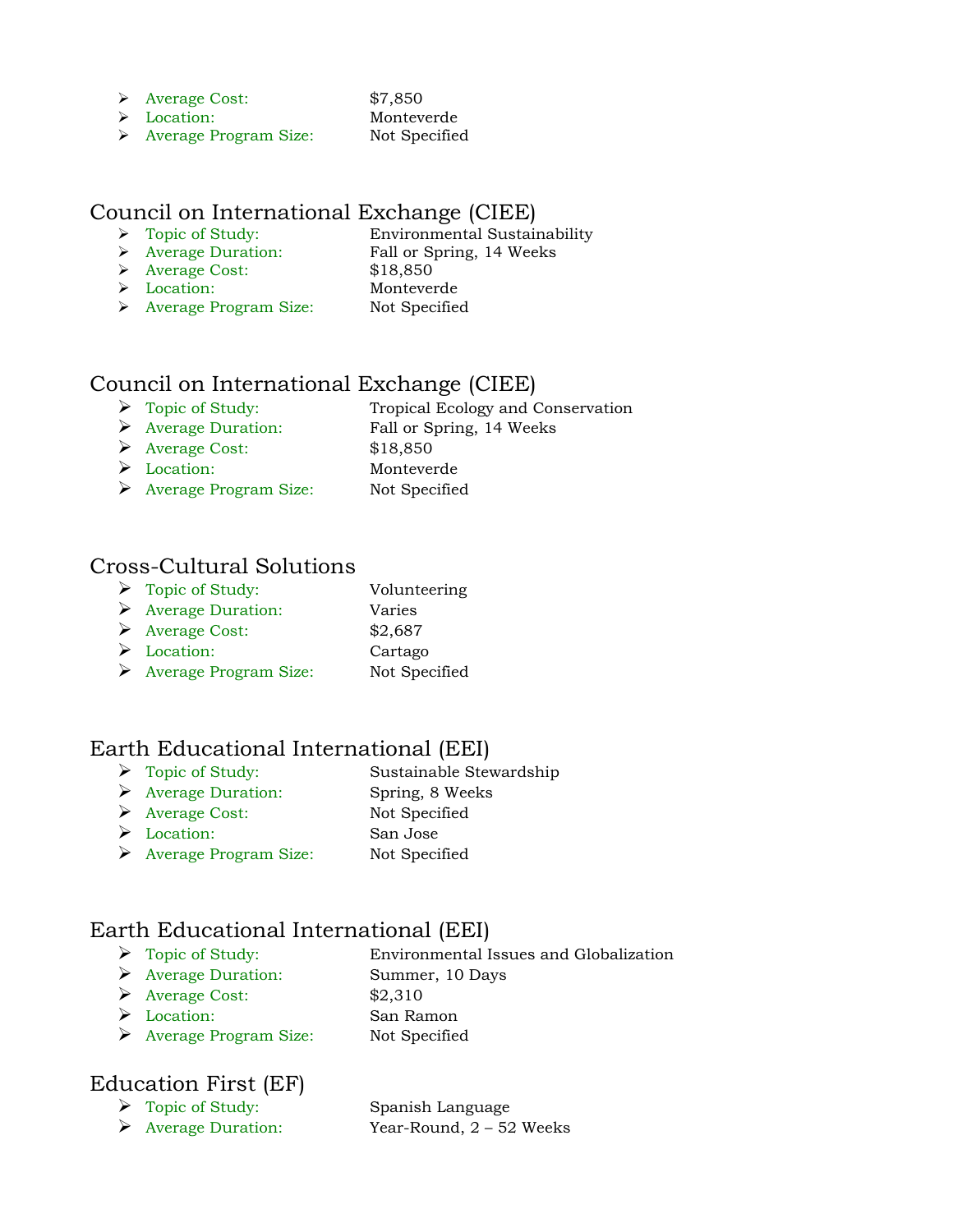Average Cost: \$1,110 - \$34,470

- Location: Playa Tamarindo
- Average Program Size: Not Specified

#### Experiment in International Living

- Biodiversity, Ecology, and Sustainability → Topic of Study: Biodiversity, Ecolo<br>
→ Average Duration: Summer, 4 Weeks
- 
- Average Cost: \$5,950 Location: Various
- 
- 
- > Average Program Size: Not Specified

# Global Volunteer Network<br> $\rightarrow$  Topic of Study:

- 
- → Topic of Study: Orphanage and Childcare<br>
→ Average Duration: Year-Round, 1 4 Weeks
- 
- 

Year-Round,  $1 - 4$  Weeks

Average Cost: \$250 + \$500 Per Additional Week

- Location: Various
- > Average Program Size: Not Specified

#### Global Volunteer Network

- > Topic of Study: Turtle Project
	-
- Average Duration: Year-Round, 1 4 Weeks
- Average Cost: \$250 + \$500 Per Additional Week
- Location: Various
- Average Program Size: Not Specified

#### Global Volunteer Network

- > Topic of Study: Teaching English Language
- Average Duration: Year-Round, 1 4 Weeks
- Average Cost: \$250 + \$500 Per Additional Week
- Location: Various
- Average Program Size: Not Specified

#### Global Volunteer Network

 Topic of Study: Coffee Co-Op Average Duration: Year-Round, 1 – 4 Weeks Average Cost: \$250 + \$500 Per Additional Week Location: Various Average Program Size: Not Specified

#### Global Volunteer Network

| $\triangleright$ Topic of Study:   | Healthcare                |
|------------------------------------|---------------------------|
| $\triangleright$ Average Duration: | Year-Round, $1 - 4$ Weeks |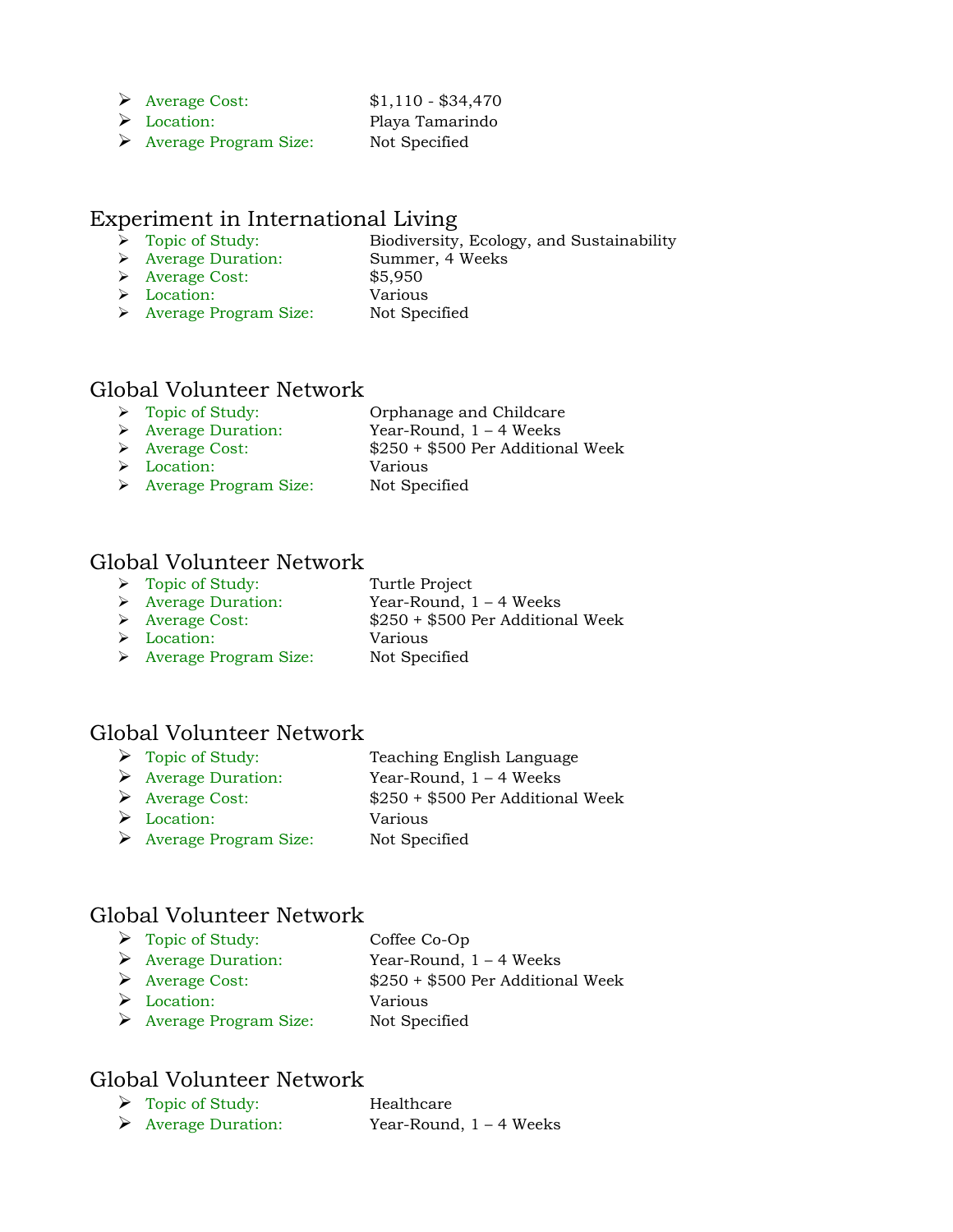Average Cost: \$250 + \$500 Per Additional Week

- Location: Various
- Average Program Size: Not Specified

#### Global Volunteer Network

- > Topic of Study: Occupational Therapy Average Duration: Year-Round, 1 – 4 Weeks Average Cost: \$250 + \$500 Per Additional Week Location: Various Average Program Size: Not Specified
- 

#### Global Volunteer Network

| $\triangleright$ Topic of Study:       | Construction                      |
|----------------------------------------|-----------------------------------|
| $\triangleright$ Average Duration:     | Year-Round, $1 - 4$ Weeks         |
| $\triangleright$ Average Cost:         | \$250 + \$500 Per Additional Week |
| $\triangleright$ Location:             | Various                           |
| $\triangleright$ Average Program Size: | Not Specified                     |

#### Global Volunteer Network

| Topic of Study: | Health Education |
|-----------------|------------------|
|-----------------|------------------|

Average Duration: Year-Round, 1 – 4 Weeks

Location: Various

Average Cost: \$250 + \$500 Per Additional Week

Average Program Size: Not Specified

#### Greenheart Travel

- → Topic of Study: Teachir<br>
→ Average Duration: Year-Ro<br>
→ Average Cost: \$1,900
- 
- 
- 
- Location: Various Average Program Size: Not Specified
- Teaching English Language Year-Round, Not Specified

# Illinois Consortium for International Studies and Programs (ICISP)<br>  $\rightarrow$  Topic of Study: Spanish and Costa Rican Culture and Civilization

Spanish and Costa Rican Culture and Civilization > Average Duration: Summer, 5 Weeks Average Cost: Not Specified Location: San Jose > Average Program Size: Not Specified

# Institute for Central American Studies (ICADS)<br>
> Topic of Study: Social Justice and Developme

- Social Justice and Development Internship Program
- Average Duration: Fall or Spring, 4 Months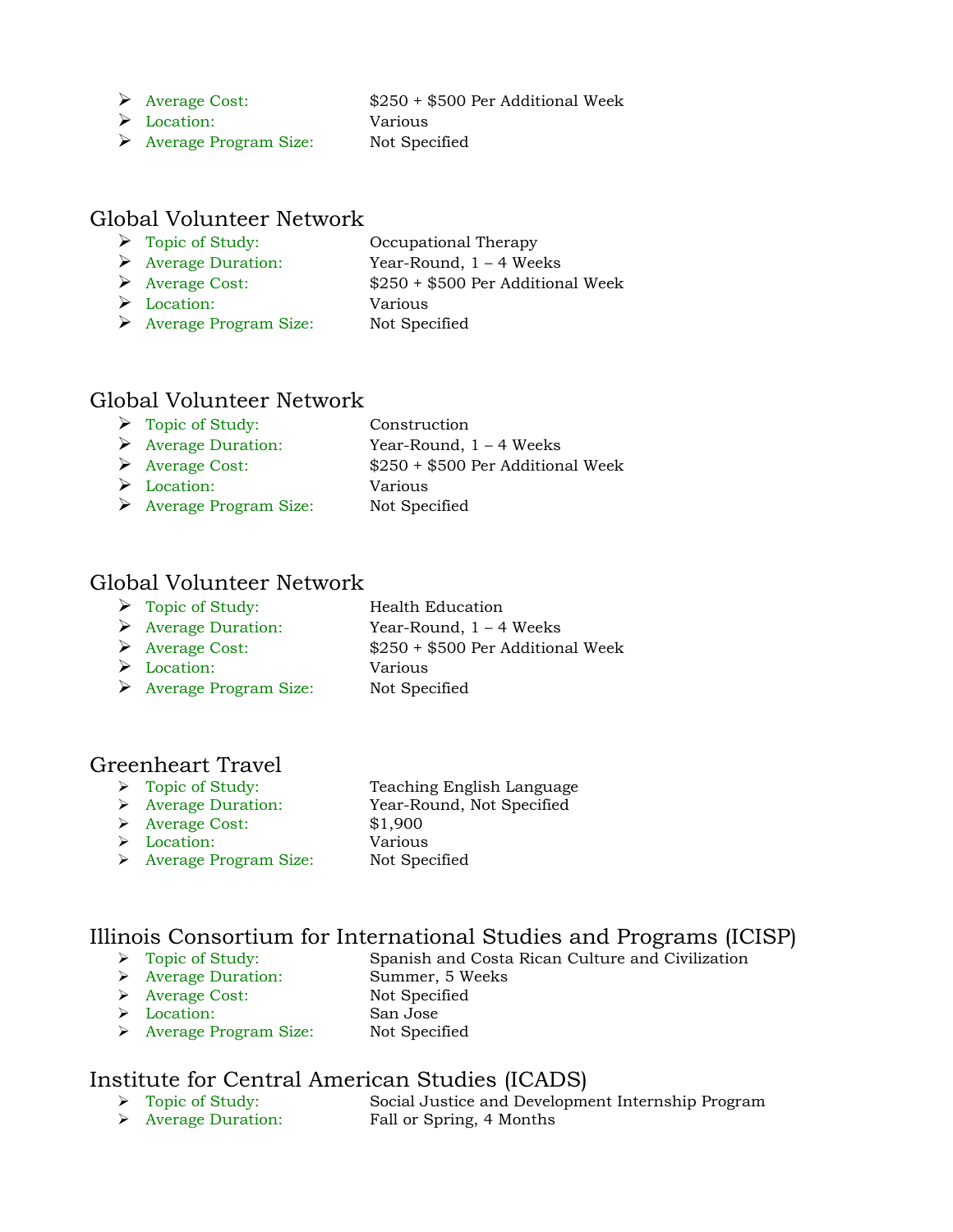- Average Cost: \$11,750 \$11,950
	-
- Location: San Jose
- > Average Program Size: Not Specified

# Institute for Central American Studies (ICADS)<br>
> Topic of Study: Environmental and Sustaina

- -
- $\triangleright$  Average Cost:
- Location: San Jose

Environmental and Sustainable Development → Average Duration: Fall or Spring, 4 Months<br>
→ Average Cost: \$11,750 - \$11,950 > Average Program Size: Not Specified

#### Institute for Central American Studies (ICADS)

- Topic of Study: Language and Society Immersion Program Average Duration: Fall or Spring, 4 Months
- Average Cost: \$11,750 \$11,950
- Location: San Jose
- Average Program Size: Not Specified
- 

#### Institute for Central American Studies (ICADS)

- Topic of Study: Summer Internship and Cultural Training Program
- Average Duration: Year-Round, 4 Weeks
- Average Cost: \$4,875 \$4,955
- Location: Not Specified
- Average Program Size: Not Specified

#### Institute for Central American Studies (ICADS)

- Topic of Study: Spanish Language Intensive Class
- Average Duration: Not Specified
- Average Cost: \$1,790 \$1,990
- Location: Not Specified
- Average Program Size: Not Specified

### Institute for Study Abroad (IFSA-Butler)

- Topic of Study: Direct Exchange
- Average Duration: Fall or Spring Semester
- $\blacktriangleright$  Average Cost:  $$16,975$
- Location: Heredia, Universidad Nacional
- Average Program Size: Individual

#### Institute for Study Abroad (IFSA-Butler)

 Topic of Study: Direct Exchange Average Duration: Fall and Spring Semester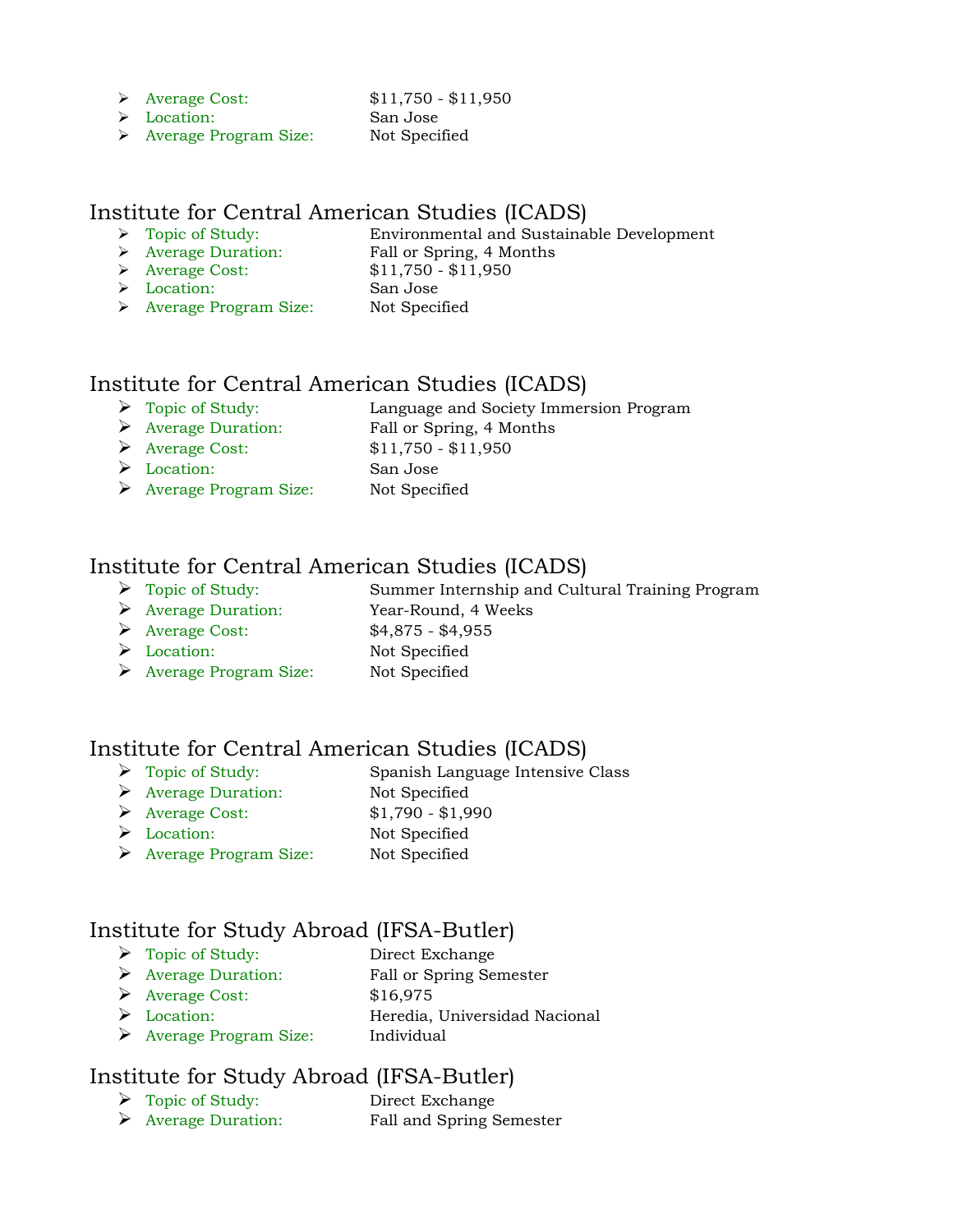$\triangleright$  Average Cost: \$22,275

- Location: Heredia, Universidad Nacional
- Average Program Size: Individual

#### International Center for Development Studies (ICADS)

- Topic of Study: Development Studies
- Average Duration: Fall or Spring Semester
- Average Cost: Not Specified
- Location: San Jose
- 
- Average Program Size: Not Specified

#### International Center for Development Studies (ICADS)

- > Topic of Study: Healthcare Average Duration: Winter, Not Specified
- Average Cost: Not Specified
- Location: San Jose
- Average Program Size: Not Specified

#### International Center for Development Studies (ICADS)

- Topic of Study: Latin American Development, Language, and Culture Average Duration: Spring, 10 Weeks
- Average Cost: Not Specified
- Location: San Jose
- Average Program Size: Not Specified

#### International Center for Development Studies (ICADS)

- Topic of Study: Spanish for Development Studies
- > Average Duration: Summer, Not Specified
- Average Cost: Not Specified
- Location: San Jose
- > Average Program Size: Not Specified

# International Center for Development Studies (ICADS)<br>
> Topic of Study: Spanish and Health in Latin America

- $\triangleright$  Average Duration:
- Spanish and Health in Latin America<br>Summer, 6 Weeks
- > Average Cost: Not Specified
- Location: San Jose
- > Average Program Size: Not Specified

#### International Studies Abroad (ISA)

- Topic of Study: Arts and Design
- Average Duration: Fall or Spring Semester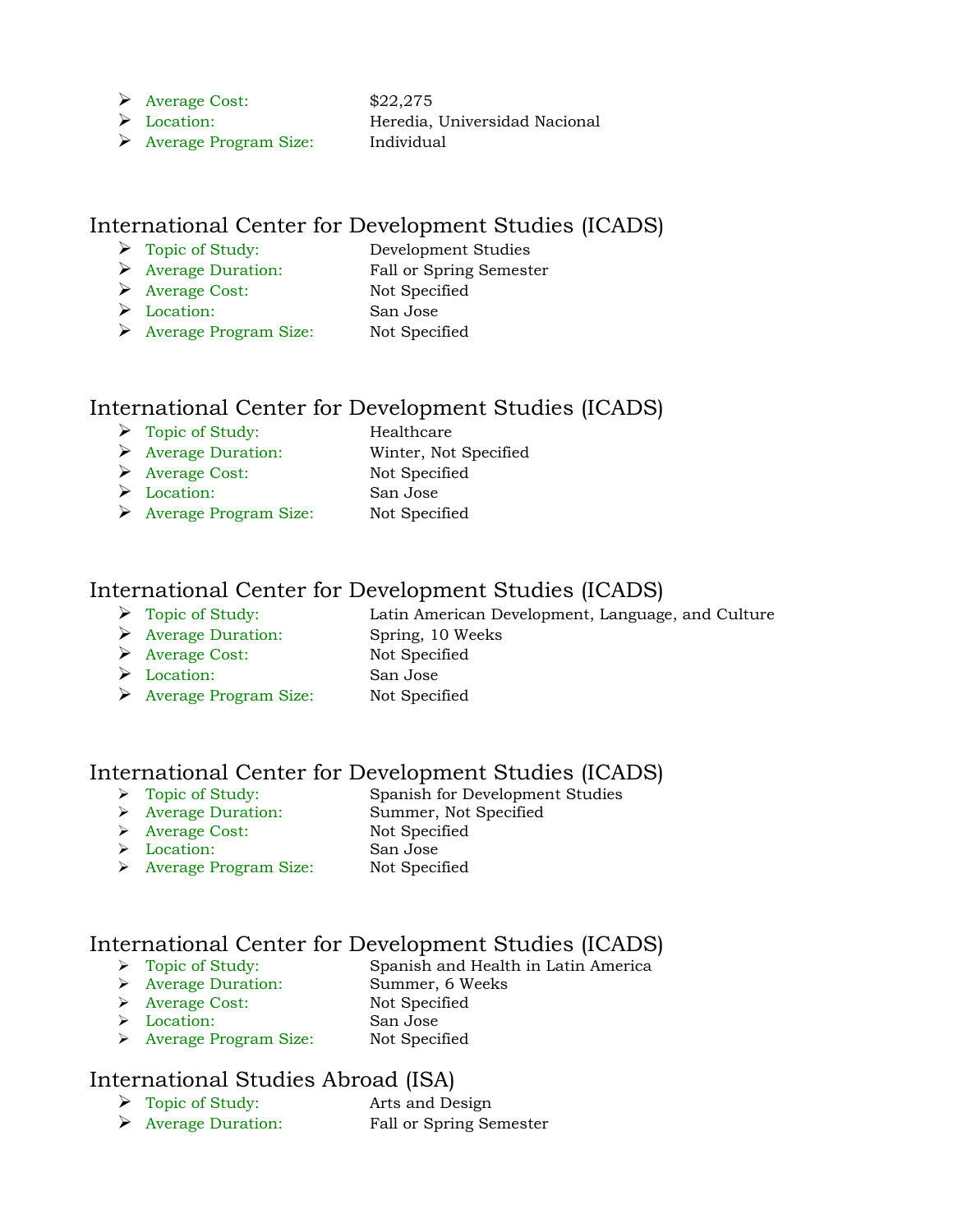| Average Cost: | \$10,250 |
|---------------|----------|
|---------------|----------|

- Location: San Jose
- Average Program Size: Not Specified

#### International Studies Abroad (ISA)

- > Topic of Study: Healthcare
- Average Duration: Fall or Spring Semester Average Cost: \$9,400 - \$11,150
- Location: San Jose
- Average Program Size: Not Specified

#### International Studies Abroad (ISA)

- Topic of Study: Liberal Arts and Environmental Studies
- 
- Average Duration: Fall or Spring, 3 4 Months
- $\triangleright$  Average Cost:  $\$9,250 $11,100$
- Location: San Jose Average Program Size: Not Specified

#### International Studies Abroad (ISA)

- > Topic of Study: Business and Spanish Language
- Average Duration: Fall or Spring Semester

- Average Cost: \$8,500 \$10,450
- Location: Heredia
- 
- Average Program Size: Not Specified

#### International Student Volunteers (ISV)

- Topic of Study: Volunteering
- $\triangleright$  Average Duration: Year Round, 2 4 Weeks
- Average Cost: \$2,995 \$3,895
- Location: Various
- Average Program Size: Not Specified

#### International Volunteer HQ

- > Topic of Study: Turtle Conservation Average Duration: Year Round, 2 – 24 Weeks Average Cost: \$300 - \$3,640 Location: Various
- Average Program Size: Not Specified

#### International Volunteer HQ

> Topic of Study: Teaching English Language Average Duration: Year-Round, 1 – 24 Weeks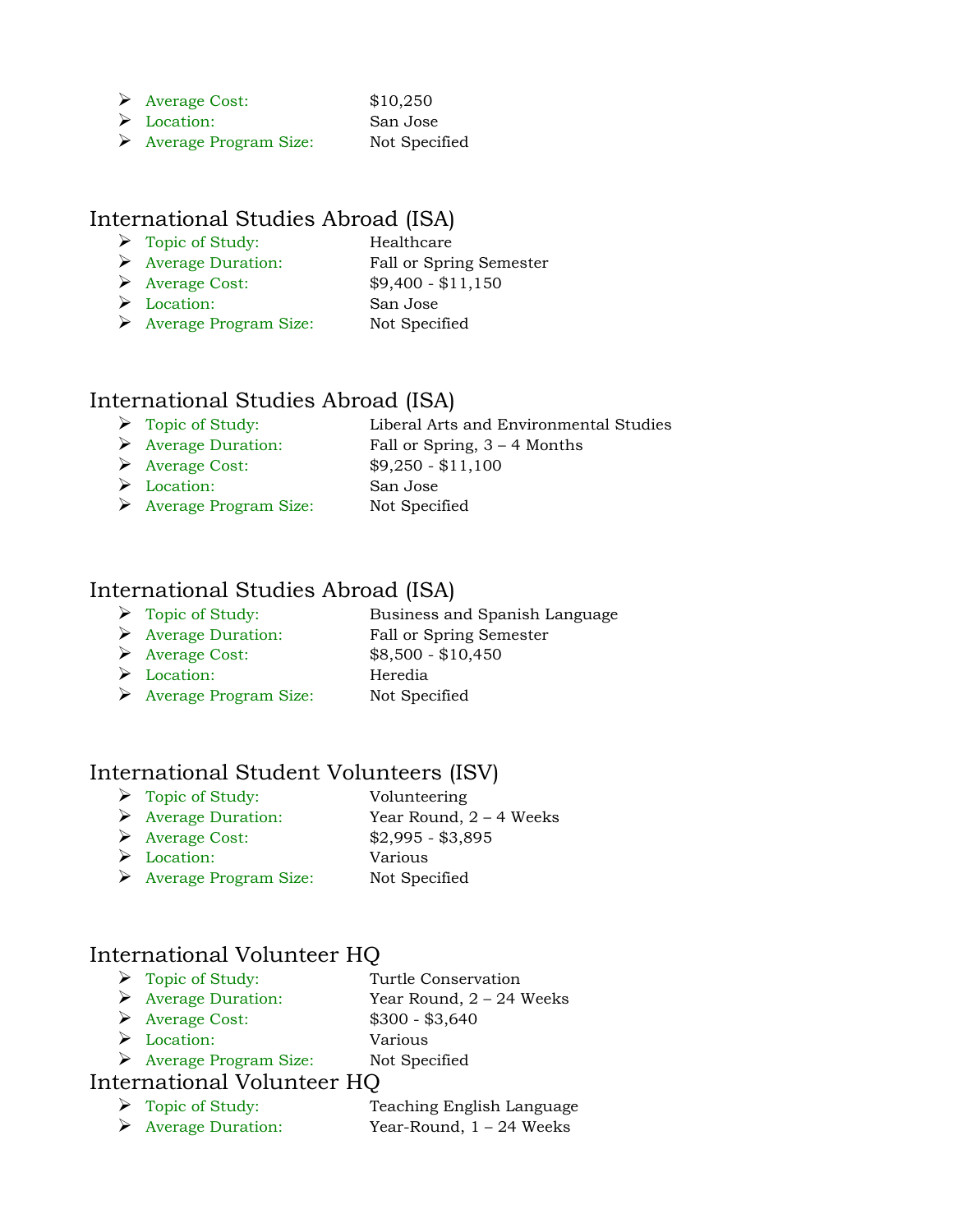- Average Cost: \$300 \$3,640
	-
- Location: San Jose
- Average Program Size: Not Specified

#### International Volunteer HQ

- Topic of Study: Special Needs Care
- Average Duration: March December, Varies
- Average Cost: \$300 \$3,640 Location: Not Specified
- Average Program Size: Not Specified

#### International Volunteer HQ

> Topic of Study: Childcare Average Duration: Year-Round, 1 – 24 Weeks Average Cost: \$300 - \$3,640 ▶ Location: Not Specified Average Program Size: Not Specified

#### International Volunteer HQ

| $\triangleright$ Topic of Study:   | Healthcare                 |
|------------------------------------|----------------------------|
| $\triangleright$ Average Duration: | Year-Round, $1 - 24$ Weeks |
| $\triangleright$ Average Cost:     | $$300 - $3,640$            |
| $\triangleright$ Location:         | Not Specified              |
| Average Program Size:              | Not Specified              |

#### International Volunteer HQ

- Topic of Study: Eco-Agricultural Conservation
- Average Duration: Year-Round, 1 24 Weeks
- Average Cost: \$300 \$3,640
- Location: Not Specified
- Average Program Size: Not Specified

#### International Volunteer HQ

- > Topic of Study: Construction and Renovation Average Duration: Year Round, 1 – 24 Weeks
- Average Cost: \$300 \$3,640
- Location: Various
- Average Program Size: Not Specified
- 

### International Volunteer HQ

 Topic of Study: Direct Exchange Average Duration: Fall or Spring Semester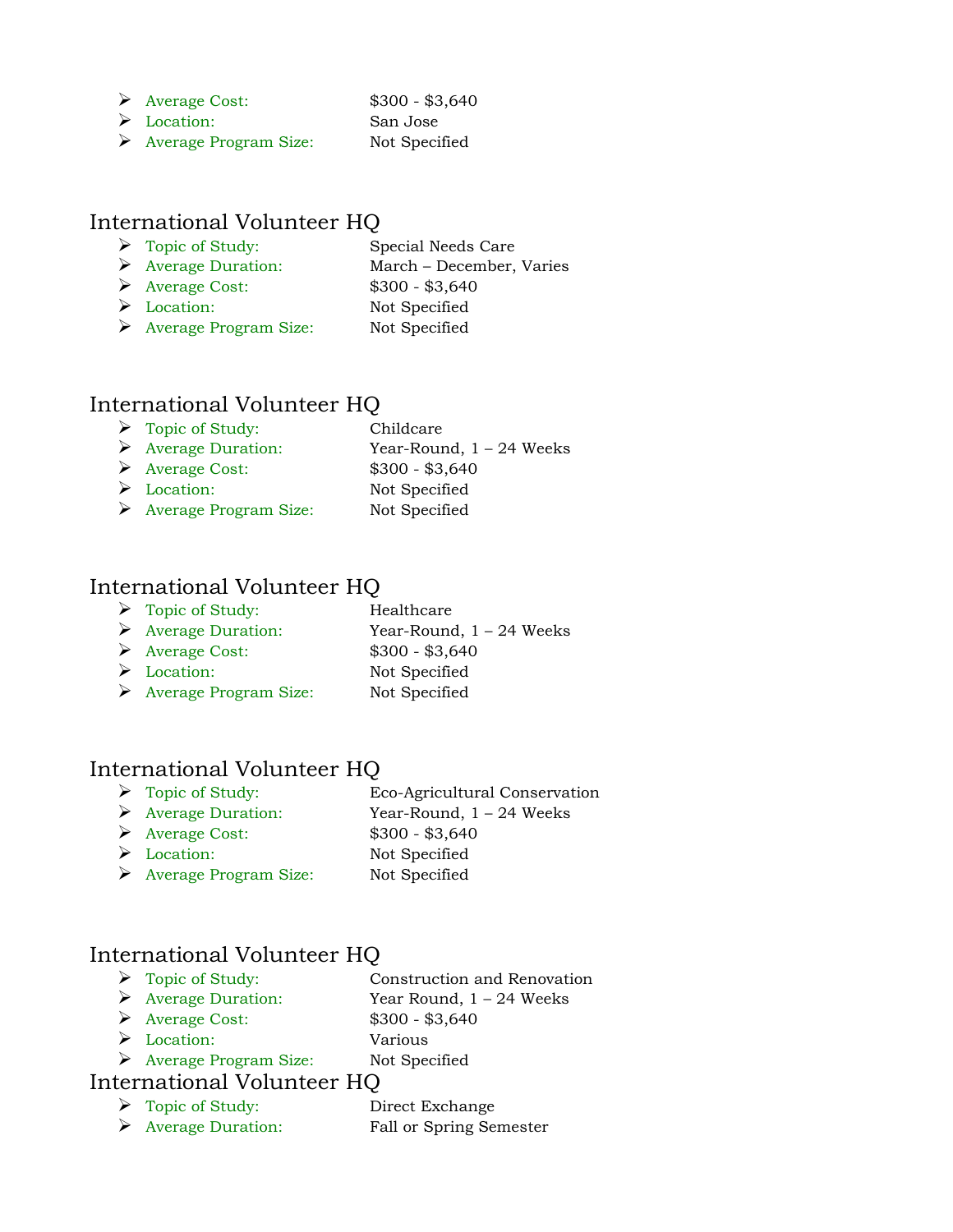- Average Cost: Varies
- 

- Location: Heredia, Universidad Nacional
- Average Program Size: 4 Participants

#### Kentucky Institute for International Studies (KIIS)

- Topic of Study: Biology, Environmental Science, and Spanish Language
- Average Duration: Summer, 5 Weeks
- Average Cost: \$3,995 \$5,045 Location: Not Specified
- 
- Average Program Size: Not Specified

#### The Magellan Exchange

| $\triangleright$ Topic of Study:       | Varies                                                               |
|----------------------------------------|----------------------------------------------------------------------|
| $\triangleright$ Average Duration:     | Fall or Spring Semester                                              |
| $\triangleright$ Average Cost:         | Varies                                                               |
| $\triangleright$ Location:             | San Jose, La Universidad Latino-Americana de Ciencia y<br>Tecnológia |
| $\triangleright$ Average Program Size: | Individual                                                           |

#### Mobility International USA

| $\triangleright$ Topic of Study: | Specialized Trips for Students with Disabilities |
|----------------------------------|--------------------------------------------------|
|----------------------------------|--------------------------------------------------|

- Average Duration: Varies
- Average Cost: Varies
- Location: Varies
	-
- Average Program Size: Not Specified

#### Modern Language Studies Abroad (MLSA)

- Topic of Study: Spanish Language
- Average Duration: Winter or Summer, 4 8 Weeks
- Average Cost: \$1,985 \$3,970
- Location: San Jose
- Average Program Size: Not Specified

#### Organization for Tropical Studies (OTS)

- > Topic of Study: Tropical Biology
- Average Duration: Fall or Spring Semester
- $\blacktriangleright$  Average Cost:  $$25,575$
- Location: Not Specified
- Average Program Size:  $15 25$  Participants

#### Organization for Tropical Studies (OTS)

> Topic of Study: Tropical Diseases, Environmental Change, and Human Health Average Duration: Fall or Spring Semester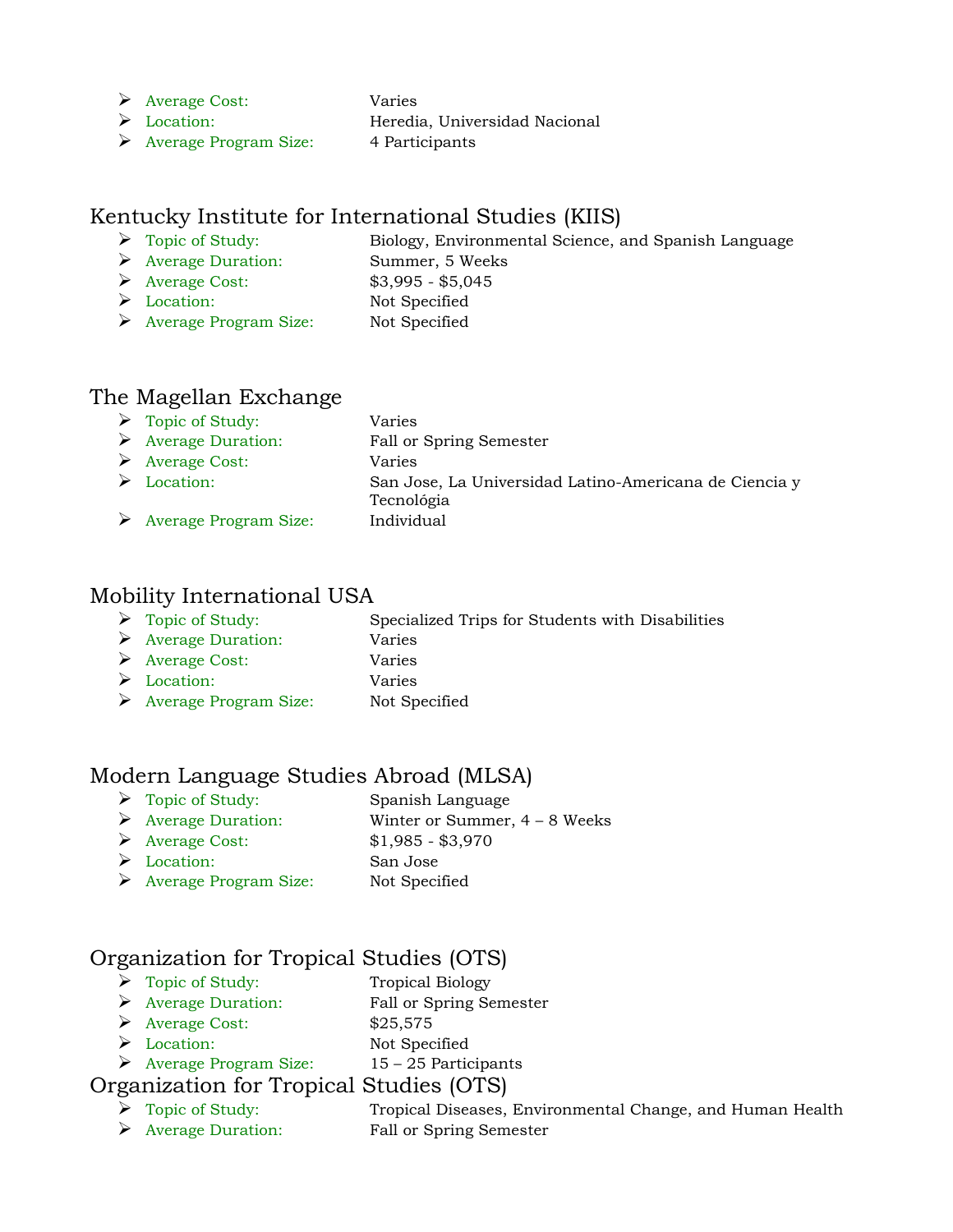- $\triangleright$  Average Cost:  $$25,575$ 
	-
- Location: Not Specified Average Program Size: Not Specified

#### Organization for Tropical Studies (OTS)

- Topic of Study: Tropical Biology
- Average Duration: Summer, 5 Weeks
- Average Cost: \$5,391
- 
- Location: Not Specified
- Average Program Size: Not Specified

#### Organization for Tropical Studies (OTS)

- Topic of Study: Research Experience
- Average Duration: Summer, 10 Weeks
	-
- Average Cost: Not Specified Location: Various
- Average Program Size: Not Specified

#### Organization for Tropical Studies (OTS)

## Topic of Study: Native American and Pacific Islander Experience

- Average Duration: Summer, 8 Weeks
- Average Cost: Not Specified Location: Varies
- 
- 
- Average Program Size: Not Specified

#### Organization for Tropical Studies (OTS)

- > Topic of Study: Field Ecology
- Average Duration: Winter, 4 Weeks
- Average Cost: \$6,100
- Location: Various
- Average Program Size: 22 Participants

#### Organization for Tropical Studies (OTS)

- ▶ Topic of Study: Tropical Ecology and Conservation
- Average Duration: Winter, 7 Weeks
- Average Cost: \$6,000
- Location: Various
- $\triangleright$  Average Program Size: 15 20 Participants

#### Organization for Tropical Studies (OTS)

- Topic of Study: Tropical Biology
- Average Duration: Summer, 6 Weeks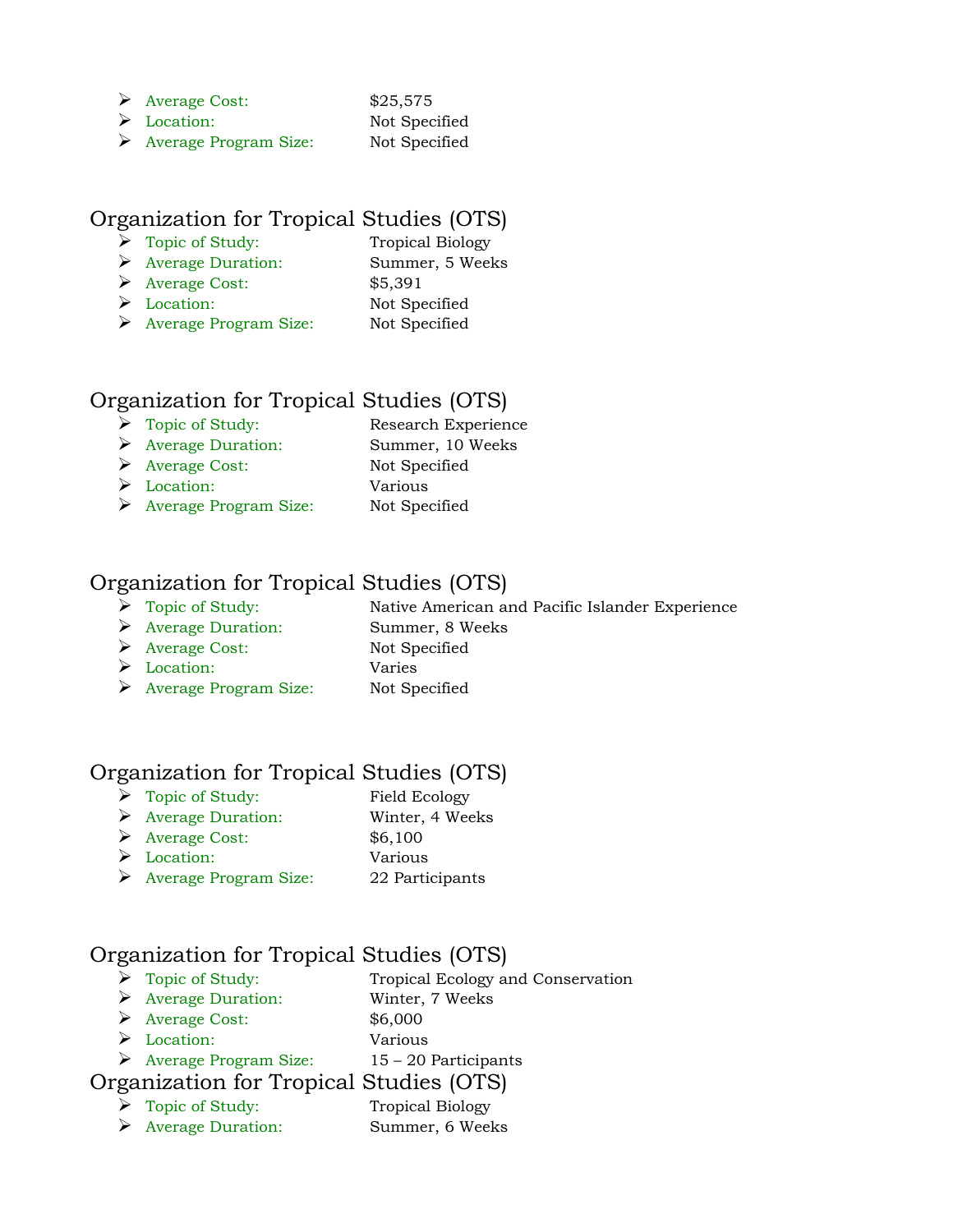- Average Cost: \$8,000
- Location: Various
- Average Program Size: 22 Participants

#### Organization for Tropical Studies (OTS)

- > Topic of Study: Tropical Plant Systems Average Duration: Summer, 5 Weeks
- Average Cost: \$6,100
- Location: Various
- Average Program Size: Not Specified

#### Outward Bound

- > Topic of Study: Rainforest and Caribbean Surf
- Average Duration: Summer, 4 5 Weeks
- Average Cost: \$3,800 \$5,100
- Location: Various
- $\triangleright$  Average Program Size: 6 12 Participants

#### Outward Bound

- > Topic of Study: Rainforest and Caribbean Adventure
- 
- Average Cost: \$2,800 \$4,600
- Location: Various
- Average Program Size: Not Specified

Average Duration: Summer, 2 – 4 Weeks

#### Outward Bound

- > Topic of Study: General Expedition
- Average Duration: Fall, 4 Months
- 
- Location: Various
- Average Program Size: Not Specified

Average Cost: \$9,950 - \$10,600

#### Outward Bound

- Topic of Study: Outdoor Leadership
- 
- 
- Location: Various
- Average Program Size: Not Specified

#### Outward Bound

- 
- Average Duration: Spring, 10 Weeks

 Average Duration: Fall or Spring, 2 Months Average Cost: \$8,250 - \$8,600

Topic of Study: River to Sea Leadership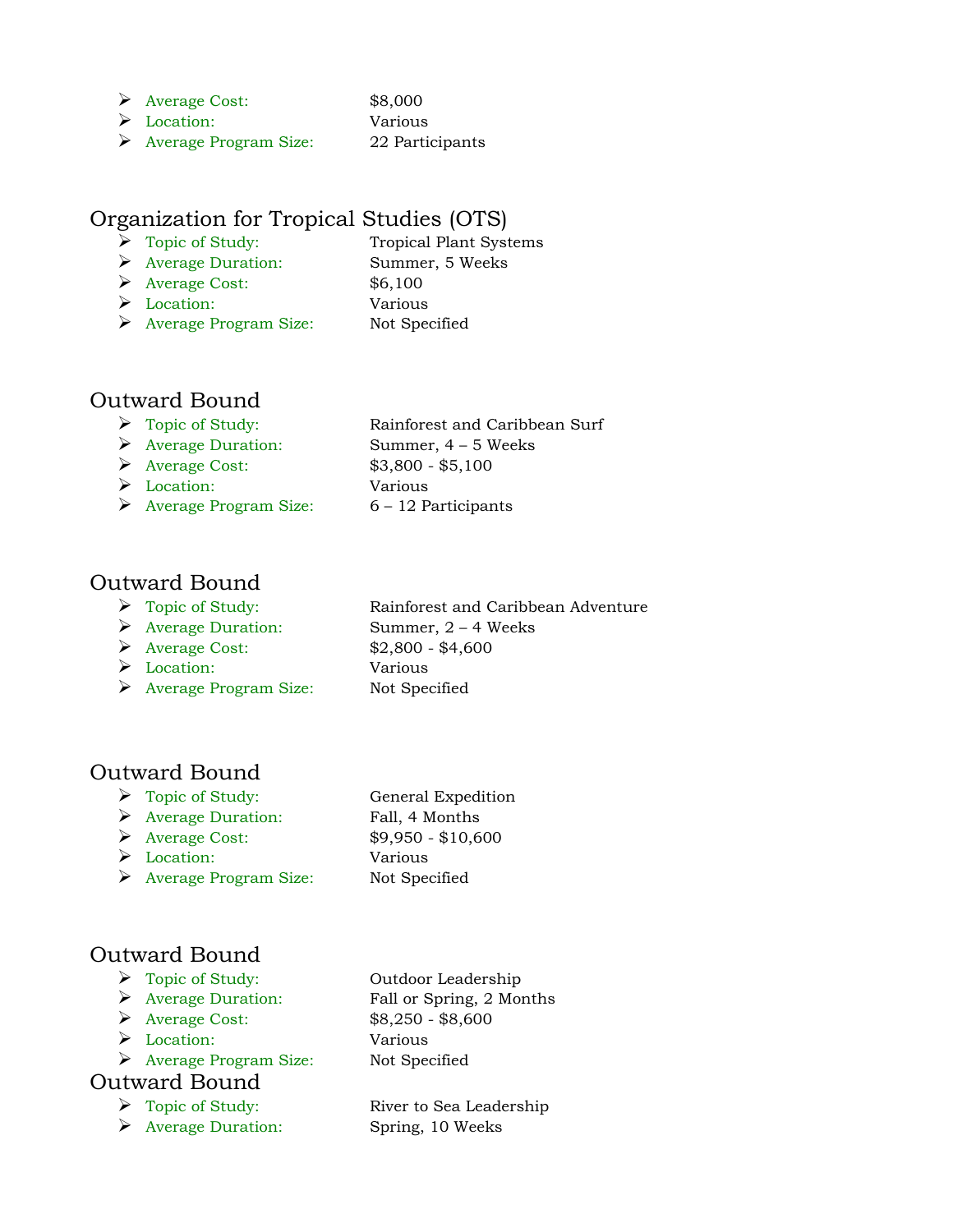- $\triangleright$  Average Cost: \$9,500
- Location: Various
- Average Program Size: Not Specified

#### Outward Bound

- 
- Average Duration: Varies
- Average Cost: Varies
- Location: Varies
- Average Program Size: Not Specified
- Topic of Study: Spanish Language and Culture, Leadership Programs, and Service Adventure
	-

#### Projects Abroad

| $\triangleright$ Topic of Study:       | <b>Business</b>            |
|----------------------------------------|----------------------------|
| $\triangleright$ Average Duration:     | Year-Round,, $4 - 8$ Weeks |
| $\triangleright$ Average Cost:         | $$3,680 - $5,060$          |
| $\triangleright$ Location:             | Varies                     |
| $\triangleright$ Average Program Size: | Not Specified              |

#### Projects Abroad

- Topic of Study: General Care
- 
- Average Cost: \$3,280 \$4,460
- Location: Various
- Average Program Size: Not Specified
- Average Duration: Year-Round, 4 8 Weeks

#### Projects Abroad

- 
- 
- 
- Location: Various
- Average Program Size: Not Specified

## Topic of Study: Tropical Dry Forest Conservation Average Duration: Year-Round, 1 – 8 Weeks Average Cost: \$2,695 - \$5,460

#### Projects Abroad

- > Topic of Study: Journalism
- 
- 
- Location: Various
- Average Program Size: Not Specified

#### Projects Abroad

- 
- 

 Average Duration: Year-Round, Not Specified Average Cost: \$295 - \$345 Per Week

> Topic of Study: Teaching Physical Education Average Duration: Year-Round, 4 – 8 Weeks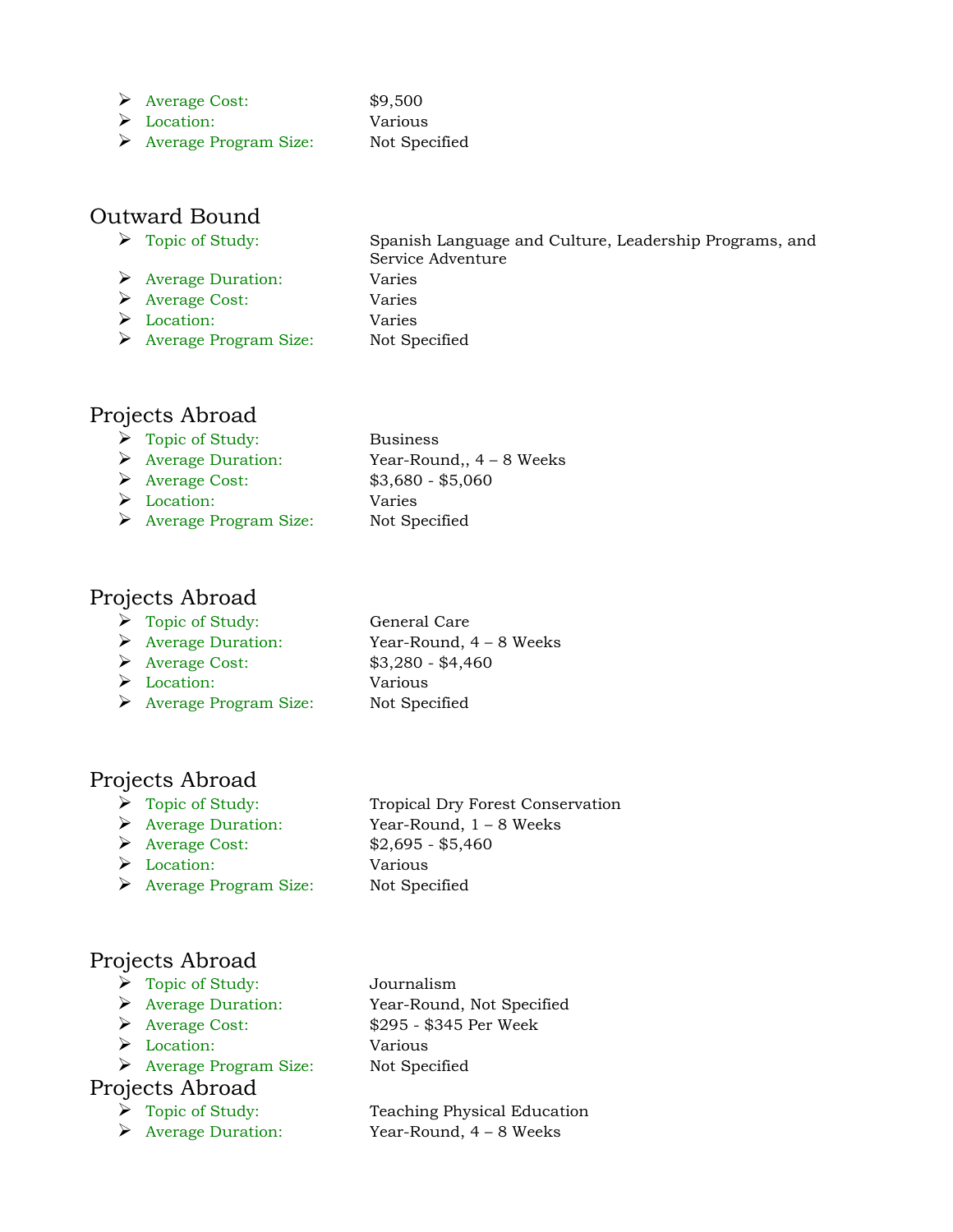- Average Cost: \$3,080 \$4,260
- Location: Various
- 
- Average Program Size: Not Specified

#### Projects Abroad

- > Topic of Study: Teaching English and French
- Average Duration: Year-Round, 4 8 Weeks
- Average Cost: \$3,080 \$4,260
- Location: Various
- Average Program Size: Not Specified

#### Projects Abroad

- ▶ Topic of Study: Care and Conservation Average Duration: Year-Round, 2 – 4 Weeks Average Cost: \$3,270 - \$4,420 Location: Various
- Average Program Size: Not Specified

#### Projects Abroad

- > Topic of Study: General Conservation
- 
- Average Cost: \$3,720
- Location: Various
- Average Program Size: Not Specified

# Average Duration: Year Round, 2 Weeks

#### Projects Abroad

- Topic of Study: General Care
- Average Duration: Spring, 1 Week
- Average Cost: \$1,495
- Location: Various
- Average Program Size: Not Specified

#### Projects Abroad

- Topic of Study: Spanish Language Average Duration: Year-Round, 1 – 8 Weeks
- 
- Average Cost: \$1,820 \$4,975 Location: Various
	-
- Average Program Size: Not Specified

#### The School for Field Studies (SFS)

- Topic of Study: Sustainable Development Studies
- Average Duration: Fall or Spring Semester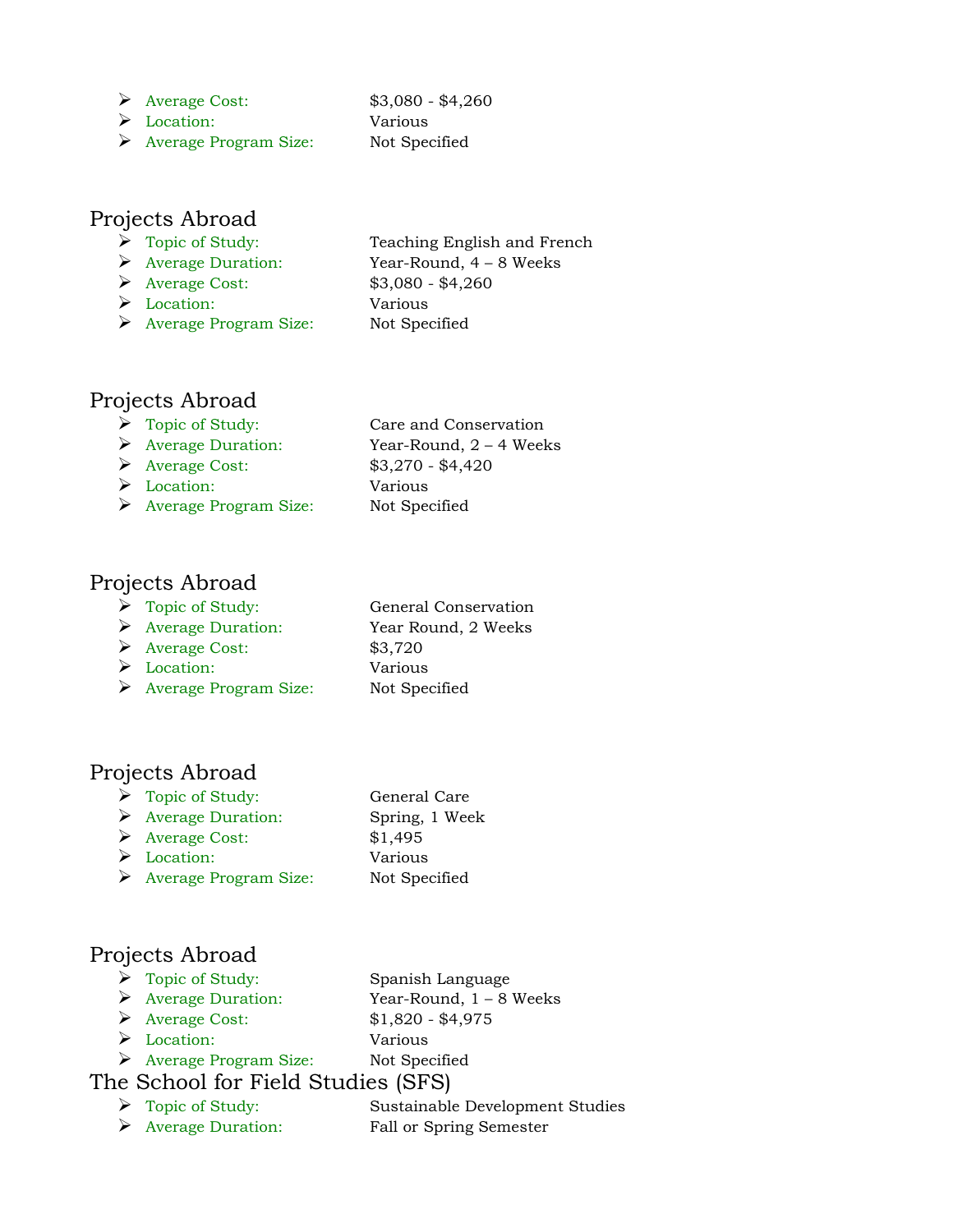| ≻ | <b>Average Cost:</b> |  |
|---|----------------------|--|
|---|----------------------|--|

- Location: Atenas
- Average Program Size: Not Specified

#### The School for Field Studies (SFS)

> Topic of Study: Sustaining Tropical Ecosystems

 $$21,450$ 

- Average Duration: Summer, 5 Weeks
- Average Cost: \$5,600
- Location: Atenas
- Average Program Size: Not Specified

#### The School for Field Studies (SFS)

| $\triangleright$ Topic of Study:   | Research Techniques and Strategies Toward Sustainability |
|------------------------------------|----------------------------------------------------------|
| $\triangleright$ Average Duration: | Summer, 5 Weeks                                          |

- Average Cost: \$5,600
- Location: Atenas
- Average Program Size: Not Specified

#### Semester at Sea (SAS)

- > Topic of Study: General
- Average Duration: Fall Semester
- Average Cost: Not Specified
- 
- Average Program Size: Not Specified

# Location: Puntarenas; Other Countries

#### Sol Abroad

- > Topic of Study: Spanish Immersion
- Average Duration: Fall and/or Spring Semester

Average Cost: \$7,995 - \$14,995

- Location: Heredia
- Average Program Size: Not Specified

#### Sol Abroad

- 
- 
- 
- Location: Heredia
- Average Program Size: Not Specified

#### SPI Study Abroad

- Topic of Study: Spanish Immersion
- Average Duration: Summer, 2 Weeks

> Topic of Study: Spanish Immersion Average Duration: Summer, 1 – 9 Weeks Average Cost: \$1,995 - \$6,995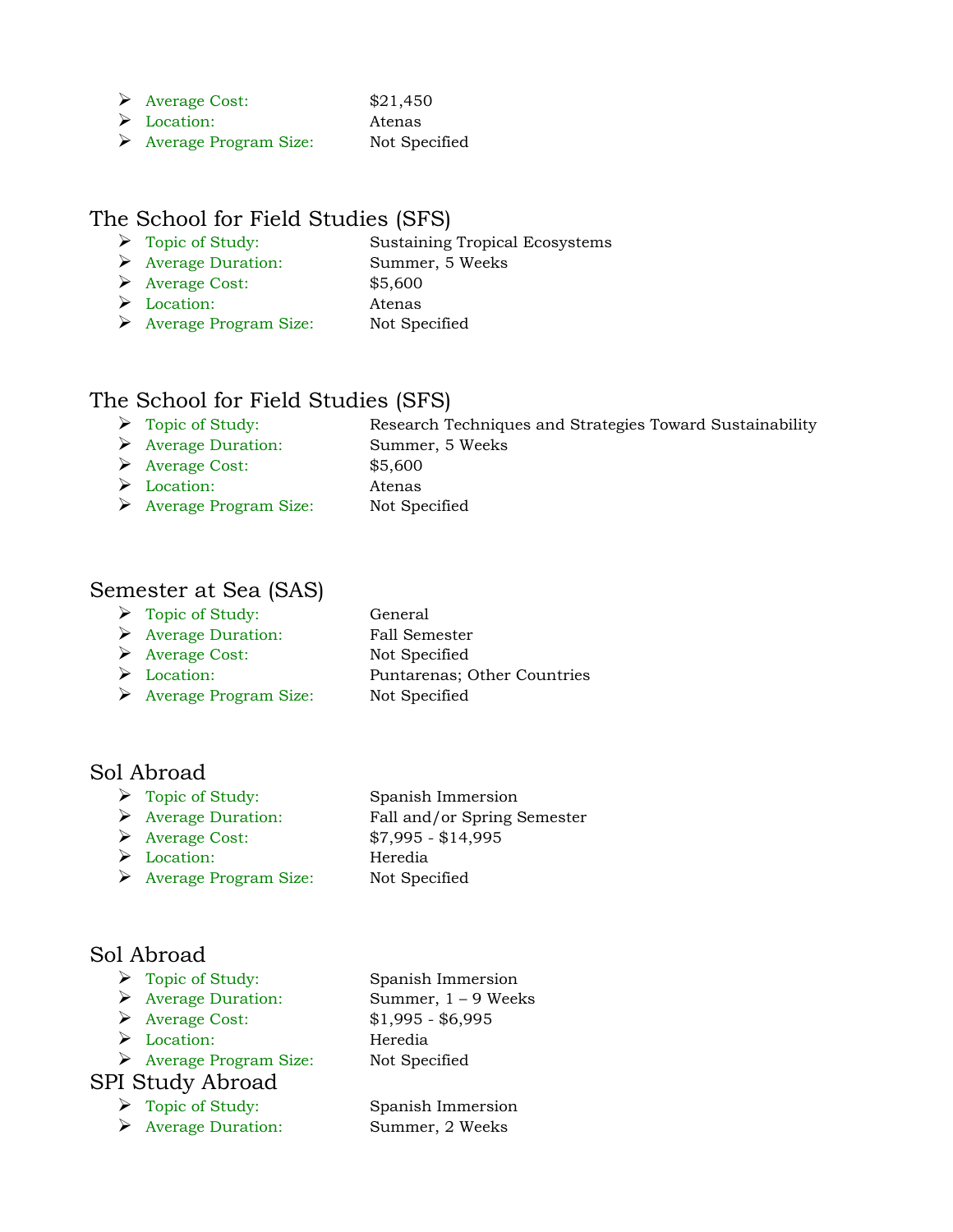- Average Cost: \$3,495
- Location: Monteverde
- Average Program Size: Not Specified

#### SPI Study Abroad

- > Topic of Study: Spanish Immersion Average Duration: Summer, 2 Weeks
- Average Cost: \$3,495
- 
- Location: Flamingo Beach Average Program Size: Not Specified

### SPI Study Abroad

> Topic of Study: Spanish Immersion Average Duration: Summer, 3 Weeks Average Cost: \$6,395 Location: Various Average Program Size: Not Specified

#### University Studies Abroad Consortium (USAC)

- 
- 
- Average Cost: \$2,180 \$14,000
- Location: Heredia
- Average Program Size: Not Specified

 Topic of Study: Spanish Language, Latin American Studies, and Ecology Average Duration: Fall, Spring, or Summer Semester

#### University Studies Abroad Consortium (USAC)

- Topic of Study: Ecology, Biology, and Health Sciences
- Average Duration: Fall, Spring, or Summer Semester
- Average Cost: \$3,480 \$14,400
- Location: San Ramon
- Average Program Size: Not Specified

#### University Studies Abroad Consortium (USAC)

- Topic of Study: Spanish Language, Latin American Studies, and Ecology
- Average Duration: Fall, Spring, or Summer Semester
- → Average Cost: \$3,480 \$15,400
- Location: Puntarenas
- Average Program Size: Not Specified

#### Washington Community College Consortium for Study Abroad (WCCCSA)

> Topic of Study: Spanish Language